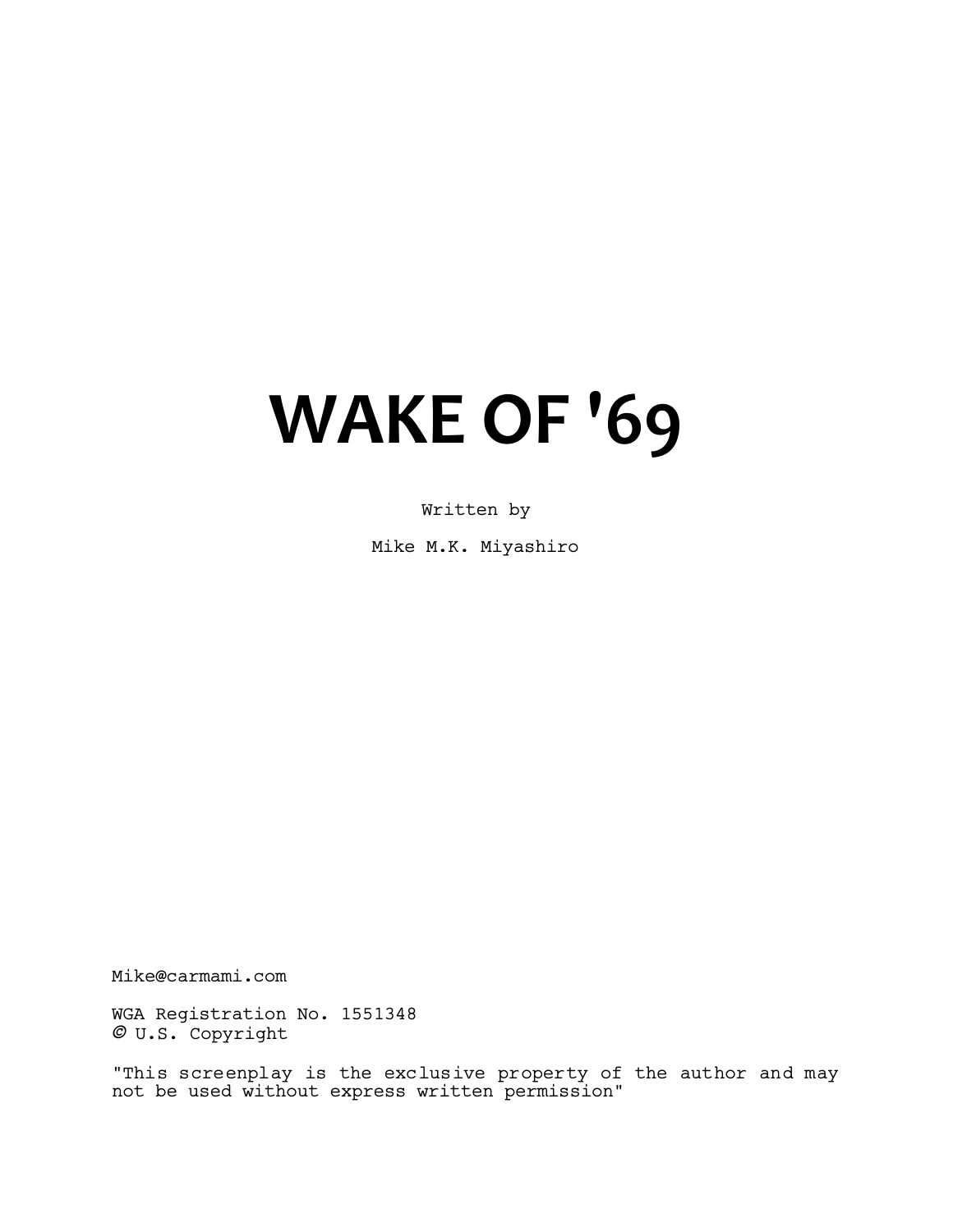A coming of age love story…

They are 12 and at the beginning of teenage discovery. The year is 1969 and America is at the end of a tumultuous decade.

On a tiny American atoll in the middle of the Pacific thousands of miles from Vietnam and the mainland U.S., the sixties and childhood innocence come to an end for a young couple as they encounter for the first time… love, sex, death and war…

RATED PG-13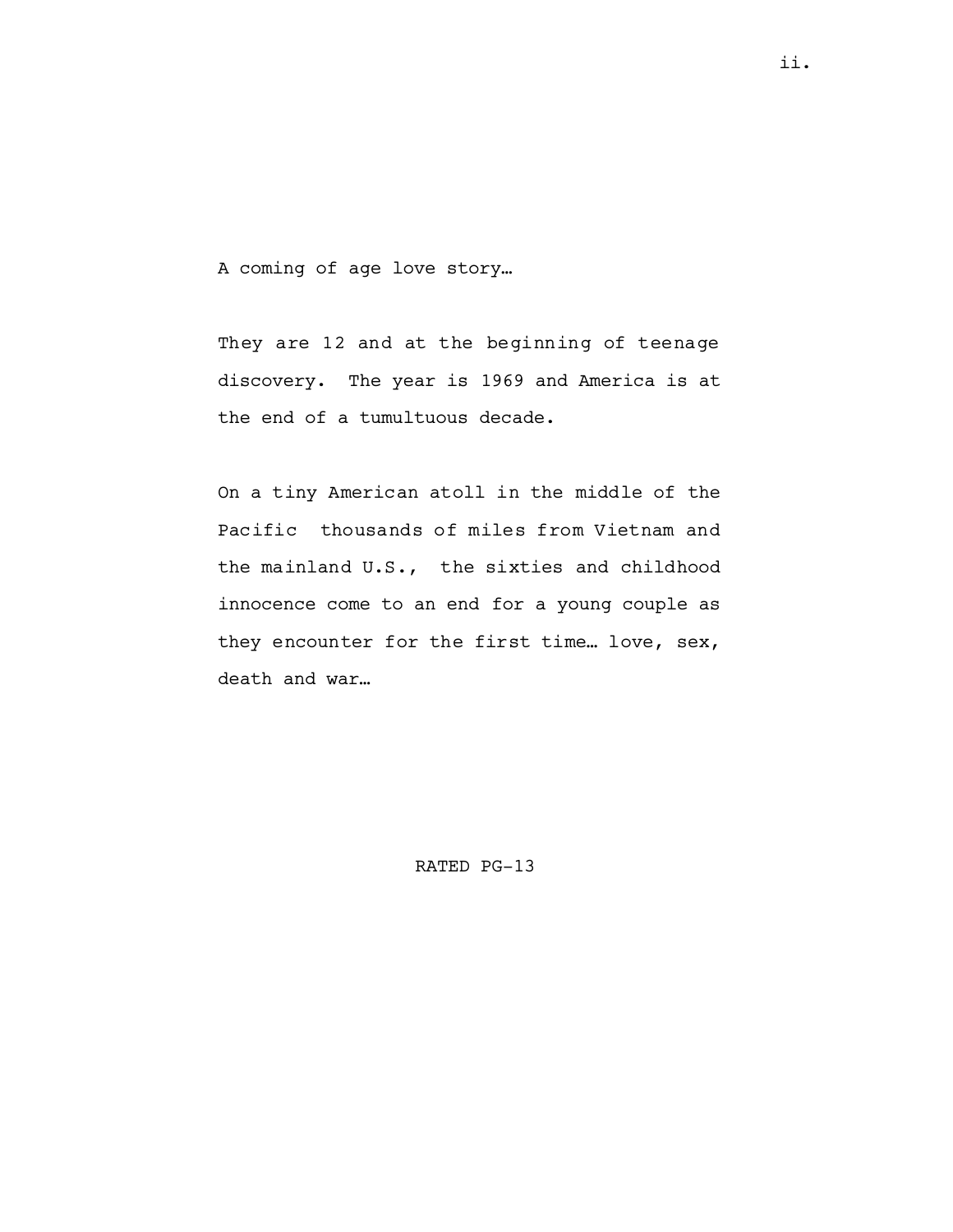FADE IN:

1 EXT. STREET - OAHU NEIGHBORHOOD SUBURB - NIGHT

JANUARY 1, 1969 12:01AM...

Vintage STRANDS OF FIRECRACKERS simultaneously ERUPTING from every family driveway... the NOISE is DEAFENING!

Long firecracker strands hanging from fishing poles, makeshift platforms and the sides of wooden telephone poles... lit from the bottom, they begin to POP their way up until... *EXPLODING in a ROAR at the top!!!* 

> *[VOICE OVER] Someone once said that a memory is only a dream... and can only become real if someone else share's it...*

Continuous fireworks too numerous to count... entire neighborhood is blanketed in dense smoke... neighbors, families and children celebrate together... move about as silhouettes in the thick smoky haze...

> *[VOICE OVER] (CONT'D) ...and in that sharing, they become a witness for you... a testimony, to help celebrate what was your life...*

NICKY, 12 years old... watches in wonderment with a bunch of neighborhood friends.

> *[VOICE OVER] (CONT'D) ..1969 is that kind of memory for me.*

A young, 30 something woman (Nicky's MOM) calls out to him from a kitchen doorway.

MOM

Nicky!

He can't hear her above the noise.

She walks out to him. Nicky's friends great her with "Happy New Year."

NICKY

Mom.

MOM Your Dad's on the radio.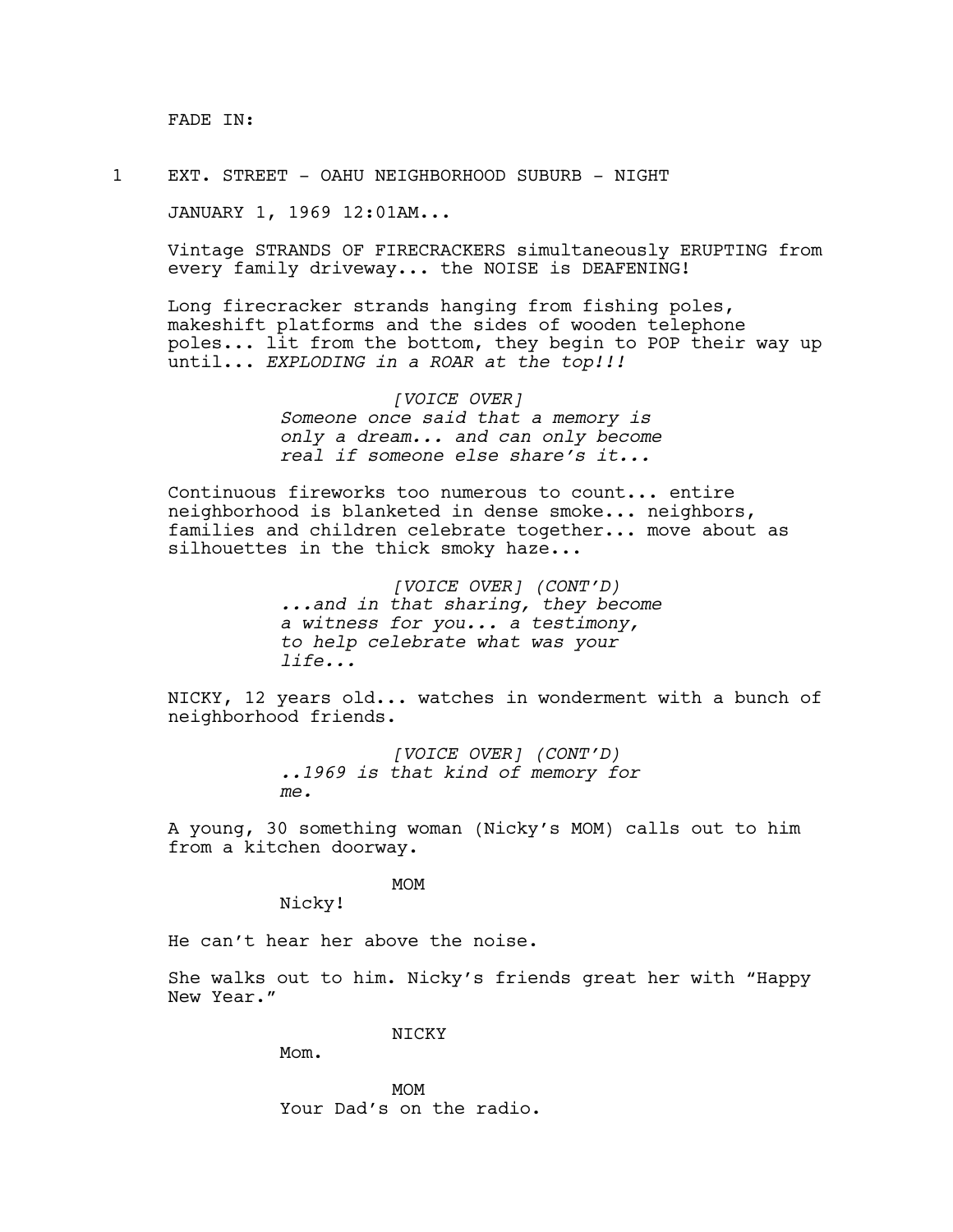NICKY

He is?

MOM Wants to talk to you.

2 INT. OAHU HOME - NIGHT

Simple classic 1960's furnishings.

Vintage HAM RADIO on a small desk.

Nicky's rushes up excitedly. Picks up the radio hand receiver...

#### NICKY

Dad!

Static can be heard over the radio. A VOICE breaks through...

RADIO VOICE

Hey son!

NICKY Happy New Year Dad!

RADIO VOICE Happy New Year Nicky. But you know what, for me... its already January 2nd.

NICKY How's that?

RADIO VOICE Well. They say, over here is where America's day really begins.

NICKY Can't wait to get there.

RADIO VOICE Me too son. Miss you a lot.

NICKY Miss you too Dad.

RADIO VOICE But hey... the good thing is, I'll be picking you and Mom up at the airport real soon.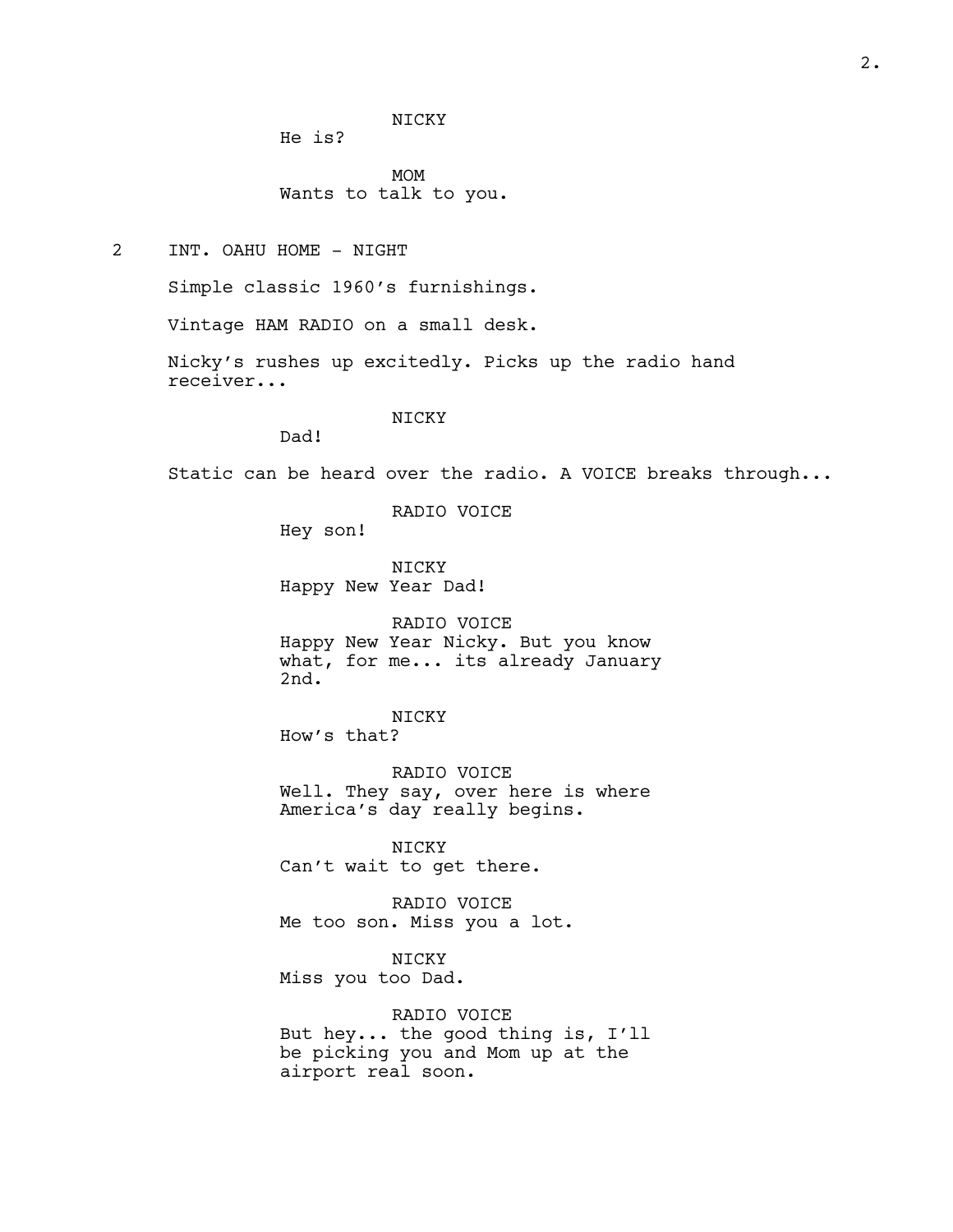NICKY I'll be there.

RADIO VOICE (laughing) I'm sure you will. All packed and ready to go?

**NTCKY** Pretty much. But Mom said we have to leave the television.

RADIO VOICE She's right. There's no TV here.

**NTCKY** So, no TV huh?... what'd you do over there at night Dad?

RADIO VOICE Don't worry... I don't think you'll be bored...

CAMERA pulls back as their conversation FADES into the background...

> *[VOICE OVER] Dad was right... on Wake Island... I was never bored.*

> > INTERRUPT AND CUT TO:

3 INT. NEWSROOM - WINTER

*[NOTE: THIS SEGMENT FORMAT repeats and is the marker for ACTS TWO (SPRING), THREE (SUMMER) & FOUR (FALL)]*

Black & white grainy television weather forecast circa 1969.

A bespectacled WEATHERMAN in a suit and tie, stands to the side of a Map of Wake Island.

#### WEATHERMAN

(professional and serious) And now for all of you vacationers and travellers... winter weather has finally arrived on Wake Island. Gone are those punishing highs in the mid 90's. And replaced by the much anticipated cooler temperatures in the lower 90's. (MORE)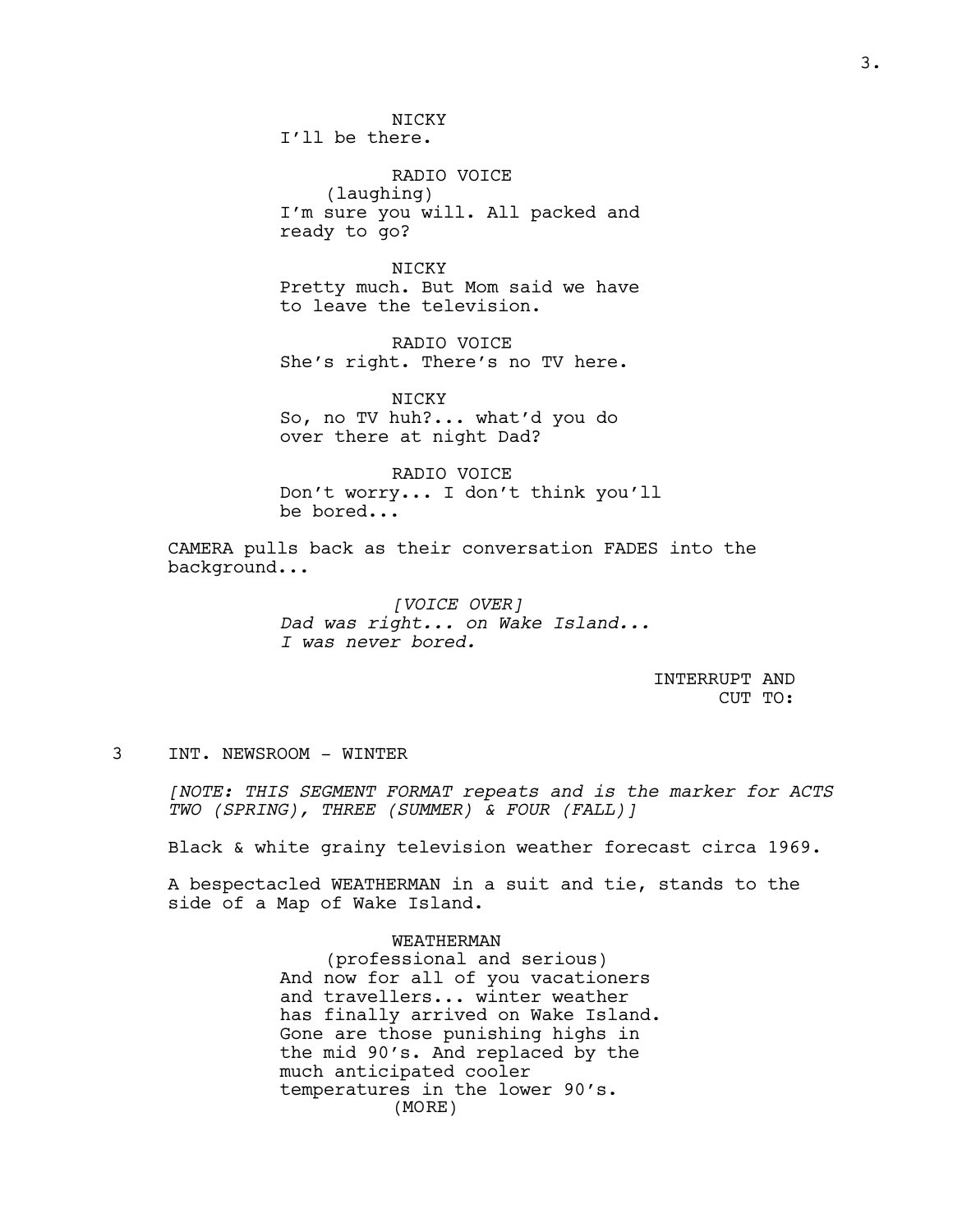Pack accordingly as while there is a chance of rain, there is a higher probability of bright sunny sunshine before and after... WEATHERMAN (CONT'D)

*MUSIC STARTS*... "Everyday People" by Sly & The Family Stone. (plays over the Montage)

MONTAGE - 1969 WINTER NEWS (ACTUAL VINTAGE FOOTAGE)

- New York Jets win the Super Bowl
- Nixon sworn in as President
- Beatles concert on the roof of Apple Records
- Sanka coffee TV commercial
- Pontiac GTO TV commercial
- Rowan & Martin's Laugh-In television show
- Thirty six Marines killed near a Vietnam DMZ base camp

BACK TO:

4 INT. 1967 RAMBLER STATION WAGON - DAY

Nicky and Mom driven by family...

(suitcases visible in the back.)

As his Mom talks with others in the car, Nicky looks out of the window to...

5 EXT. HONOLULU CITY SCENES - CIRCA 1969 - DAY

Vintage archival and stock footage of Honolulu 1969.

SERIES OF SHOTS:

- Old Honolulu Civic Auditorium
- Original Honolulu Stadium
- Dole Cannery Pineapple Tower
- Coco's Restaurant
- Aloha Tower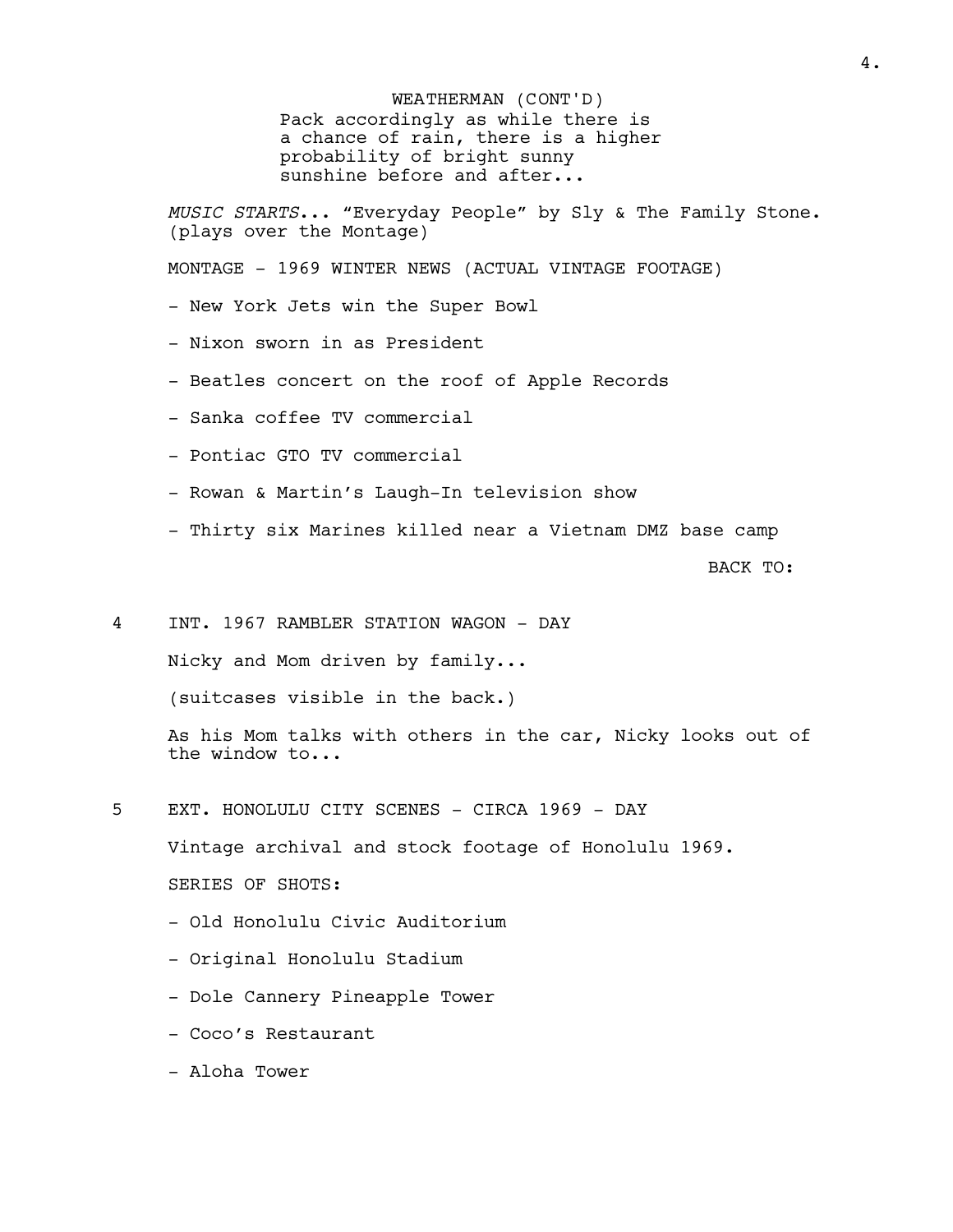*[VOICE OVER] No one in my school had ever heard of Wake Island. Even my teacher had to look it up for me. (beat) All she could find was that it was a tiny island between Hawaii and Japan where the military refueled their planes on the way to Vietnam.*

6 EXT. BARBER'S POINT NAVAL STATION - MILITARY AIR HANGAR - DAY

Nicky's Mom tearfully says her good-byes to family and friends.

Nicky leans against a fence and stares out to the tarmac at a sleek grey Military KC135 jet aircraft.

To his right, he notices's a YOUNG SOLDIER dressed in a crisp Army dress uniform... also looking out to the runway.

The soldier glances at Nicky...

SOLDIER

Hi.

NICKY

Hi.

**SOLDIER** We traveling together?

NICKY I'm going to Wake Island.

SOLDIER

Oh.

NICKY

You too?

SOLDIER (shakes his head) Just to stop for a bit. Going a little further.

Nicky notices a BRONZE METAL CROSS on his left chest with an eagle in the middle. It dangles from a blue ribbon with thin red and white stripes at the edges.

> NICKY (motions to the medal) What's that?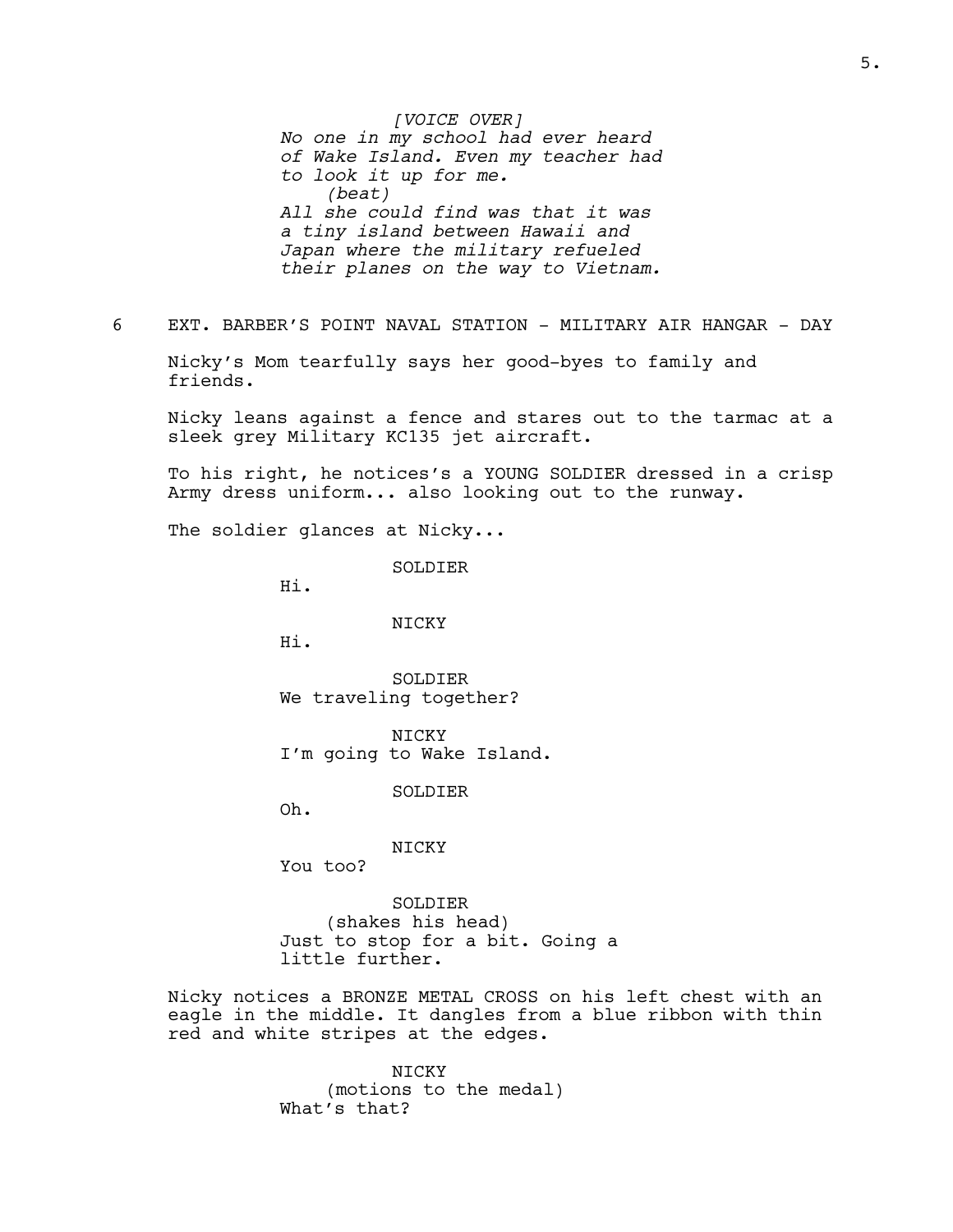SOLDIER This? NICKY Yeah. SOLDIER (thoughtfully) Uh... (pause) Well... a bunch of my buddies thought I should have it. NICKY They bought it for you? SOLDIER (recalling something painful) Yeah... actually they did. NICKY Good friends. SOLDIER Yeah... the best. Nicky's Mom calls out to him. NICKY Gotta go. See you over there. SOLDIER See ya. Nicky's walks over to his family for one last hug and kisses *[VOICE OVER] Regular airlines didn't go there. You had to take an Air Force plane... one with no windows... no flight attendants... no movie... and not even food. (beat)*

CUT TO:

Other FAMILIES also boarding the same plane.

*hours?*

*What was I going to do for six* 

goodbye.

CLOSE ON: an ADORABLE BLOND in a pony tail, BECKY, age 12, catches Nicky's eye and smiles.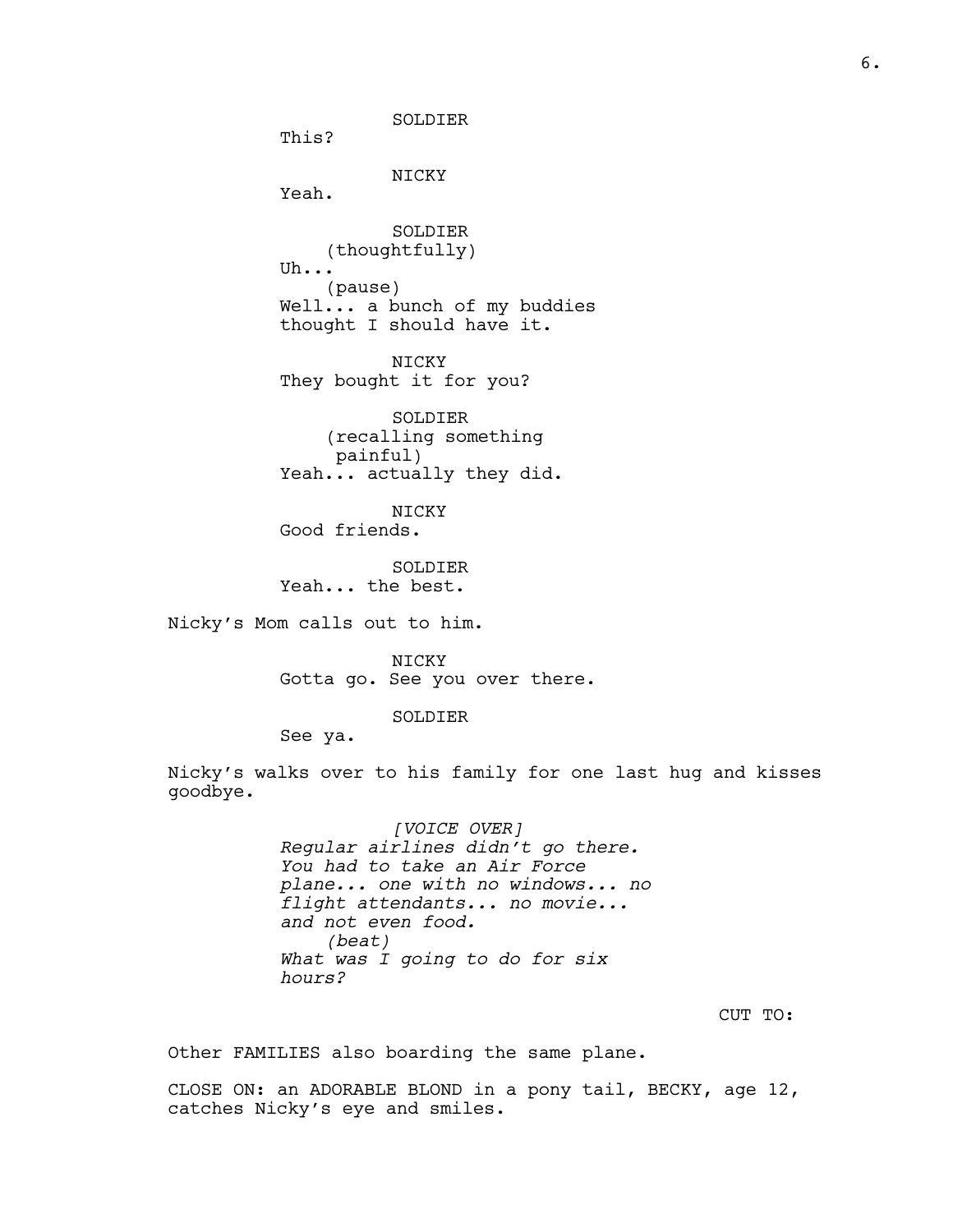*MUSIC STARTS*... "Dizzy" by Tommy Roe.

*"...First time that I saw you girl, I knew that I just had to make you mine..."*

7 EXT. TARMAC - CONTINUING

Nicky leads the way... his Mom and other families following. He repeatedly turns back to steal looks at Becky. They walk up a stairs platform to the front of the plane.

8 INT. KC135 AIRCRAFT - CONTINUING

Nicky entering with his Mom.

**NTCKY** Mom. Can we sit up front?

MOM Oh I don't know. I prefer to be closer to the bathroom.

**NTCKY** Aw. C'mon Mom. This is the only seat that is close to a window.

MOM Will you be okay if I leave you here and I sit in the back?

NICKY Of course.

MOM Okay... just check in with me now and again.

NICKY I will. I promise.

MOM

Alright.

She continues on.

Other passengers start to enter.

Becky enters and stops.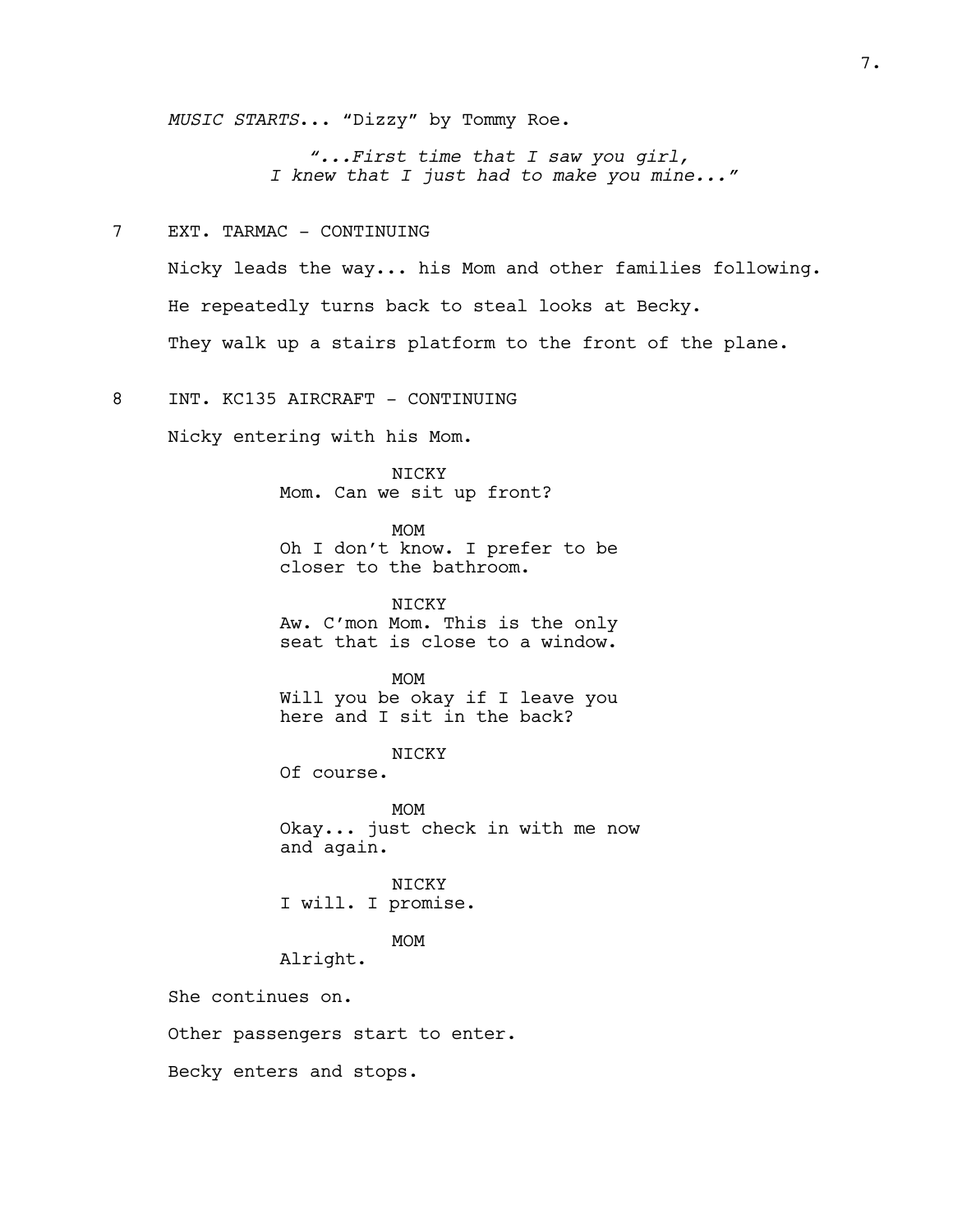BECKY (to Nicky) Can I sit here?

# NICKY

Sure.

She takes her seat. Searches for the seat belt. NICKY (CONT'D) Oh... here... let me help. Nicky reaches around her waist. Gets the seat belt for her. BECKY Thank you. NICKY No problem. BECKY What's your name? NICKY Nicholas. But my friends call me Nicky. She extends her hand. BECKY Rebecca. But my friends call me Becky. He shakes her hand. A WOMAN walks up, stops and leans toward Becky. BECKY'S MOM Honey... you gonna be okay sitting up here? **BECKY** Yes. I'm fine Mom. BECKY'S MOM Who's your friend? BECKY (to Nicky) Are we friends? NICKY Sure.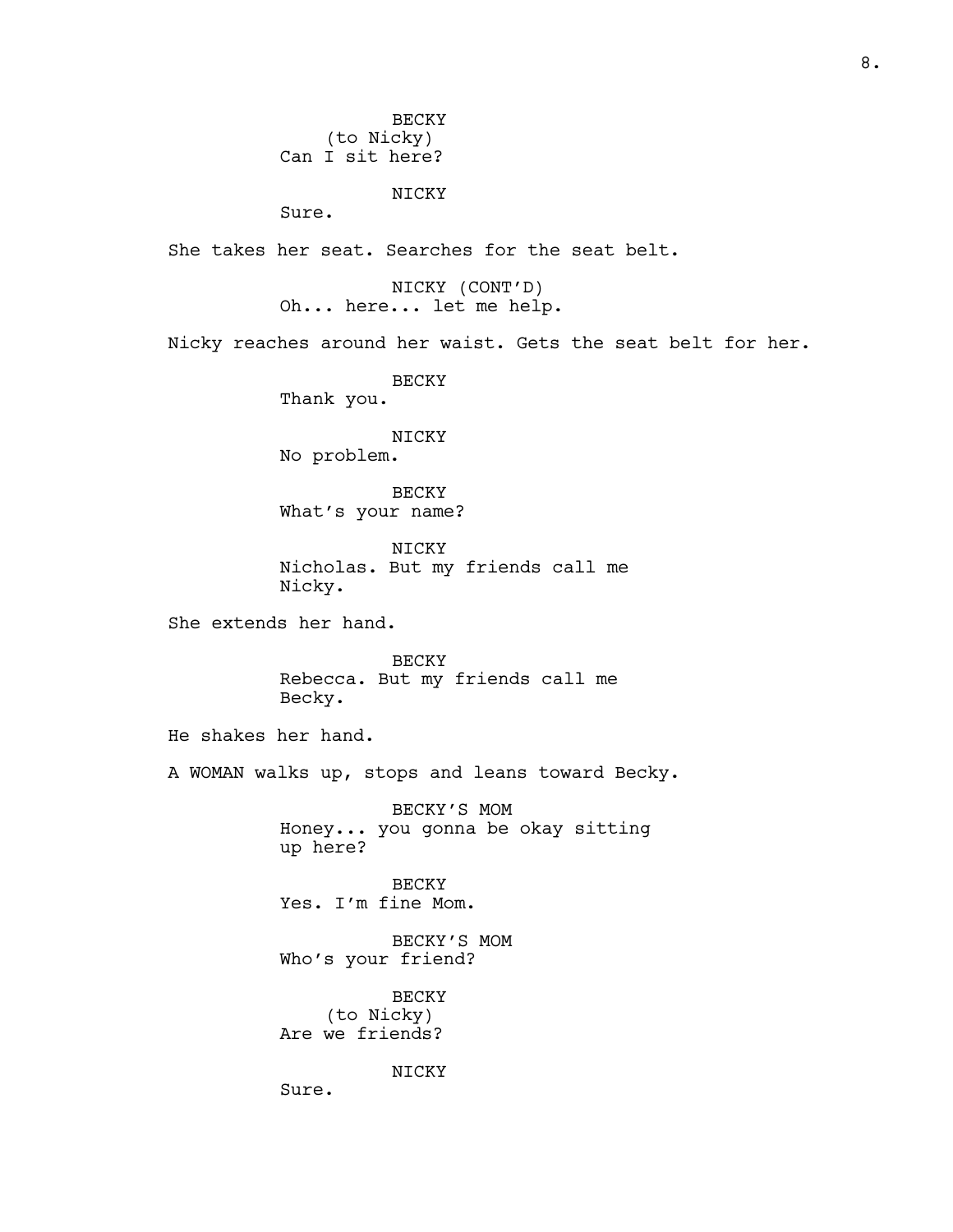BECKY

(to her Mom) This is Nicky.

BECKY'S MOM Well good. You two behave up here. I need to find a seat closer to the bathroom.

She continues on. Nicky chuckles.

BECKY

What?

NICKY That's exactly what my Mom said.

BECKY (laughing) When you're old and over thirty, you do need to go a lot.

They laugh together.

*[VOICE OVER] I never hated girls. I just got bored being around them... but with Becky, it was different. It was the first time that talking to a girl wasn't actually... painful.*

9 EXT. KC135 AIRCRAFT - DAY

Banking upward in the sky as it reaches cruising altitude.

10 INT. AIRCRAFT - CONTINUING

Nicky and Becky talking....

*[VOICE OVER] She liked baseball, my favorite team the Cincinnati Reds and even knew who catcher Johnny Bench was... my all time most favorite ball player and idol.*

SERIES OF SHOTS: Nicky and Becky looking at baseball cards, sharing some snacks, playing checkers... and simply chatting away like old buddies.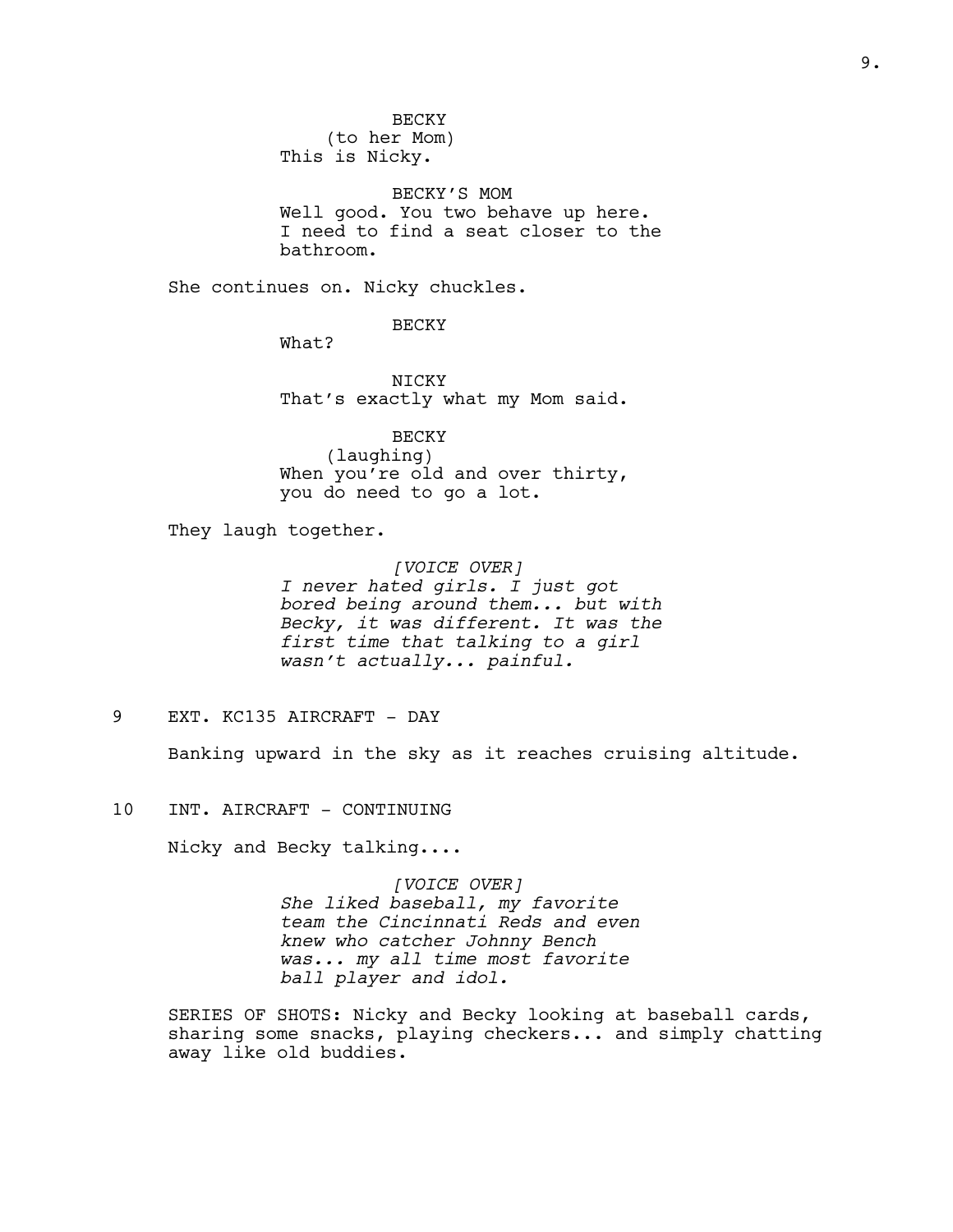*[VOICE OVER] (CONT'D) But more than that, for the first time... I actually found myself... listening... I mean before that, girl talk was always like noise to me. (beat) But when Becky talked... it was interesting...*

CLOSE ON: Nicky. Listening intently to Becky. Soaking up every word.

11 INT. AIRCRAFT - LATER

Nicky's Mom comes over.

MOM Hey, they say you can see the island now.

NICKY Really? We're there already?

MOM Almost. Let's look.

They move to the front aircraft entrance door and crowd around the small window.

> BECKY I don't see anything.

NICKY Yeah. Me neither.

MOM It's way over there... see that U shaped patch?

THEIR POV: AERIAL VIEW of Wake Island in the distance.

NICKY That's it?

MOM

Uh-huh.

NICKY It looks flat.

**BECKY** I don't see any hills or anything.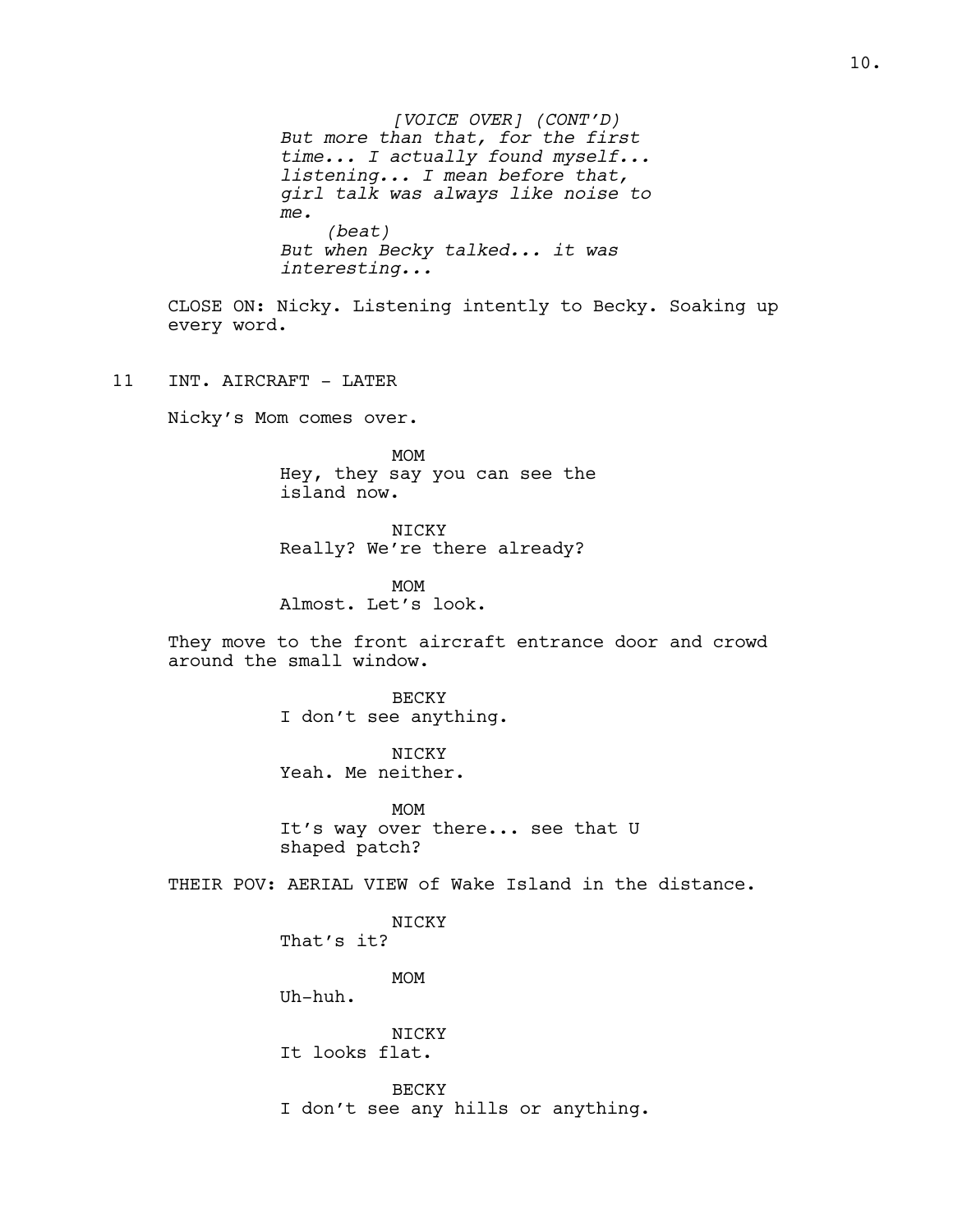MOM No. There aren't any hills there. It's an atoll.

**NTCKY** What's that?

MOM Well... more or less a big coral reef.

NICKY Big? Doesn't look big to me at all.

## 12 EXT. WAKE ISLAND TERMINAL - DAY

Nicky's DAD, waits near a portable gate.

Other family members stand nearby waiting too... a mobile stairway is placed up to the KC135 Aircraft door and passengers start to walk out.

He catches sight of Nicky and his Mom.

DAD

Nicky!

Nicky is squinting against the bright sunlight. He see's his Dad.

# NICKY

Dad!

He runs and jumps into his Dad's embrace. His Mom follows quickly and they hold on to each other tightly.

> DAD (smothering his wife with kisses) Oh I missed you guys soooo much!

MOM We missed you too.

Dad notices Nicky's eyes are closed as they are hugging.

DAD What's wrong son?

NICKY I can't see. It's so bright I can't open my eyes.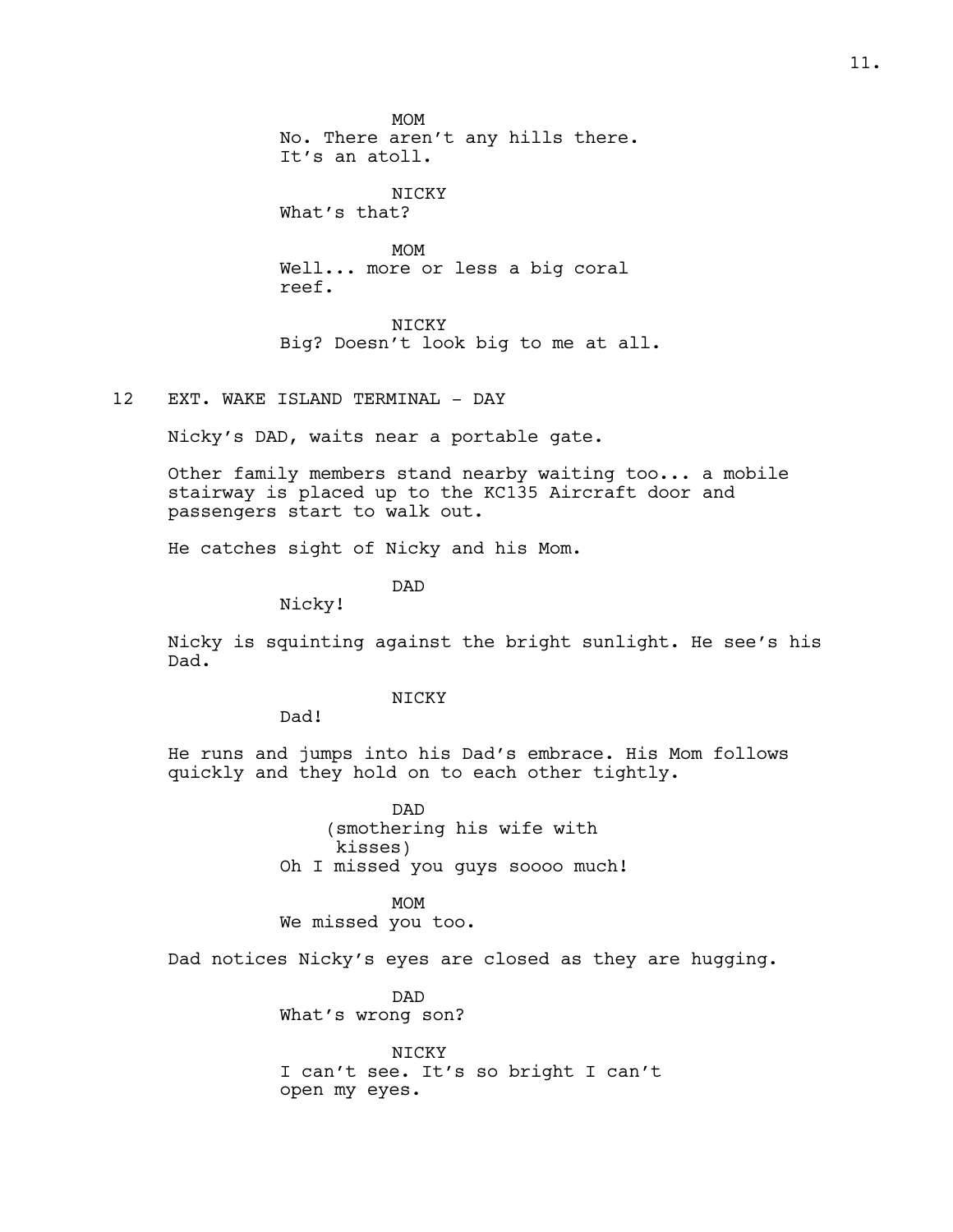Dad searches in his pockets and pulls out two sunglasses.

DAD Ahah! I came prepared. I knew you guys would be needing these. Kind of necessary out here. The sun reflects off the white sand and it takes a while to get used to.

They put on their sunglasses. Eyes adjusting...

DAD (CONT'D)

Better?

MOM

Perfect.

13 INT. TERMINAL - CONTINUING

A tiny, minimalist terminal with SERVICE MEN lounging about and passing the time

Dad strides happily with his arms around his son and wife.

A GROUP of Army enlisted men LAUGH LOUDLY, making a COMMOTION near a snack bar.

> DAD (soberly) You can always tell who's going home... and who's heading to Vietnam.

Nicky notices ANOTHER GROUP of soldiers sitting quietly in a corner. Each one keeping to themselves... and their thoughts.

One of them is the same YOUNG SOLDIER that traveled with them on the plane. He smiles as Nicky passes by and gives him a short salute.

14 EXT. TERMINAL PARKING LOT - CONTINUING

Dad walks up to a 4 SEATER JEEP.

DAD Here it is. How do you like it?

NICKY Far out. A Jeep!

MOM What about our bags?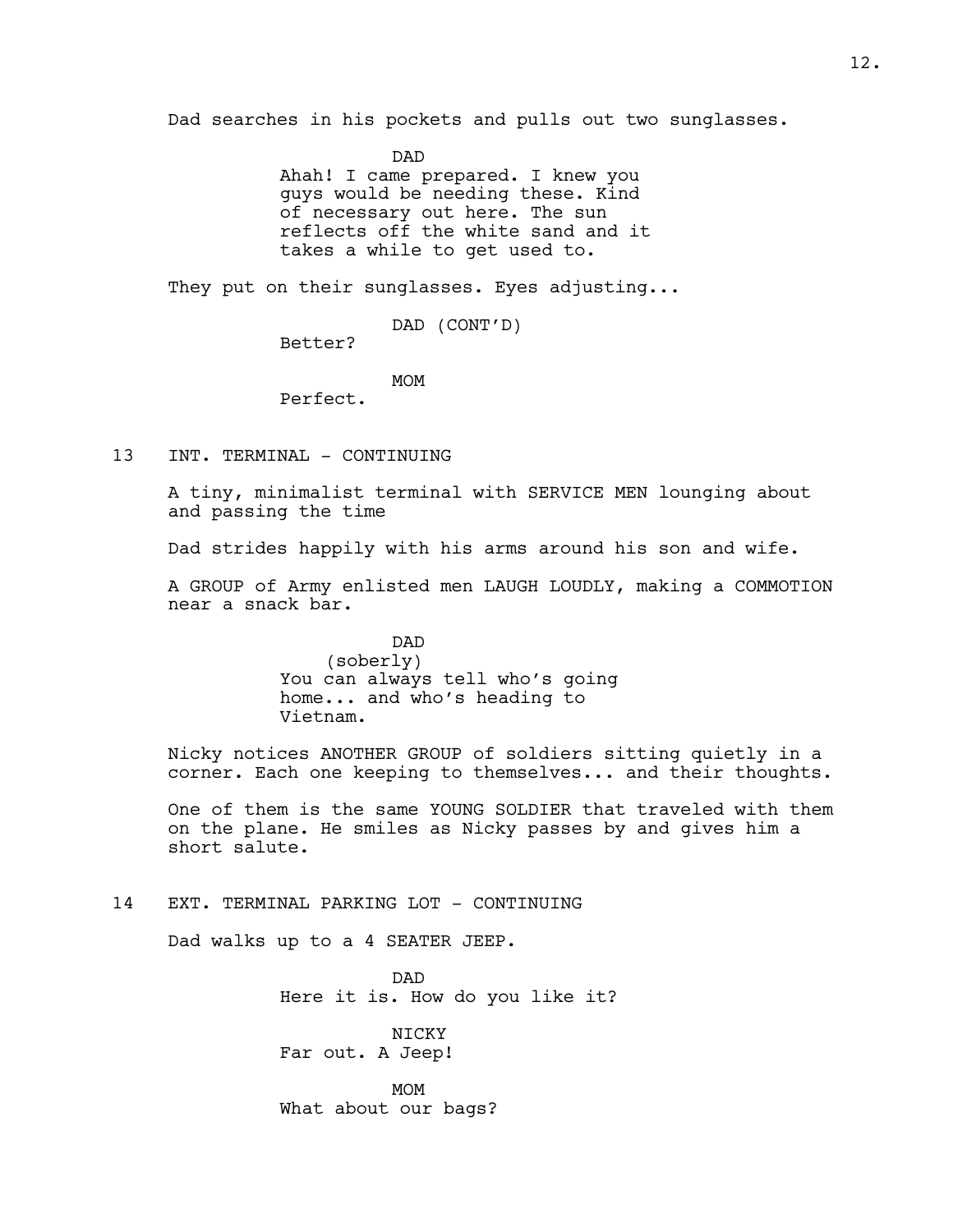DAD I'll take care of that later. I want to show you our new home. (beat) C'mon. It's a long ride with tons of traffic.

# 15 EXT. MAIN ROAD - CONTINUING

As the Jeep exits the parking lot and onto a very small two lane road... no other cars can be seen.

They pass sparse clusters of buildings... all concrete with concrete roofs and all windows boarded up shut with plywood.

There are minimal spots of greyish green shrubs... but mostly glaring white sand everywhere.

After only a few minutes... they turn into...

# 16 EXT. HOUSING AREA - CONTINUING

Duplex homes with the same concrete roof design and all windows boarded up.

> MOM Why are all the windows boarded shut?

DAD No one turns their air conditioners off. It gets so hot, blocking the windows helps to conserve the cool inside.

They pull up to a duplex with the beach in the background.

DAD (CONT'D) This is it. On the beach! What do you think?

They get out and take in the sights of the area. Mostly sand... everywhere.

Rows of the same sand colored duplex homes extend down the road and across the street.

But no people are in sight. It looks deserted.

MOM Where is everybody?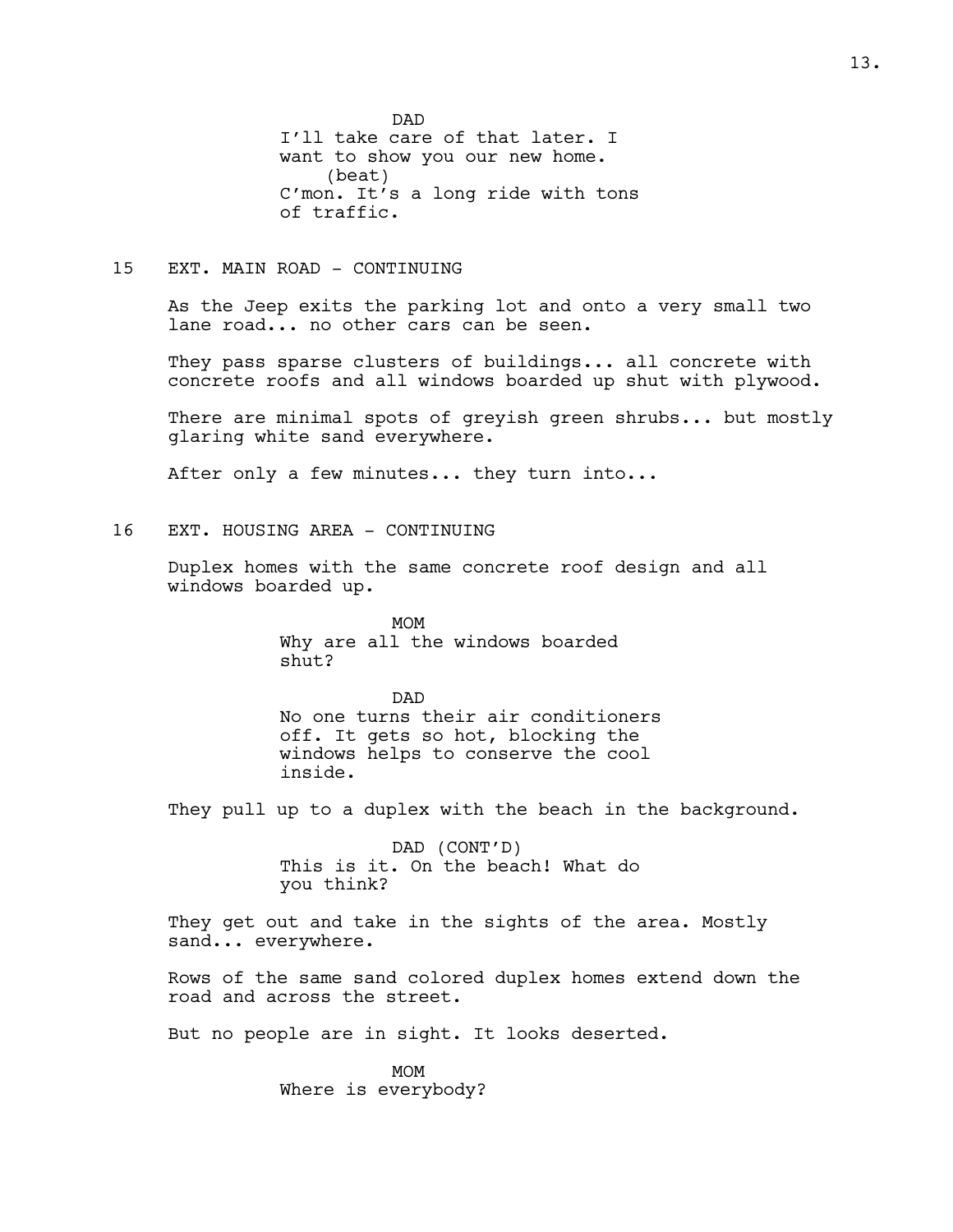DAD

Well its a school day so kids are in class. You can see the school building down there. Couple of blocks. Every one else is at work or inside.

He turns to Nicky.

DAD (CONT'D) What do you think Nicky?

NICKY It's really neat Dad.

DAD C'mon. Let me show you inside. We got everything we need...

Dad excitedly takes his wife inside the house...

Nicky notices a CAR drive up and stop on the other side of the duplex. Becky and her family get out.

> BECKY (yells to Nicky) We're neighbors?

# NICKY

I guess so.

She grins and walks off with her Dad.

17 EXT. NICKY'S HOME - LATER THAT DAY

Nicky outside on the patio. Checking out his surroundings...

- a shared clothesline area between his house and Becky's
- an old weathered picnic table on his patio
- shrubbery and sand to his left
- a long row of homes and sand to his right
- a long stretch of sand between him and the beach

## 18 EXT. BEACH - CONTINUING

Nicky takes in the ocean sounds and salt spray... sand crabs appear from holes after the shore break retreats, but disappear when Nicky approaches...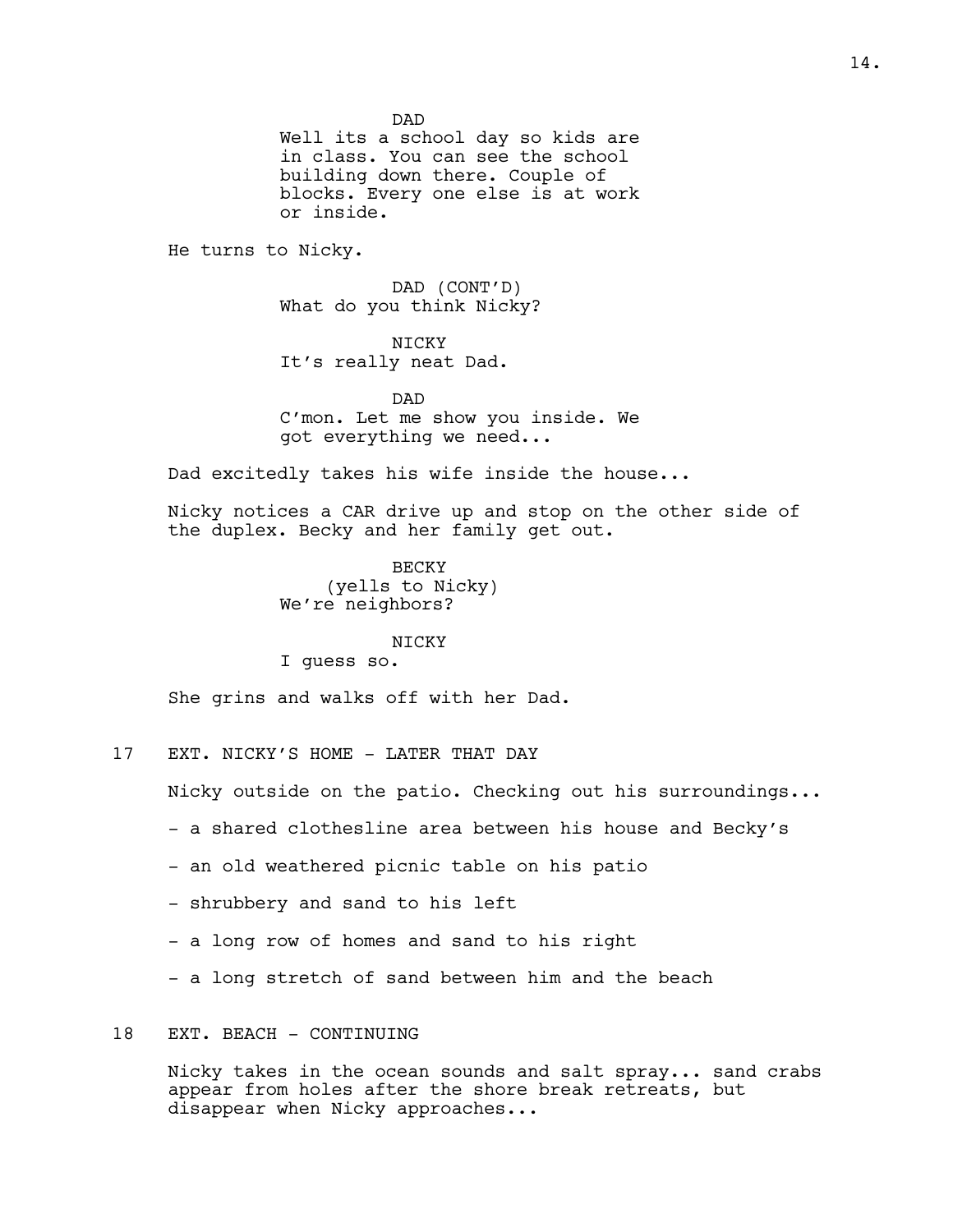*[VOICE OVER] Wake Island was really small. Actually tiny. Not much bigger than two square miles. With one third taken up by the airport runway and another third with birds... that left less than a mile for the rest of us. (beat) So what's so special about a tiny patch of sand way out in the middle* 

*of the Pacific Ocean? Maybe being isolated like that made you appreciate whatever company was around... even your own family.*

19 INT. NICKY'S HOME - THAT NIGHT

Mom is clearing the dinner table.

Nicky is frowning at his glass of milk.

NICKY Mom. This doesn't taste right.

MOM Don't worry. Its just powdered milk son.

**NTCKY** Powdered milk?

MOM That's the only kind they have here. You'll get used to it.

Nick holds the glass up to the light. He can see grains of dried milk sticking to the glass.

Dad stands and goes into his room. Returns with a cardboard box.

> DAD Remember when I told you that you wouldn't get bored? Even with no TV?

> > NICKY

Yeah.

DAD This isn't everything. But its a start.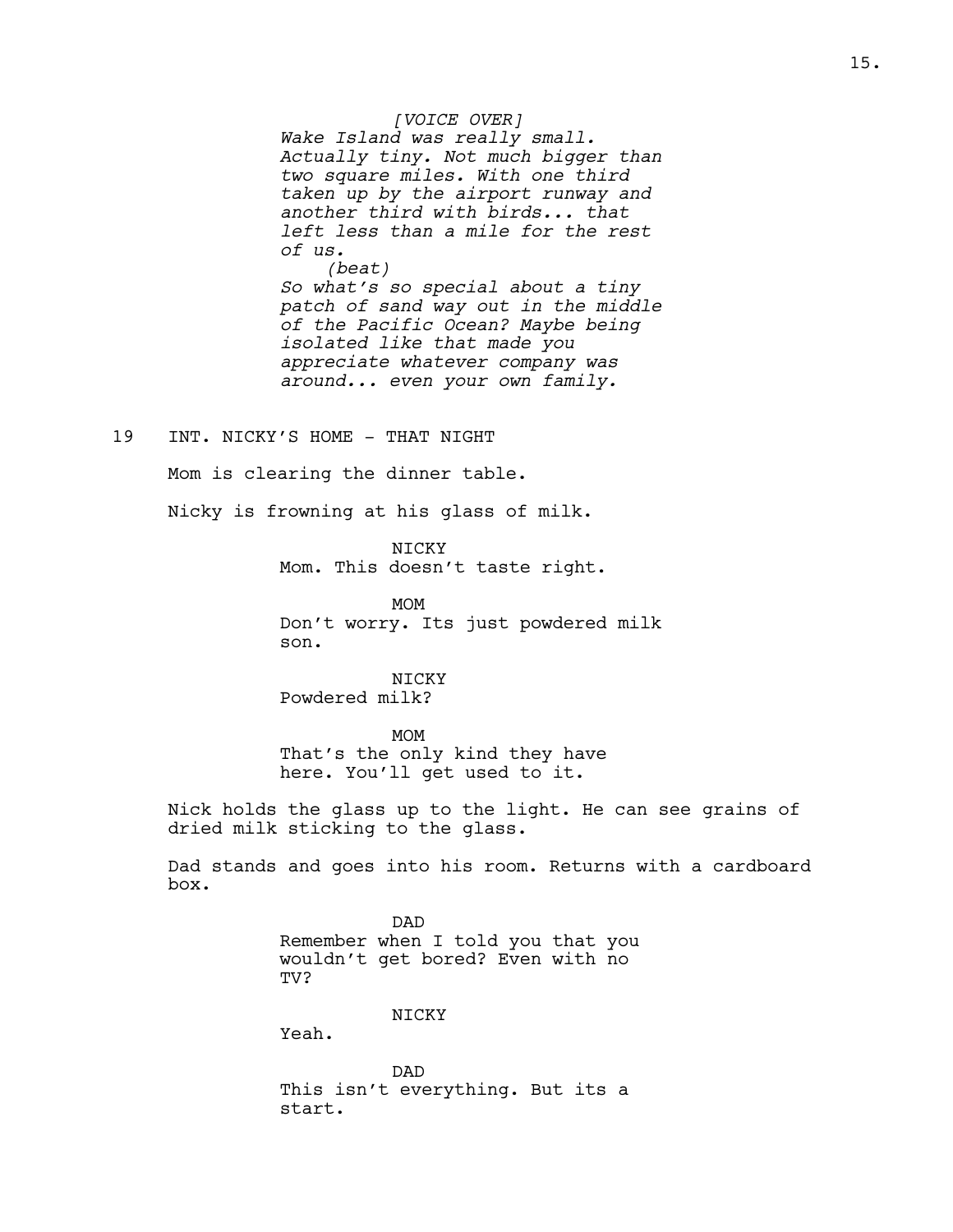Puts the box on the dinner table. Opens it to reveal... COMIC BOOKS of all kinds... Fantastic Four, Superman, Spider Man, Thor, The Hulk and a variety of Archie.

NICKY

Wow.

DAD All the kids trade this stuff. So when you're finished or not interested in one... you trade for something else.

MOM How did you know that?

DAD I work with other Dads.

**NTCKY** 

Thanks.

He hands Nicky a small hand-held transistor radio.

DAD

And although you can't watch television... you can still listen to music. There's only one station here, KEAD. I think, you'll find it... but at least you can hear what's going on in the world.

NICKY

Right on. I think this even fits in my pocket.

DAD It's supposed to. Carry it with you everywhere.

MOM But not to school.

DAD Right. Except there.

NICKY Even if I don't play it?

MOM If you won't be playing it, why would you need it?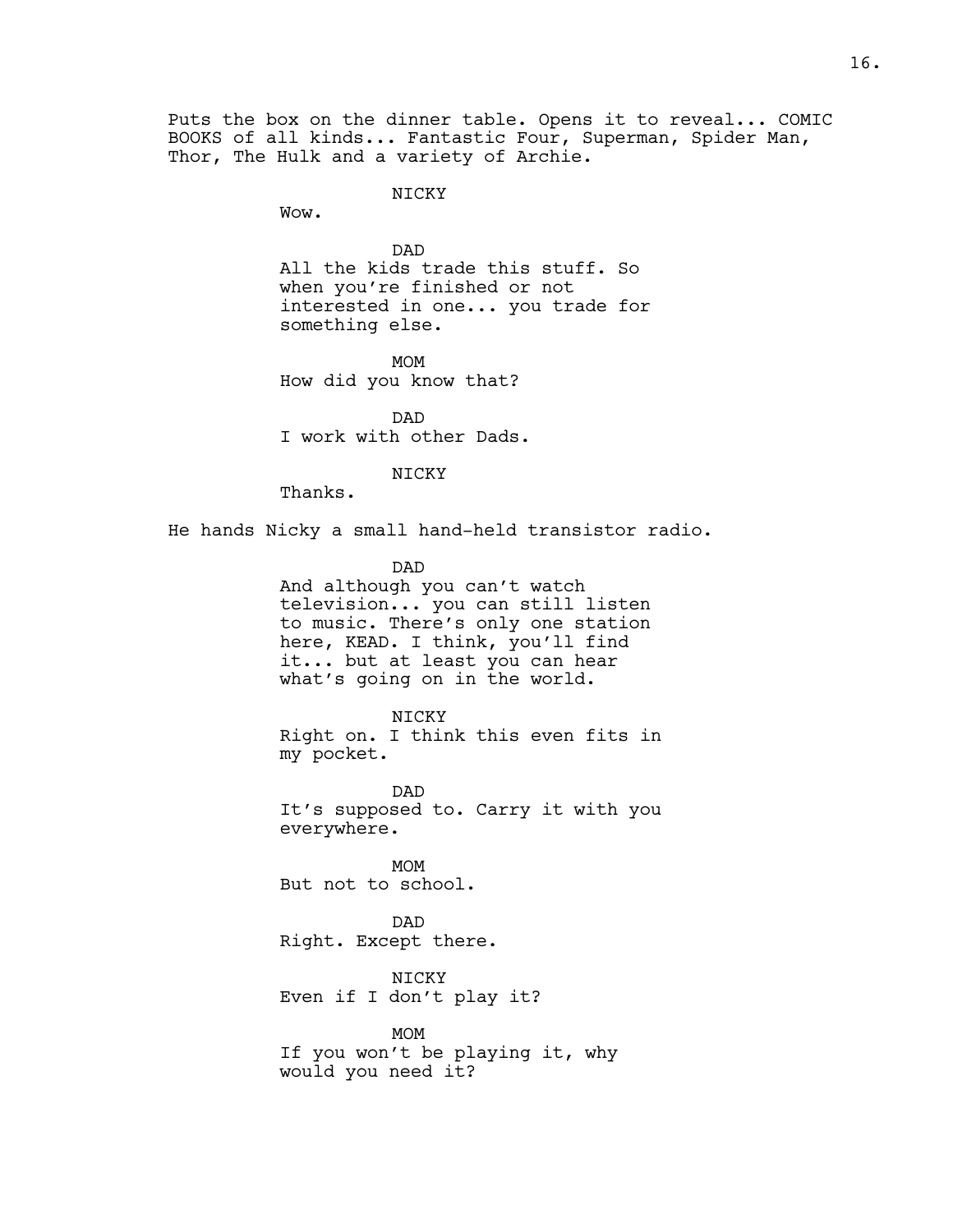NICKY For later... after school.

MOM After school you'll be here, doing your homework.

# 20 INT. NICKY'S BEDROOM - NIGHT

He lies awake with the radio on. Searching through the dial, he finds the single radio station KEAD...

> *DISC JOCKEY (O.S.) "This is Jay with Armed Forces radio. Letting you know you that even though you're far from home, the songs are right here with you every step of the way. Walk safe soldiers..."*

Mom leans in the doorway...

MOM Bedtime son. School tomorrow.

He turns the radio off.

NICKY Ok Mom. Good night.

MOM Good night.

When she leaves, he turns the radio back on and puts it under his pillow.

*RADIO PLAYS*... "Get Back" by The Beatles.

Lying on his side with his ear pressed tight against the pillow, he can still listen to the music...

# 21 EXT. NICKY'S HOME - NEXT MORNING

Nicky stands looking down the street... kids of all ages are exiting their homes... walking to school.

Next door, Becky appears with her Mom.

BECKY'S MOM Hey there Nicky.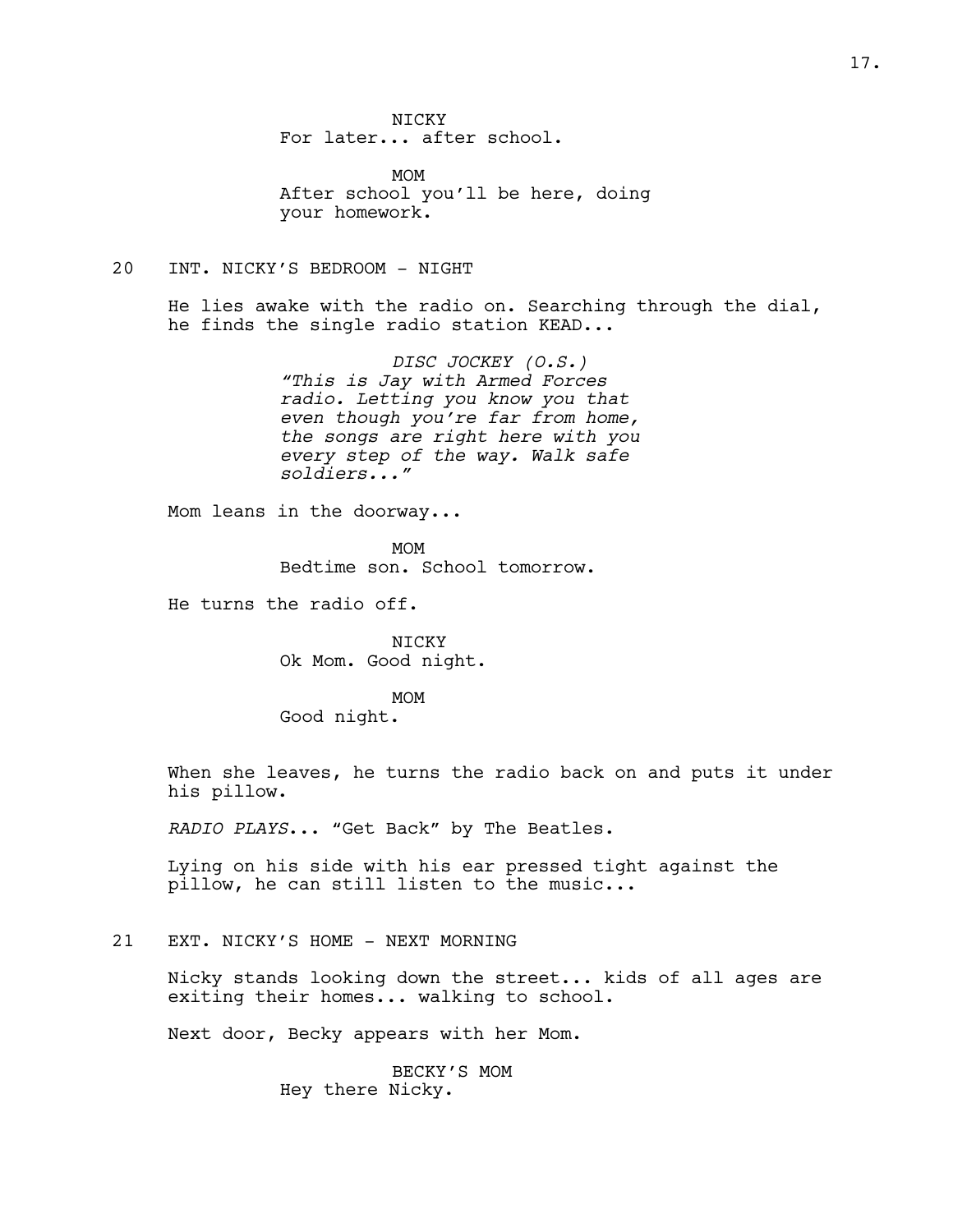#### NICKY

Hi. Good morning.

Nicky's Mom walks up. Nicky hides is radio in his pants pocket.

> MOM I guess we'll be checking in together as the new arrivals. Same class and all.

# NICKY

(embarrassed) Mom, you really don't need to go all the way down there. I'm pretty sure I can introduce myself.

MOM Yes, I know you're all grown up and everything but its me that needs to introduce myself. To your Principal of course. (beat) And don't worry... I won't embarrass you in front of your classmates. Just remember to give me a big smoochy kiss before I go.

She winks at Becky.

Nicky puts his head down and groans.

# 22 INT. SIXTH GRADE CLASS - DAY

A fairly large class of 30+ students sit attentive to its TEACHER, MR. GORDON.

PRINCIPAL, MR. PETRIE enters with Nicky and Becky.

PRINCIPAL PETRIE Morning Class.

CLASS (IN UNISON) Good morning Mr. Petrie.

PRINCIPAL PETRIE As we told you last week, we have two new students from Honolulu that are joining us. This is Nicholas and Rebecca.

Mr. Petrie nods to Mr. Gordon.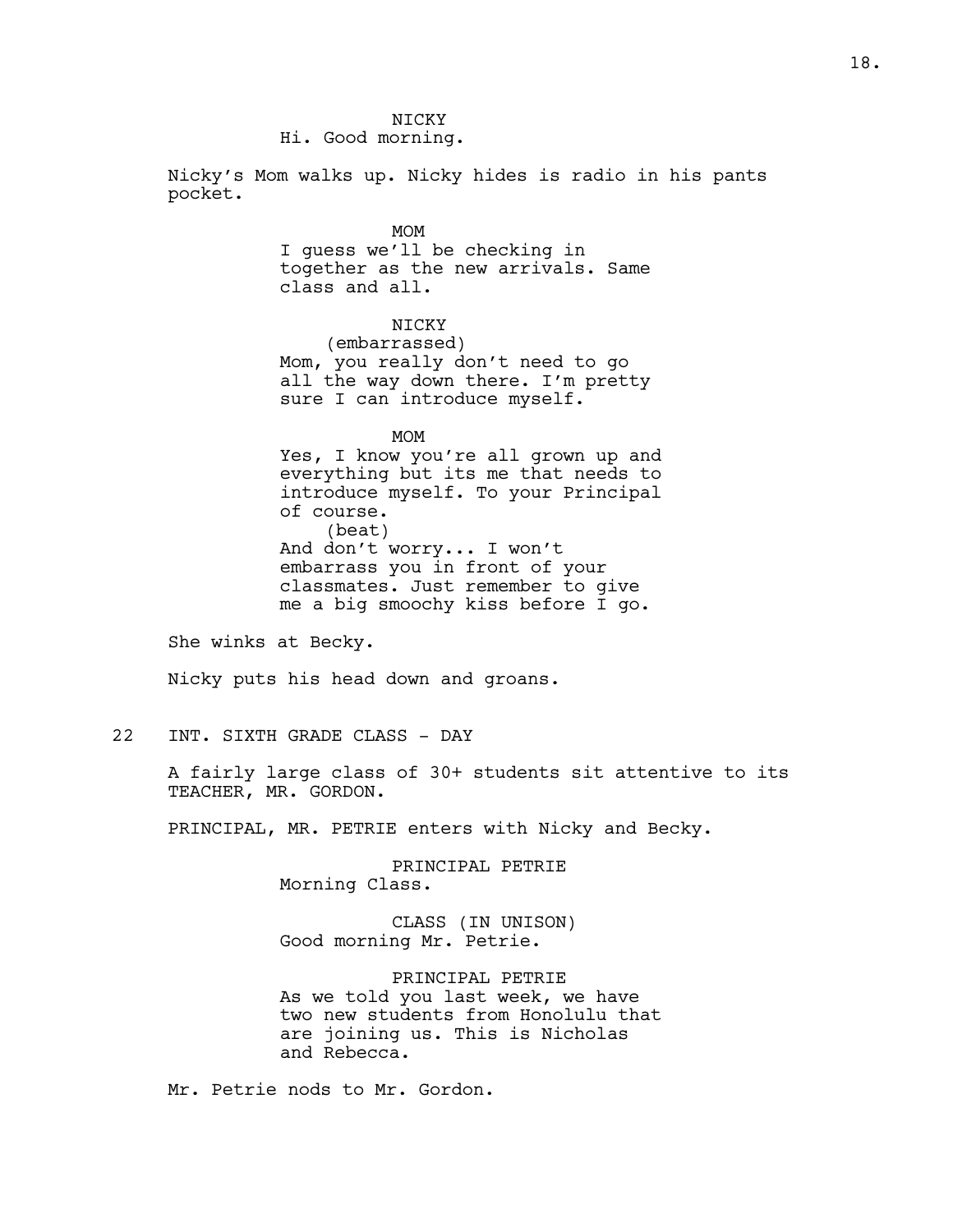TEACHER GORDON Thank you Mr. Petrie. We're very excited to have Nicholas and Rebecca join us.

He points to two empty desks up front.

TEACHER GORDON (CONT'D) And instead of the usual back of the class desks for newcomers... its our tradition to welcome new friends by having them sit up front.

PRINCIPAL PETRIE Thank you Mr. Gordon.

Principal Petrie exits.

Nicky and Becky take their seats.

TEACHER GORDON (to Nicky and Becky) So... did they tell you that we all go home for lunch?

They nods "yes".

TEACHER GORDON (CONT'D) Good. (to the class) Well I expect you to welcome Nicholas and Rebecca. We all remember what it was like when we first got here not knowing anybody. Lets make them feel at home shall we?

23 EXT. BEACH PLAYGROUND - MORNING RECESS - DAY

Nicky looks out over the playground... a sectioned area of the beach... One side with a back top volley ball court, and another area with a baseball backstop for a makeshift baseball field (only with beach sand instead of grass)

[The water's edge can be seen in the background.]

Becky seems popular already. Girls crowd around her, talking excitedly. Becky smiles at Nicky. He smiles back.

> *[VOICE OVER] Kids came and went all the time at Wake...*  (MORE)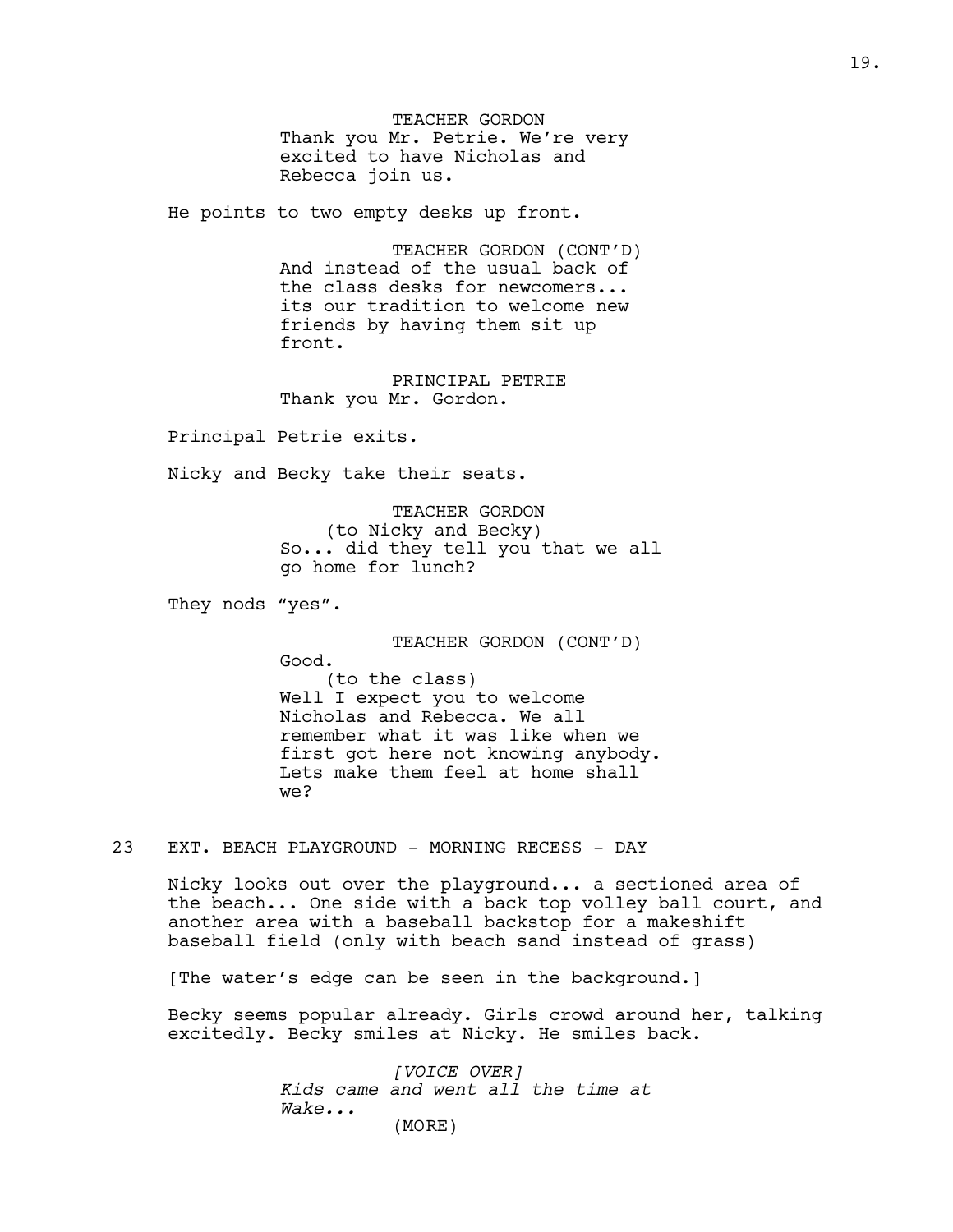*it happened so often, it really wasn't a big deal to see new kids to show up.* [VOICE OVER] (CONT'D)

An Asian kid with a hearing aid and glasses, BUD, approaches Nicky.

BUD

Hey.

NICKY

Hi.

BUD You play ball?

NICKY

Yeah.

BUD C'mon... hit some so the guys can catch a few.

24 EXT. MAKESHIFT SANDY BASEBALL FIELD - CONTINUING

A bunch of guys stand waiting in the outfield.

Bud hands Nicky a bat, puts on a glove and stands behind him.

BUD Go ahead. I'll catch for you.

NICKY

I need a ball.

BUD

Oh yeah.

Bud picks up a softball and hands to Nicky.

**NTCKY** This is a softball.

BUD

Yeah. So?

NICKY I thought you meant baseball?

Martin, an African-American and tallest one of the guys is getting impatient.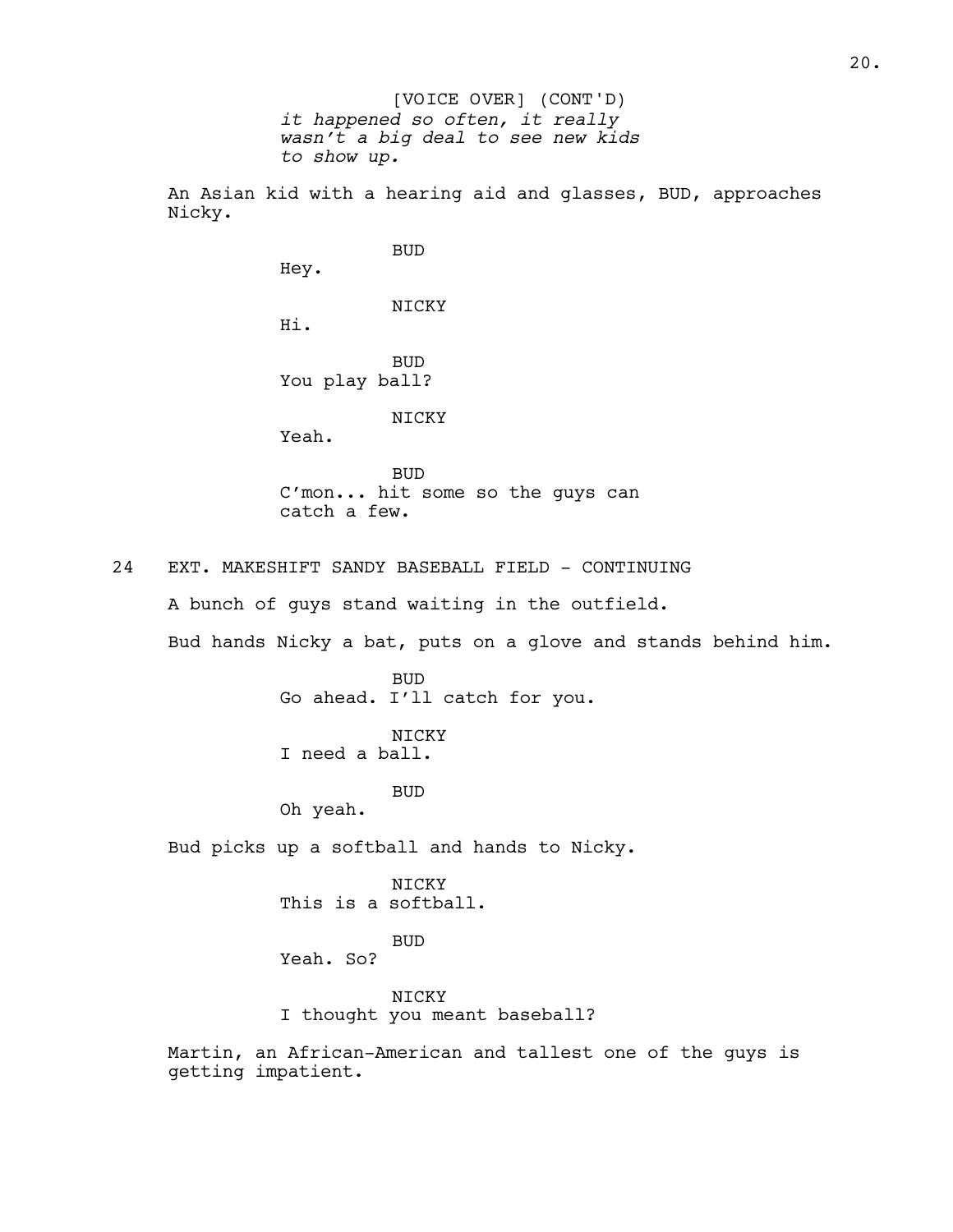MARTIN Hey C'mon! We only got 15 minutes!

BUD (yelling to Martin) He said he plays baseball!

#### MARTIN

What?

BUD He plays BASEBALL!

MARTIN So? Tell him to take one out of his ass and hit one already!

Bud looks uncomfortably at Nicky.

**NTCKY** That's okay. This is fine.

Nicky calmly lifts the bat to his shoulders... tosses up the softball... and SLAMS a BLAZING LINE DRIVE BULLET straight at Martin's face.

Martin ducks as the ball zooms past all of them, heading toward the water's edge.

All of the guys look at the ball, then at Martin, then at Nicky... stunned.

BUD

Wow.

Martin stands. Dusts the sand from his pants.

MARTIN Lucky hit. Its different when its coming at you.

Martin moves up to the pitchers mound. The other boys cheer him on. "Give it to him Martin" "Burn one in"

CLOSE ON: Nicky and Bud.

BUD (under his breath to Nicky) Martin's our best pitcher.

NICKY

Oh yeah?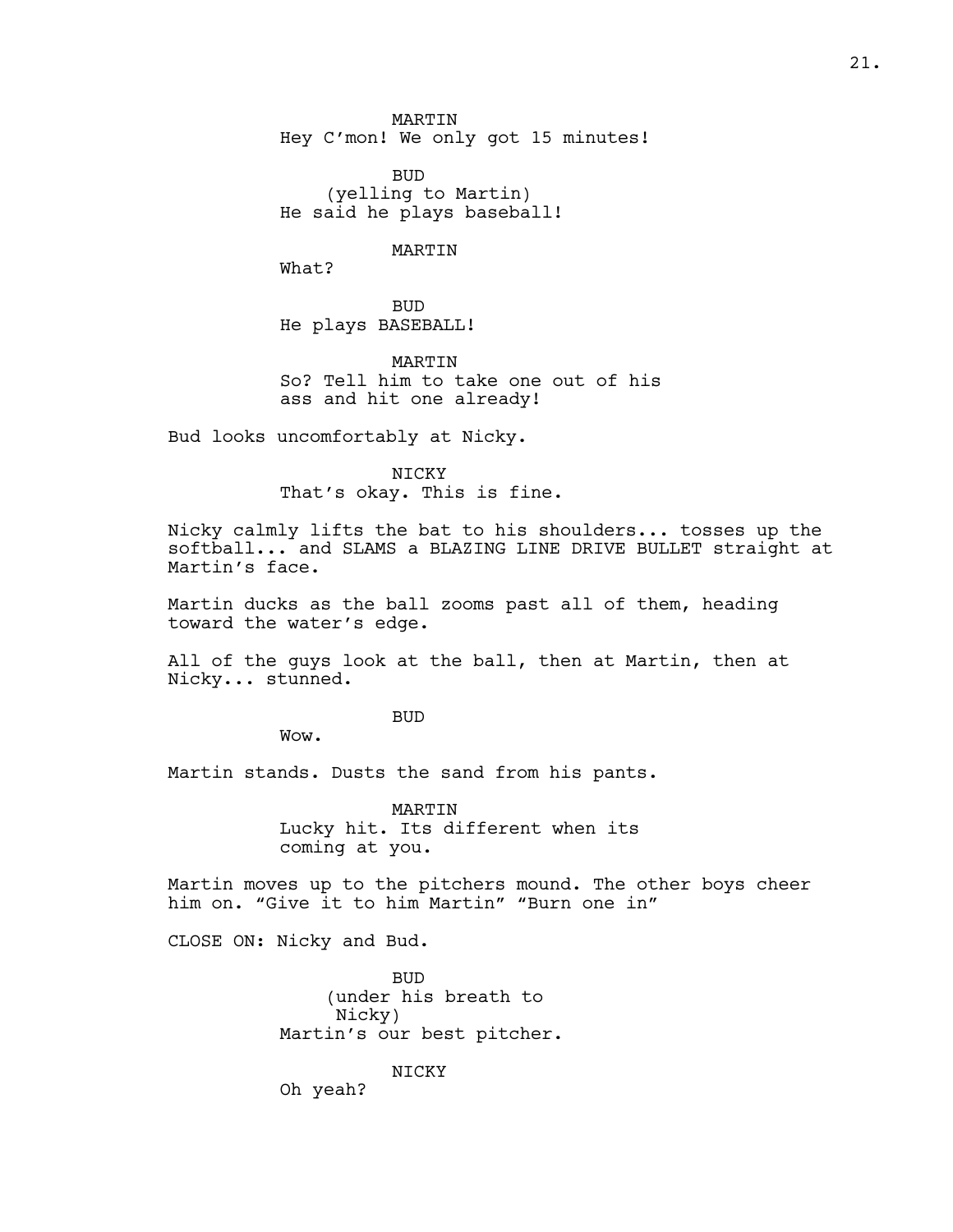Someone tosses Martin a softball. He stares down Nicky.

Winds up, and lets fly a hot underhand pitch and...

POW!!! Nicky SLAMS the ball skyward, over the heads of everyone, and landing near the water.

Everyone silenced.

NICKY (CONT'D) If that was a real baseball, it would be in the water.

BUD I think we have one.

Bud rushes to the gear pack, rummages through it... finally retrieving an old worn regulation sized baseball.

BUD (CONT'D)

Here.

NICKY Throw it to him.

Bud tosses the baseball to Martin.

NICKY (CONT'D) (to Martin) Know how to pitch one of those?

MARTIN Of course I know how.

NICKY

Let's see.

The other guys start to cheer Martin again... "Give it to him Martin" "Knock his head off"

Martin hesitates a bit... his pride on the line... takes a grip on the baseball... takes his position... winds up... and WHIPS a FAST BALL straight down the line and...

KERPOW!!!!

Nicky cracks a mile high hit that soars skyward, seemingly to hang forever in the air... until splashing down in the ocean.

CUT TO: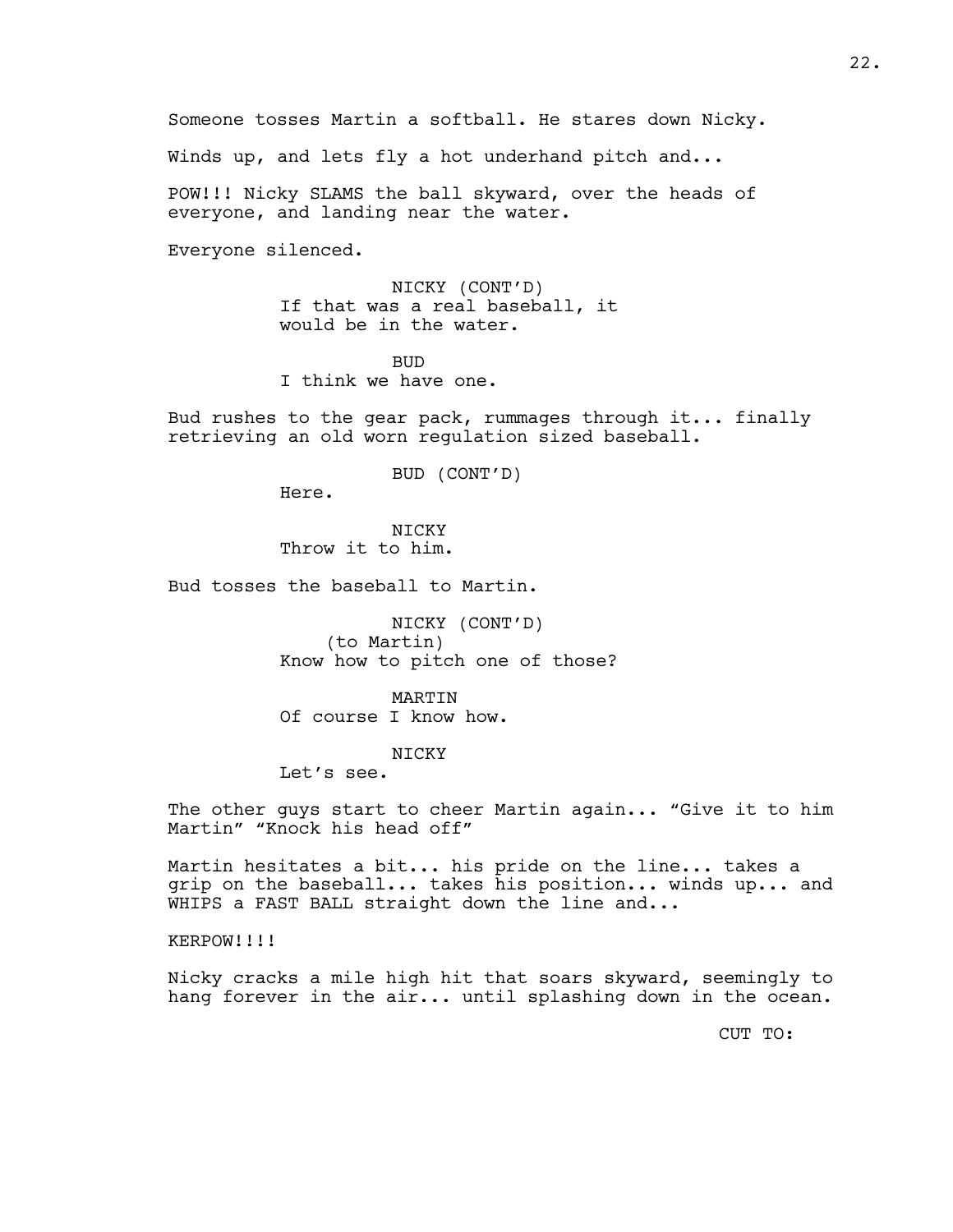#### 25 EXT. STREET - LATER

Nicky... a sudden celebrity!

Boys from his class following him home for lunch, talking excitedly about baseball... Martin has his arm around Nicky's shoulder like a best friend...

> *[VOICE OVER] There's just something about baseball... it can make enemies into friends in an instant.*

MARTIN So you're officially invited to be on the team. What position do you play?

#### NICKY

Catcher.

MARTIN (to Bud) Bud, you don't mind right?

BUD No. My hand hurts every time you through a fast ball anyway.

ARNOLD That's because you use a first baseman's glove.

BUD That's all I got.

TINO (to Nicky) You got a catcher's mitt?

NICKY

Of course.

MARTIN Okay good. Bud goes to left field. Nicky catches for me.

DEXTER Hey. I play left field.

MARTIN We'll rotate. Don't worry. We all play. (beat) (MORE)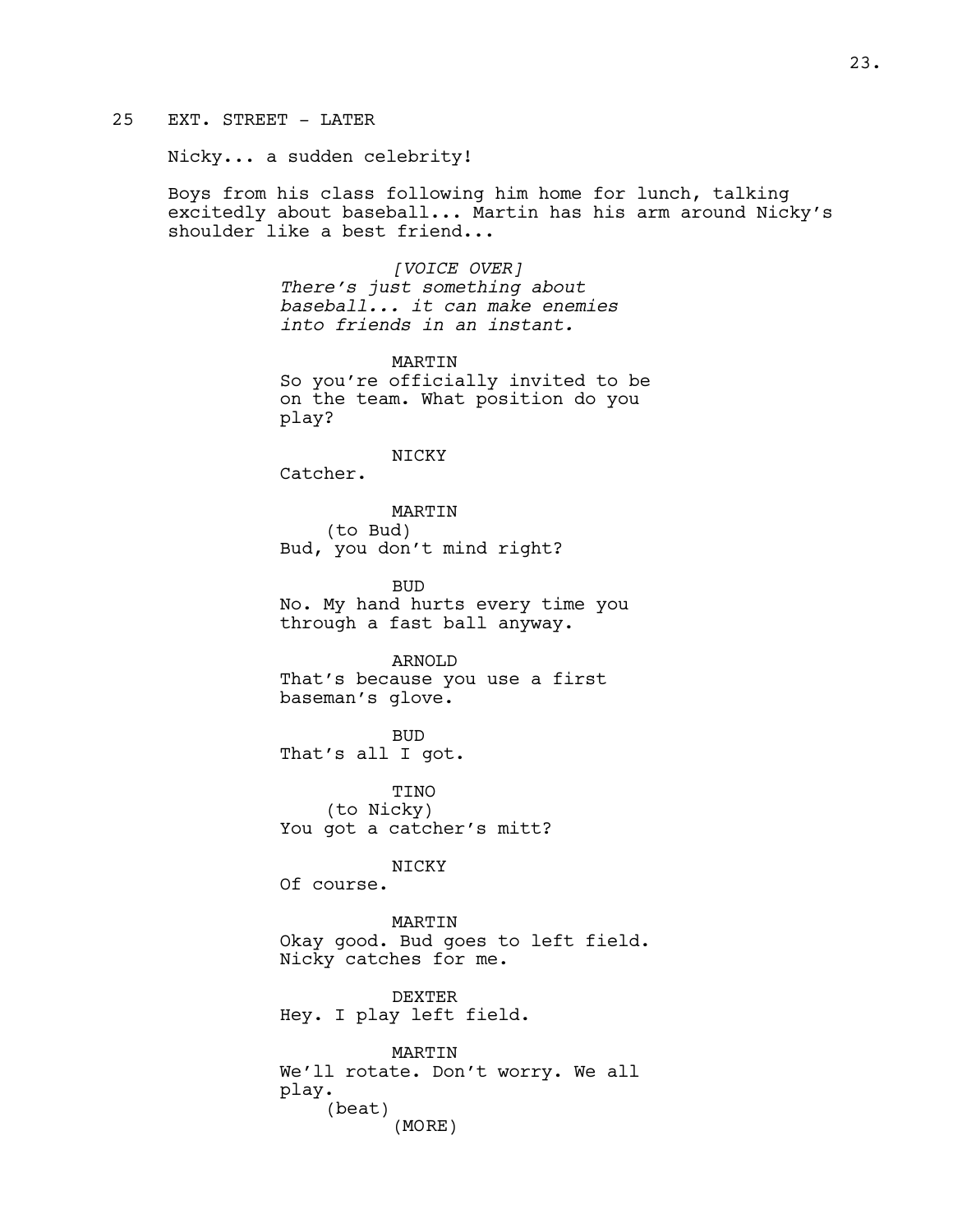So anyway... this is where I live. Where's your house? NICKY (points) Down there on the beach. MARTIN Right on. So see you after lunch. NICKY Okay. Martin walks off. The other kids start to disperse to their own homes too. Nicky and Bud stand alone. NICKY (CONT'D) So where's your house? BUD (motions) Over there... one block over. NICKY Ok. BUD We all meet up here to walk back to class. NICKY Ok... and uh... thanks. BUD For what? NICKY I don't know... but thanks anyway. BUD Later... 26 EXT. BEACH PLAYGROUND - AFTER SCHOOL Boys separated into teams playing softball... serious and intense, it is a no holds barred competition... *[VOICE OVER]* MARTIN (CONT'D)

*Wake was everything great about a small American town...*  (MORE)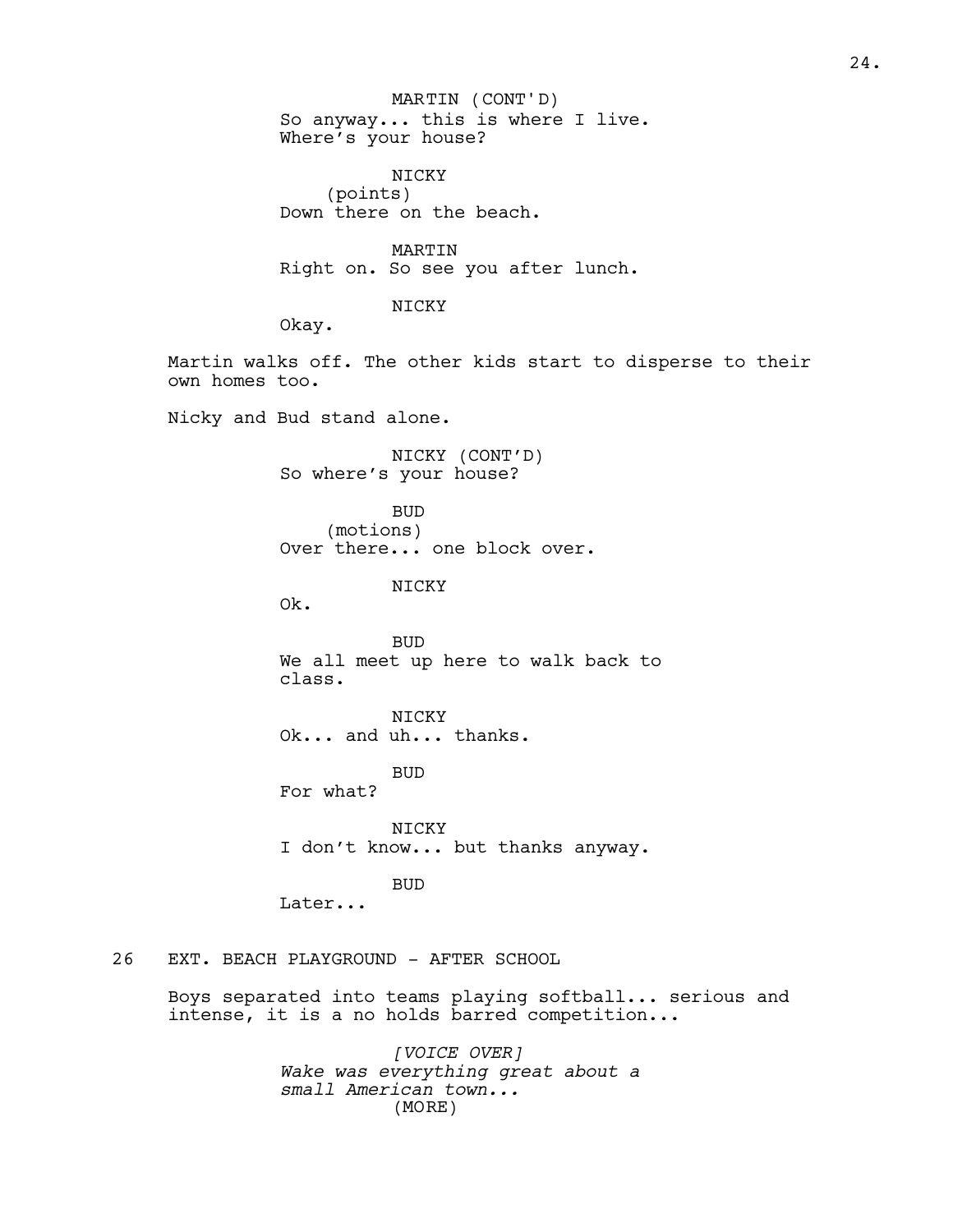*the closeness, looking out for each other... but without any of the bad that a small town can sometimes have when people stay together too long.* [VOICE OVER] (CONT'D)

Becky and other girls, hang out by the swings. Watching the boys play ball...

> [VOICE OVER] (CONT'D) *We all came from different parts of the country...*

CAMERA features CLOSE-UP of the boys as Nicky describes them...

> [VOICE OVER] (CONT'D) *Martin was from Mississippi... Tino's parents were from Greece but were now American... Bud was born in San Francisco... Dexter was from Texas... George was from someplace in Michigan I couldn't remember... and Arnold was from Hawaii like me.* (pause) *But here, we were all just Wake Islanders.*

27 INT. NICKY'S HOME - NIGHT

Nicky is oiling the inside of his catchers mitt with baby oil... sticks a softball in the pocket and ties it up tight with a string.

> DAD Isn't that broken in by now?

NICKY Guys play softball out here Dad. I need to get the pocket bigger.

*[VOICE OVER] Nobody locked their doors...*

There's a knock on the door, but before anyone can answer it... a bunch of Dad's co-workers enter.

> DAD Hey guys. Eat yet?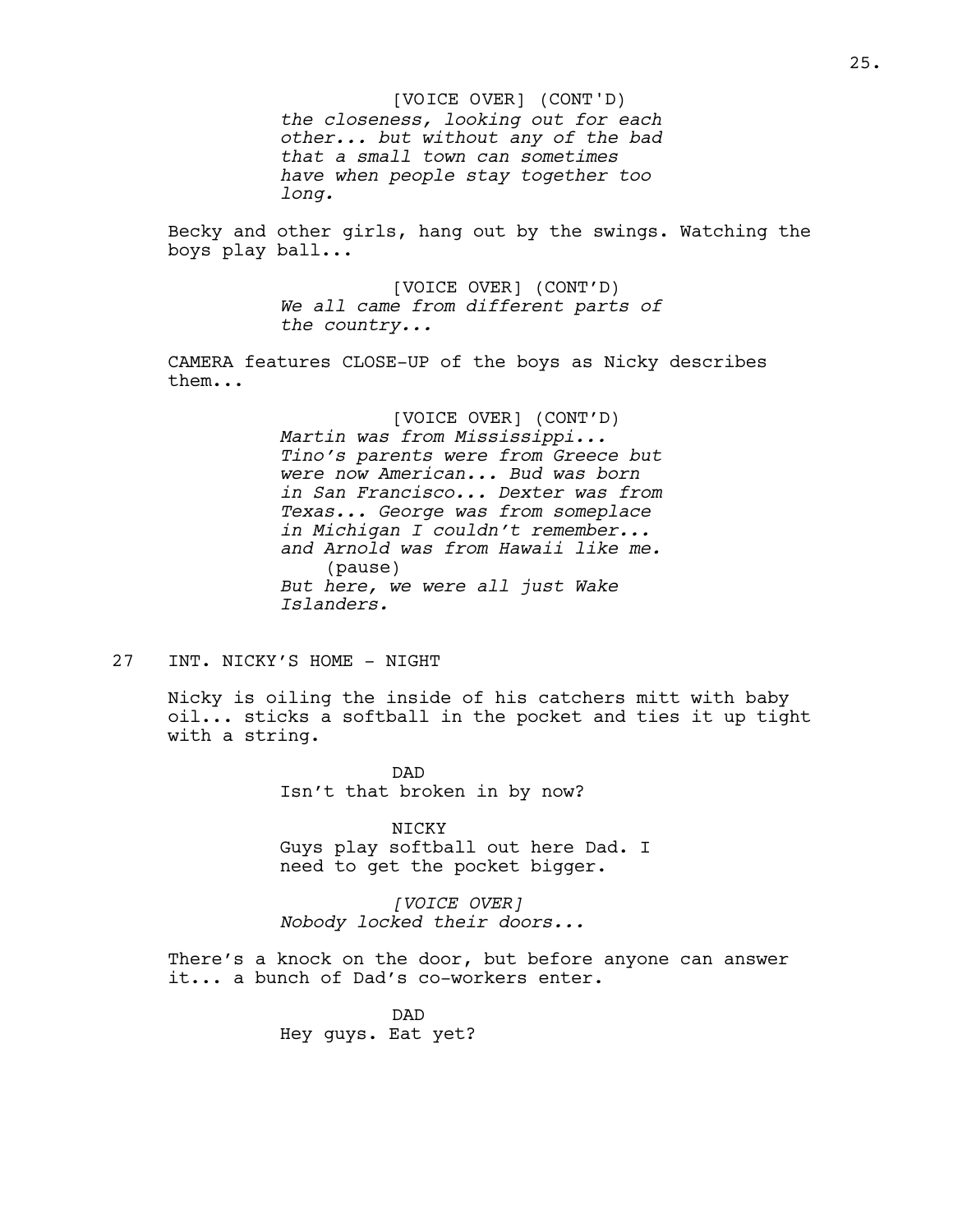*[VOICE OVER] ...and people never called before showing up at dinner time. Mom just always made extra just in case.*

28 EXT. BEACH ROAD - DAY

Boys are having an organized bike race on the road... complete with girls cheering, flags and a chalked lined straight-a-way track.

Martin quietly lets the air out of Dexter's rear tire as he waits for the starting flag...

> *[VOICE OVER] The only crime we had was maybe a little cheating... but nothing harmful.*

## 29 EXT. MARTIN'S HOUSE - DAY

Nicky walks up as Martin exits his house.

*[VOICE OVER] Since there was no place to go... we just wound up going to each other...*

He and Martin go next door to get Dexter.

- then next door to get Arnold
- then next door to get Bud
- then next door to get George
- and then several houses later to get Tino

- and several houses later... the whole crew is walking down the street

> *[VOICE OVER] (CONT'D) ...and since there wasn't much to do... whatever we did, just always seemed to be a lot of fun.*

- the boys in two teams, playing water balloon fights around an old concrete WWII Japanese bunker, complete with a rusted canon.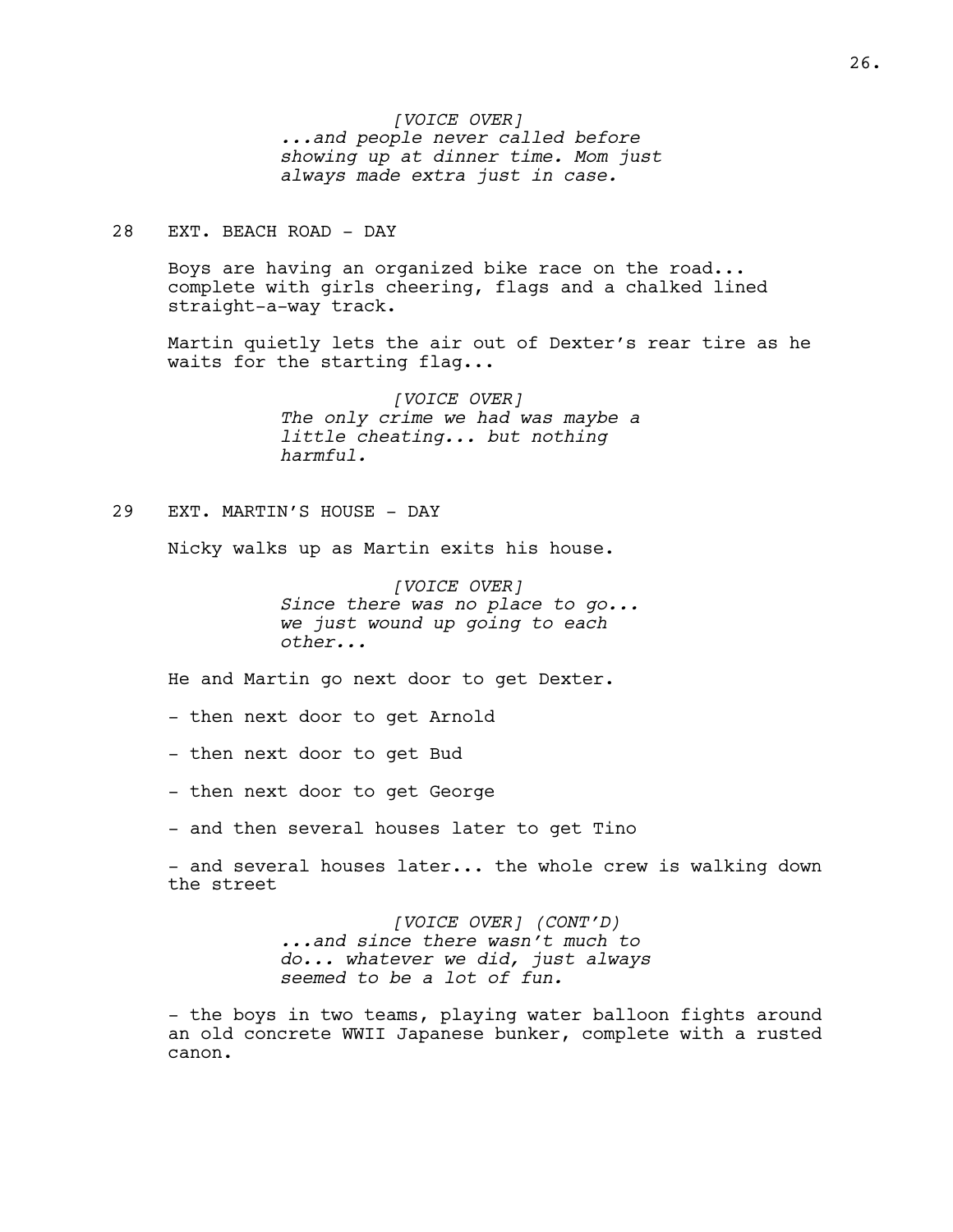#### 30 EXT. WINDY PALACE - NIGHT

An outdoor movie theatre. Like an old fashioned drive-in theater, but with benches instead of car stalls.

Some cars park alongside the snack bar in back. But most choose to sit on the benches beneath the night sky.

> *[VOICE OVER] But Windy Palace was something special. They showed movies there on most nights, but it was the weekends when everyone showed up.*

9th grade TEENAGERS "making out" in the front row.

*[VOICE OVER] (CONT'D) There was an unspoken rule as to where you sat... Since adults didn't like to sit close, 9th graders took the first row so no one could see them making out... 8th graders took the 2nd row, 7th graders the 3rd... and so on toward the back.*

Nicky and his parents park their jeep and step out... his first sight of the movie theater.

> *[VOICE OVER] (CONT'D) It was close to our homes so most of the kids just walked. But for my first time, I went with my parents... I thought it was the most magical thing I had ever seen.*

Nicky staring at the night sky, the big movie screen, a crowd is already growing. A gently breeze cools the evening.

Families with small children are there... service men... older couples...

His Dad hands him a box of popcorn and a soda.

DAD Where do you want to sit?

NICKY

Up front?

DAD Too close for me. We'll sit back here. Come find us afterwards.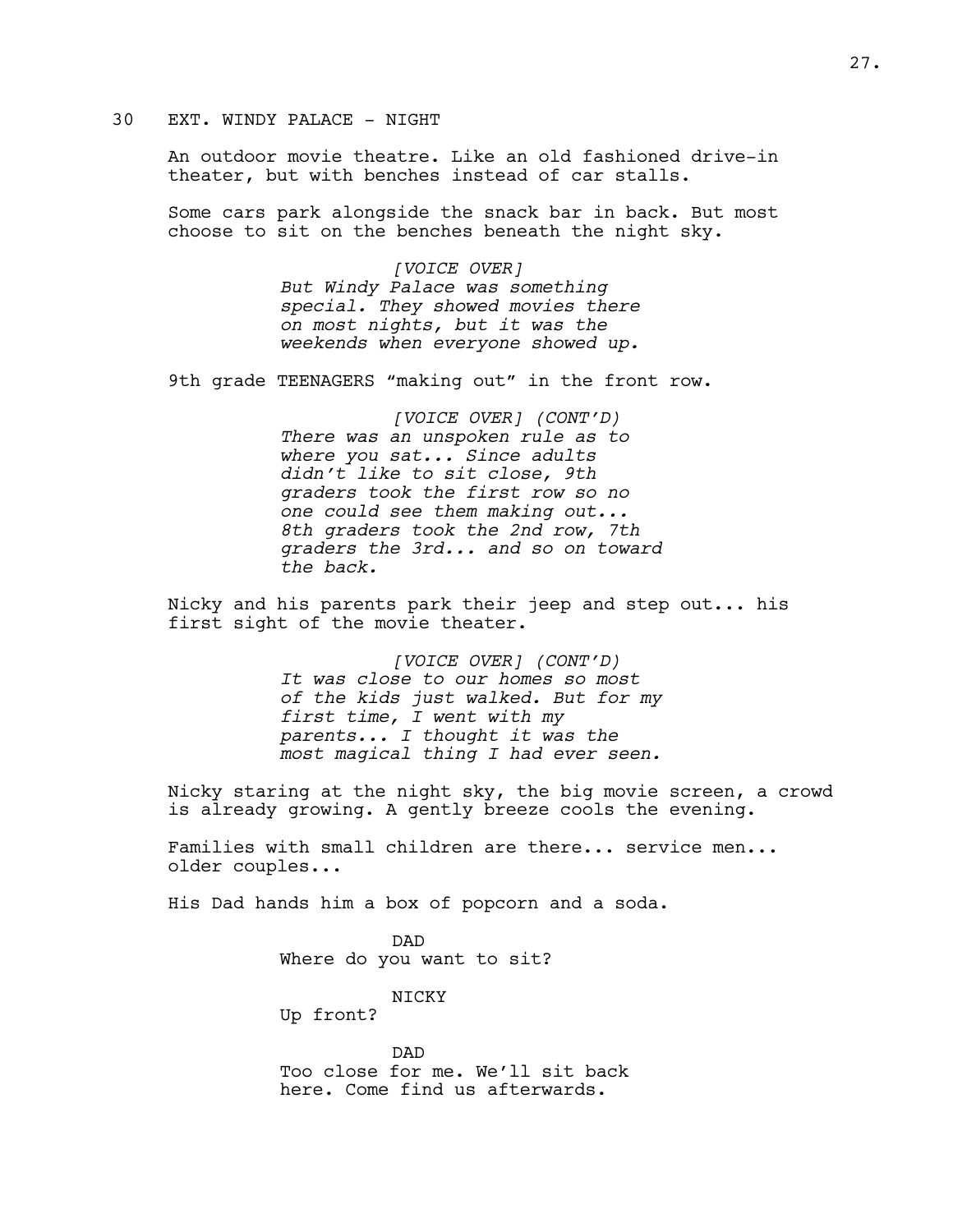NICKY

Sure.

Nicky wanders toward the front where he sees popcorn being tossed back and forth between the fourth and fifth row.

MARTIN (O.S.)

Hey Nicky!

He see's Martin gesturing to him in the fourth row.

MARTIN (CONT'D)

Over here.

Nicky makes his way over. Takes a seat among what appears to be the entire sixth grade class. Everyone seems to be there. He looks around amazed.

Dexter leans over from the fifth row.

DEXTER So... what do you think?

Nicky scans the area.

NICKY Far out. This is so cool.

He see's BECKY sitting in another section with her parents. She sees him and smiles back.

The LIGHTS GO DOWN... and "The Love Bug" movie starts on the screen...

Nicky notices two 9th graders kissing in the front row.

MARTIN (nudges Nicky) You know, most people come here for the movie.

Nicky nods absentmindedly. But can't help staring at the teenage couple.

> *[VOICE OVER] I loved Windy Palace...*

> > FADE OUT:

END OF WINTER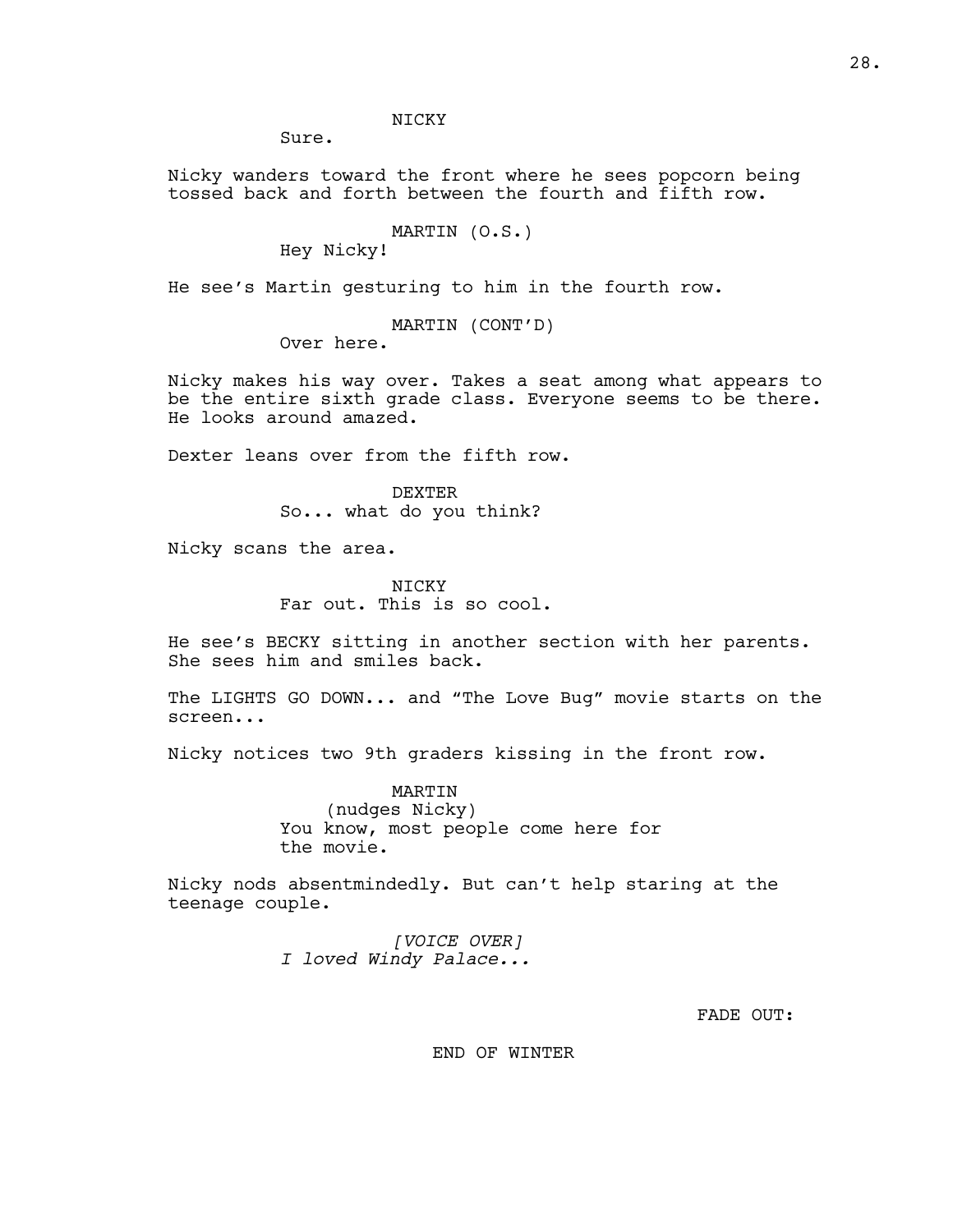FADE IN:

31 INT. NEWSROOM - SPRING

Black & white grainy television weather forecast circa 1969.

A bespectacled WEATHERMAN in a suit and tie, stands to the side of a Map of Wake Island.

> WEATHERMAN (professional and serious) As we bid farewell to the brutal cold of Winter with its frequent dips below 90, we say an enthusiastic hello to Spring and its warming temperatures and increasing humidity. While rain is in the forecast, we have absolutely no idea when or where it may occur...

*MUSIC STARTS*... "Aquarius/Let The Sunshine In" by the 5th Dimension. (plays over Montage)

MONTAGE - 1969 SPRING NEWS (ACTUAL VINTAGE FOOTAGE)

- First artificial heart transplant by Dr. Cooley
- First AIDS case, "Robert R" dies
- Rated X film Midnight Cowboy debuts
- John Lennon & Yoko Ono stage a "Bed In"
- Gunsmoke television show
- Kentucky Fried Chicken TV commercial
- Camel cigarette TV commercial
- 46 die in Vietnam at the battle of Hamburger Hill

#### 32 INT. SIXTH GRADE CLASS - DAY

Mr. Gordon sits at his desk while the students are quiet in their studies.

The end of the day BELL sounds!

TEACHER GORDON Alright Class. See you tomorrow.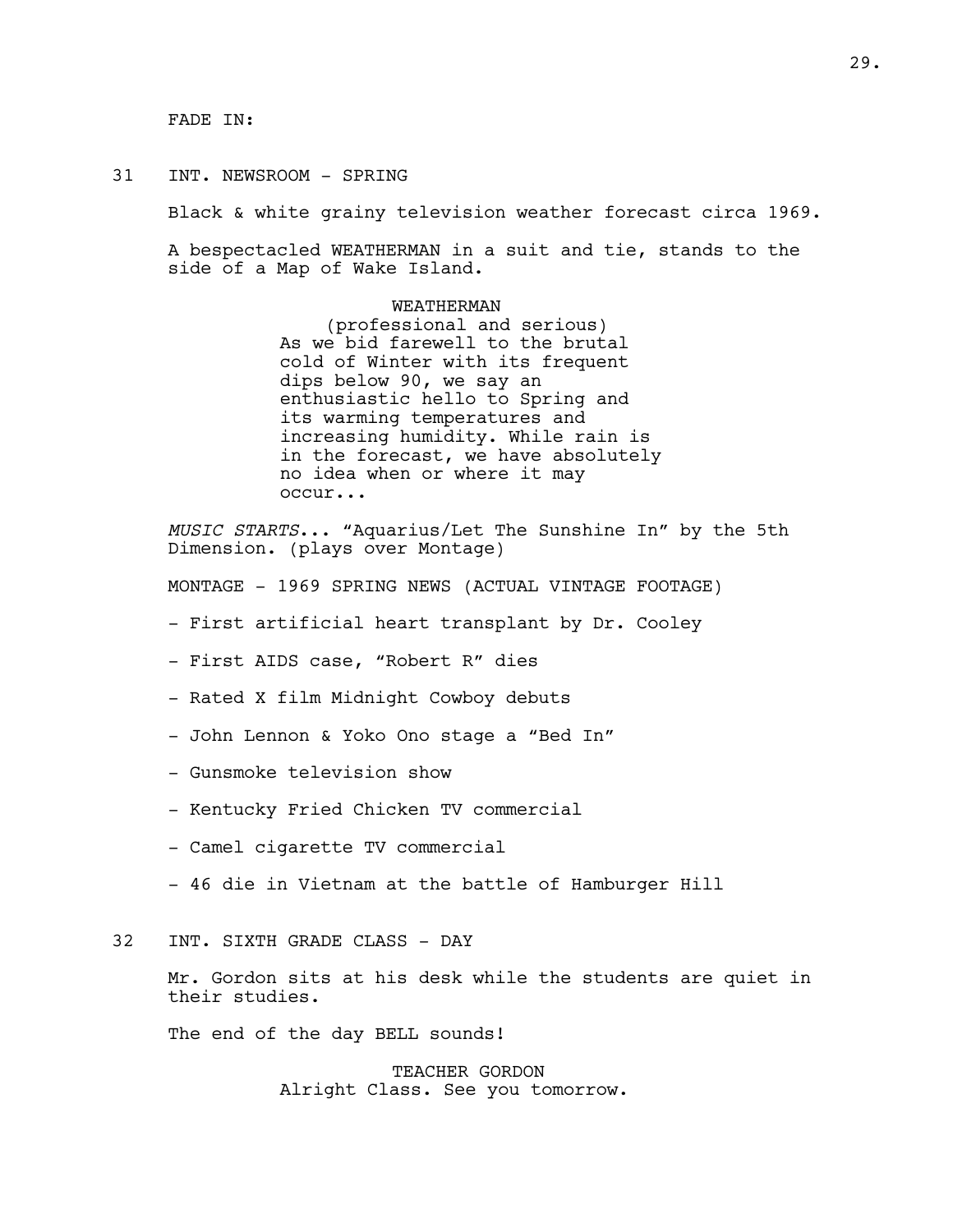Students rise from their seats.

Tino comes over to Nicky's desk.

TINO So what are you doing after school?

NICKY

I don't know.

TINO Wanna hang out at my house? We can figure something out there.

NICKY Sure. Why not.

33 INT. TINO'S HOUSE - CONTINUING

Tino and Nicky enter.

Tino's Mom is just starting dinner prep in the kitchen.

TINO Hey Ma. You remember Nicky right?

TINO'S MOM Of course I remember you Nicky. Your Dad works at the Fire Station right?

NICKY Yes ma'am. He does.

TINO'S MOM In fact. I saw your Mom today at the commissary.

NICKY What's a commissary?

TINO'S MOM Like a grocery store son. Where we all do our shopping.

NICKY

Oh.

TINO'S MOM Anyway, you're Mom is such a dear. I really like her.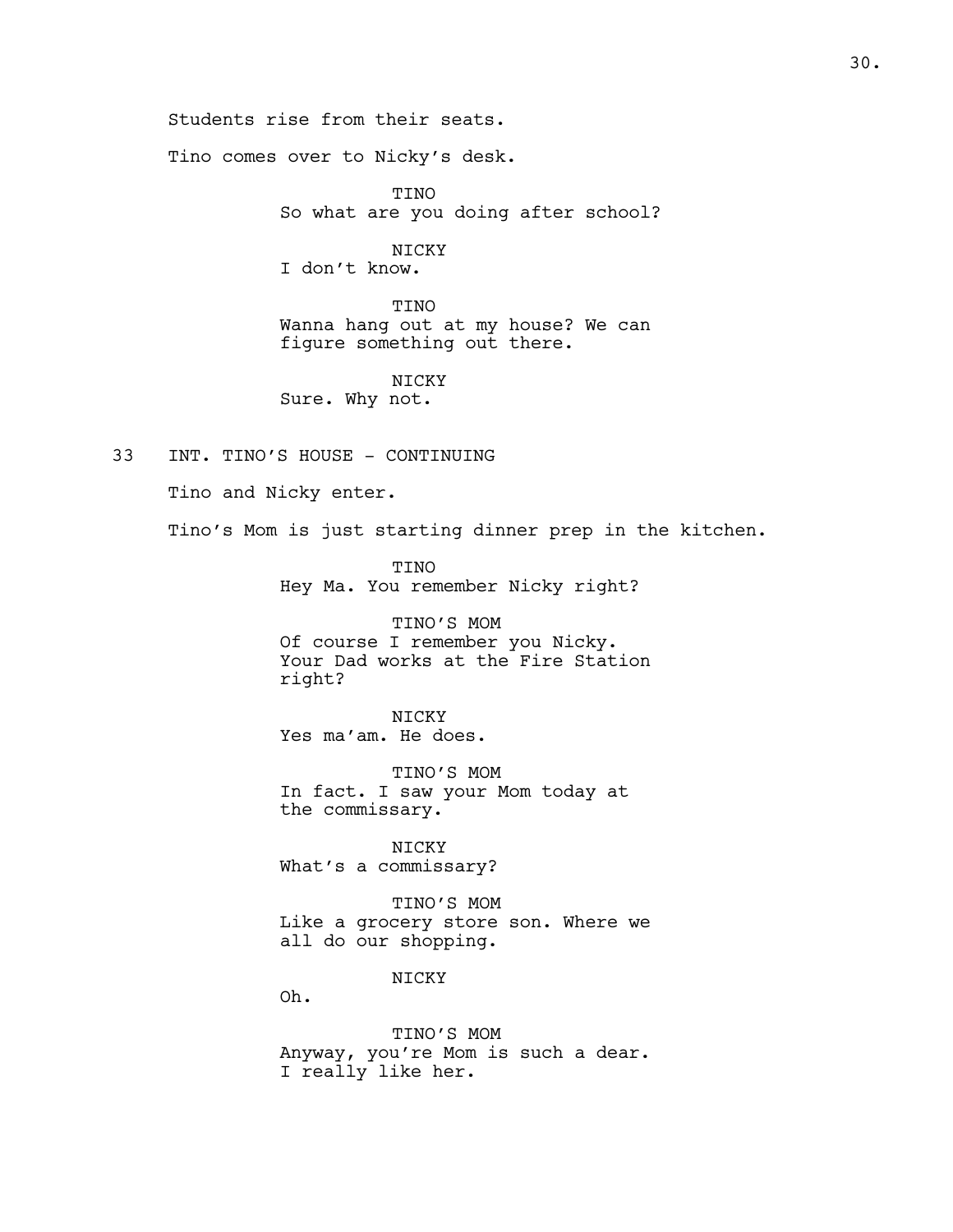NICKY

Thanks... umm... I need to call her and let her know where I am.

TINO'S MOM Oh of course, the phone's right here.

NICKY

Thank you.

Nicky picks up the phone and can hear people talking excitedly on the line... two women gossiping about something.

> NICKY (CONT'D) Uh... excuse me, but there's people talking on your phone.

TINO'S MOM Oh, I forgot... its called a party line. We all share the phone with the neighbors next door. (beat) Don't worry. I'll call your mother in a minute when they get off. (to Tino) Tino, go get your brother.

34 INT. TINO'S BEDROOM - CONTINUING

Tino and Nicky enter.

Tino's eight year old BROTHER is leaning over a playpen where their TODDLER sister is standing, holding onto the railings.

> TINO'S BROTHER (to his baby sister) Shit... say shit. C'mon... say shit...

> > BABY SISTER

Shit.

Tino and Nicky HOWL in LAUGHTER!!!

TINO'S BROTHER Isn't that funny?

TINO You taught her that?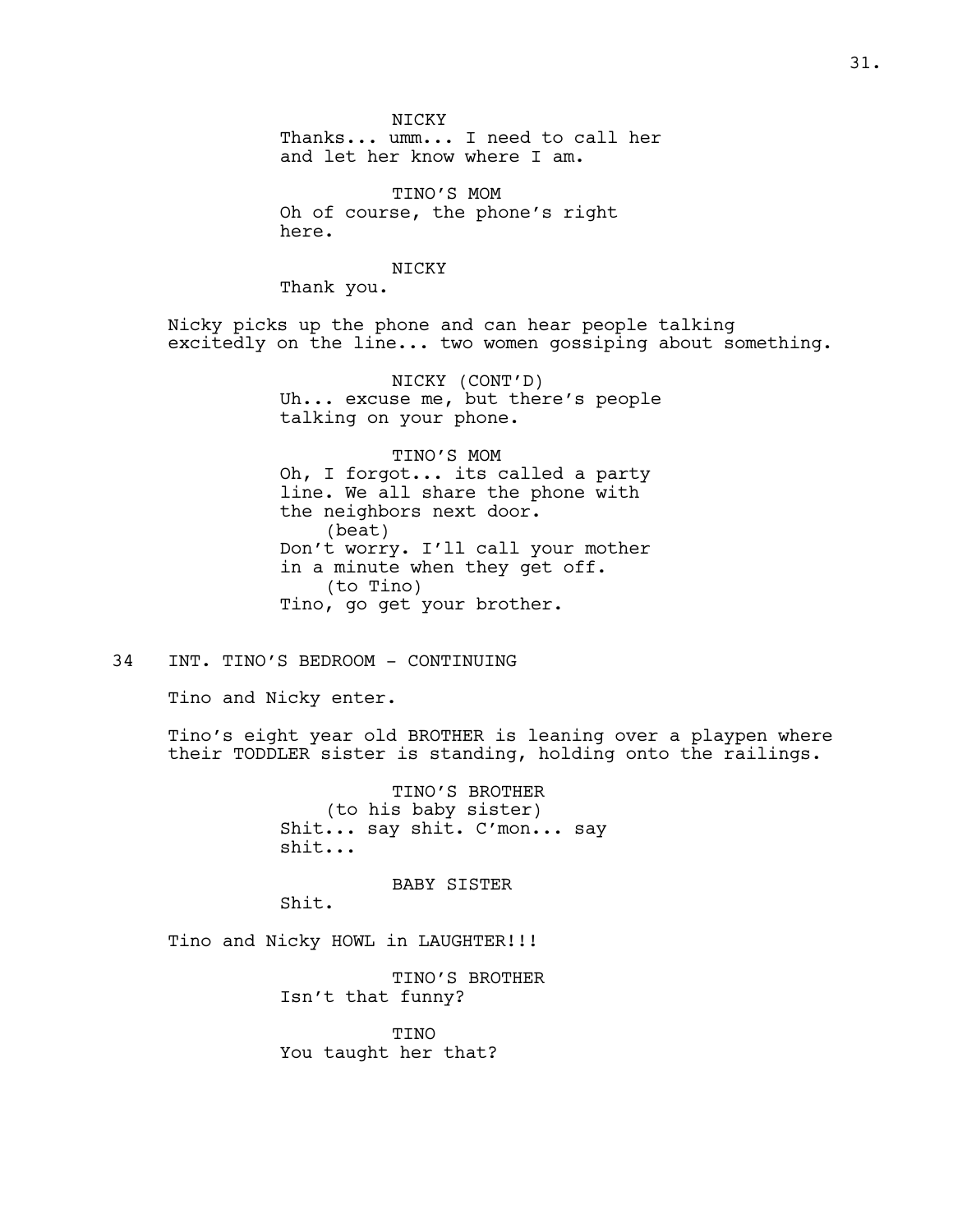TINO'S BROTHER Yeah. Just now. I'm trying to teach her to mix it up too.

NICKY She knows more?

TINO Yeah. It's driving my Mom crazy. She thinks my Dad is responsible since he swears a lot.

NICKY What else can she say?

TINO'S BROTHER (to his sister) Say "crap"

Baby sister stares at them.

TINO'S BROTHER (CONT'D) C'mon you can do it.

BABY SISTER

Oh Shit!

Nicky and Tino laugh uncontrollably.

TINO'S BROTHER No, not shit... say "crap"

BABY SISTER

Crap!

TINO'S BROTHER Ok, now say shit.

BABY SISTER

Shit.

Nicky can't stop laughing.

NICKY Stop. Stop... I can't breathe.

35 INT. TINO'S HOUSE - KITCHEN AREA - CONTINUING

Tino's Dad enters.

TINO'S DAD Hey, hey, hey. Where's everybody?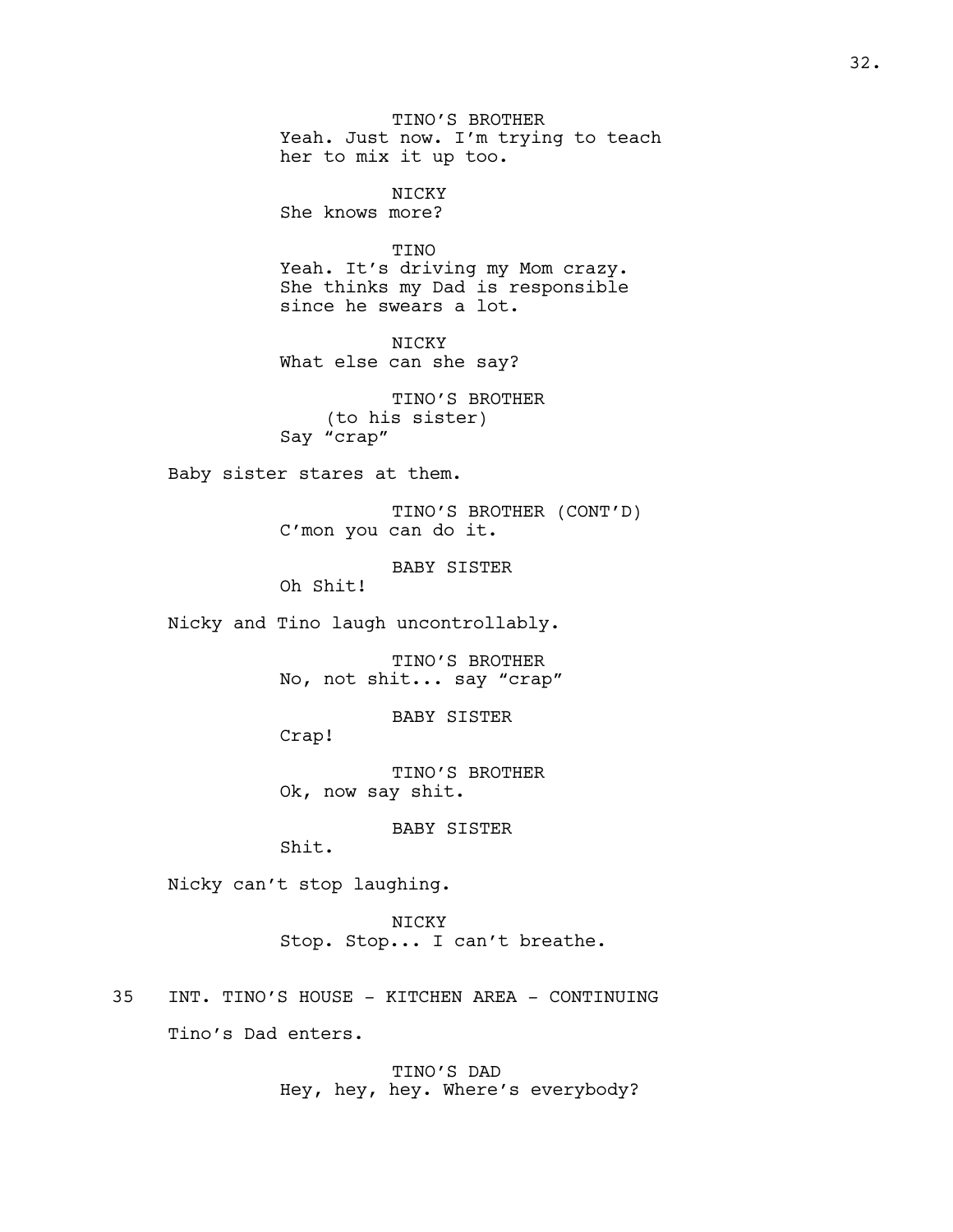His wife comes over to give him a kiss.

TINO'S DAD (CONT'D) Wher're the kids?

Tino enters with his brother, baby sister and Nicky.

TINO Hey Dad. Remember Nicky.

TINO'S DAD Hiya Nicky. How's it going?

NICKY Good. Thank you sir.

Tino hands his baby sister to his Dad.

TINO'S DAD Oh look at my little princess.

He notices a fullness in her diaper.

TINO'S DAD (CONT'D) Uh, oh... looks like we have a package in here. What's in here?

BABY SISTER

Shit!

TINO'S MOM (horrified) What did she say!?

TINO'S BROTHER I think she said shit.

BABY SISTER

Crap.

Tino's Mom slaps his Dad on the arm.

TINO'S DAD Ow. What was that for?

TINO'S MOM I told you... you can't be swearing in front of the kids.

TINO'S DAD I don't. I promise. I don't know how she gets this stuff...

Tino and Nicky try to suppress their laughing.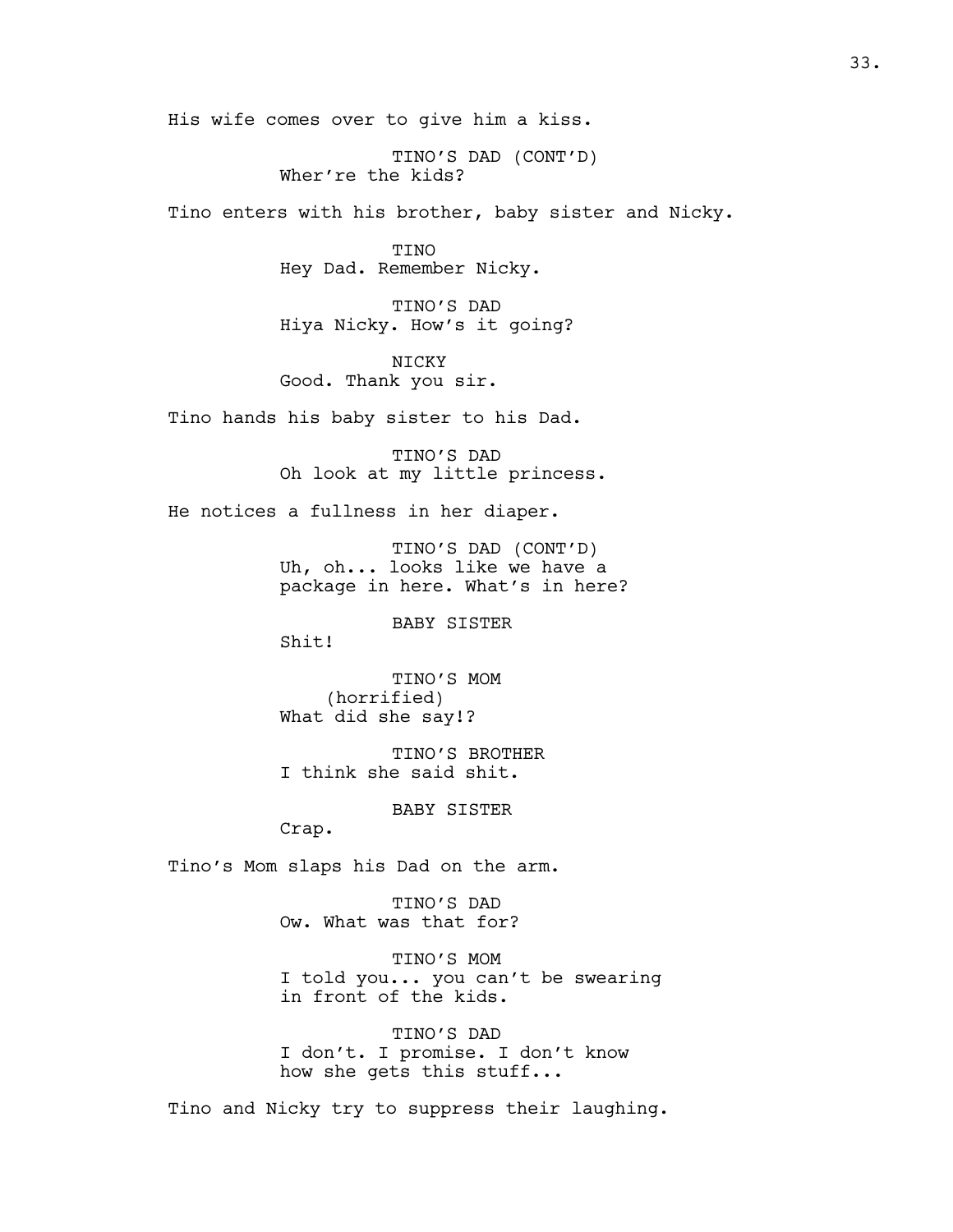TINO'S MOM Where else would she be getting it?

BABY SISTER

Aw Fuck!

Tino's Mom GASPS in HORROR!

BABY SISTER (CONT'D) (looking worried) Oh shit...

Tino and Nicky are on the floor in convulsions!

36 EXT. BEACH - LATER

Nicky and Tino walking towards the waters edge. Music plays from Nicky's hand held radio.

> NICKY Did you ever teach your sister any bad words?

TINO Naw... I just teach them to my brother... and then he goes ahead and teaches my sister.

NICKY (laughing) That was sooo funny.

TINO (laughing) I know. It was, wasn't it?

NICKY

Too funny.

TINO

Too funny...

They reach a steep sand embankment that leads down to the waters edge.

At first out of sight... but then COMING INTO VIEW, they see... LAUREN and CINDY (both very mature for their age 14 year old)... in bathing suits, reclining on towels and smoking cigarettes.

CLOSE ON: Nicky as he stares, mouth open.

SLOW MOTION: CINDY turns to see Nicky. Smiles.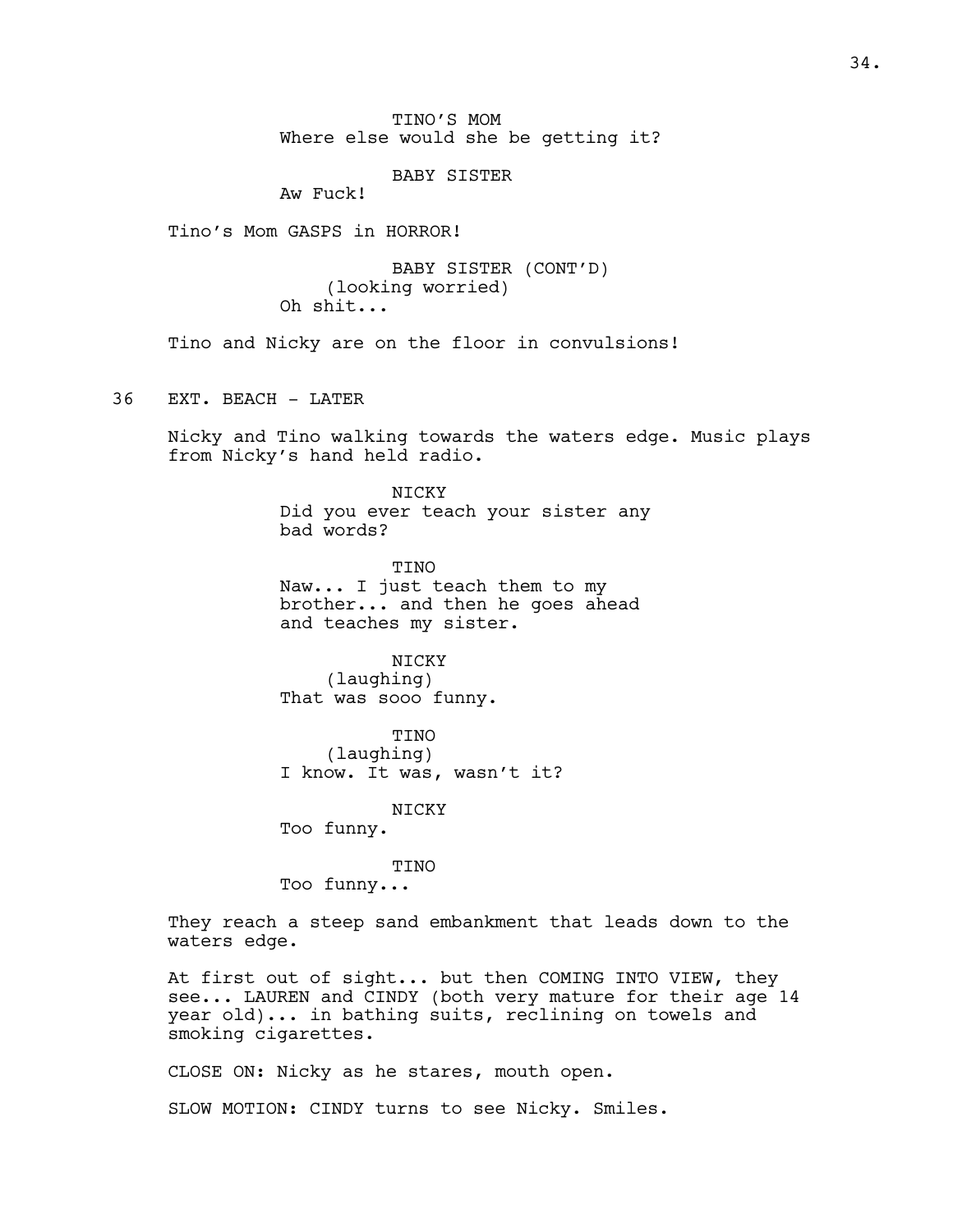*[VOICE OVER] Its a funny thing... but when you're twelve... girls that are only two years older at fourteen... somehow look like women.*

*MUSIC STARTS*... "Crimsom & Clover" by Tommy James & The Shondells *"...Ah, now I don't hardly know her But I think I could love her Crimson and clover..."*

SLOW MOTION: continues as Cindy and Lauren sit up seductively. Giggling, they motion for the boys to come over.

Tino looks nervously at Nicky. They slowly make their way over.

Lauren grabs Tino's hand and makes him sit next to her.

Nicky stands near Cindy.

CINDY

Well?

NICKY

Huh?

CINDY You wanna sit down?

NICKY

Sure.

Nicky sits next to her on the towel. Props his radio up in the sand.

Cindy hands him a pack of cigarettes.

CINDY

Want one?

NICKY Uh... no thanks.

Lauren is still holding on to Tino's hand. Tino looks terrified as he stares at the sand.

> CINDY So... you're the new guy?

**NTCKY** Yup... Nicky.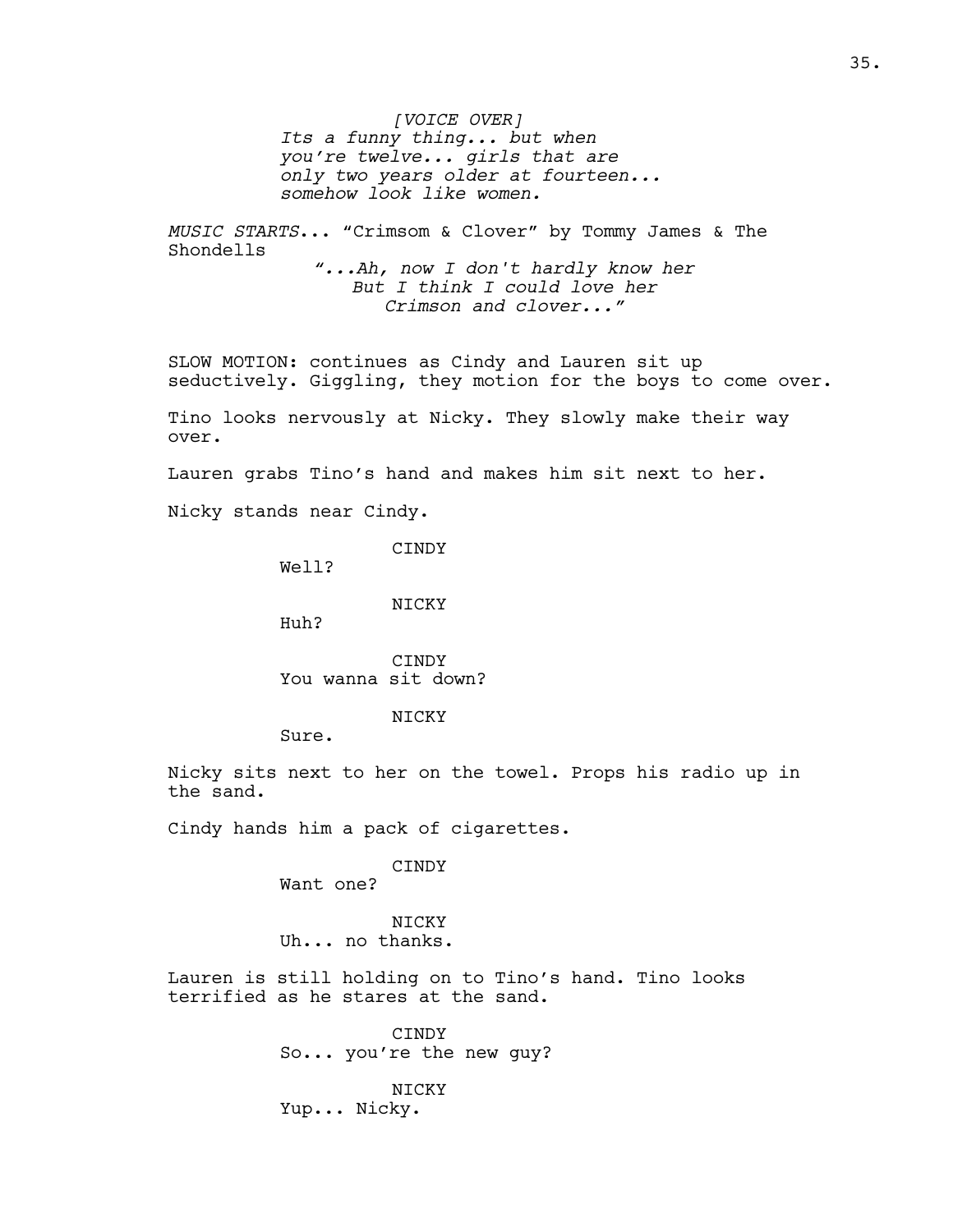CINDY I'm Cindy... that's Lauren. NICKY That's Tino.

CINDY

We know.

NICKY Oh... right.

Cindy puts out her cigarette.

CINDY So... you're not gonna tell anybody you saw us smoking right?

NICKY No. Of course not.

Cindy nudges Tino.

CINDY How about you Tino? Gonna tell?

TINO No. Never. Not me.

Lauren giggles and teasingly tickles Tino's arm.

Cindy nuzzles up closer to Nicky. Examines his face closely.

CINDY I would guess... that... you've never kissed a girl before.

NICKY (stammering) ...I have...

CINDY (laughing) ...no you haven't. You're lying.

NICKY

I'm not.

CINDY Oh yeah? Prove it.

NICKY

What?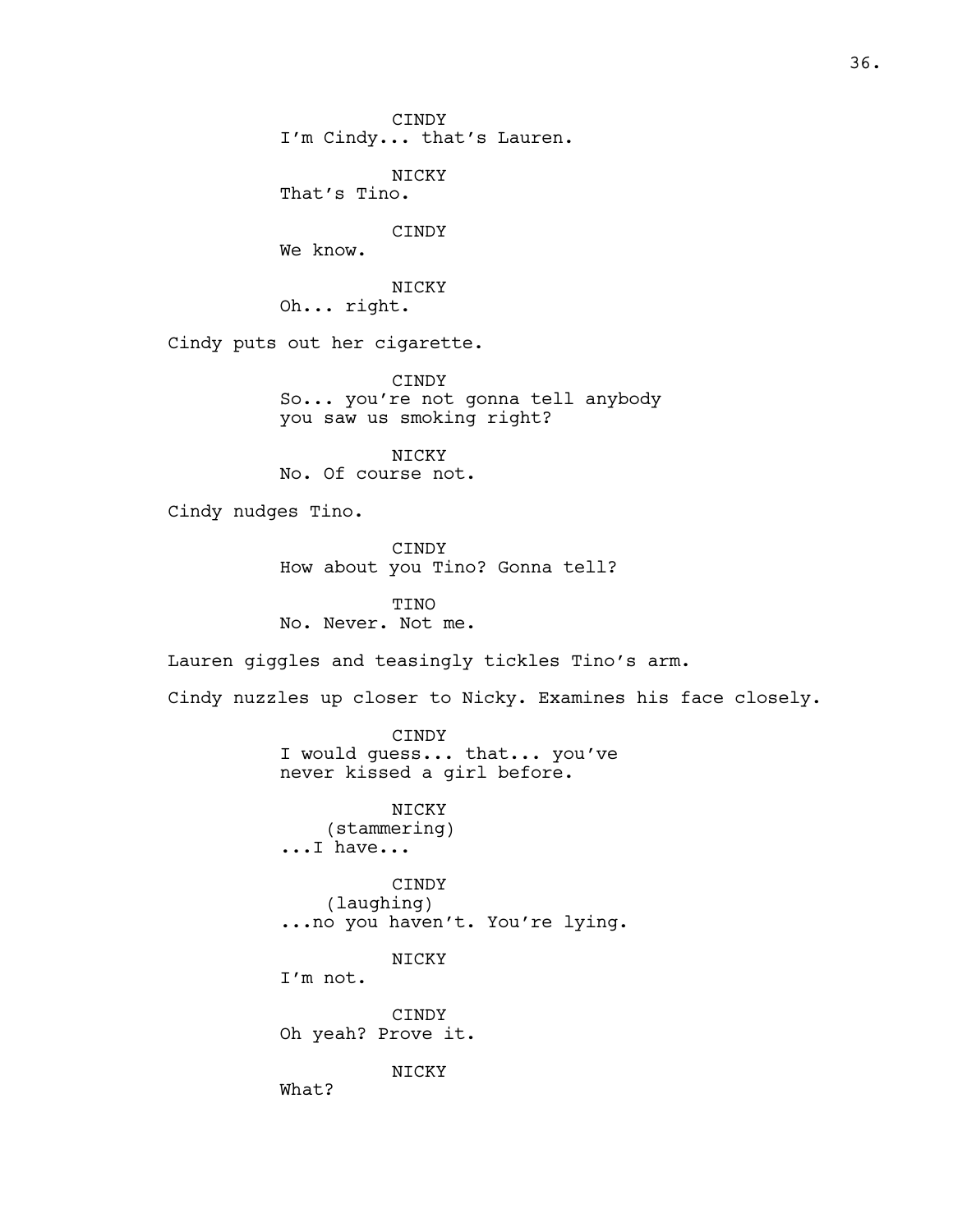CINDY Prove it. Show me. NICKY Show you? CINDY Yeah. Kiss me. NICKY Right here? CINDY (points to her lips) No. Here. She puckers up. Leans forward... Nicky gives her a quick touch on the lips. CINDY (CONT'D) (laughing) That wasn't a kiss. What am I? Your mother? NICKY What'd you mean? CINDY That's not how you kiss a girl. (beat) Here... I'll show you. She takes out a stick of gum... unwraps it... gives it to Nicky... CINDY (CONT'D) Chew this. Nicky takes the gum, chews on it. CINDY (CONT'D) Okay... now put the gum in my mouth... Nicky takes the gum out and holds it up to her mouth. Lauren breaks out laughing. Tino watches intrigued. CINDY (CONT'D) No silly. Wait until I put my mouth on yours. Then you use your tongue to push the gum into my mouth.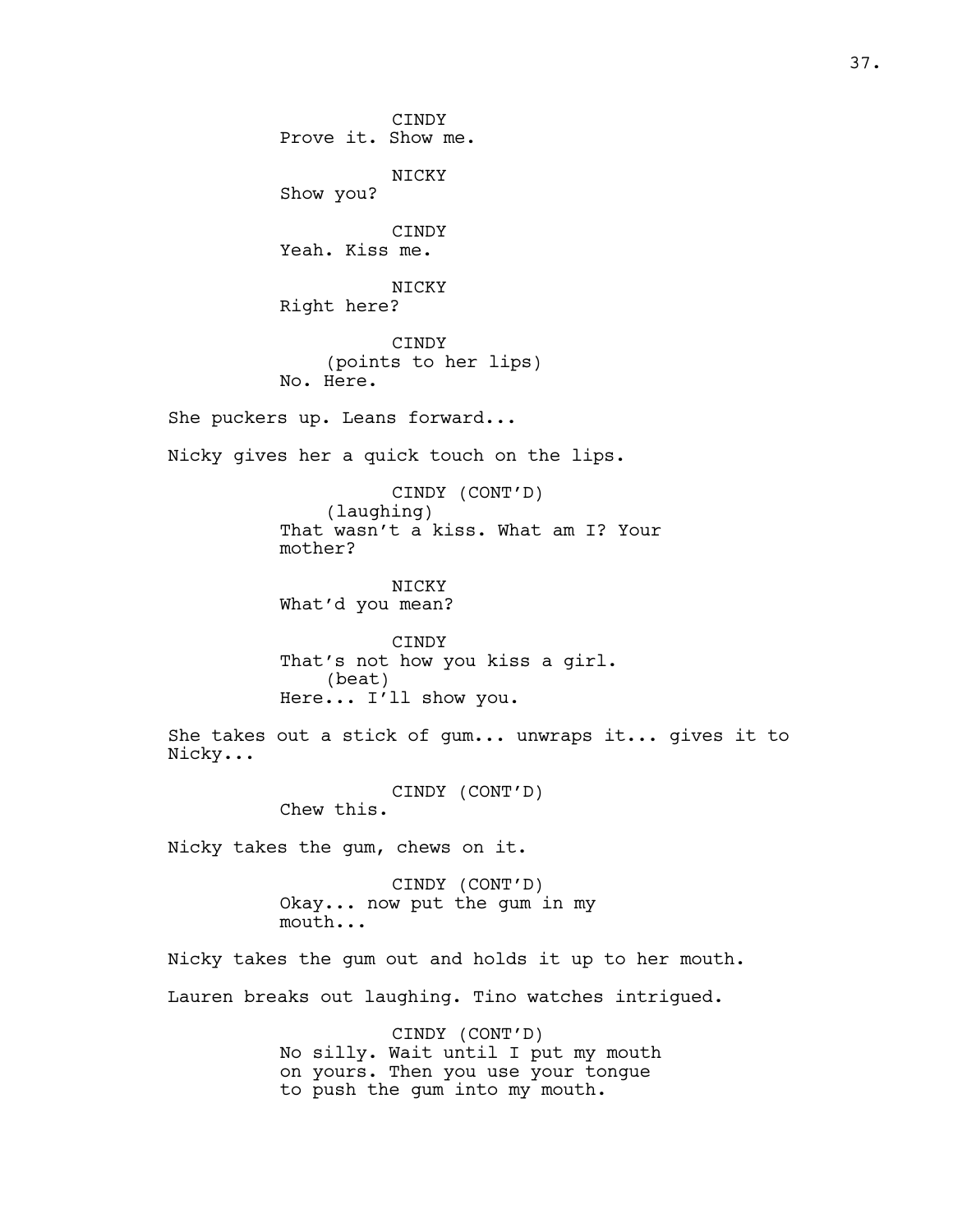Nicky slowly puts the gum back into his mouth.

CINDY (CONT'D)

Ready?

He nods nervously.

Gently and slowly, Cindy leans forward. Their lips meet... and open.

Tino stares, mesmerized.

Cindy pulls back... chewing the gum.

CINDY (CONT'D) That was perfect. Good job.

NICKY

Thank you.

CINDY Okay, I'm gonna give it back to you now.

## NICKY

Okay.

This time, Nicky leans toward Cindy eagerly. Their lips meet again... Nicky pulls back... chewing the gum.

> NICKY (CONT'D) (excited) I got it!

Lauren claps approvingly. Tino wipes drool from his lip.

CINDY So now... I want you to try something.

NICKY (very eager now) Okay.

CINDY I want you to hide the gum in your mouth... and I'm going to use my tongue to try to find it.

NICKY

Okay.

**CTNDY** Alright. Here we go.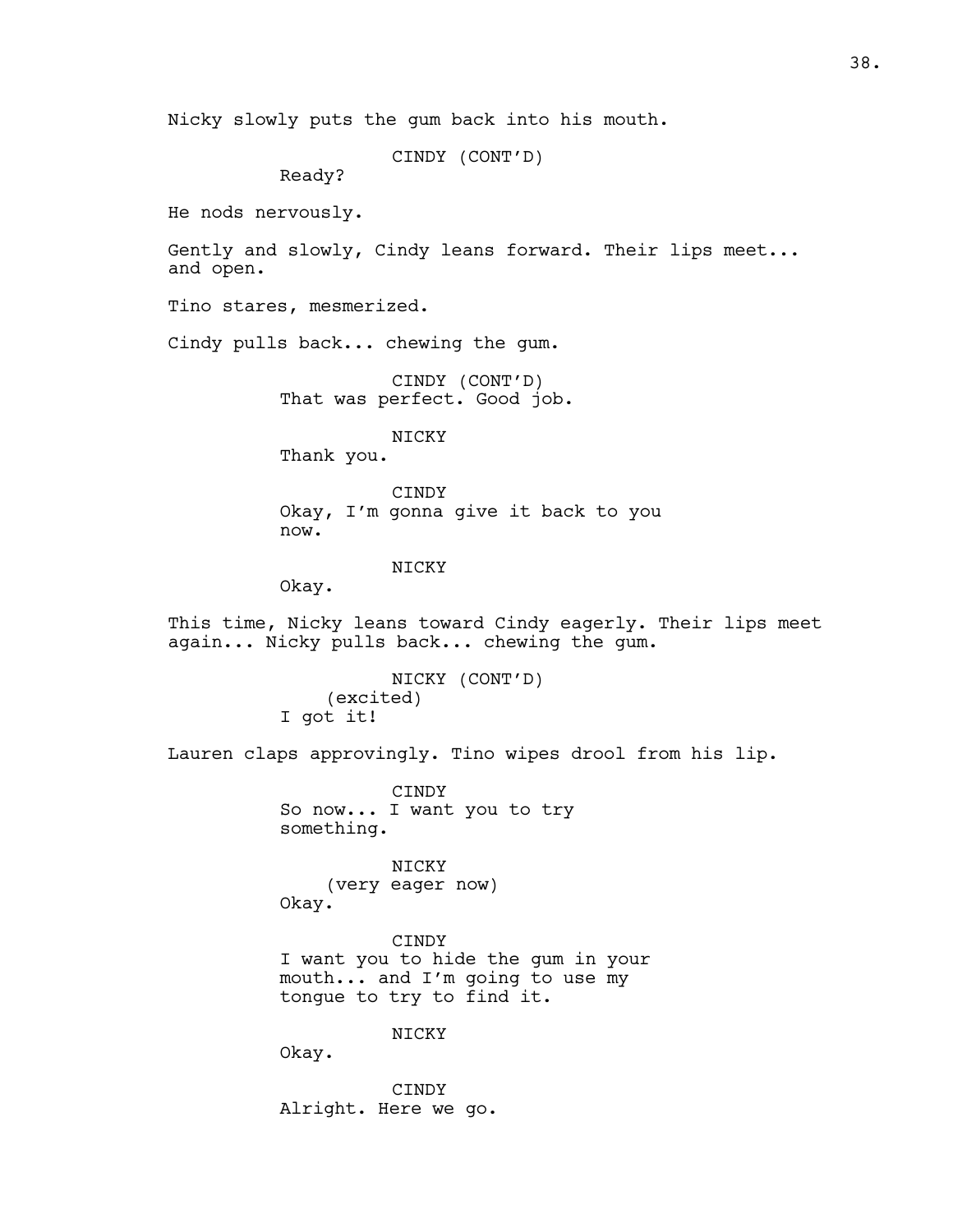CLOSE ON: Nicky & CINDY. As their lips meet... open... and then lock tight for a long... slow... sensual kiss...

Lauren reaches for the pack of gum... shows it to Tino.

#### LAUREN

Want some gum?

Tino nodding "YES!" enthusiastically.

*[VOICE OVER] Even now... I've never had a piece of chewing gum that was like that day on the beach.*

37 EXT. NICKY'S HOUSE - LATER

Nicky walks up.

Becky is in their shared courtyard, hanging clothes on the clothesline.

BECKY

Hey Nicky.

Nicky averts eye contact.

NICKY

Hey Becky.

BECKY Something wrong?

He stops.

NICKY

No. Why?

BECKY I don't know. You look...

NICKY

What?

BECKY ...guilty or something.

NICKY (defensive) Guilty? I didn't do anything wrong.

**BECKY** 

Okay...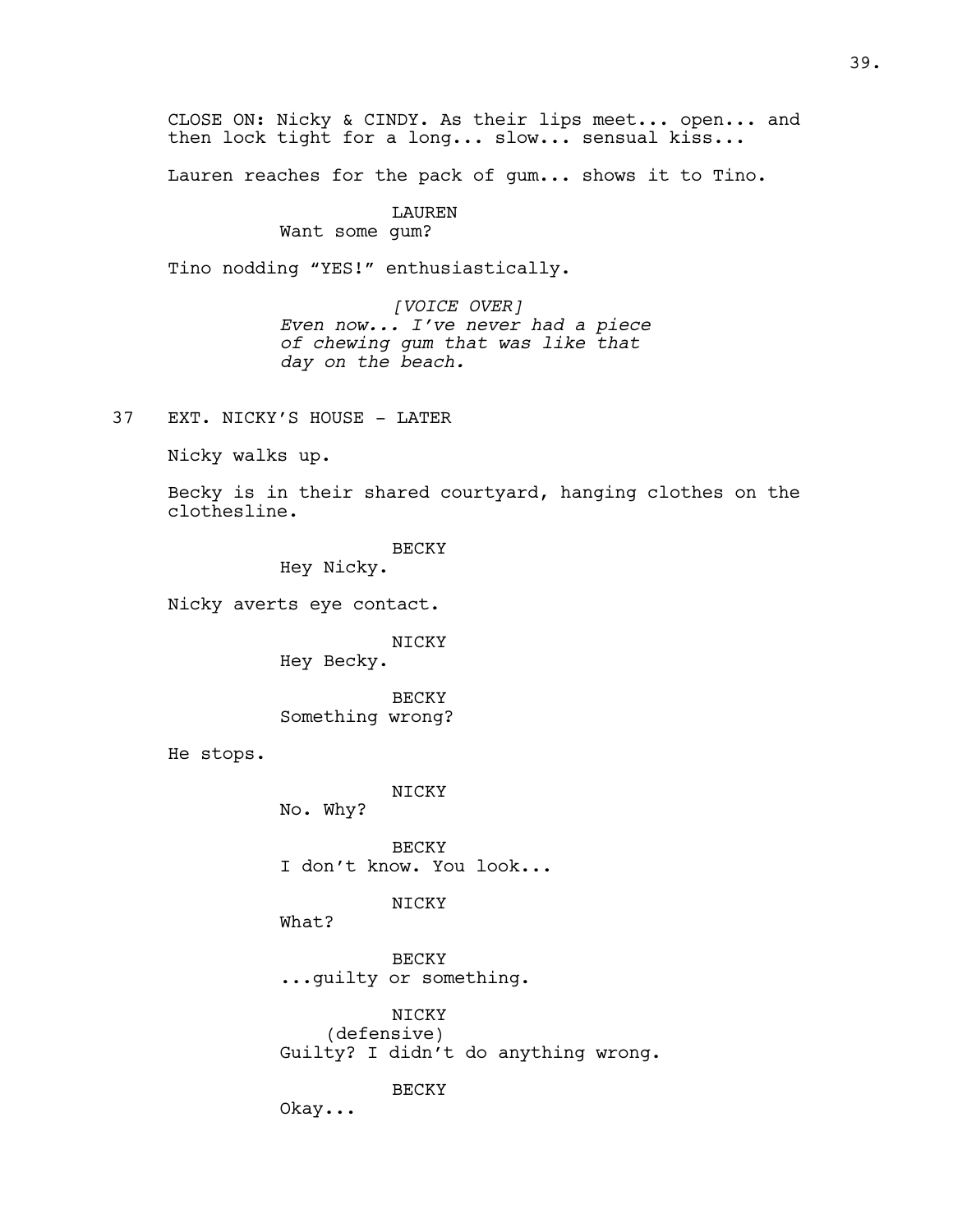NICKY I mean... I was just down by the beach... **BECKY** Yeah? With who? NICKY Uh... Tino. BECKY Oh. NICKY Yeah, just me and Tino. Nobody else. Just the two of us. BECKY What were you guys doing? NICKY Huh?... uh... nothin... just... guy stuff... you know... BECKY Guy stuff? NICKY Yeah... guy stuff... anyway... gotta go... I'll see ya...

BECKY

See ya.

Becky watches bewildered as Nicky hurries into his house.

38 EXT. SCHOOL - NEXT DAY

Nicky sits on a wooden table in the 6th Grade area.

He stares at CINDY across the courtyard in the 8th grade area. She is laughing and talking with Lauren and other classmates.

He tries to get her attention. Their eyes briefly meet... but she quickly turns away.

> *[VOICE OVER] I learned the very next day, that a kiss does not mean love...*

Nicky walks up to Cindy. Smiles warmly.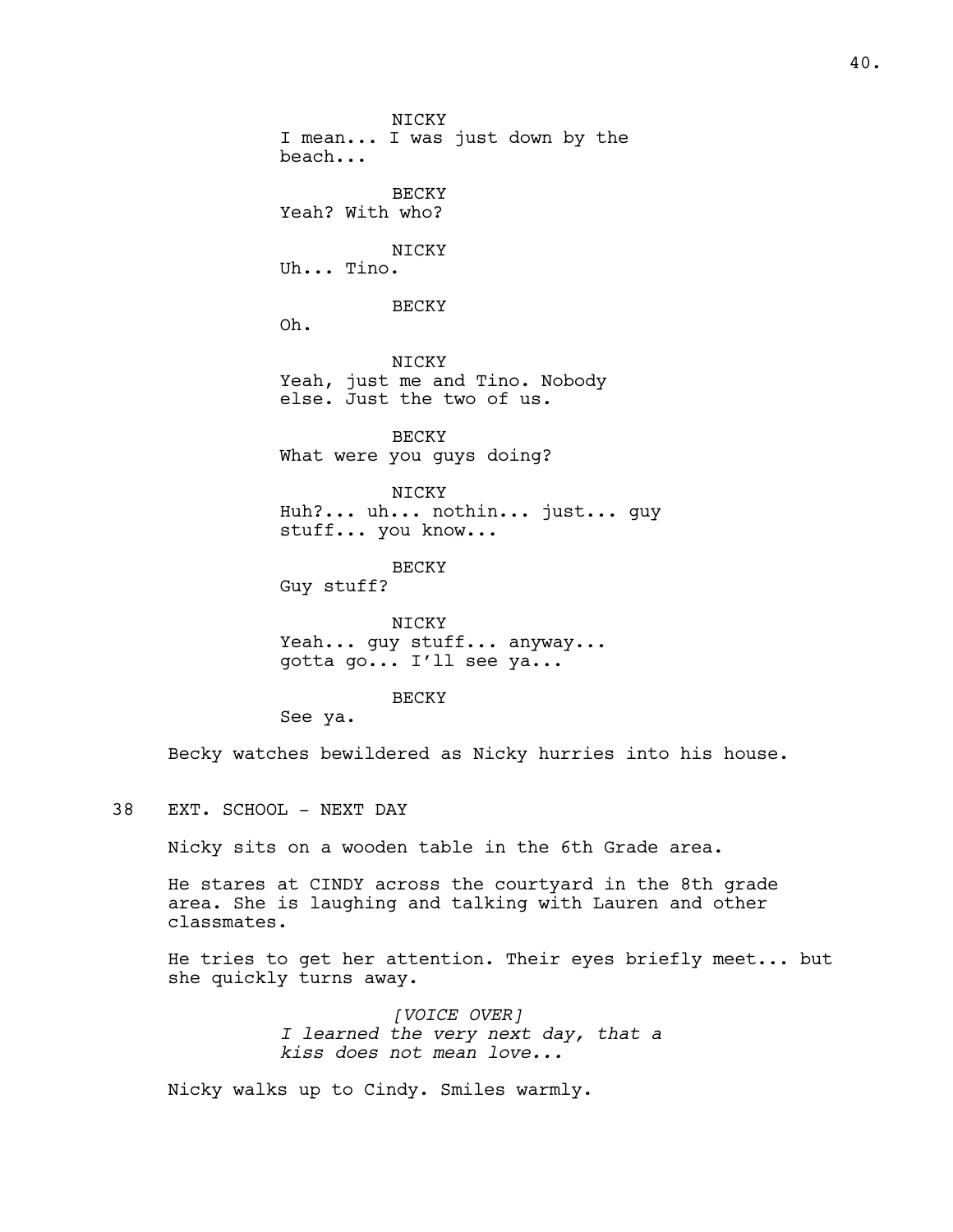She abruptly turns her back to him as if he didn't exist.

*[VOICE OVER] (CONT'D) ...and of the unwritten rule that says... no matter what happens in private... 8th grade women do not ever associate with little 6th grade boys in public.*

Nicky's smile fades. He turns to walk away.

CUT TO:

39 EXT. CLASSROOM - CONTINUING

CLOSE ON: Becky. Witnessing the entire scene.

40 EXT. PLAYGROUND - LATER RECESS

Tino and Nicky sitting in swings on the playground. "Hurt So Bad" by the Lettermen plays from Nicky's radio.

> *[VOICE OVER] I was actually okay by recess... but Tino took it kinda hard...*

Tino is sniffling.

**TINO** (wiping his eyes) ...I told my Mom last night that I had a girlfriend...

*MUSIC* from Nicky's radio swells louder with the lyrics...

*"...Well let me tell you that it hurts so bad It makes me feel so sad..."*

41 EXT. SHALLOW REEF - DAY

Nicky and Arnold are waist deep in water... Nicky holds a spear while Arnold peers into a wooden box with a glass bottom... allowing him to see into the water...

> NICKY So what exactly are we looking for?

ARNOLD The octopus goes into a hole and covers himself with rocks. (MORE)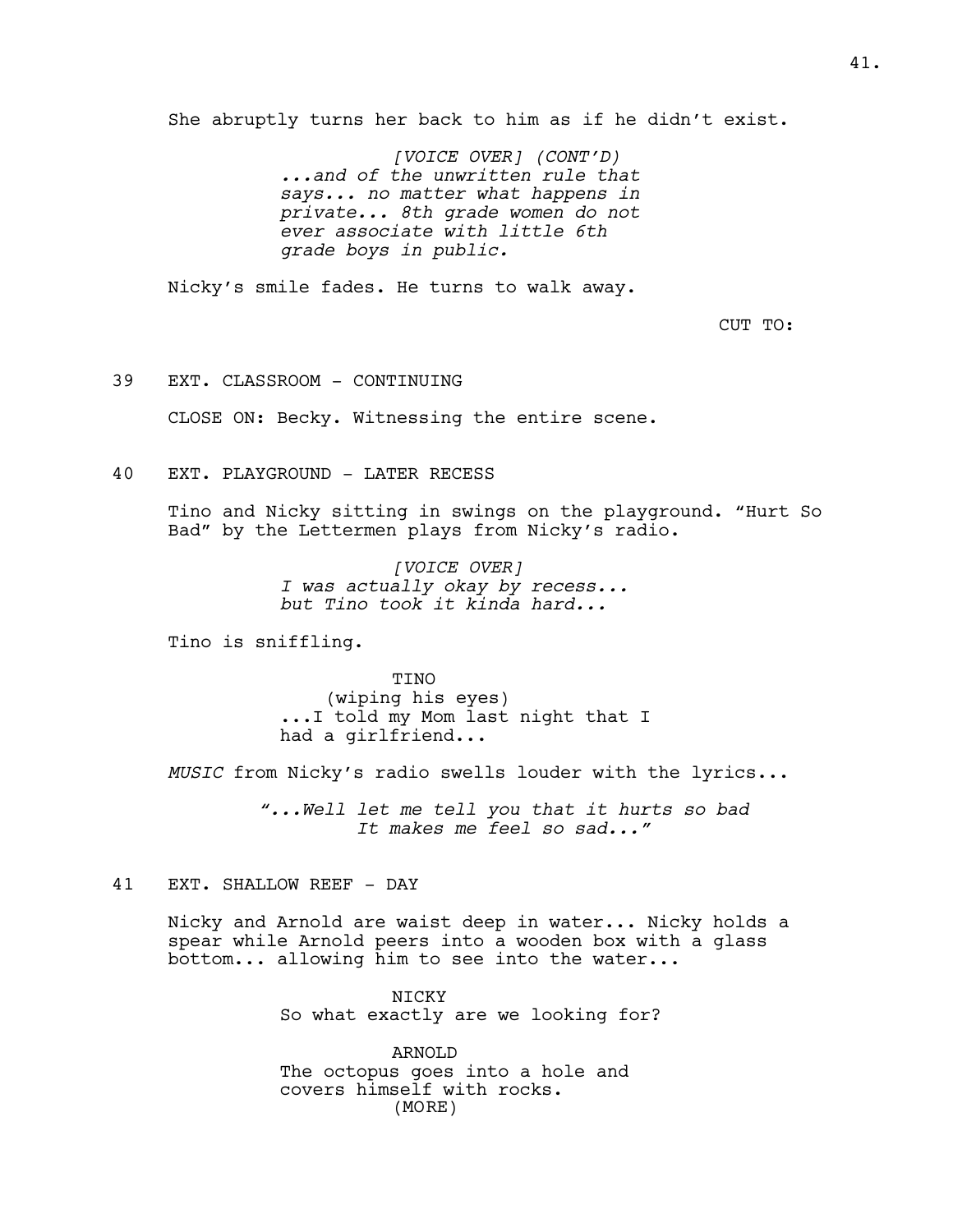The rocks are white, so that's what we look for. ARNOLD (CONT'D)

A quick SPLASHING nearby. They turn to see an extremely FAST and LARGE movement in the water nearby.

> NICKY What was that?

#### ARNOLD

Barracuda.

NICKY Wow. That was huge.

ARNOLD Chasing fish. You don't want that one hitting your balls.

**NTCKY** 

No way.

ARNOLD But they're not as bad as the eels. That's what we need to watch out for.

#### NICKY

Why?

ARNOLD Just don't walk toward a big rock, or step off one. Call me first.

Arnold see's a few irregular white rocks around a crevice in the reef.

> ARNOLD (CONT'D) Here... take a look.

Nicky hands him the spear... peers into the box.

NICKY I don't see anything.

# ARNOLD

Watch.

Arnold takes the spear and pokes just where the white rocks are. Black ink SQUIRTS OUT and TENTACLES reach out from under the rocks.

**NTCKY** 

Whoa.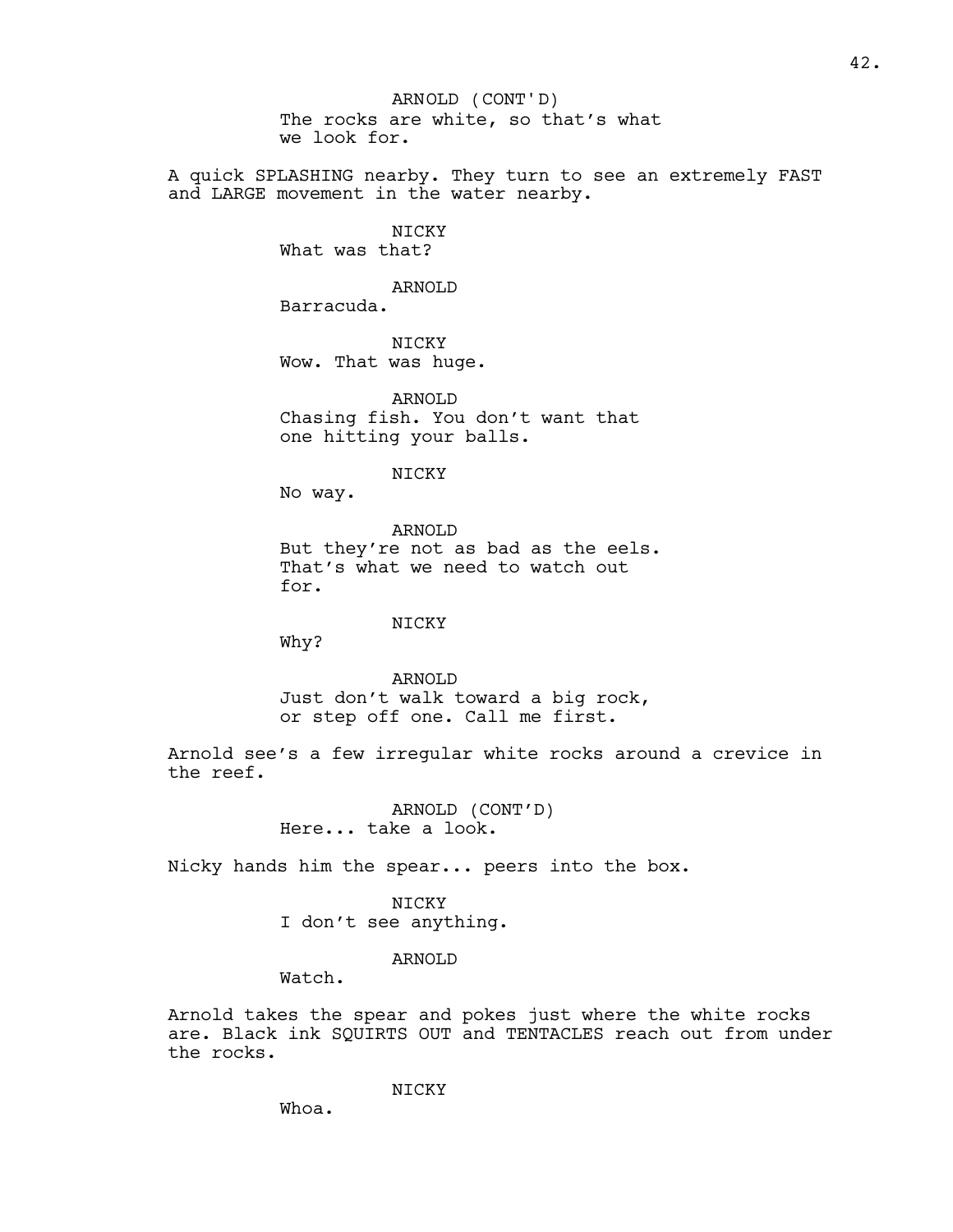Arnold jabs the octopus and raises it out of the water... tentacles writhing all over.

NICKY (CONT'D)

Now what?

ARNOLD We need to kill it.

NICKY

How?

ARNOLD Bite it behind the eyes. That's where the brain is.

NICKY You're kidding me?

ARNOLD No. I'm serious.

NICKY I'm not gonna do that.

ARNOLD Alright. Here, I'll show you.

Arnold grabs the octopus head... tentacles writhing on his arms... and bites down hard...

> NICKY He's still moving.

ARNOLD Don't worry. He's dead. They just keep moving like that for a while. But he won't go anywhere now.

He hands Nick the glass bottom box.

ARNOLD (CONT'D) Here. Hold this. I gotta put him on the beach.

# NICKY

Okay.

Arnold starts off. Nicky looks around in the water.

After a few steps...

ARNOLD Hey Nicky.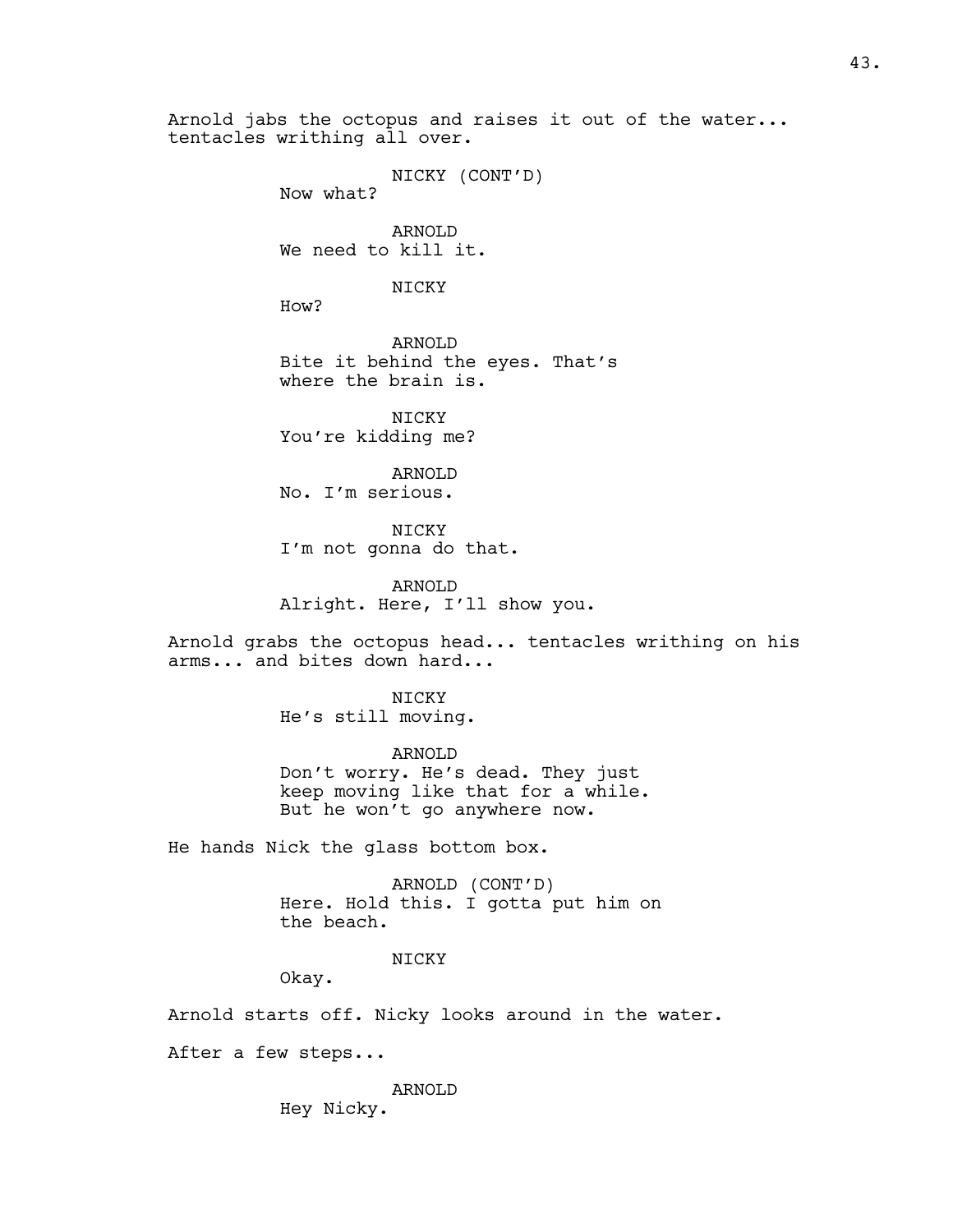## NICKY

What?

He turns to Arnold standing on a large rock that is just submerged under water. He waves for Nicky to come toward him.

# ARNOLD

Use the box.

Nicky wades over slowly using the box to see through the water. But he is nearly chest deep and his visibility angle is poor.

> ARNOLD (CONT'D) Can you see it?

> > NICKY

See what?

As Nicky nears...

ARNOLD You better stop.

NICKY

Why?

ARNOLD Actually, go around this way. Don't walk straight. Go around and come up here.

Nicky shrugs, takes a long way around Arnold's position and climbs up on the back of the rock.

Arnold points straight down into the water.

NICKY What are we looking at?

ARNOLD See that brown triangle?

Nicky focuses.., sees a dark brown pointed THING protruding from below the rock they are standing on... about ten inches wide and extending about a foot out into a point... it doesn't appear to move.

> ARNOLD (CONT'D) Remember I was telling you to be careful when walking up to a boulder like this one?

Nicky nods.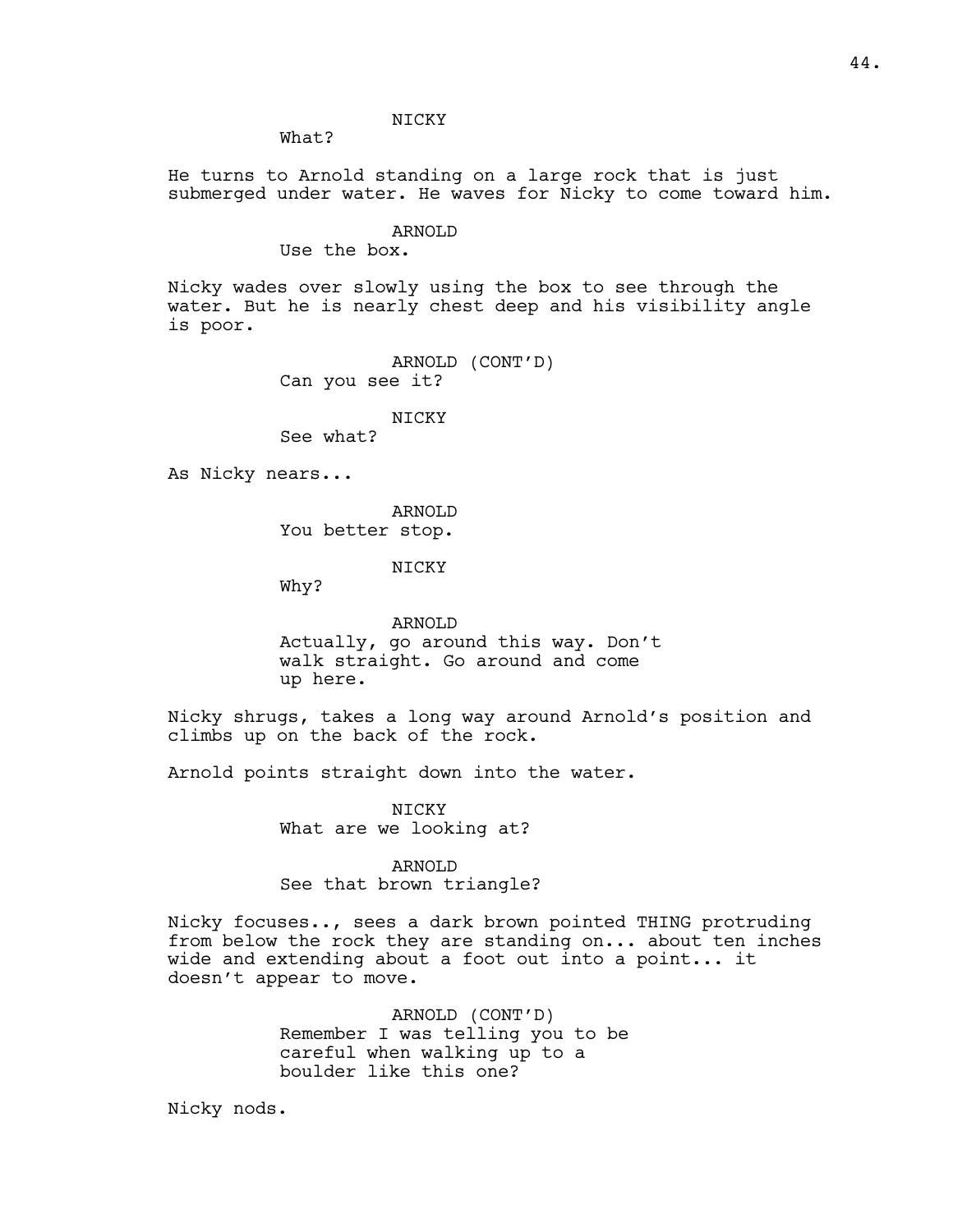Arnold grins, takes his spear and gently pokes the brown thing... A GIGANTIC SEVEN FOOT LONG EEL thrashes out into the open... then it stops and turns its head back toward the boys.

## ARNOLD (CONT'D) Oh oh... RUN!!!!

Boy boys jump and start thrashing for shore!... Adrenaline and fear making them almost run on top of the water!!!

They reach shore and collapse...

ARNOLD (CONT'D) (breathing hard) That's why you need to be careful walking around rocks like that.

A COMMOTION is happening down the beach. A group of their classmates are jumping up and down, yelling, throwing things into the water.

Arnold and Nicky stand. They run over to SEE...

# 42 EXT. BEACH - FURTHER DOWN

Their classmates pulling on a rope that extends into the water where at the other end is a HUGE THRASHING SHARK!

Martin is at the front of the rope near water's edge. Dexter, Tino, George and Bud are behind him... all tugging hard on the line.

> MARTIN (to Arnold) C'mon you guys! Grab a hold!

Arnold and Nicky grab a part of the line.

Martin wades into the water.

DEXTER What're you doing? He's going to get you!

MARTIN Shut up! I'm getting more rope.

Martin grabs more of the rope from the water.

Each time the shark moves toward shore, Martin runs up the beach... getting the shark closer each time.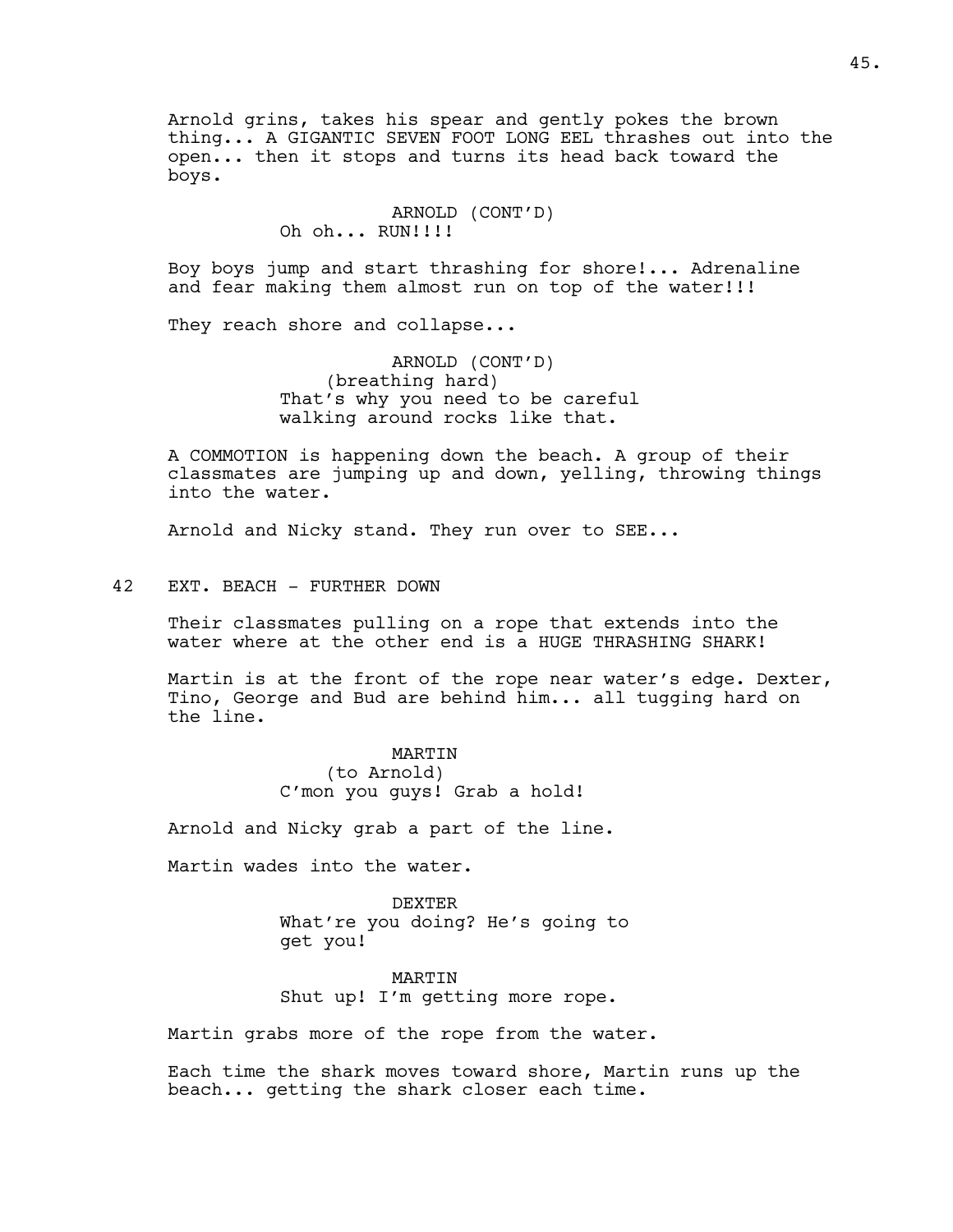Pretty soon, the shark is in the shallows... unable to maneuver as well... His mouth is open... Teeth barred... The rope disappears down his throat, he's obviously swallowed a bait and hook... boys are yelling excitedly...

All the commotion has attracted other classmates and neighborhood kids... a small crowd gathers...

Becky, with girlfriends run down to the beach to see what's going on.

MARTIN (CONT'D)

PULL!

The shark is on the sand now at water's edge. But his full weight is on the sand... making it difficult for the boys to drag him.

## MARTIN (CONT'D) C'MON! WE CAN DO IT! PULL!

All of the boys are straining, leaning backwards, groaning... inch by inch, the shark is slowly pulled up on the beach... gradually out of the water... until finally... the boys collapse in exhaustion as the shark just lays there... now quite docile and still...

Out of breath, they all slowly rise... surround the shark... and stare at it speechless...

**GEORGE** 

Now what?

MARTIN What'd you mean?

**TINO** What do we do with it?

DEXTER He's too big for my fish pond.

ARNOLD Ha ha funny guy.

BUD

Can you get the hook out?

Martin bends down to look into the shark's mouth.

MARTIN I have an idea.

He turns to pick up a thick plank of drift wood.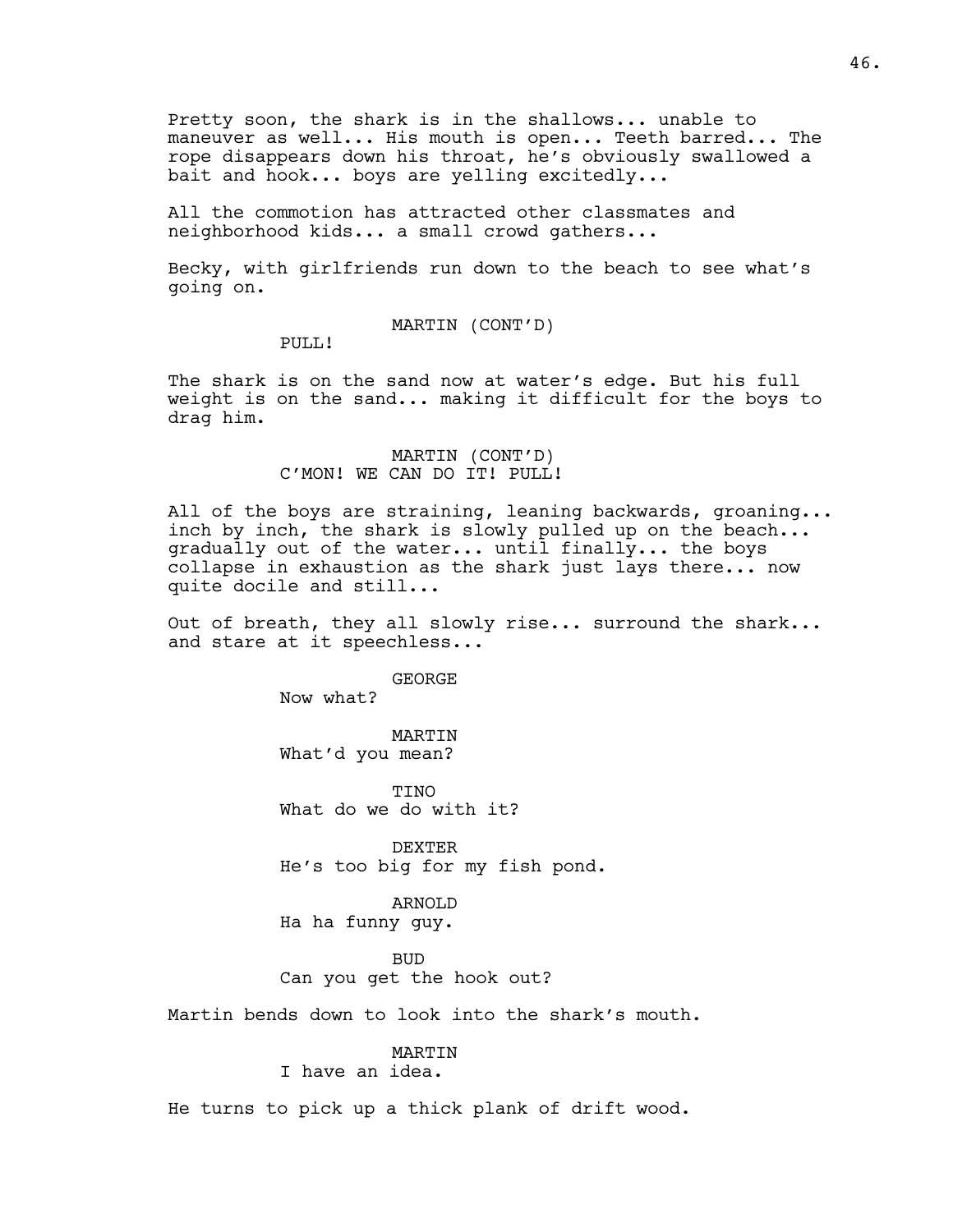He starts to shove it into the sharks mouth, but the animal suddenly THRASHES and knocks Martin to the ground.

The shark's tail whips sideways and knocks Becky off balance. Nicky catches her and breaks her fall.

Girls scream. Everyone jumps back.

Martin picks up the driftwood plank again. Approaches cautiously.

> BUD What're you doing?

MARTIN I need to put this in there so he won't be able to bite.

GEORGE Good idea. Not biting is good.

Martin slowly puts the driftwood near the sharks mouth... then shoves it in.... Half of it goes in, with the other half sticking out like a cigar...

The boys cheer...

BECKY I've never seen a shark this close before.

ARNOLD There's a lot of them out there. We see them all the time.

NICKY

No kidding.

BUD But this is a big one. Definitely a man eater. (beat) Hey Tino, go lay down next to it so we can measure it.

TINO

Shut up.

Others chuckle.

MARTIN

You know, if we cut this thing open and push it back in... the blood and guts will attract more of them.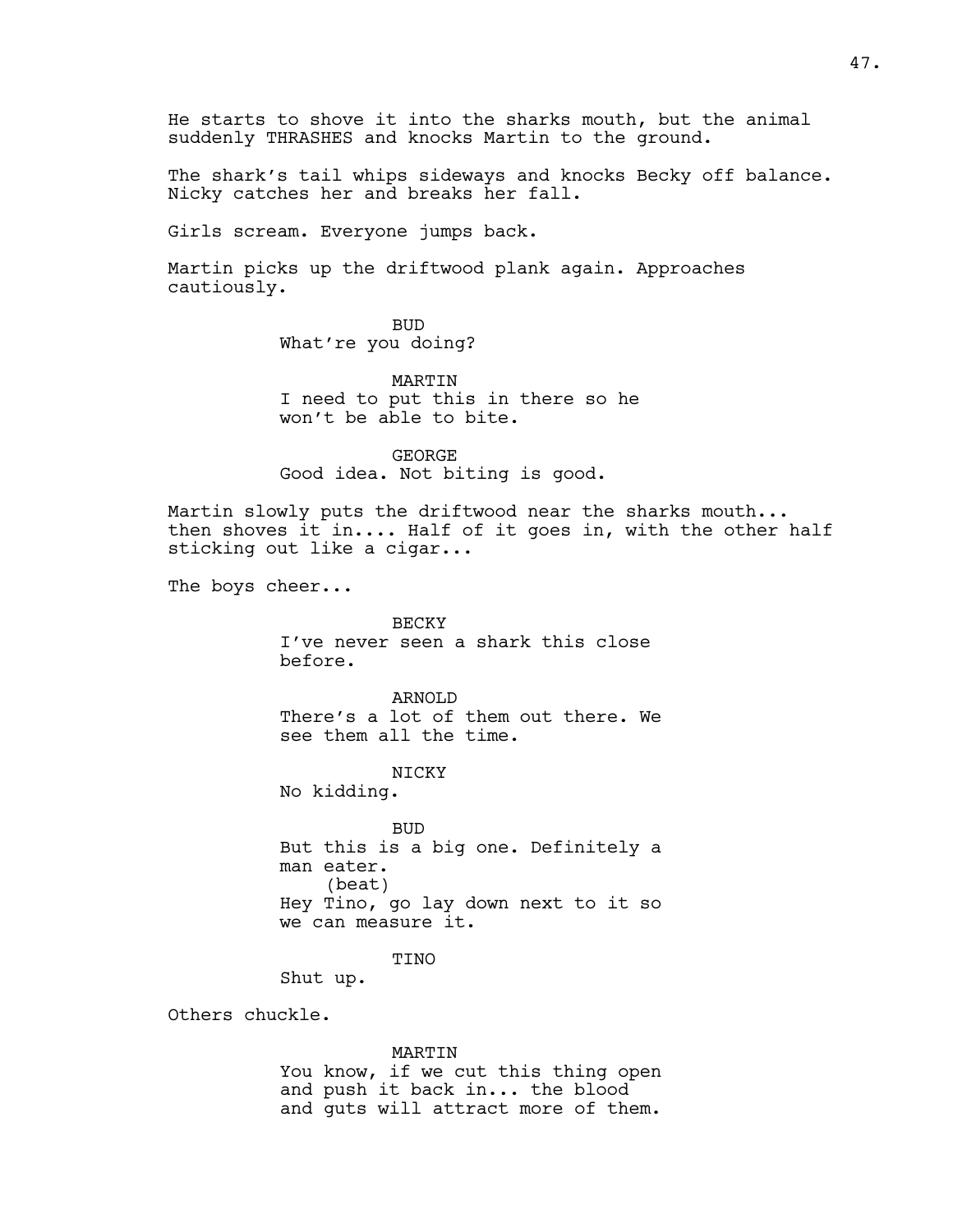That's mean.

#### DEXTER

Yeah right, and how are we supposed to surf if more sharks come around?

## NICKY

You guys surf out here?

#### GEORGE

When the waves are good... Like today... we take our boards out by the edge of the reef. Its fun.

#### NICKY

Wow.

BUD

You surf?

NICKY Yeah. But I don't have a board.

ARNOLD We don't have surf boards either. We just make our own. Like this. (holds up a wooden plank) We'll make you one.

#### 43 INT. NICKY'S HOME - NIGHT

They are at the dinner table. Mom is upset.

MOM

No. He is NOT going out there surfing with those sharks!

## DAD

But sharks are always a part of the ocean. They're always there. We have them back home too.

## MOM

Did you see that shark out there. It must have been 30 feet...

## **NTCKY**

...6 feet Mom.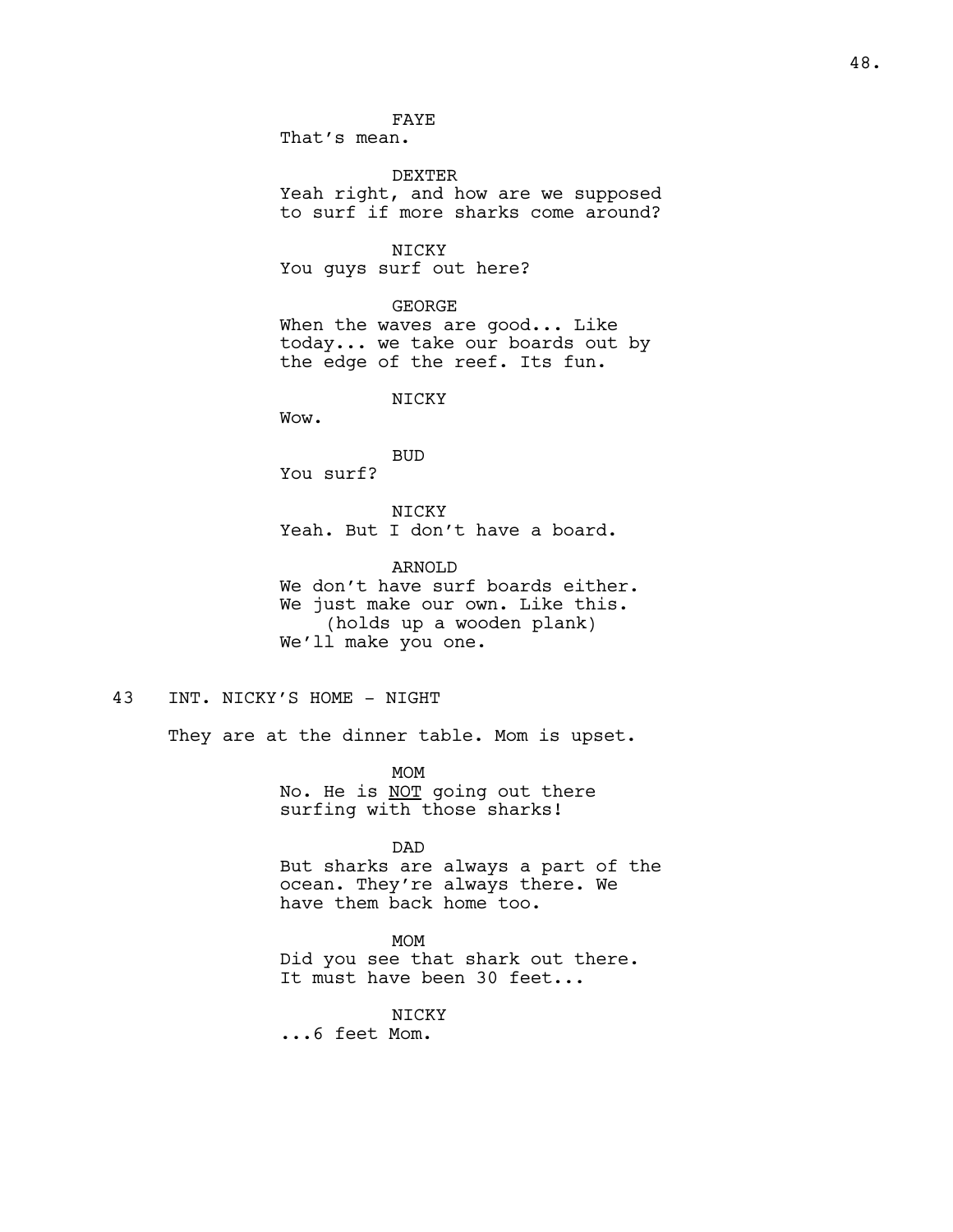MOM I DON'T CARE IF IT WAS ONE FOOT LONG! You are NOT going into that water and that's final!!!

She stands and storms away from the table. Slamming her bedroom door behind her.

Dad and Nicky exchange looks.

DAD Probably not a good idea to tell her about that barracuda.

NICKY The giant eel?

DAD

That too.

## 44 INT. NICKY'S HOUSE - ANOTHER NIGHT

Nicky playing cards with his parents.

*[VOICE OVER] I learned that there are some things you just don't share with your Mom.*

A *"KNOCK"* on the door...

*[VOICE OVER] (CONT'D) And I'm not sure if it was a coincidence or not, but soon after... at least for a little while... something kept me away from the water anyway.*

Two young men walk in carrying guitar cases.

DAD Hey Guys! Glad you could make it. (to his wife) Hey Hon... you remember Jerry... and Randy?

MOM Of course, come on in. Did you have dinner?

JERRY Yeah, we caught a late one at the Mess Hall.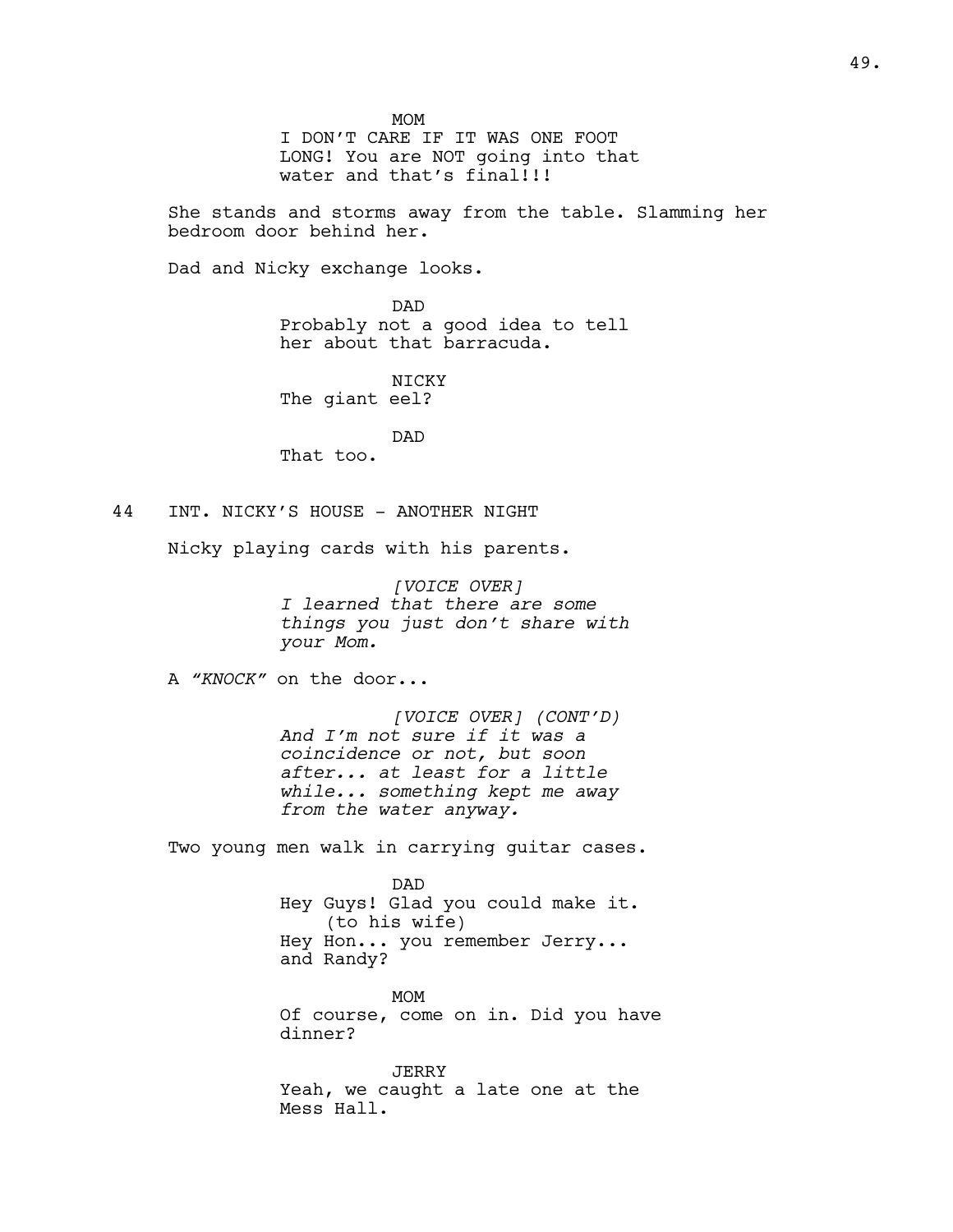DAD Nicky. Come over here. Meet my buddies that work with me at the station.

Nicky shakes their hands respectfully.

DAD (CONT'D) This is Jerry Lewis... and Randy Bloodworth.

NICKY Jerry Lewis?

Jerry laughs.

# JERRY

Afraid so.

**NTCKY** Now I can tell my friends that Jerry Lewis was at my house.

JERRY

Yes you can.

RANDY Where do we set up?

DAD

Right... uh, just leave the cases over there... and... right around the dining table would be great.

## RANDY

Alright.

They both put down their cases, open them and pull out beautifully decorated ACOUSTIC GUITARS.

Nicky stares...

*[VOICE OVER] I had never seen a guitar up close before. One look is all it took. I knew I had to have one.*

DAD (to Nicky) Jerry and Randy play for us all the time at the station. I thought it might be something you'd be interested in.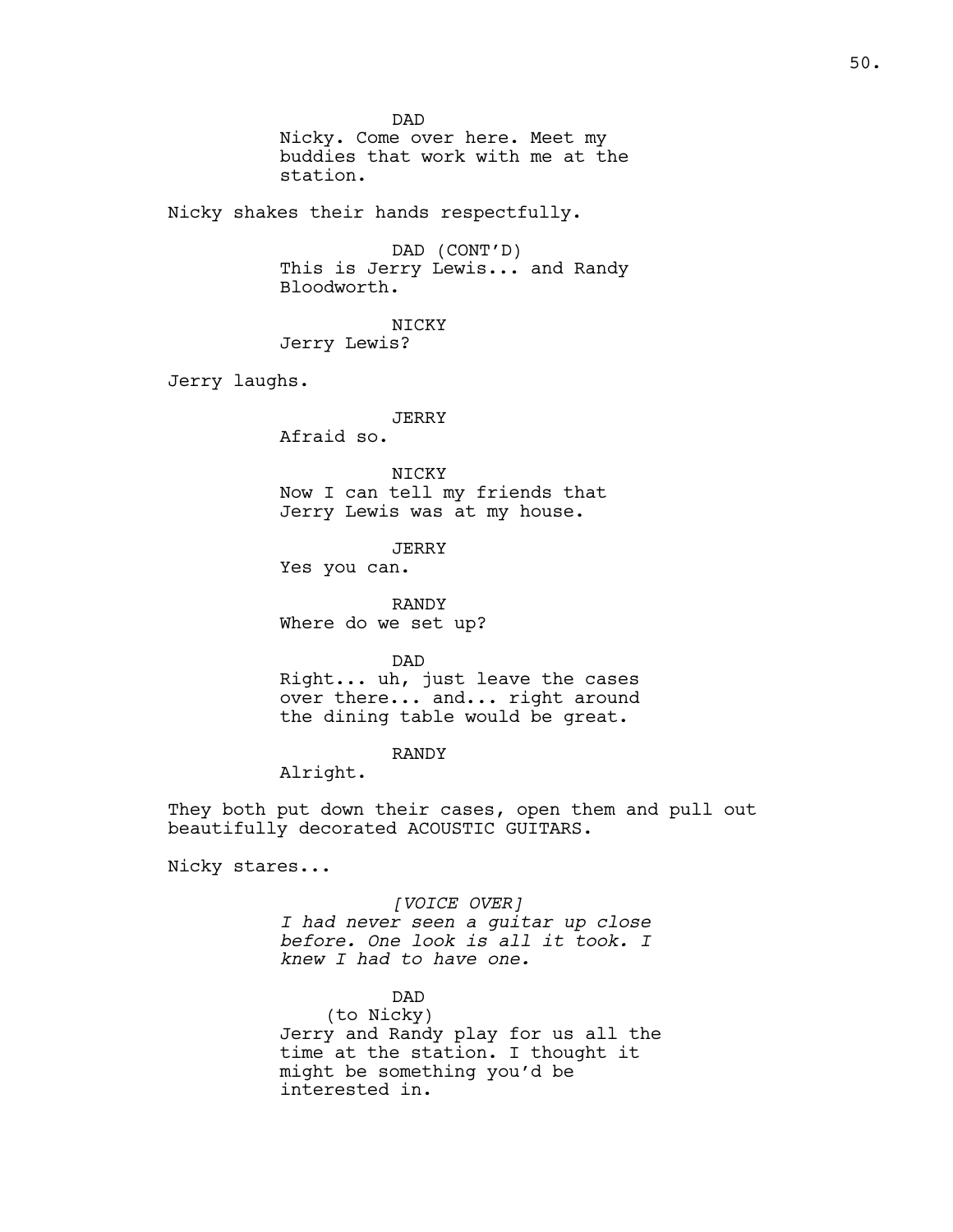NICKY Interested? You bet!

Jerry and Randy take seats around the table. Nicky scurries close.

JERRY (to Nicky) Ever play a guitar? NICKY No sir. JERRY Well, if it strikes your fancy. Randy is a good teacher. NICKY Really? RANDY I only have time for serious students. NICKY I'm serious. RANDY We'll see. NICKY But I don't have a guitar. RANDY Gonna need one to play one. Nicky looks at his Dad. DAD I only have money for serious students. NICKY I'm absolutely serious. (to Jerry) What can you play? JERRY What do you like? NICKY Know any Simon & Garfunkel?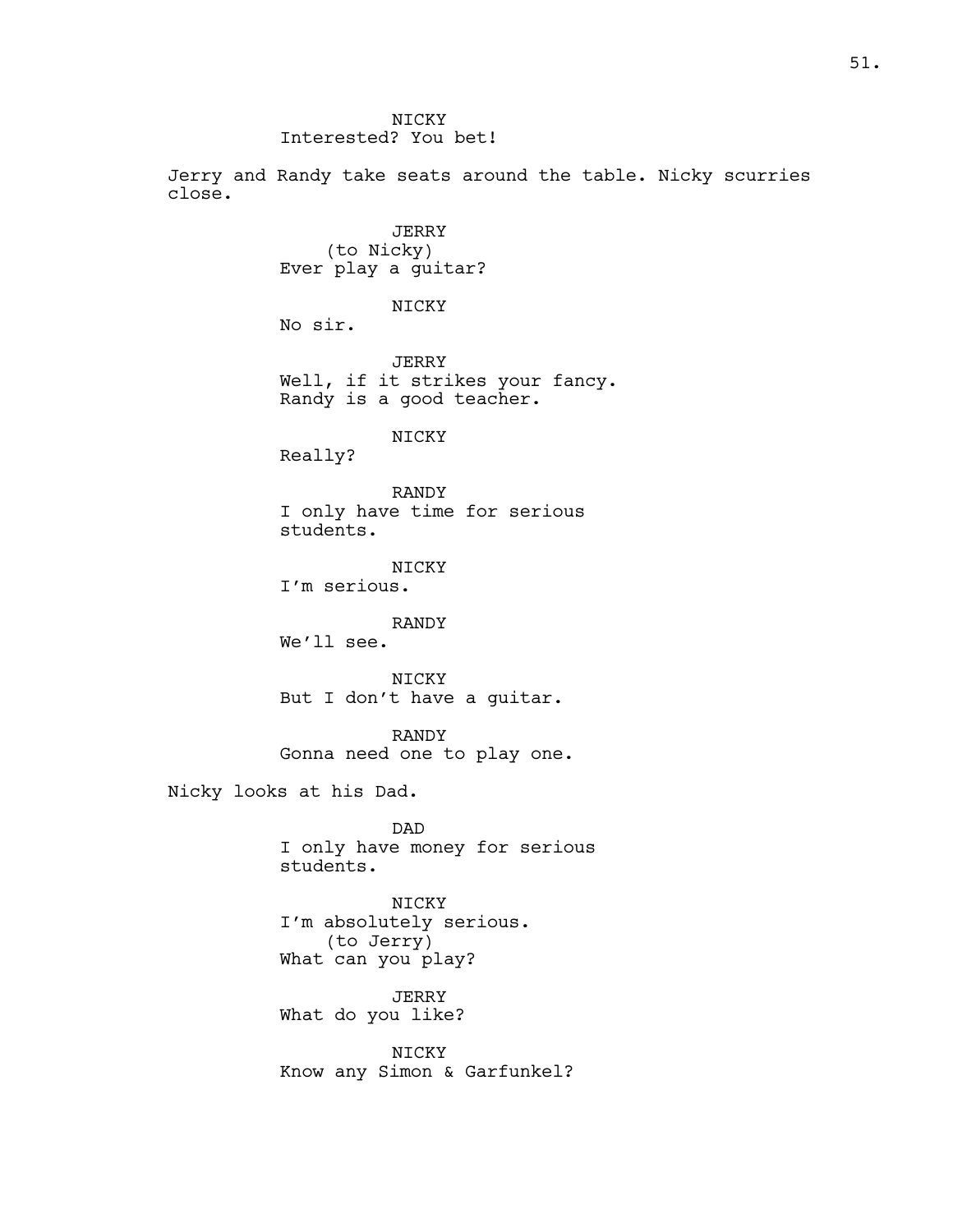RANDY Well... Let's see... How about this one? Randy starts the GUITAR RIFF to *"The Boxer."* Jerry joins in with an accompaniment guitar part. RANDY (CONT'D) (singing) *"I am just a poor boy Though my story's seldom told I have squandered my resistance For a pocket full of mumbles such are promises All lies and jests Still a man hears What he wants to hear And disregards the rest"*  Nicky jumps in instinctively with a HARMONY on the second verse... RANDY & NICKY (singing in perfect harmony) *"When I left my home and my family I was no more than a boy In the company of strangers In the quiet of the railway station Running scared..."* Randy looks at Jerry surprised... Jerry Looks at Dad... Dad looks at Mom... RANDY & NICKY (CONT'D) (continuing) *"Laying low, Seeking out the poorer quarters Where the ragged people go Looking for the places Only they would know"*  Randy stops playing. Jerry shakes his head grinning. RANDY (to Dad) You didn't tell me he could sing. DAD

I didn't know. (to Mom) Did you?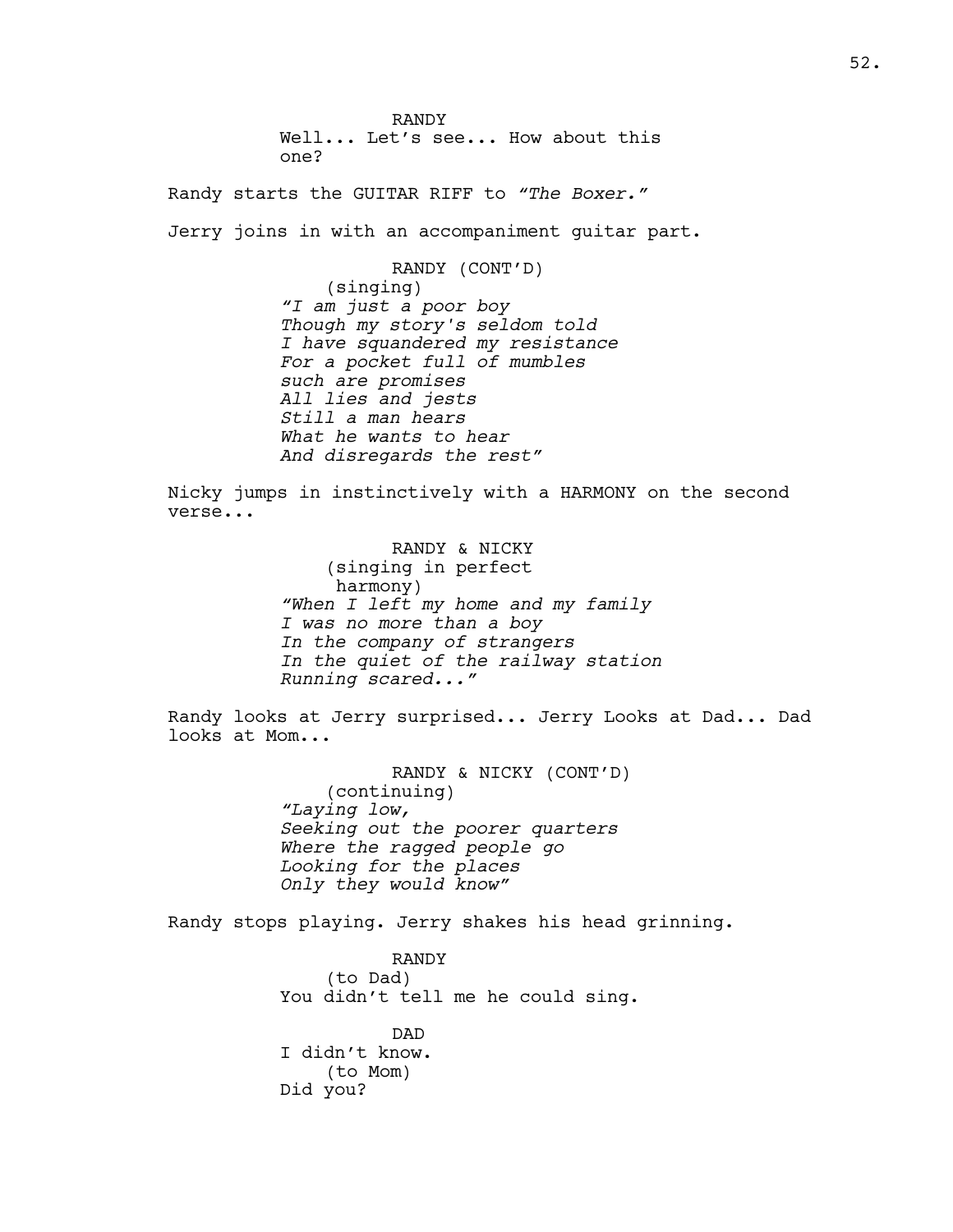No.

Randy stares at Nicky.

RANDY Where'd you learn how to sing like that?

NICKY My Dad gave me a radio.

45 INT. RANDY'S HOUSE - DAY

Randy giving lessons to Nicky on the guitar.

*[VOICE OVER] Baseball kinda took a back seat after that. And Johnny Bench was replaced by Neil Diamond as my new idol. (beat) The neat thing was I didn't need a team or good weather to play the guitar. I could play it almost anywhere... and I did.*

SERIES OF SHOTS: Nicky PRACTICING everywhere...

- in his room playing along with the radio

- outside on the patio picnic bench

- at the school playground as the guys play softball in the background

- on the beach with Becky

- in his Dad's jeep

- on the toilet seat... pants around his ankles

# 46 INT. CLASSROOM - DAY

Randy with his guitar over his shoulder.

Nicky stands next to him with his own guitar.

The room is packed with 6th, 7th and 8th graders.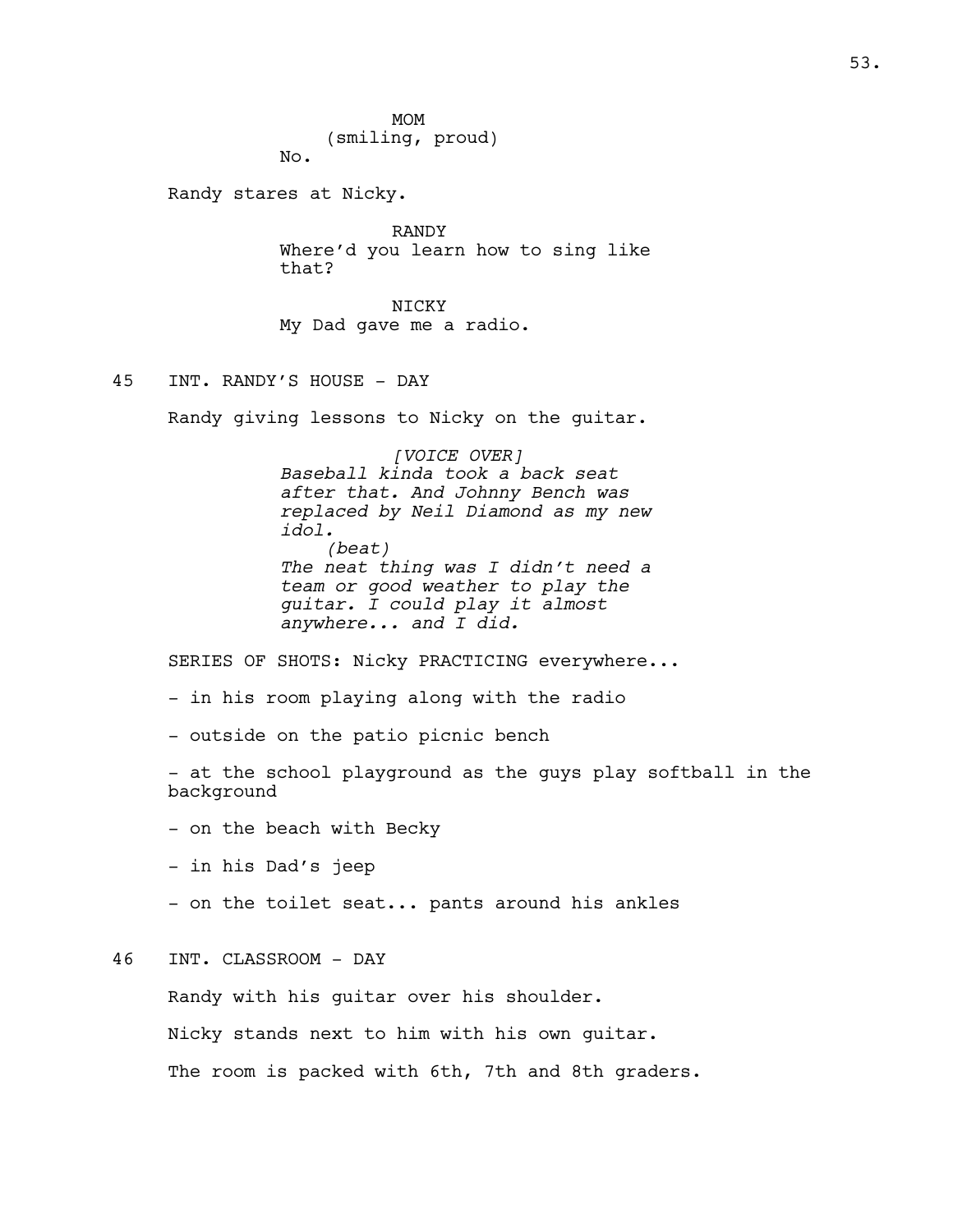RANDY ...so I have some great news. Some of our friends in the Coast Guard will be playing with us, so we'll have a full band.

Cheers and whistles from the group.

RANDY (CONT'D) The Officers Dinner is a pretty big deal and they are very excited to have the School Choir perform for them.

More applause and cheers.

RANDY (CONT'D) The other great news, which I think is pretty cool... Nicky is going to be the Emcee for the evening. The guys took a vote and thought it only right that this concert be 100% student lead... so cheers for Nicky.

Randy leads some applause. Nicky takes a bow.

Martin teasing, throws a wad a paper.

RANDY (CONT'D) Anything else before I go?

Faye raises her hand.

RANDY (CONT'D) Yes, Faye?

FAYE Can you do 59th Street Bridge song?

RANDY Yeah, I think we can do that. Sure

He turns back to Nicky.

RANDY (CONT'D) (whispers) That line "feeling groovy" is a little high for me. Can you take it?

NICKY

Ok.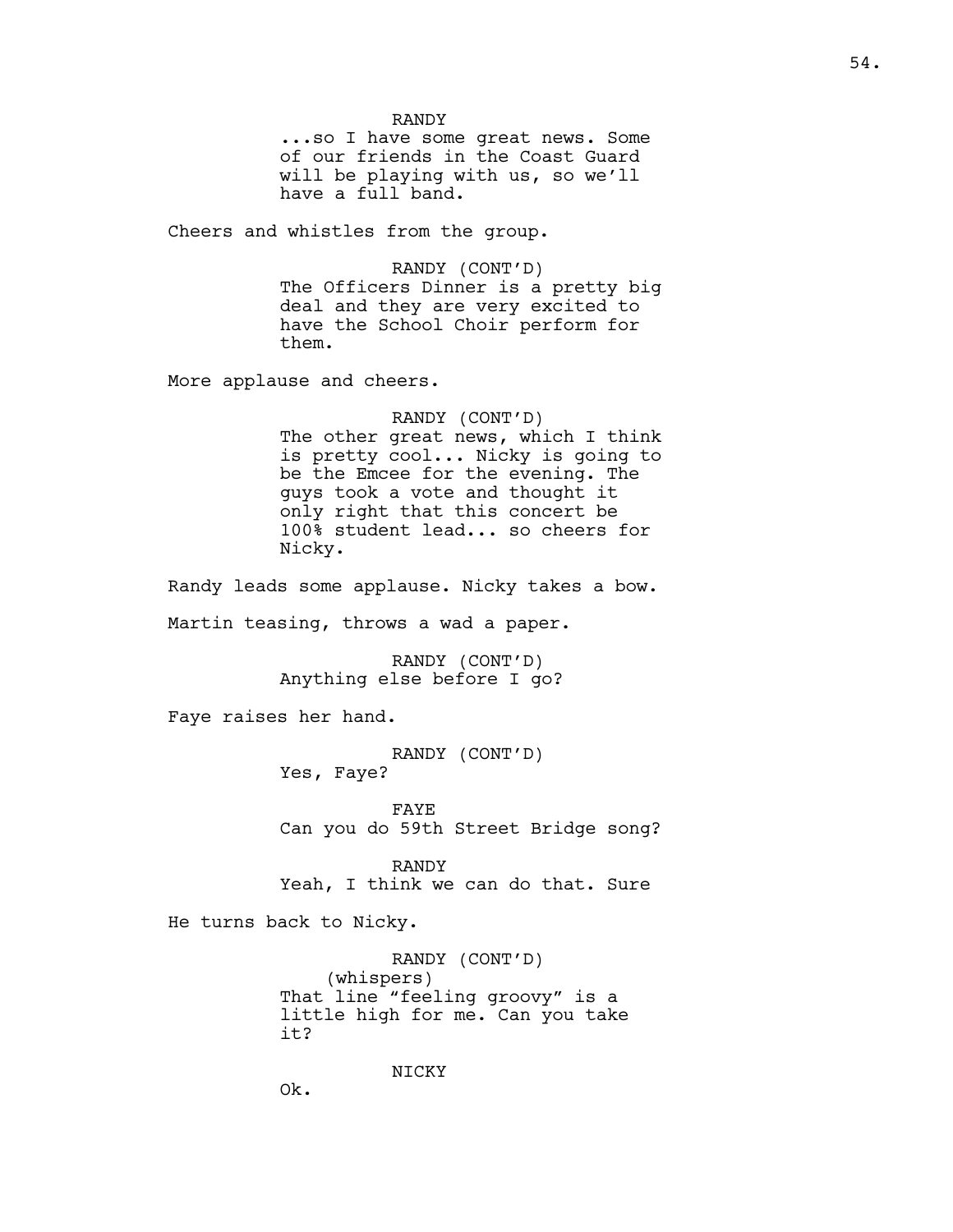Randy starts the SONG...

RANDY (singing) *"Slow down, you move too fast. You got to make the morning last. Just kicking down*  T*he cobble stones. Looking for fun and..."*

NICKY (voice *cracks* and *squeaks* at "groovy") "...feeling groovy!"

The entire room bursts out laughing.

Randy looks at Nicky. Nicky clears his throat embarrassed.

RANDY (2nd verse) *"Hello lamp-post, What cha knowin'? I've come to watch Your flowers growin'. Ain't cha got no rhymes for me? Doot-in' doo-doo..."*

**NTCKY** (voice *squeaks* again) "...feeling groovy!"

Classroom cracks up laughing even louder.

Randy starts to chuckle. Nicky tries to hide.

RANDY (last verse) *"I've got no deeds to do, No promises to keep.*

*I'm dappled and drowsy And ready to sleep. Let the morning time drop all It's petals on me. Life, I love you..."*

Class waits in anticipation...

NICKY (*cracking and* squeaking) *"...all is groovy!"*

The entire room ERUPTS in HYSTERICS!!!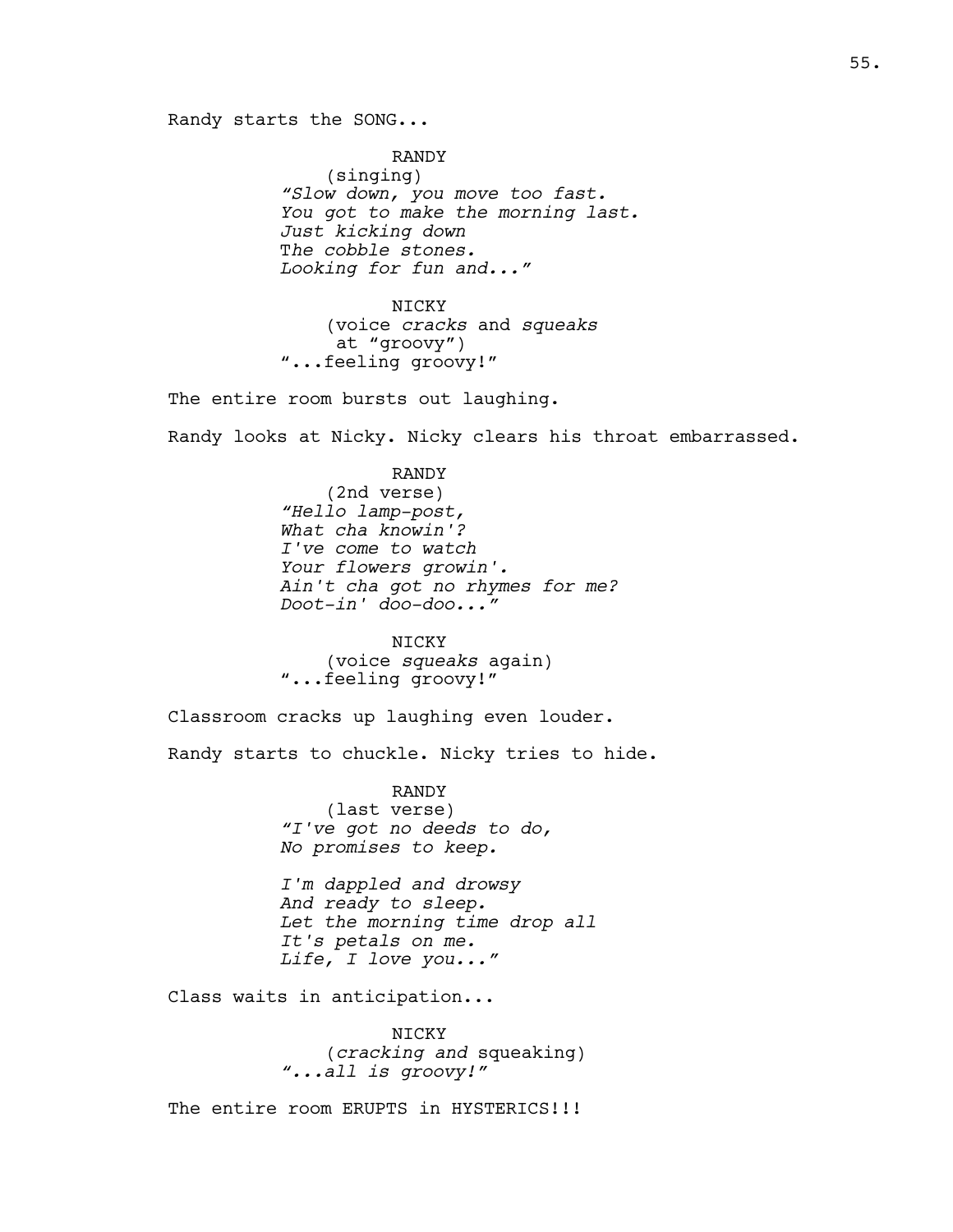RANDY (laughing and barely able to finish) *"Ba da, Ba da, Ba da, Ba da...Feelin' Groovy"*

Laughter continues uncontrollably.

CLOSE ON: COMPLETELY EMBARRASSED Nicky

*[VOICE OVER] Unfortunately... voice change decided to make a grand entrance in my life... both early... and in front of the whole class.*

47 EXT. NICKY'S HOUSE - EARLY EVENING

Nicky sits on the wooden picnic table in his patio with his guitar. Strumming and humming to himself... occasionally clearing his throat from a high note.

He see's Becky in her kitchen window. She looks up, see's him and waves.

She steps out of her kitchen door and takes a seat next to him.

> NICKY I was so humiliated.

**BECKY** It wasn't that bad.

NICKY You were laughing too. I saw you.

BECKY We weren't laughing at you... it was cute.

NICKY I felt like a big goof.

BECKY For now, you just have to pick songs that don't have any high notes that's all.

NICKY I guess so... still, its depressing.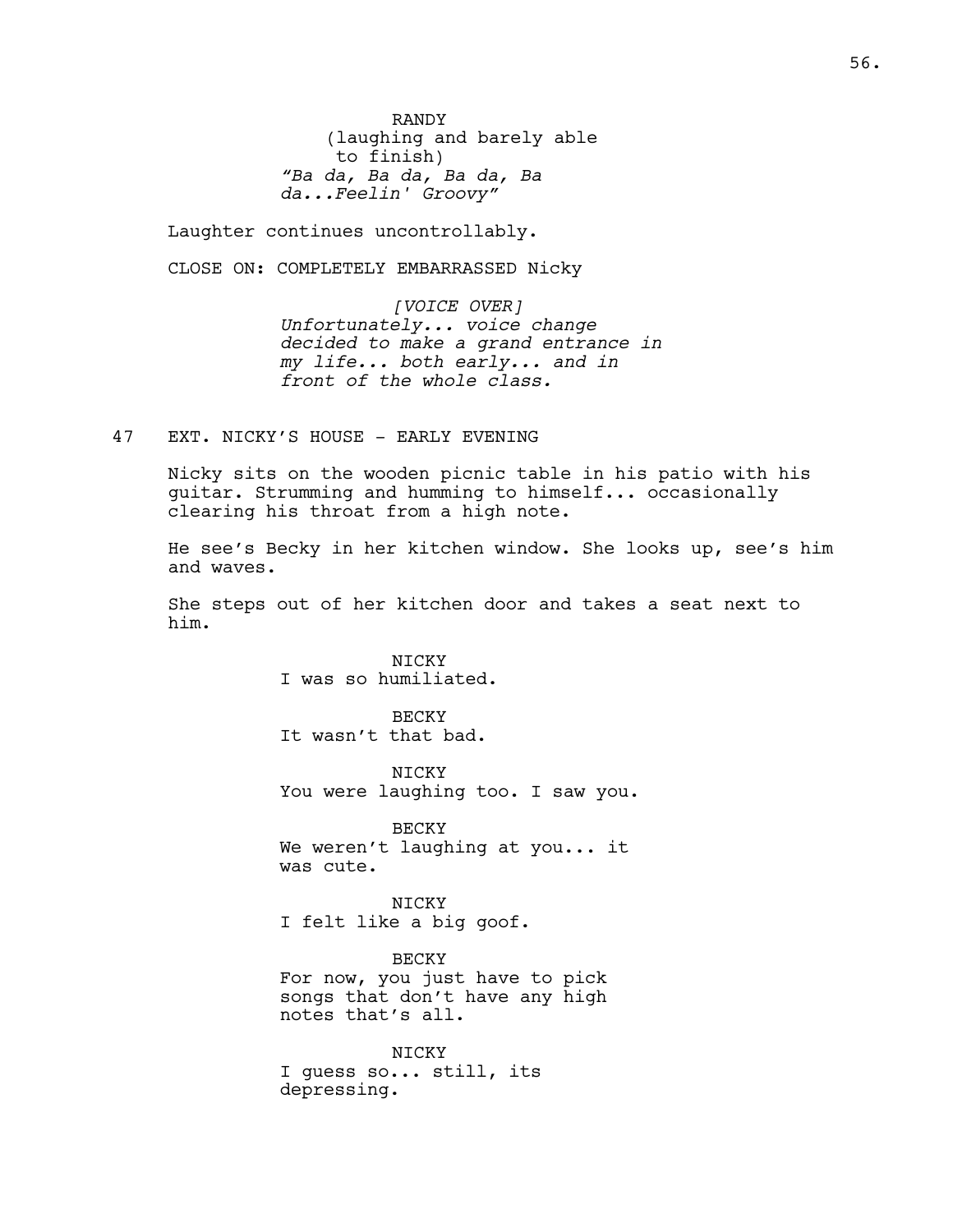BECKY Well don't be. I like to hear you sing. In fact, play something for me now.

NICKY (sighs) Something with no high notes?

BECKY Yeah, something with no high notes.

Nicky thinks for a while. Rummages through a few chords.

NICKY How about we do something together?

BECKY

Like what?

NICKY Do you know that song by Merrilee Rush?

BECKY Angel of the Morning? I love that song.

NICKY If you take the melody, I can do a lower harmony.

BECKY

Okay.

Nicky starts to play the BEGINNING GUITAR CHORD PROGRESSION to "Angel of the Morning"...

> NICKY & BECKY (singing in harmony) *"There'll be no strings to bind your hands Not if my love can't bind your heart. And there's no need to take a stand For it was I who chose to start. I see no reason to take me home, I'm old enough to face the dawn.*

*Just call me angel of the morning angel Just touch my cheek before you leave me, baby. Just call me angel of the morning angel Then slowly turn away from me..."*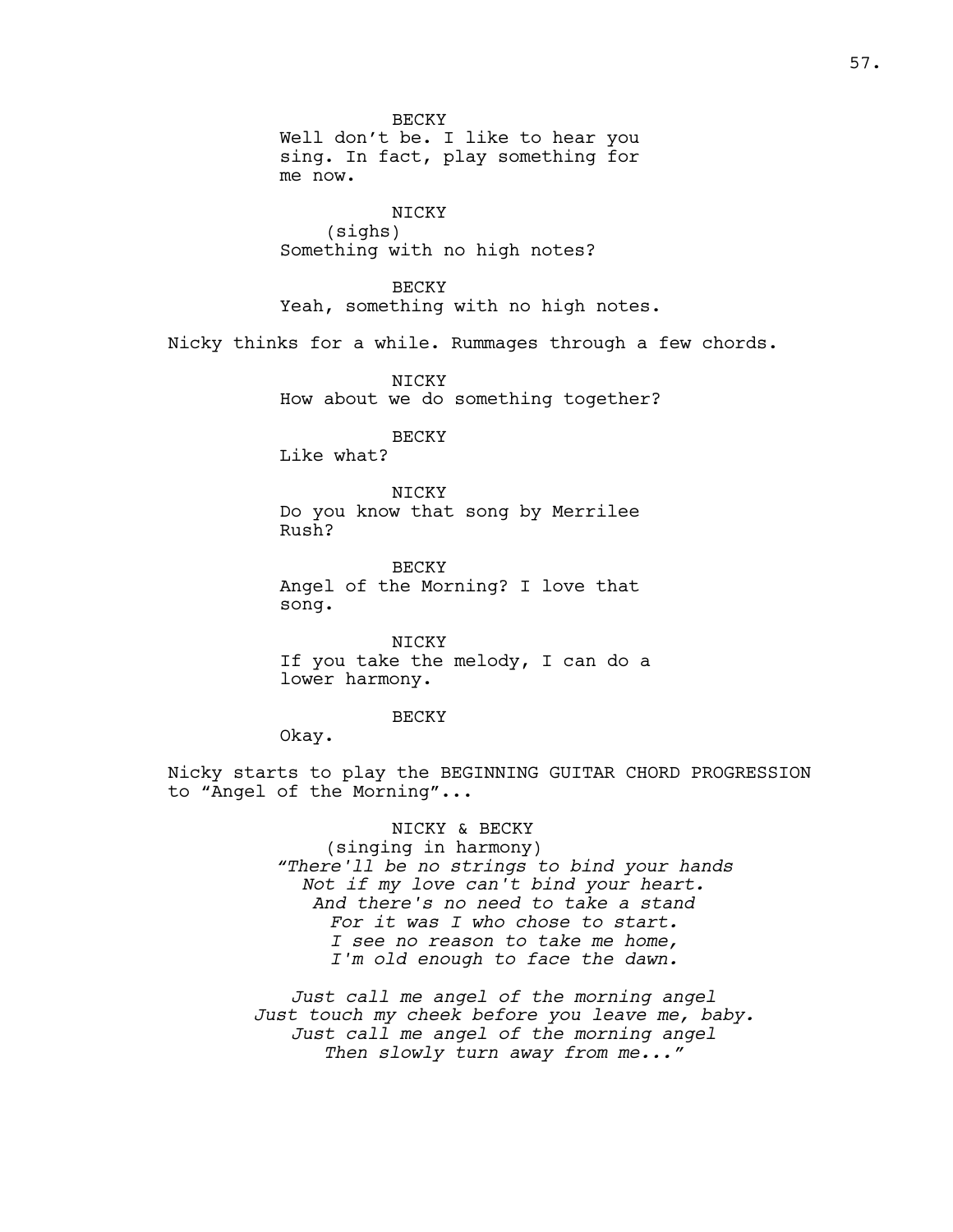#### 48 INT. NICKY'S HOUSE - KITCHEN - CONTINUING

Mom is looking out of her Kitchen window... watching her son and Becky singing in the moonlight.

(*ORIGINAL RECORDING of the song continues in the background...*)

> MOM (to her husband) Hey... come here.

Dad comes over.

DAD

What?

Points to the youngsters.

MOM You see what I see?

Becky and Nicky smiling and singing. Their heads close together.

> DAD (nodding) Hmmmm...

MOM Isn't that adorable?

DAD You think, they even realize...?

MOM Well, even if they don't. I see it. You see it... It's just precious.

49 INT. OFFICERS CLUB - NIGHT

Tables covered in white linen... Military and civilians in casual but dressy evening wear... waiters serving dinner... stage set up with choir platform risers... drum set, amplifiers, microphones set up...

50 INT. CONFERENCE ROOM - NEAR THE STAGE - CONTINUING

Entire choir is relaxing and waiting.

Nicky peers out of the door at the crowd. Sweat beading up on his brow...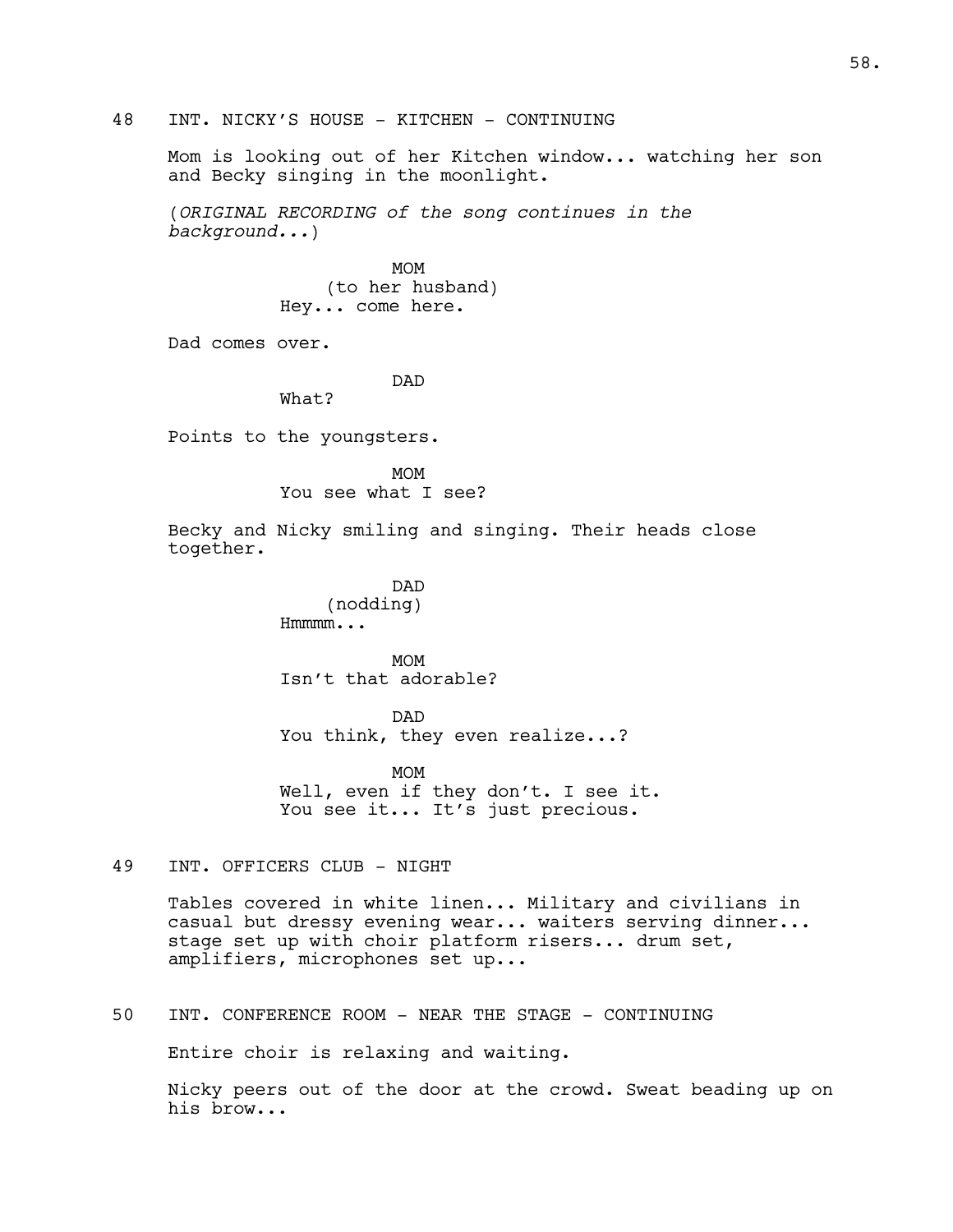Becky approaches.

BECKY

Hey.

NICKY I can't do it.

**BECKY** 

What?

NICKY

I can't go out there. I didn't know there would be so much people.

**BECKY** 

Wait. Calm down.

NICKY

I feel like I can't breathe. Becky, I know I'm gonna pass out.

BECKY Listen, just pretend you're playing for me. You'll be fine.

**NTCKY** But I'm not playing to you. (points to the crowd) I'm playing to them.

She thinks for a moment.

BECKY I tell you what... I'm gonna sit out there...

**NTCKY** What?... no...

She grabs his shoulders...

BECKY Listen... I'm gonna sit out there. So you can see me. And I want you to just look at me... and play for me.

NICKY But your parents... they came to see you...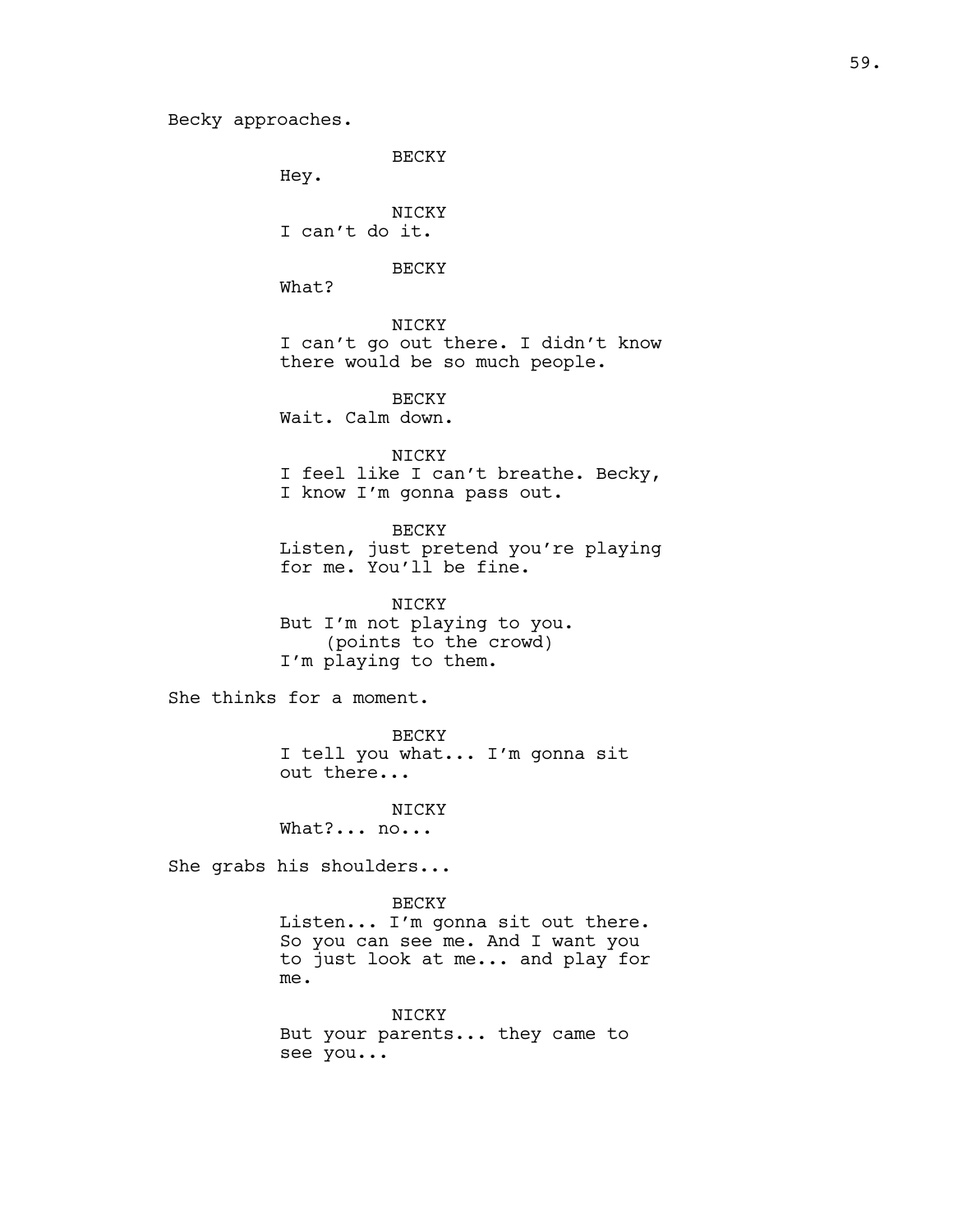BECKY And they will... but for now, I want you to see me... play for me. NICKY Play for you. BECKY Right. Just like we do all the time. Forget about everybody else. Just sing for me. You can do that. Nicky calms down. Nods. **NTCKY** Yeah. I think so. BECKY I know so. NICKY Okay. BECKY Okay. Good. 51 EXT. STAGE - LATER

Nicky with his guitar on his shoulder, walks up to the microphone and looks out to...

BLINDING SPOT LIGHT shinning directly in his eyes... He can't see a thing!

For a moment he stands there... frozen...

Crowd waits.. long awkward silence...

NICKY (into microphone) Uh... good evening everyone... uh... welcome to the... uh... Wake Island School's Spring Concert...

His eyes are beginning to adjust to the light... makes out SHADOWS in the crowd... STERN faced Mr. Petrie... his worried but proud parents... strangers STARING at him... UNTIL FINALLY... HE SEES...

Becky... smiling reassuringly.

He smiles back at her, relieved... takes a deep breath and exhales... starts to relax.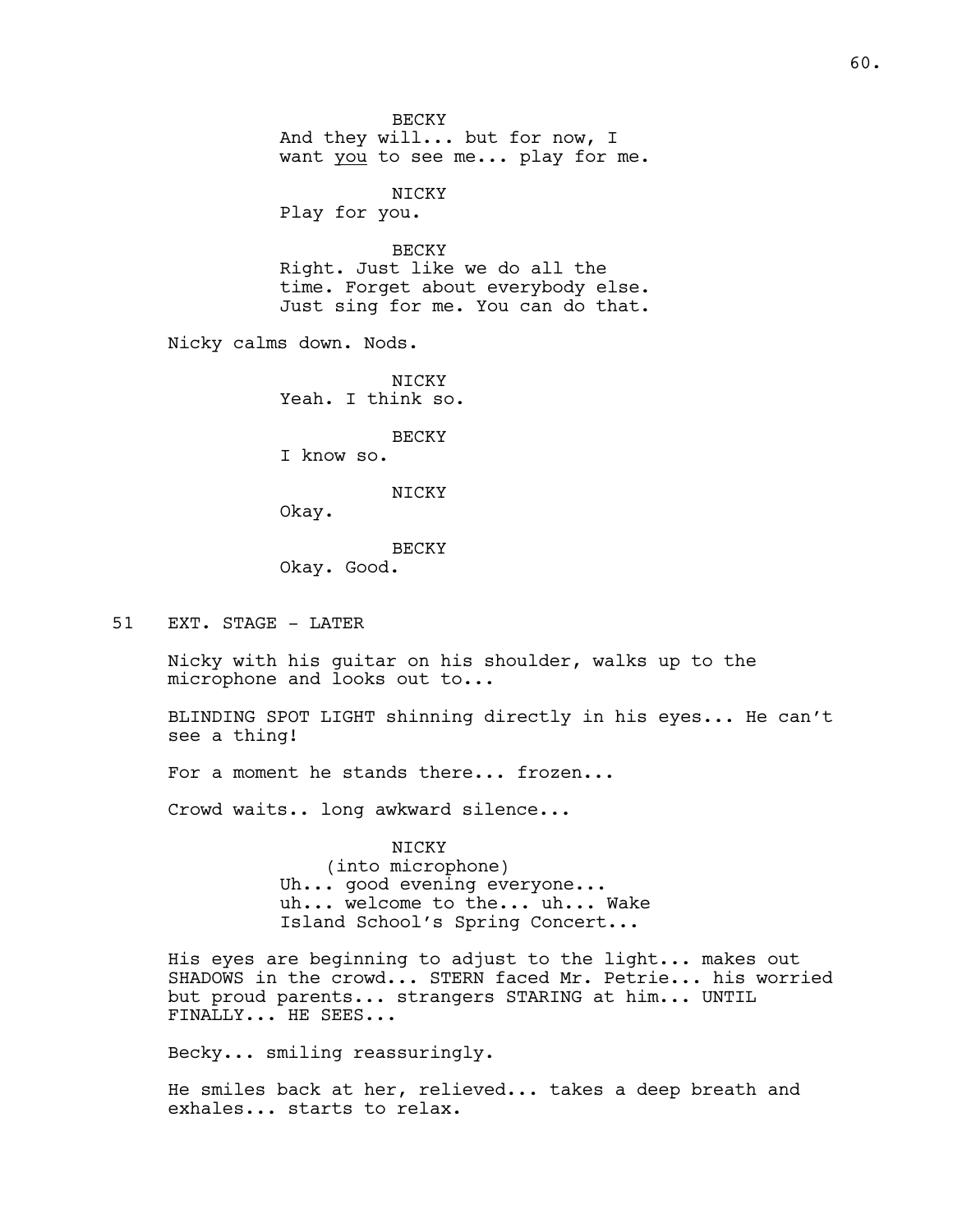NICKY (CONT'D) Our first song is... the favorite of our 6th grade class. Holly Holy by Neil Diamond.

He looks back at the band. They count it off and start the slow pulsing intro to the song.

Nicky steps back up to the microphone... but misses his cue. The band repeats the intro for him again... then...

> NICKY (CONT'D) (singing tentatively) *"...Holly holy eyes Dream of only me Where I am What I am, what I believe in Holly holy..."*

The band picks up a little. The CHOIR starts in gently...

NICKY & CHOIR (more confident) *"...Holly holy dream Wanting only you And she comes And I run just like the wind will Holly holy..."* (a little stronger now) *"...Sing a song Sing a song of songs Sing it out Sing it strong..."*

The band picks up the INTENSITY... Nicky matches them with strumming on his guitar.

> NICKY & CHOIR (CONT'D) (getting louder) *"...Call the sun in the Dead of the night And the sun's gonna rise in the sky Touch a man who can't walk upright And that lame man, he's gonna fly And I fly And I fly..."*

The MUSIC SWELLS IN A GIANT CRESCENDO...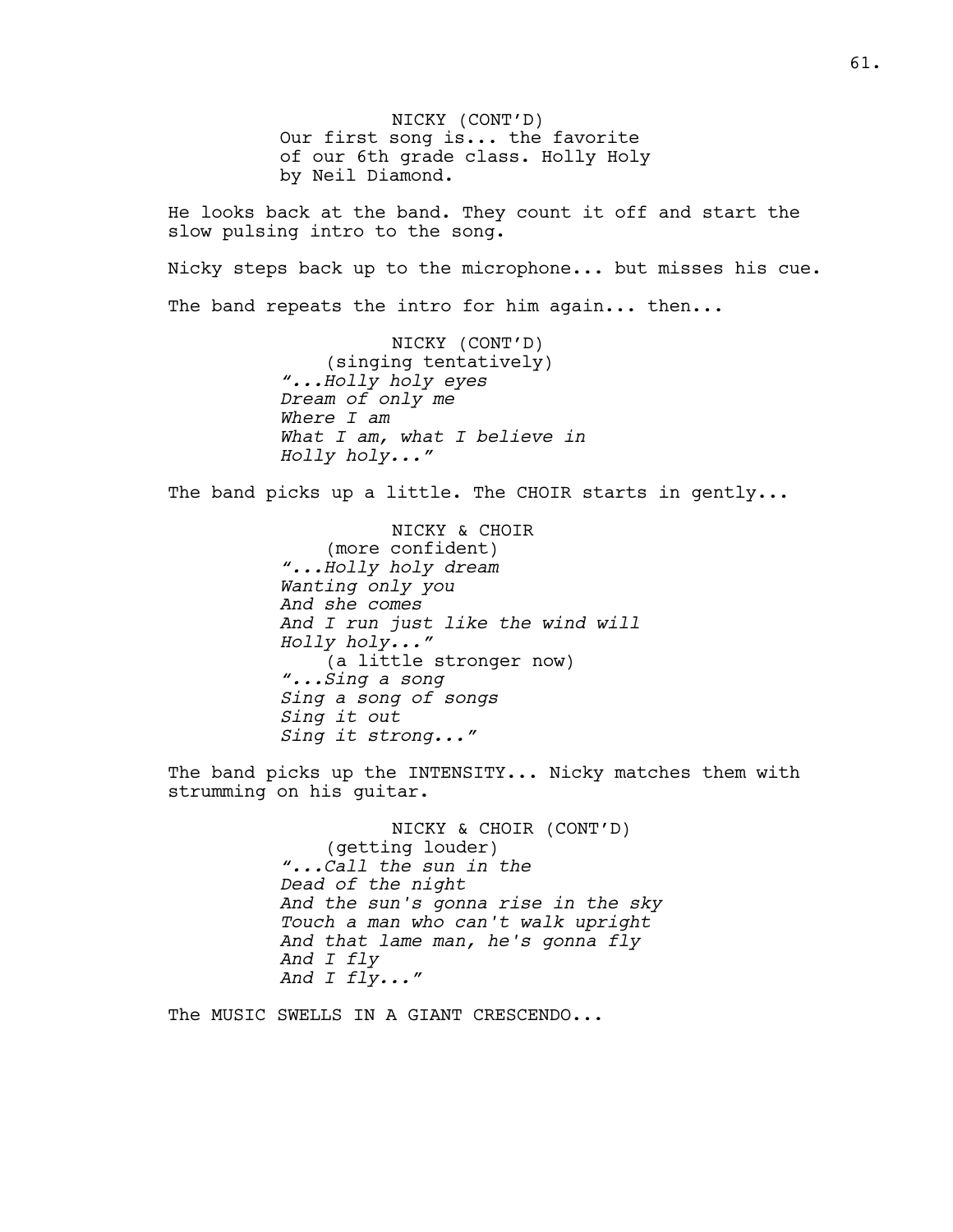NICKY & CHOIR (CONT'D) (Loudly and proudly) *"...Holly holy love Take the lonely child And the seed Let it be full with tomorrow Holly holy..."*

TANYA, a 7th grader, steps forward to the microphone and takes over...

> TANYA (confidently & with soul) *"...Sing a song Sing a song of songs Sing it out Sing it strong... Yeah, yeah...*

*Call the sun in the Dead of the night And the sun's gonna rise in the sky Touch a man who can't walk upright And that lame man, he's gonna fly And I fly, yeah Gonna fly..."*

As Tanya sings, Nicky looks back out into the crowd for Becky... but she is gone.

He turns back to the choir... and she is there... standing in her place... smiling and giving him a thumbs up!

MONTAGE: Happy faces of kids singing... happy faces of parents proud... smiling faces of strangers... hands clapping... band playing... a great memorable evening...

... as the MUSIC slowly FADES into the night... *"Holy, Holy Love..."*

FADE OUT:

END OF SPRING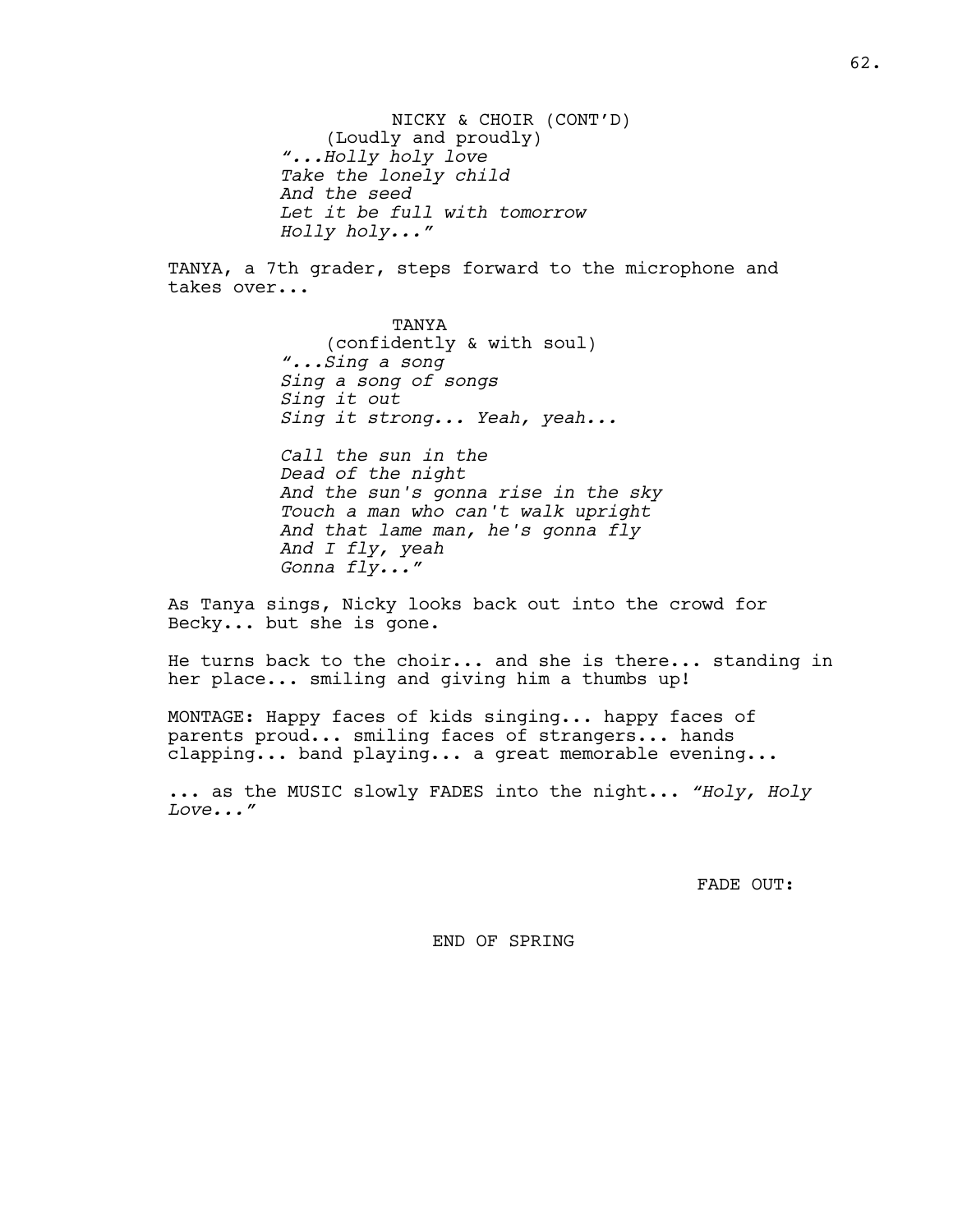FADE IN:

52 INT. NEWSROOM - SUMMER

Black & white grainy television weather forecast circa 1969.

A bespectacled WEATHERMAN in a suit and tie, stands to the side of a Map of Wake Island.

#### WEATHERMAN

(professional and serious) Summer heat has arrived pushing our highs near 100. Remember that these next few months represent typhoon season. So please be prepared... on the other hand, since there really isn't anything you can do in a typhoon, just be ready to leave quickly...

*MUSIC STARTS*... "In The Year 2525" by Zager & Evans. (plays over Montage)

MONTAGE - 1969 SUMMER NEWS (ACTUAL VINTAGE FOOTAGE)

- Neil Armstrong steps out onto the moon
- Woodstock Festival
- First ATM machine installed in Rockville Centre, New York
- TV show " The Brady Bunch" debuts
- Bonanza television show
- IHOP TV commercial
- Lucky Charm cereal TV commercial
- First U.S. Troop withdrawal begins from Vietnam

#### 53 EXT. NICKY'S HOME - DAY

Martin throws softball pitches to Mickey in the driveway. Martin winds up and whips an under hand fast ball.

It "smacks" tight in Nicky's glove.

NICKY Hey. Why don't you try one over hand?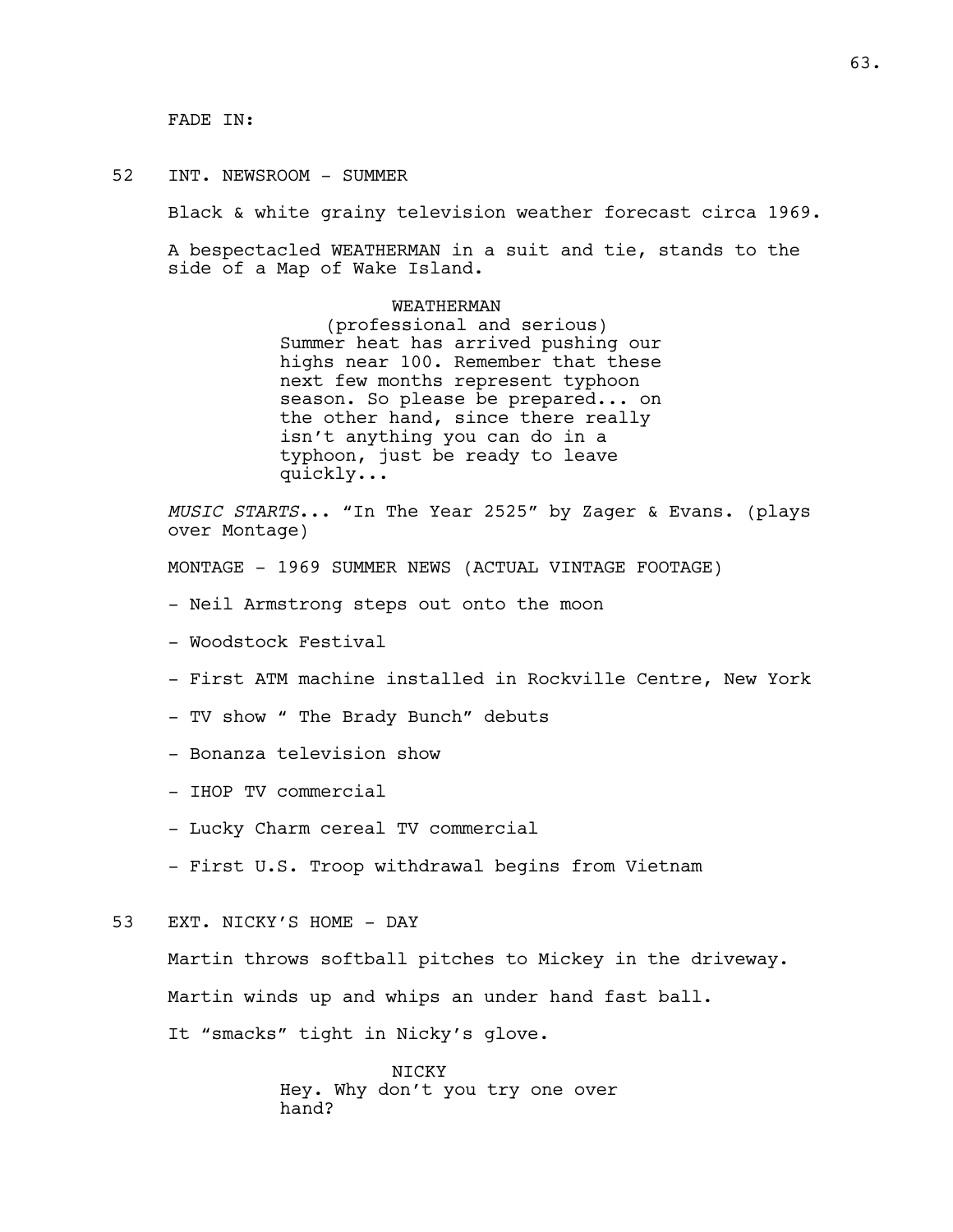MARTIN With a real baseball?

NICKY

Yeah.

MARTIN

Got one?

NICKY Yup. Right here.

Nicky tosses him a regulation size baseball.

NICKY (CONT'D) Just take the wind up slow... feel like you're falling forward on your left foot.

Martin takes a stance... raises his arms... makes a slow windup and burns in a fastball... "SMACK"

Nicky takes his gloved hand out of the mitt.

NICKY (CONT'D) Oww... that one really stung! Whew, good one!

MARTIN

Really?

NICKY If we were back home, you would be starting on my team for sure.

MARTIN

Thanks.

Nicky puts his glove back on and tosses the baseball back to Martin.

> *[VOICE OVER] Puberty started earlier for girls than boys. And while we didn't really care about things like that... with no school during summer, and nothing to do but spend more time together... you somehow noticed things you normally wouldn't...*

They continue practicing pitches back and forth...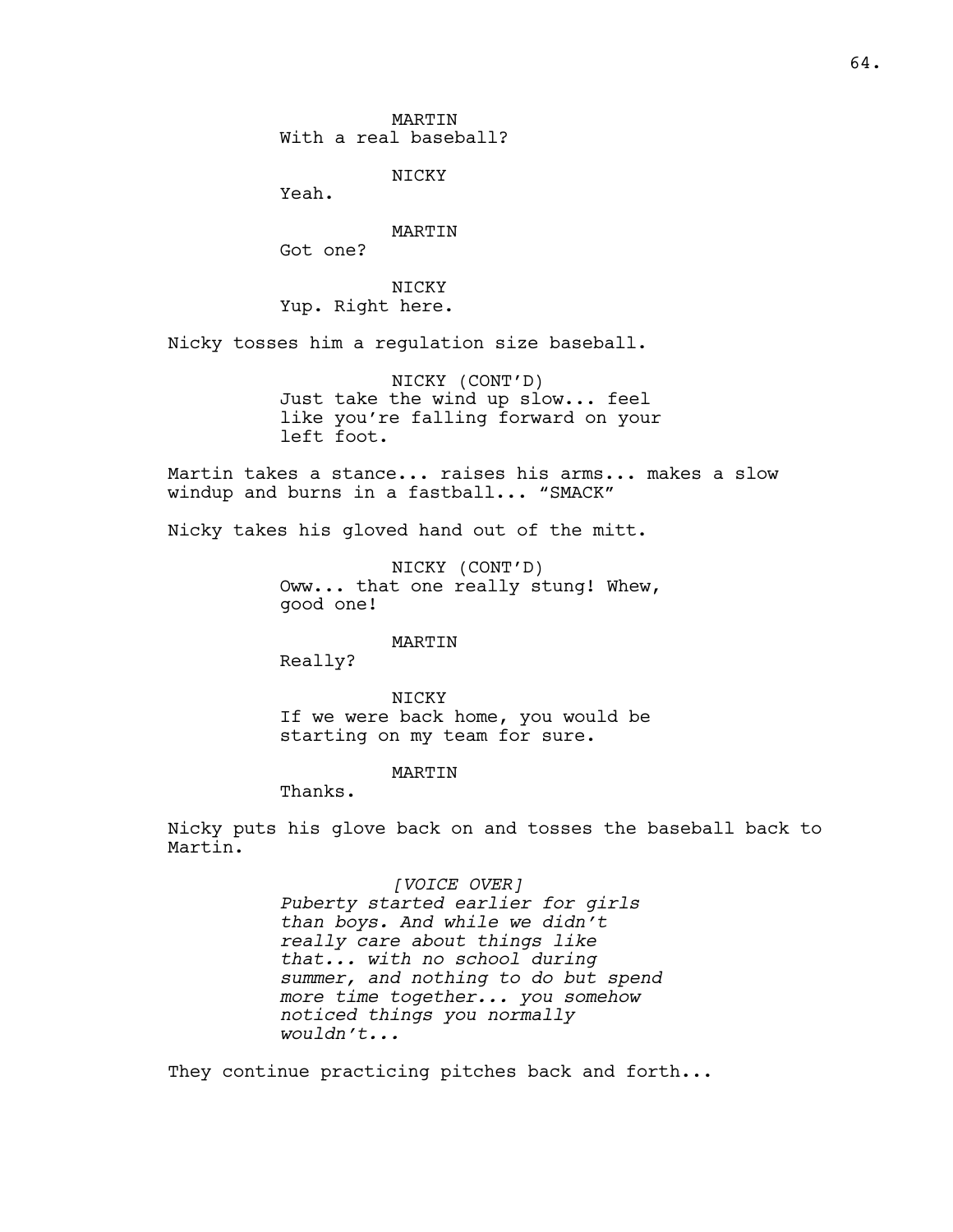MARTIN So... what's going on with you and Becky?

NICKY What do you mean?

MARTIN C'mon. Don't act like a dope. You know what I mean.

## NICKY

No I don't. What're you talking about?

#### MARTIN

What I'm talking about? What everybody's talking about. The two of you... two peas in a pod... inseparable... you going steady or what?

## NICKY

Steady?

MARTIN What are you? Deaf?

NICKY Well... she's... she's kinda like... my best friend I guess.

#### MARTIN

Yeah? That's good, that's good... but do you like her?

NICKY Of course I like her.

MARTIN Yeah, but do you... you know... REALLY like her?

NICKY You mean... like that?

MARTIN Yeah... like that.

CUT TO: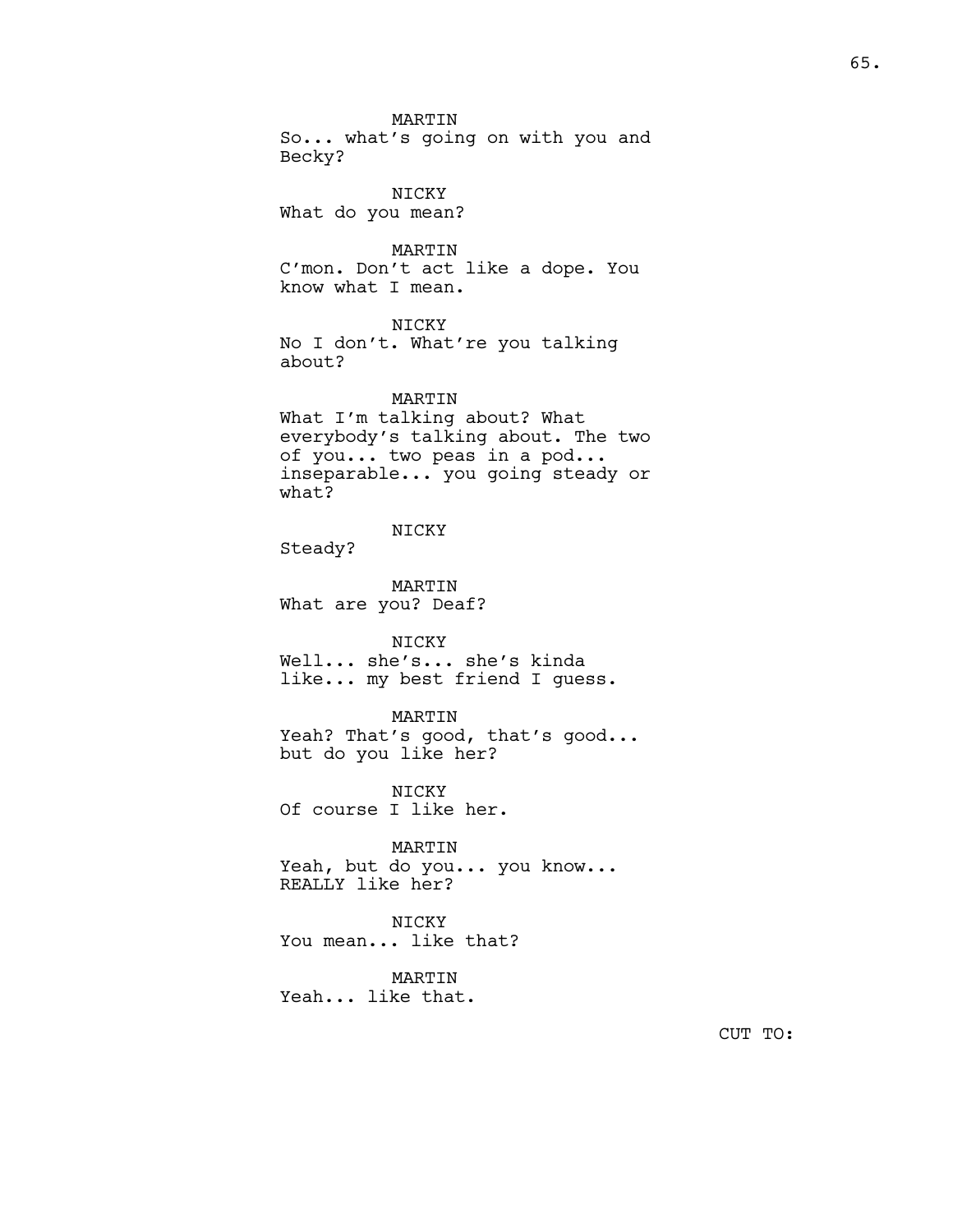#### 54 EXT. BECKY'S HOUSE

As Becky steps out in hip hugging bell bottoms and a midriff revealing top.

She has a towel wrapped around freshly washed hair.

SLOW MOTION: As she loosens the towel... her golden blond hair cascading out in waves... moisture from her hair gleaming on her cheeks...

> *[VOICE OVER] Becky always wore a pony tail. That was the first time we ever saw her hair down...*

- Nicky is staring at Becky. Distracted.

- Martin is in the midst of releasing a pitch. He also gets distracted by the sight of Becky.

BACK TO REAL TIME:

- Nicky looking at Becky

- Martin releasing the wild pitch

- The ball hits the ground in front of Nicky and bounces right into his crotch!

#### MARTIN

Oh shit...

- Martin rushes over.
- Becky rushes over.
- Nicky is crumpled on the ground. GROANING in AGONY!

Becky and Martin lean over Nicky in concern.

## **BECKY** What happened?

MARTIN I hit him in the balls.

BECKY

Where?

MARTIN In the nuts. The sack. Scrotum. Testicles!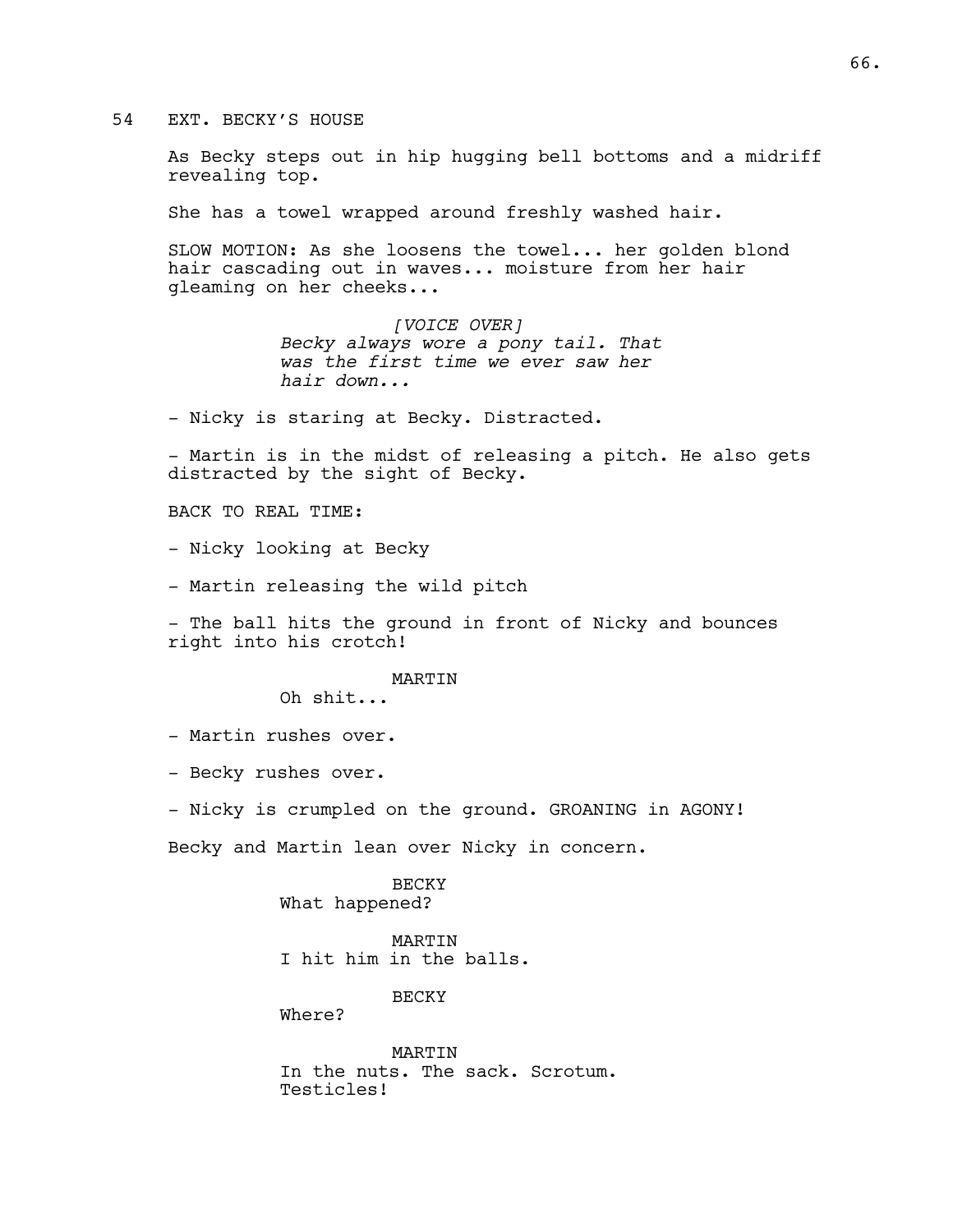BECKY Let me see... NICKY (groaning in agony) ...Noooo. BECKY I'm gonna get your Mom... NICKY (embarrassed) Nooooo!... (catching his breath) ...I'll be okay. MARTIN I'm so sorry buddy. I thought you were looking. NICKY I thought you were looking. MARTIN (eyeing Becky) Well... I guess we were both looking. Nicky tries to kick Martin. MARTIN (CONT'D) Sorry, sorry... I was just kidding... just kidding. Becky and Martin trying to help him up. *[VOICE OVER] Seems I was the last one to realize... that I really did like* 

55 EXT. BEACH ROAD - DAY

Becky and Nicky riding their bicycles. Nicky's radio dangling from his handle bars.

*MUSIC* playing... "What Does It Take To Win Your Heart" by Junior Walker & The All-Stars

*Becky... like that.*

*"...What does it take To win your love for me? How can I make This dream come true for me?..."*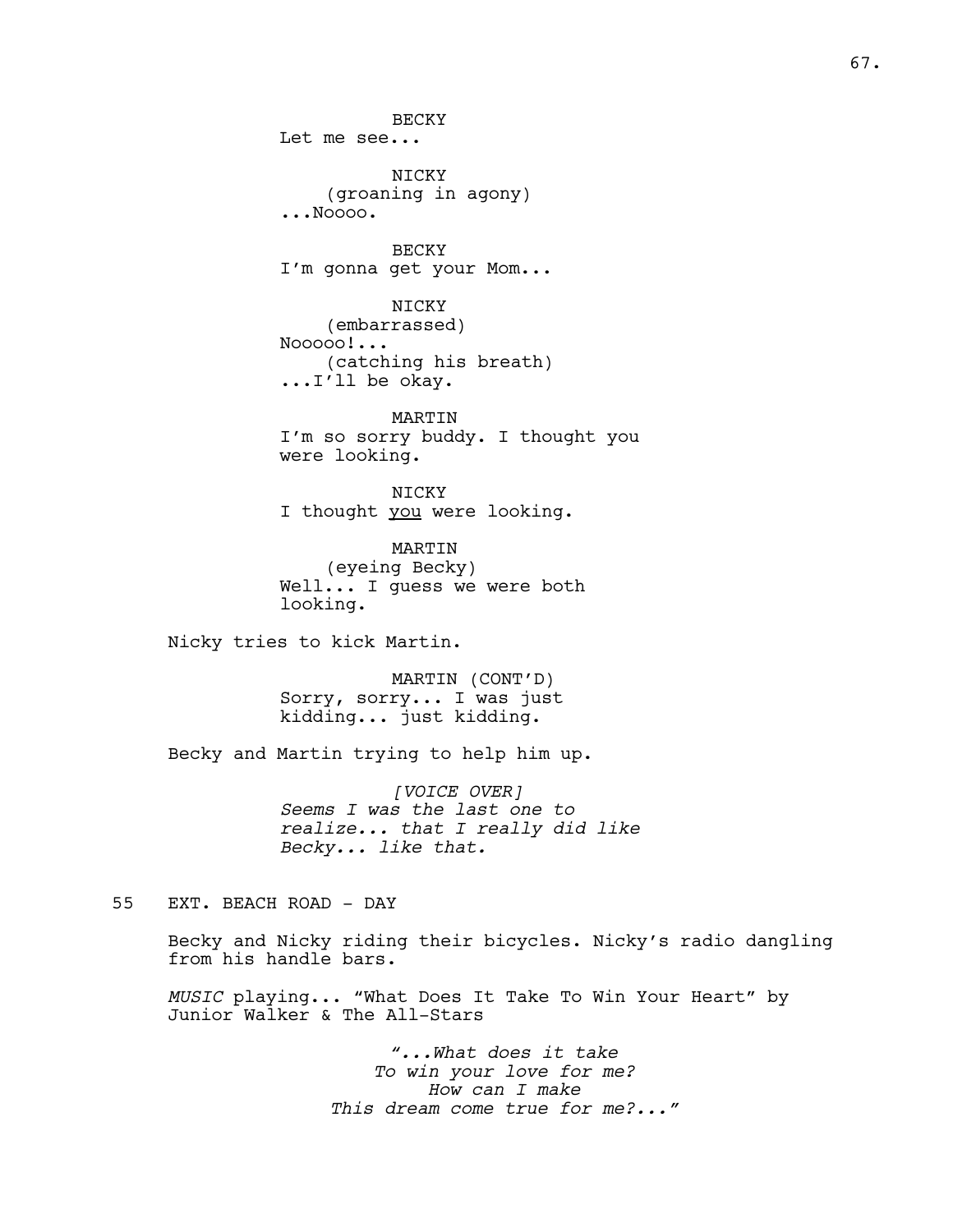No cars on the road... they crisscross slowly back and forth... coasting... but going no where.

With a free hand, Becky takes off her pony tail ribbon... shakes her hair loose in the wind.

Nicky stares.

**NTCKY** I like your hair that way.

BECKY

How?

NICKY Without the pony tail.

BECKY You mean just loose... like this?

NICKY

Yeah.

BECKY Why, do you think I'm pretty this way?

Nicky looks down at the road.

BECKY (CONT'D) (teasing) C'mon. Say it. I want to hear you say that I'm pretty. Tell me. C'mon. Tell me how pretty I am.

Nicky finally looks up...

NICKY (seriously) Yeah... I think you're pretty. Actually... I... I think you're beautiful.

Becky stops her bike. Caught off guard by his seriousness. Nicky stops his bike too...

> NICKY (CONT'D) (confused) What?

BUT THEN...

Dexter comes pedaling furiously toward them on his bike.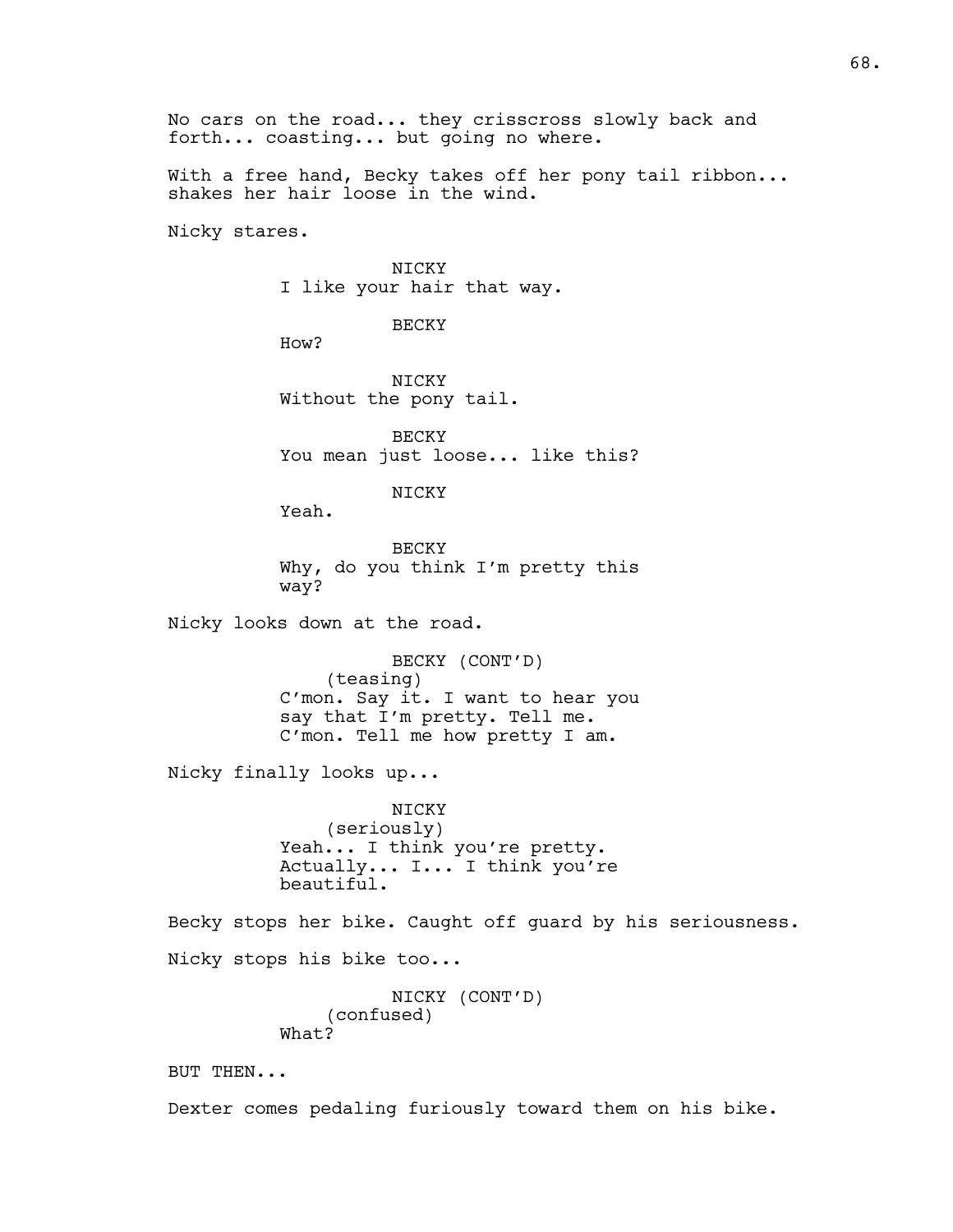NICKY

What?

He speeds past them...

#### **DEXTER**

Hurry! It's coming in right now!

Nicky and Becky turn their bikes around and race after Dexter.

> *[VOICE OVER] I felt like I needed to tell Becky more... but for now it had to wait.*

# 56 EXT. MAIN TERMINAL - CONTINUING

All three race up with their bikes.

SIREN is BLARING... people are rushing about... confusion and chaos...

> DEXTER We can see everything upstairs with my Dad.

Dexter drops his bike and races into the Air Terminal stairway.

Becky starts to follow. Nicky grabs her arm...

NICKY Wait. I know a place...

57 INT. CONTROL TOWER

Dexter's Dad is overseeing the crisis.

Air Traffic Controllers, calm and soothing, talk the pilot into the landing.

> CONTROLLER (to Dexter's Dad) Hydraulic leak.

DEXTER'S DAD Vertical stabilizer?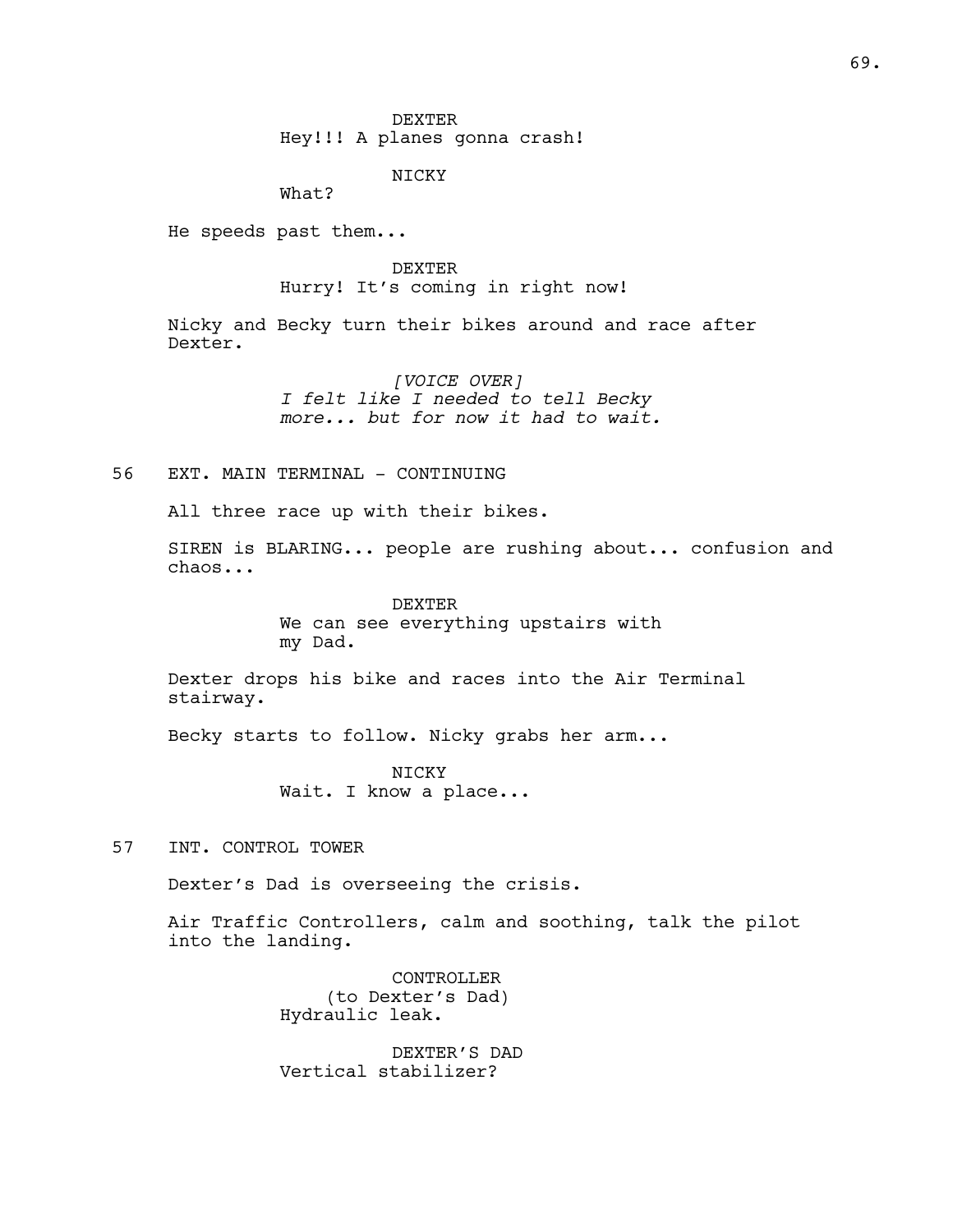CONTROLLER

Gone.

Dexter runs up.

DEXTER (breathless) Dad.

DEXTER'S DAD Dex, what are you doing here?

DEXTER I wanted to see the crash. I brought my friends.

Dexter's Dad looks around.

DEXTER'S DAD What friends?

58 EXT. END OF RUNWAY

Literally ending on the beach at the end of the island.

Nicky and Becky stop their bikes.

BECKY Is it safe to be here?

NICKY The planes never come this far. (points) They always stop down there.

In the distant sky, they can see the small outline of an approaching aircraft... wings tilting side to side.

59 INT. FIRETRUCK

Engine is on... waiting near the side of the runway. Randy in the driver's seat.

Other Firemen, including Jerry and Nicky's Dad in full gear, prepped, on FULL ALERT.

Jerry nudges Nicky's Dad.

JERRY Hey... isn't that Nicky out there?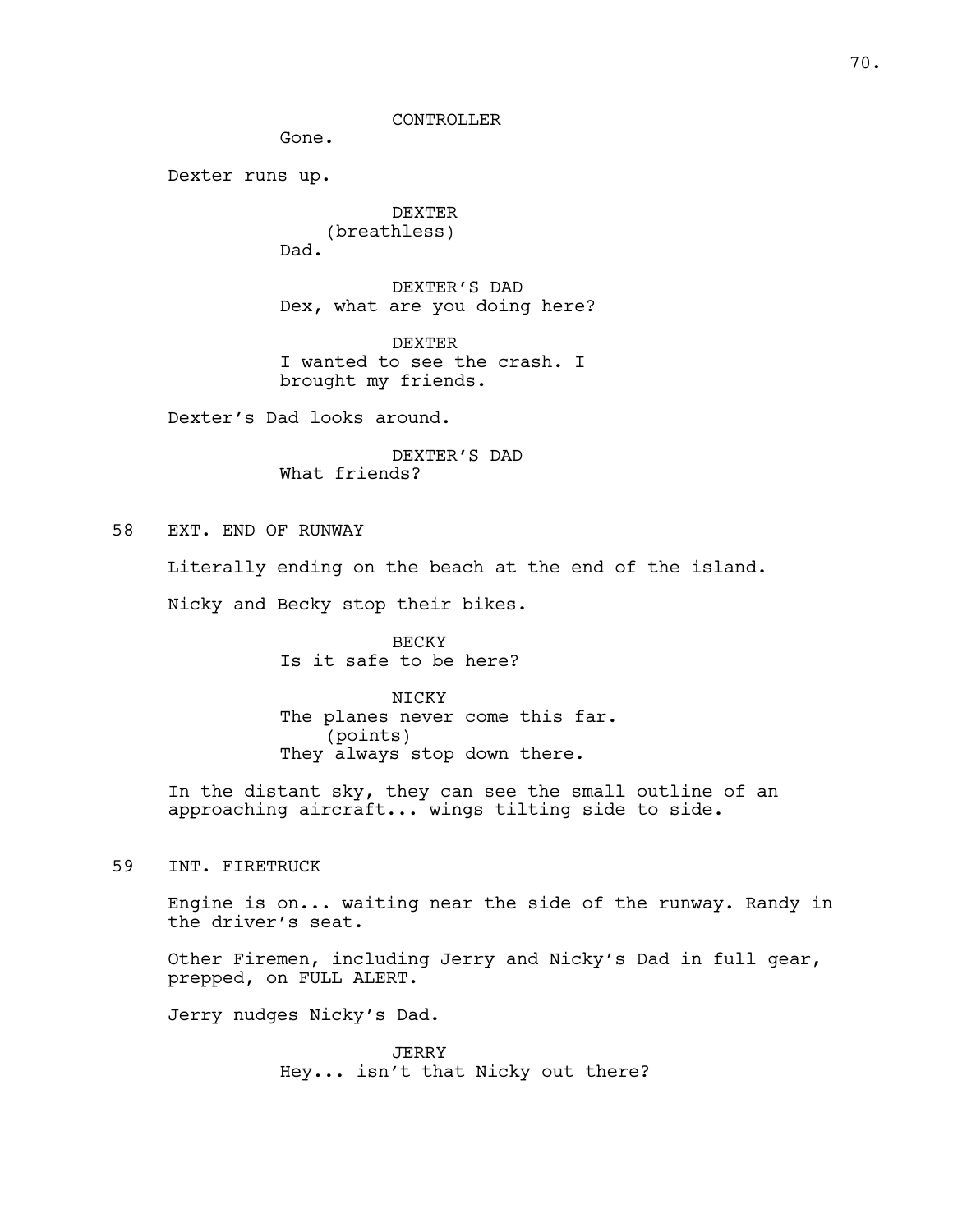Nicky's Dad looks to the end of the runway and see's Nicky and Becky... in direct path on the incoming plane.

> DAD OH, CHRIST!!!

60 EXT. END OF RUNWAY

Becky sees the Firetruck turning... and speeding toward them.

## BECKY

Look.

The truck almost screeches to a halt in front of them. Worried and angry, Nicky's Dad jumps out...

> DAD Nicky! What the hell are you doing here? (before they can speak) Never mind, get in! GET IN NOW!!!... No leave the bikes. LEAVE THEM!... GET IN THE TRUCK NOW!!!

Dad grabs each of them, one in each arm and pushes them into the Firetruck.

61 INT. FIRETRUCK

Nicky and Becky are pushed into the back.

DAD

Stay there.

RADIO CRACKLES with communication.

TOWER CONTROLLER (O.S.) *Uh... Tower to Fire One?*

RANDY picks up the handset.

RANDY Go ahead Tower.

TOWER CONTROLLER (O.S.) *They're fighting it side to side. It's gonna be a tough one.*

RANDY Roger that... can she stop?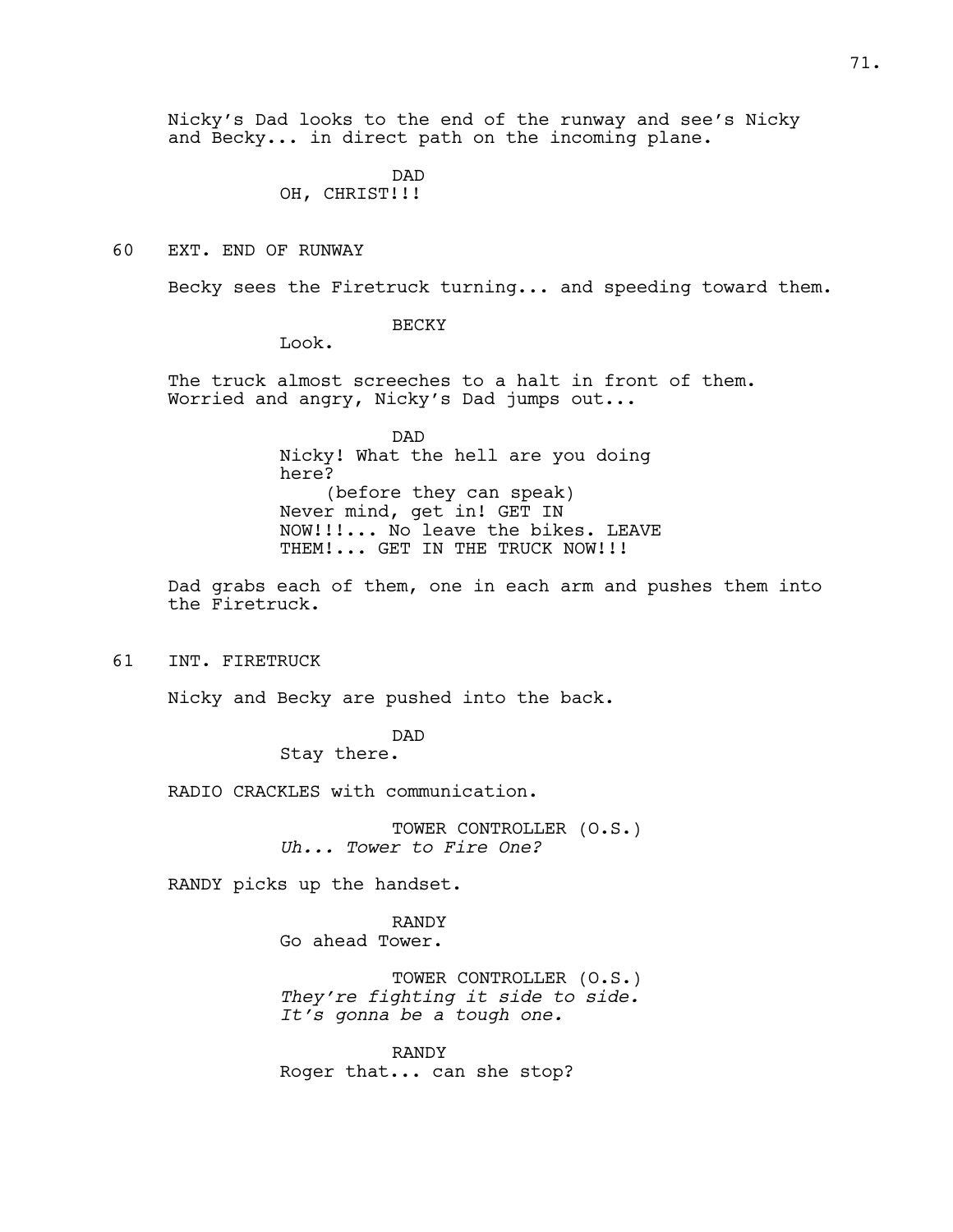TOWER CONTROLLER (O.S.) *If she lands straight... but if she tilts... its gonna be a slider.*

RANDY Copy that Tower. Fire one is advised.

Randy turns to Nicky's Dad.

RANDY (CONT'D) Landing gear won't be able to hold that angle. That wing's gonna hit and break...

DAD ...fuel spray... we're gonna have a fire.

Randy nods.

JERRY How many on board?

RANDY Fifty six. All heading back from Vietnam.

DAD (sighs) Let's get them home.

# 62 EXT. APPROACHING AIRCRAFT

A Military StratoTanker KC135 pitching side to side, struggling to fly straight as it nears.

63 INT. CONTROL TOWER

Professional calm as controllers talk the pilot in.

CLOSE ON: DEXTER'S DAD

CLOSE NO: DEXTER. Holding his breath

64 INT. FIRETRUCK

Randy starts driving slowly up the side of the runway.

JERRY Where do you want to position?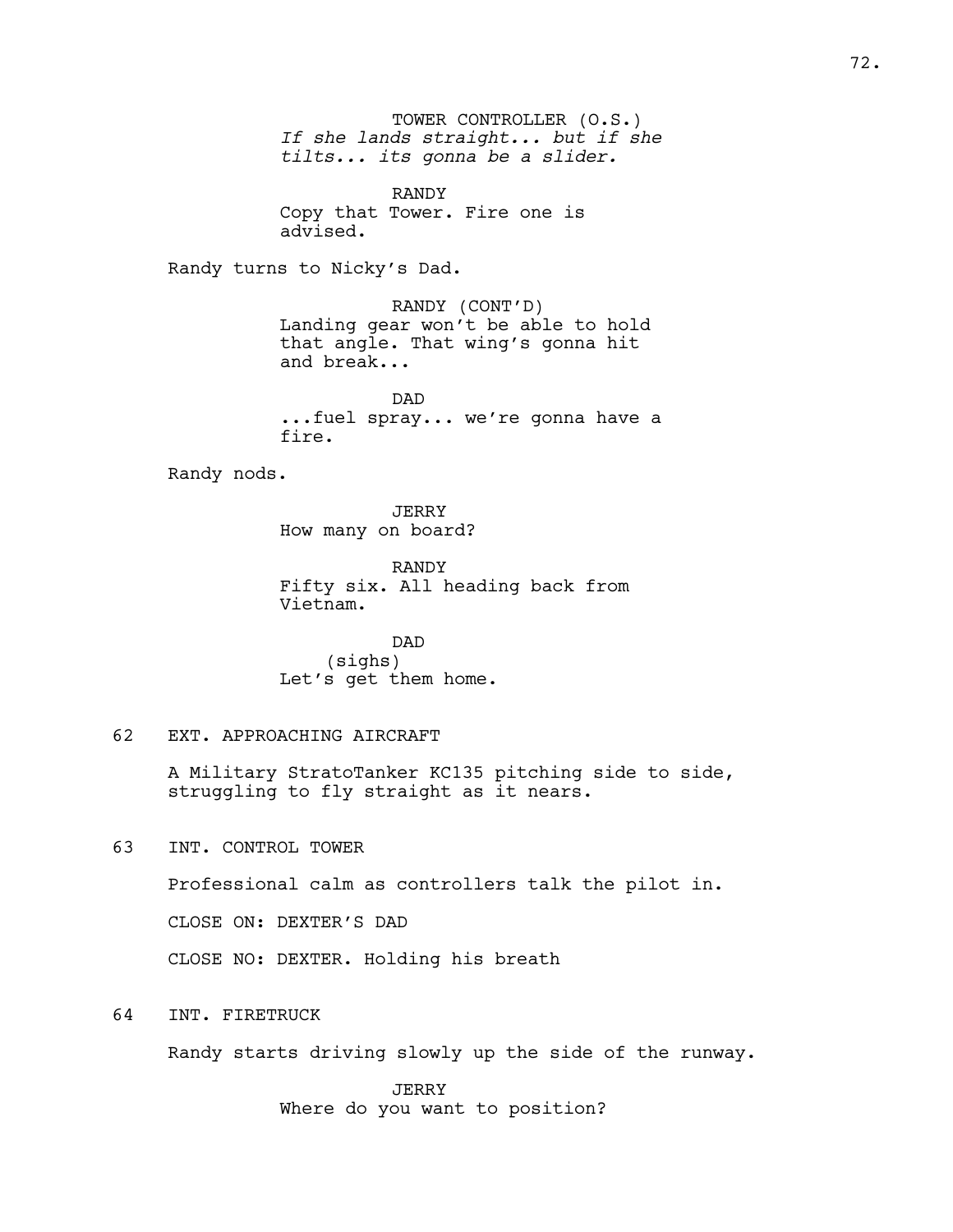DAD Better to chase it than be in front of it.

CLOSE ON: Becky and Nicky. A front row view of the crisis. CLOSE ON: OTHER FIREMEN. BRACING FOR ACTION...

### 65 EXT. APPROACHING AIRCRAFT

Landing gear down... near touch down... still swaying side to side... THEN...

It touches down at an angle... the back landing gear snaps off from the weight... the wing tilts down into the ground... sparks flying...

...it finally breaks off... fuel gushes out and catches fire!

### 66 INT. FIRETRUCK

As the plane skids past them.

RANDY Here we go!

### 67 EXT. AIRCRAFT

- Skidding on its belly sideways....
- Fire and fuel trailing...
- It is headed for the end of the runway...
- 2nd wing cracks... breaks off...
- More fuel spill... more fire...
- Other FIRETRUCKS give chase after the plane...

- Plane finally screeches to a stop... FIRE engulfing the front part of the aircraft.

- Firetrucks rush up... fire retarding foam and water spraying everywhere...

MONTAGE: THE CRISIS (SLOW MOTION)

Smoke, fire, extreme heat... men shouting... fire gradually under control... aircraft door melted shut... pried open... men enter... sweltering heat... steam...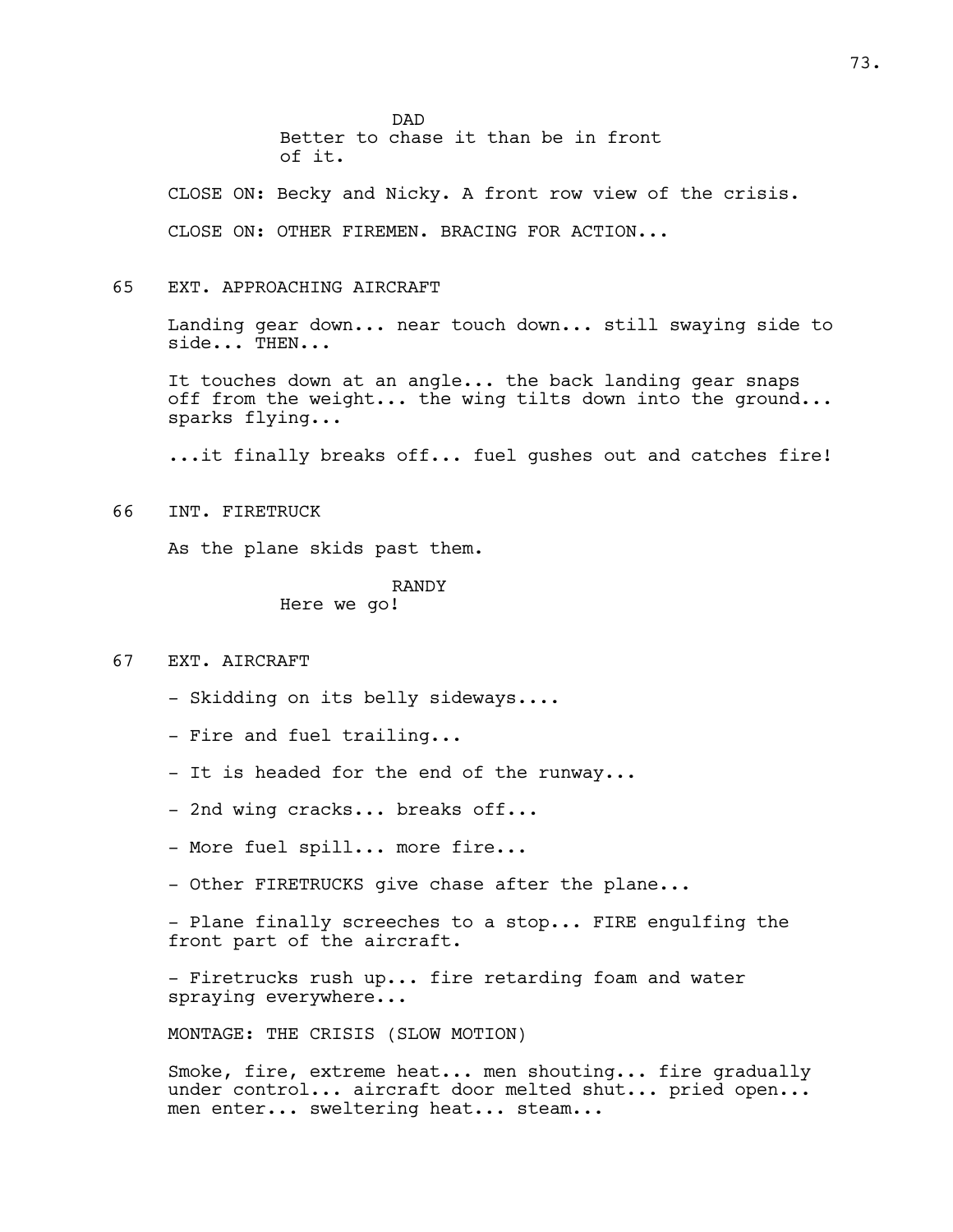injured lowered to waiting cars... blood... visibly broken leg bones... injured screaming in pain... exhaustion...

CLOSE ON: Nicky and Becky. Faces pressed to the window. Seeing everything.

#### 68 EXT. FIRETRUCK

Nicky steps out. Becky follows.

Work continues on the smoldering aircraft. Heat radiating everywhere.

Large greenish plastic bags start to emerge from the plane... heavy, requiring two men to carry... one on each end.

They are carried to the other side of the firetruck.

69 EXT. FIRETRUCK - OPPOSITE SIDE

Nicky and Becky walk around slowly to see where the green bags are taken.

On the other side of the truck, they SEE...

THEIR POV: GREEN BODY BAGS lined up side by side. There are eleven of them.

One bag is not zippered completely. A WIND GUST blows it open to reveal...

A SEVERELY BURNT CORPSE. Hardly distinguishable except for a partial fixed facial expression of horror.

Becky GASPS and hides her face in Nicky's shoulder.

Dad comes around the corner looking for them... too late to hide them from the trauma.

> *[VOICE OVER] I didn't really know what Vietnam was about... just that soldiers were dying over there. (beat) For a long time, I couldn't stop thinking about those men on the plane. Surviving the war, happy to be going home, then burning to death on a tiny island in the middle of the Pacific.*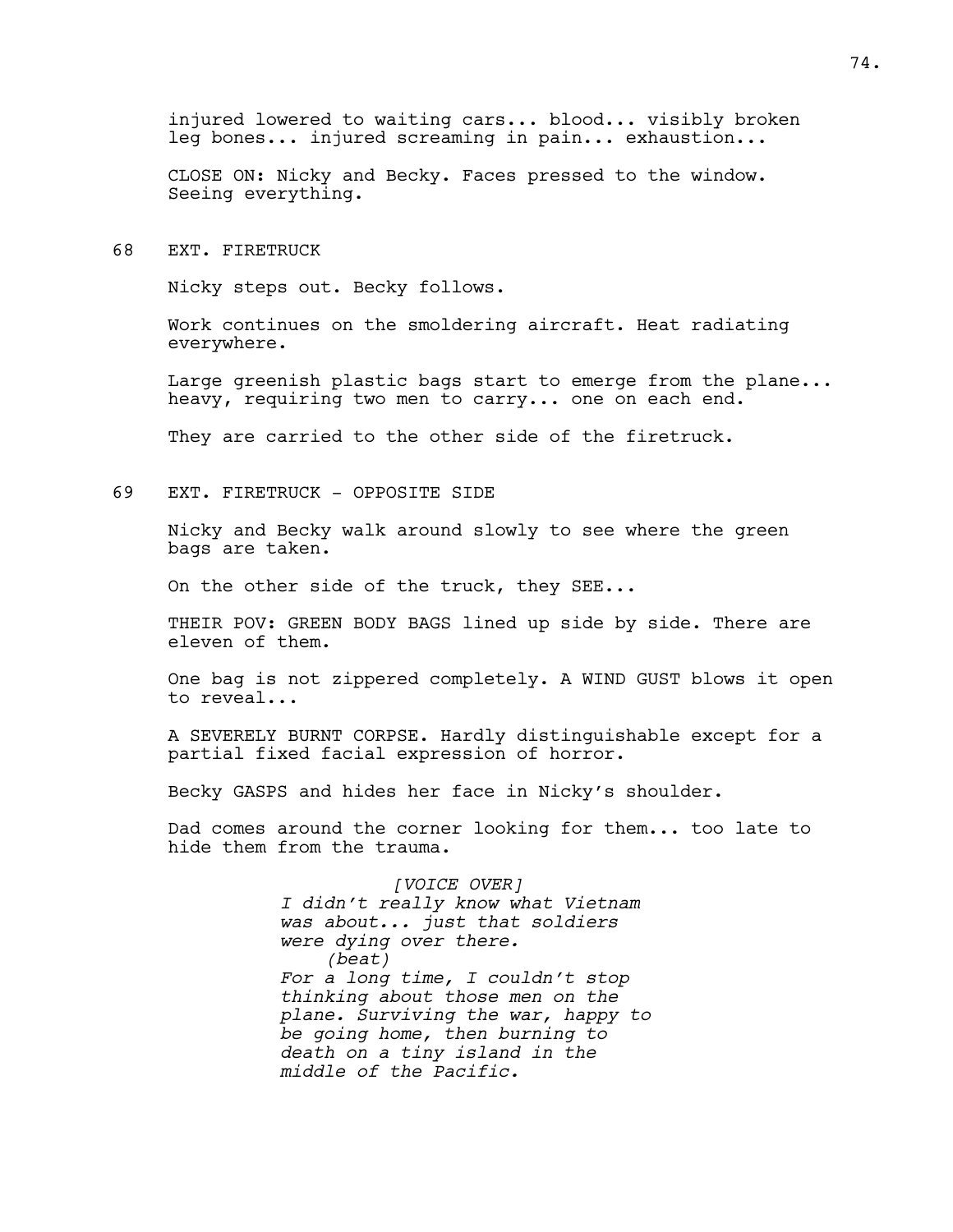### 70 INT. BURNT FUSELAGE OF PLANE - WEEKS LATER - DAY

Nicky and friends enters carefully... entire interior is burnt, bent and broken... debris everywhere... wires dangling...

Partial seats are still visible...

*[VOICE OVER] Several weeks later... what remained of the plane was dragged to the side of the runway. We weren't supposed to go near it... but it was right there. Anybody just could climb right in.*

His friends horse around in the background. Laughing and rummaging through the debris... unaware of the tragedy the wreckage represents.

In contrast... Nicky, somber and serious... stares at a burnt seat with a melted seat belt buckle.

> [VOICE OVER] (CONT'D) *I could almost imagine what it was like to be inside during the crash and the fire... the fear... the panic...*

He notices something wedged into the seat cushion.

Leaning down, he peers closer... he reaches in... and pulls out a burnt blue cloth with red and white stripes on the outer edges...

...on the end of it is a charred BRONZE CROSS with an EAGLE with wings spread in the center...

...the same cross he had seen on the young soldier in Honolulu.

> *[VOICE OVER] (CONT'D) It was the first time I became aware of death... and the fear of it.*

# 71 EXT. BEACH - LATE AFTERNOON

Windy... dark, stormy skies... waves are large, crashing up onto the beach...

Nicky & Becky walking.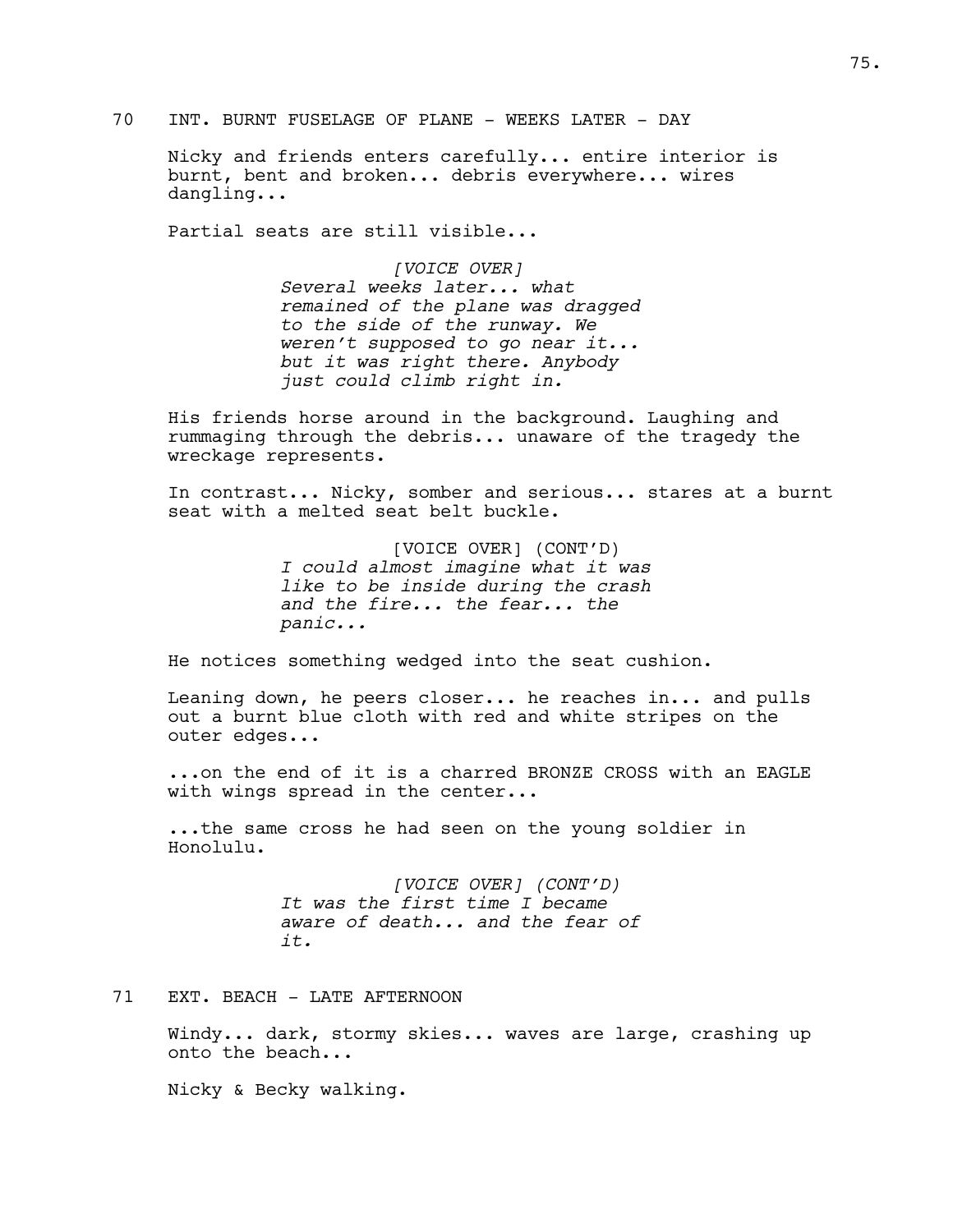*[NOTE: For the rest of the story, Becky no longer wears a pony tail. She leaves her hair long, flowing and free]* She reaches for a green glass ball. BECKY Look. A nice one. Still has the net around it. I think I'll keep this. Nicky is preoccupied. BECKY (CONT'D) Something wrong? He picks up a rock. Throws it into the ocean. NICKY You ever think about dying? BECKY Sometimes. Why. NICKY I never did... Until recently. BECKY Because of that plane crash? He nods. They walk quietly for a while. BECKY (CONT'D) I think I'm more afraid of being alone. NICKY Isn't that what dying's all about? Leaving everybody? Everything? Not knowing where you're going? All alone? She contemplates that thought... Then notices's Nicky's Mom approaching, far down the beach near their homes. BECKY Hey, isn't that your Mom?

72 EXT. BEACH - CONTINUING

As Mom approaches.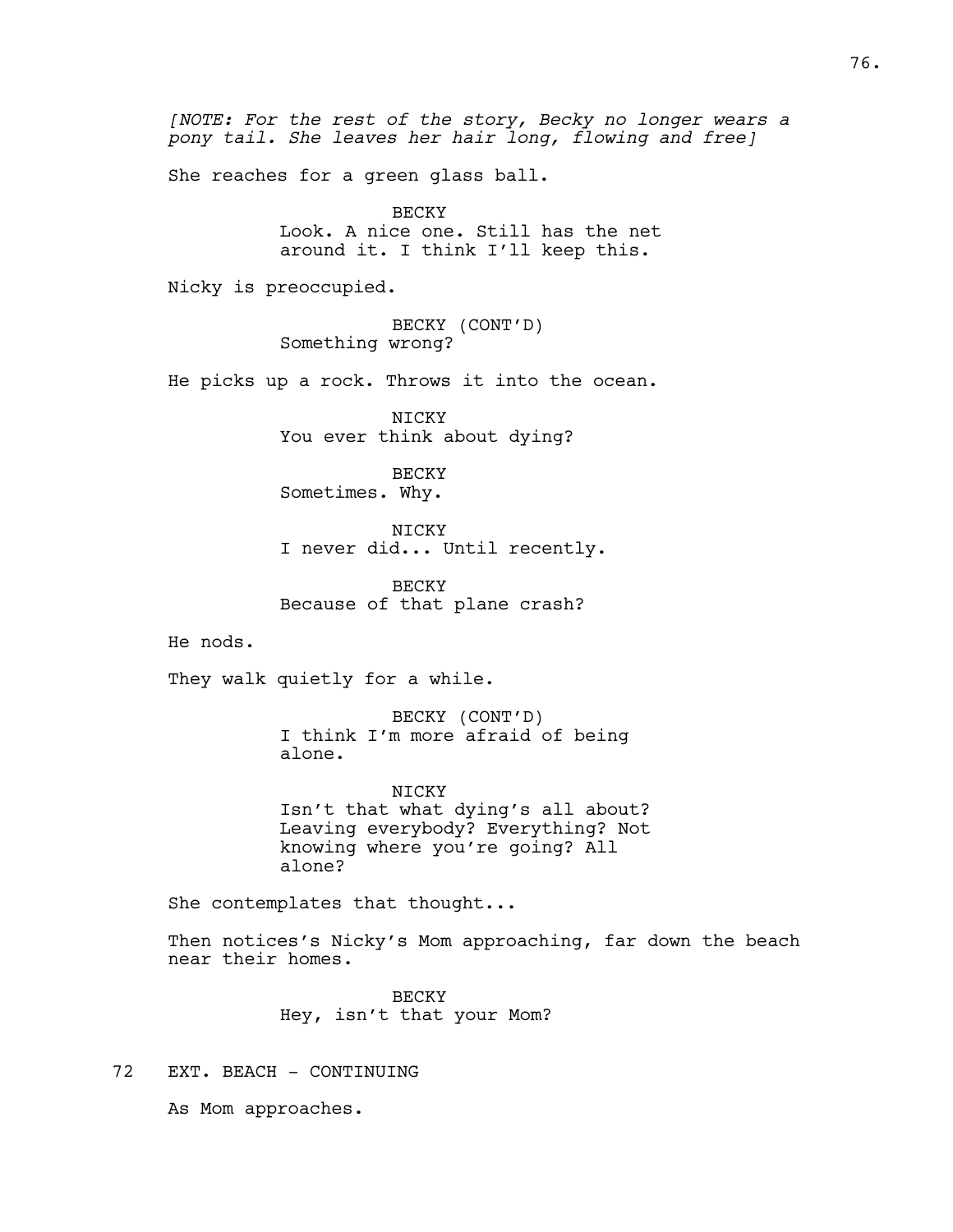Waves are noticeably larger washing up the shoreline.

NICKY

Mom.

MOM I was so worried. I'm glad I found you two.

NICKY What's the matter?

MOM There's a big storm coming. It's not safe out here. We need to get inside.

73 INT. NICKY'S HOME

Dad is hurrying them.

MOM But what about you?

DAD Just the women and children.

MOM I'm not leaving.

DAD Honey, C'mon please. There's no time. It'll just be for a day or two until the Typhoon blows over.

NICKY

Dad?

DAD No. Son. All your friends are leaving. Becky too. You all need to stick together. There's no discussion here.

74 EXT. MAIN TERMINAL - CONTINUING

Rain is pouring down. Wind is wiping.

Several large propeller C-130 CARGO PLANES are waiting, engines on and backside ramps down...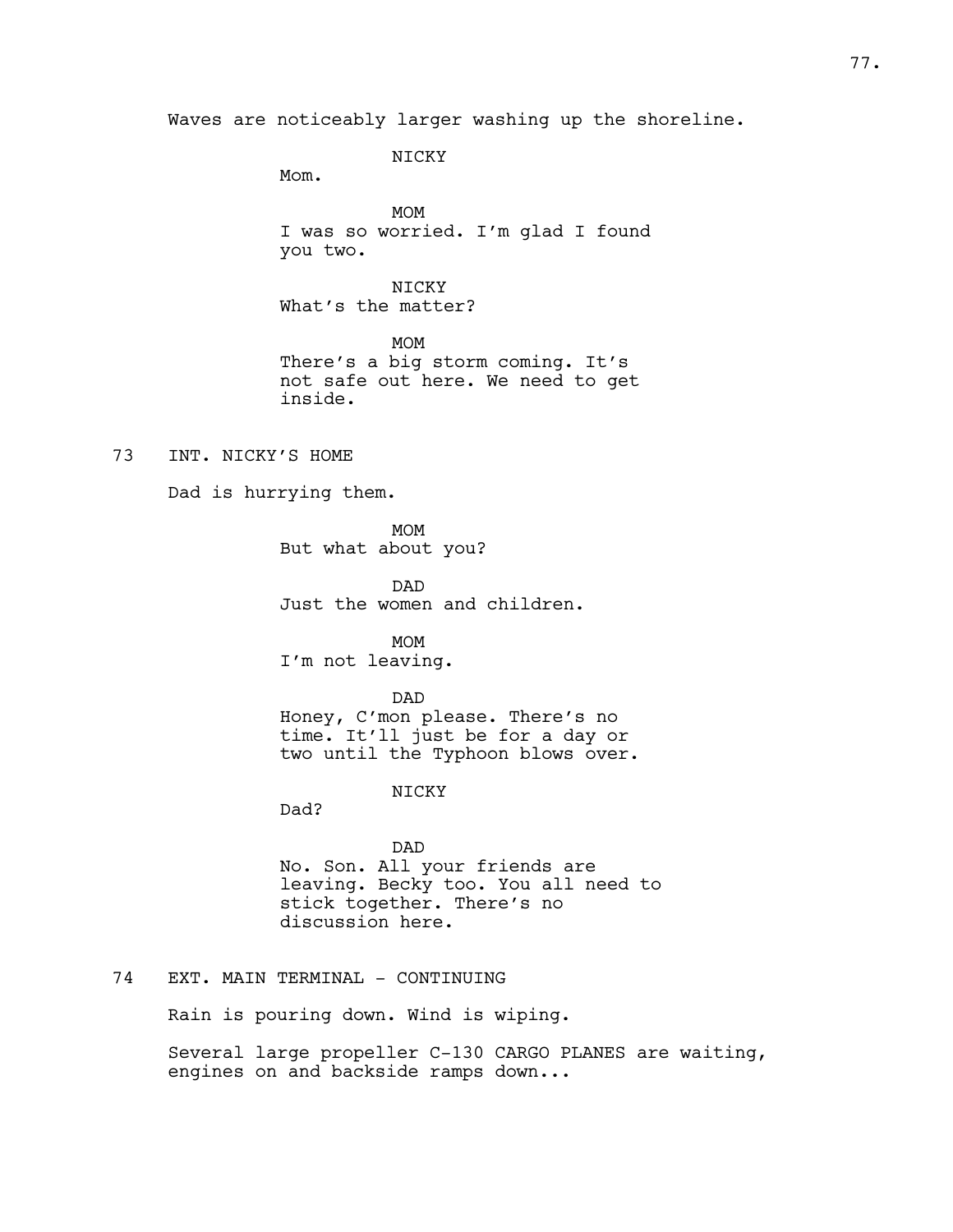A hundred or so women and children line up in the rain, waiting their turn to board.

Hardly any time for tears... mothers and children are hurried by Air Force personnel onto the tarmac and into the waiting planes.

Nicky turns back for one last glimpse of his Dad as he is lifted onto the cargo ramp.

75 INT. C-130 CARGO PLANE - CONTINUING

Seats are lined on the sides of the plane, facing across from each other...

...the floor between them is metal grated where suitcases and bags are piled.

Mom takes a seat next to Becky's mom. Nicky hurries to sit next to Becky.

The interior is LOUD with ENGINE NOISE. YELLING is needed to communicate.

> MOM (to Becky's Mom) You okay?

BECKY'S MOM (worried) Where are we going?

MOM

Guam.

BECKY'S MOM I heard the Typhoon is supposed to have over a hundred mile an hour winds.

MOM I'm more concerned about the storm surge.

BECKY'S MOM Why is that?

MOM They're expecting twenty foot waves... the island is only fourteen feet above sea level.

CLOSE ON: Nicky. Reacting.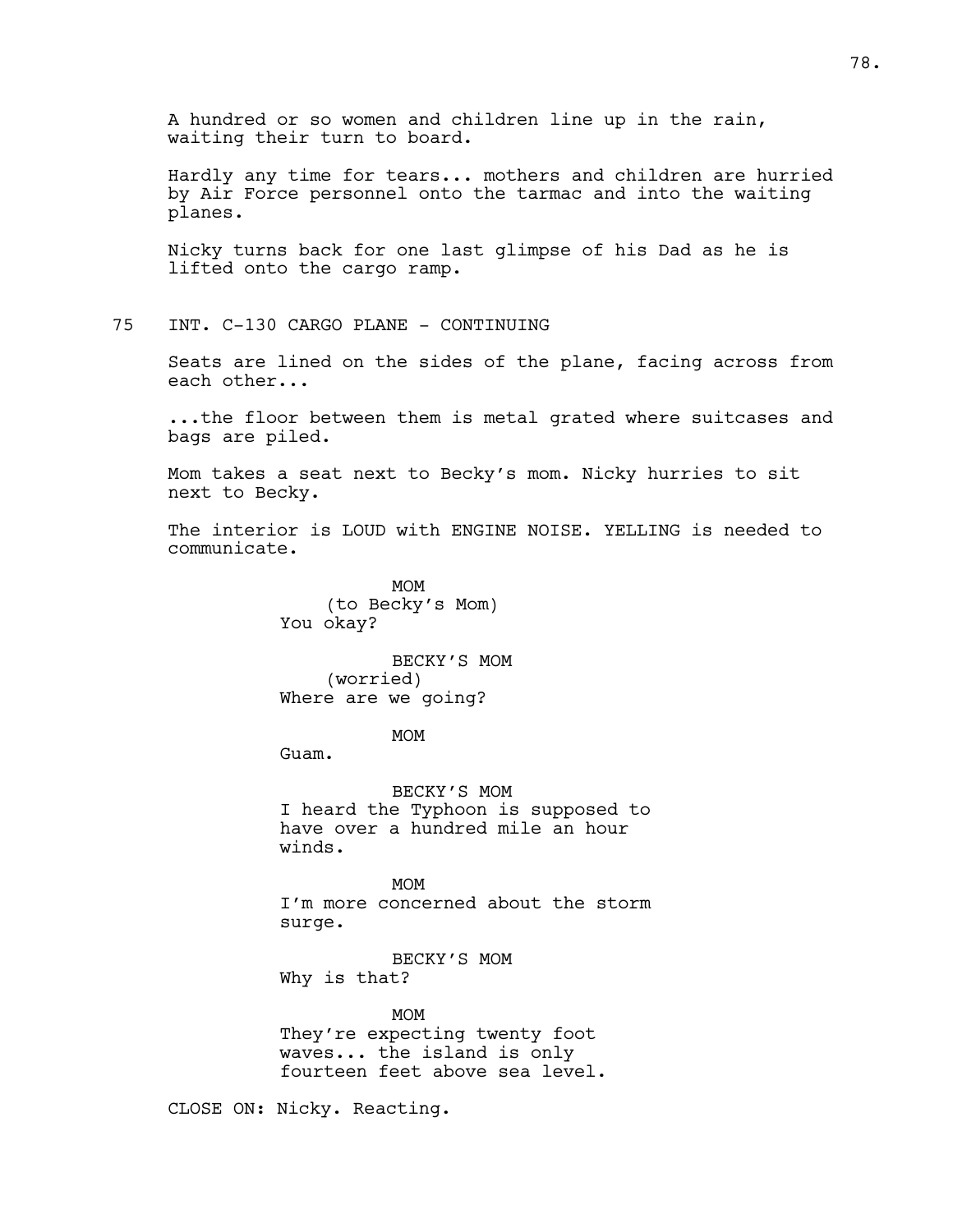76 INT. C-130 CARGO PLANE - NIGHT

Dark. Minimal light in the cargo area. Everyone is sleeping.

Nicky is wide awake... looks around the interior of the plane...

*(INSERT: Brief "FLASHBACK" of the burning KC135 crash scene)*

...he reaches into his pocket and pulls out the charred BRONZE METAL CROSS... stares at it...

> *[VOICE OVER] Even with the noise... most fell asleep from the exhaustion, anxiety and worry. No one had ever experienced a Typhoon before. And I didn't know what a hundred mile an hour wind could do. (beat) But I did understand that a twenty foot wave could easily bury a fourteen foot island... an island that my Dad was on.*

Becky stirs in her sleep. Awakens... notices Nicky's worried look.

In the dark, amidst the engine noise and clatter... she reaches over and gently touches his hand.

Startled a bit, he turns to her.

She smiles reassuringly.

He nods... and puts her hand firmly in his.

77 EXT. NIGHT - ANDERSONS AIR FORCE BASE - GUAM - NIGHT

The Wake Island families exit the rear ramp of the C-130 Cargo plane.

78 INT. ANDERSONS AIR BASE TERMINAL - NIGHT

Military personnel receive the weary travelers with coffee and donuts.

Nicky's Mom talks to an officer with a clip board.

She comes back to Nicky.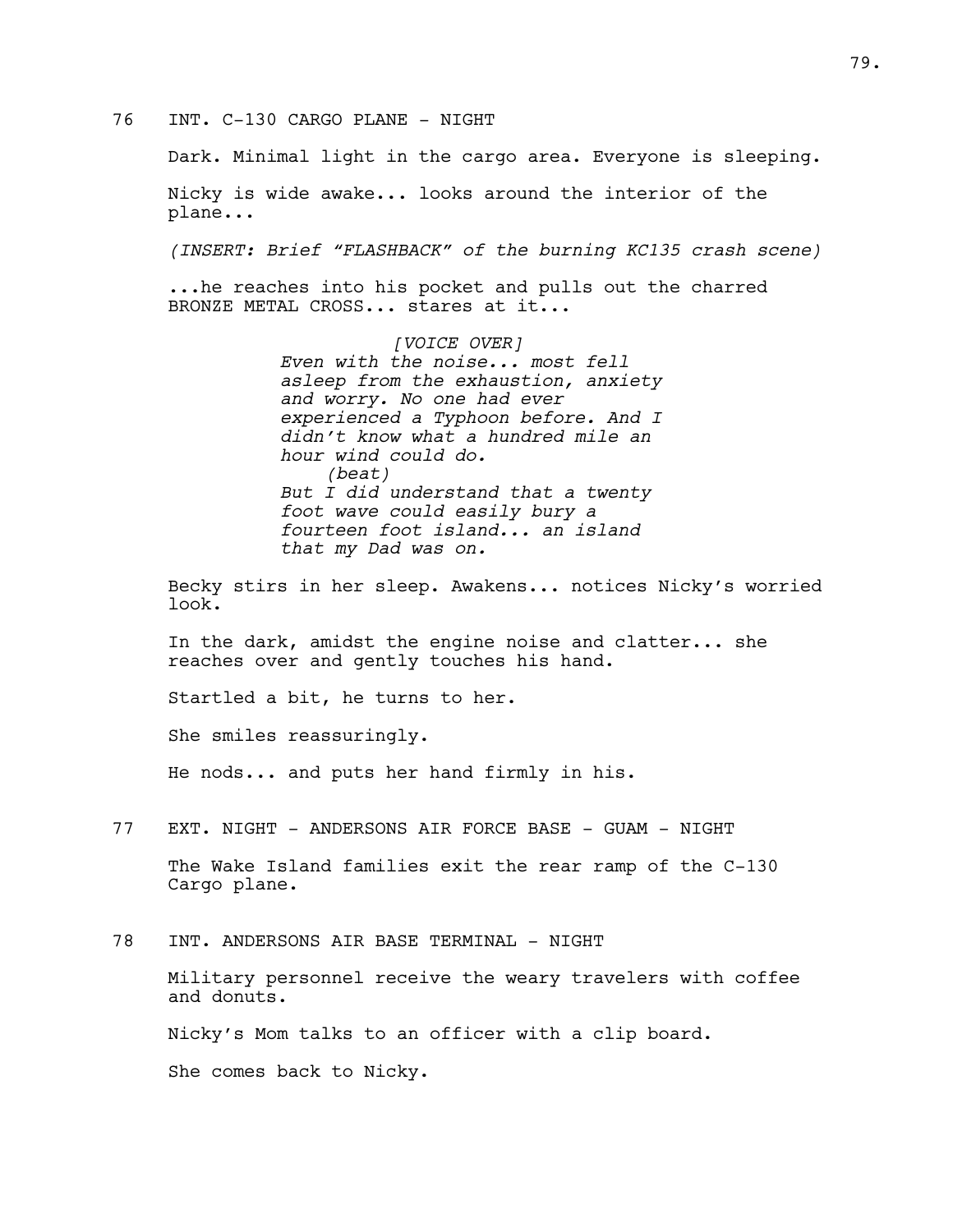MOM The ladies are going to a convent. Sisters of Mercy. The Nuns have made some room for us over there... You boys are going to the Archdiocese nearby.

She kisses him, hugs him tight.

MOM (CONT'D) Try to get some sleep. See you tomorrow.

She turns to leave.

**NTCKY** 

Mom?

MOM

Yeah Hon?

NICKY What about Dad?

She comes back to him. Puts a hand on his cheek.

MOM We'll know more in the morning. Okay?

### NICKY

Okay.

79 INT. CATHOLIC RECTORY - NEXT MORNING

A large study... furniture moved to the sides... Sleeping boys on the floor in duffle bags and assorted blankets...

A Priest smoking a pipe, sits at a HAM RADIO... Dialing through different frequencies...

Nicky wakes from the radio noise... squints... see's the priest... walks over...

> NICKY Good morning Father.

PRIEST Good morning... sleep okay?

NICKY

Yea.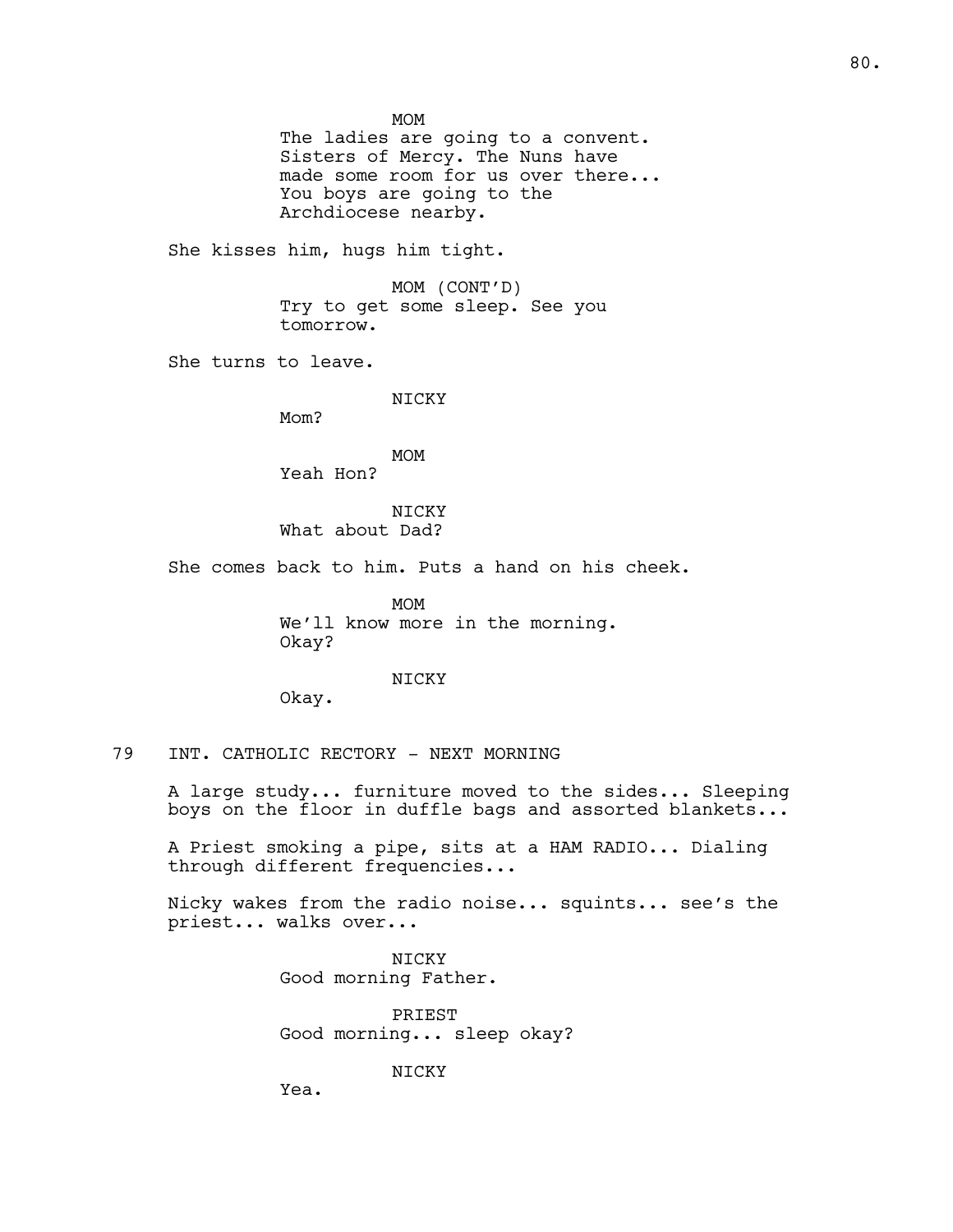Priest continues dialing through frequencies.

NICKY (CONT'D) My Dad has a radio.

PRIEST

On Wake?

**NTCKY** Uh-huh. And at the Fire Station where he works.

PRIEST I've been trying to get a signal. Nothing yet.

NICKY What does it mean?

PRIEST Not sure. Could be the wind took down their antennas. Or something else.

Priest notices Nicky's worry.

PRIEST (CONT'D) I'm sure he's going to be okay son. They wouldn't have stayed if it was going to be that dangerous.

Nicky nods.

PRIEST (CONT'D) You said he's a Fireman?

NICKY

Yeah.

PRIEST Even more so... there's no typhoon strong enough that can knock down a Fireman.

80 EXT. TUMAN BAY BEACH - DAY

A school bus stops... Wake mothers and kids exit... other cars unload food trays... picnic material...

> *[VOICE OVER] After two days... we still hadn't heard anything. Our Moms were noticeably worried.*  (MORE)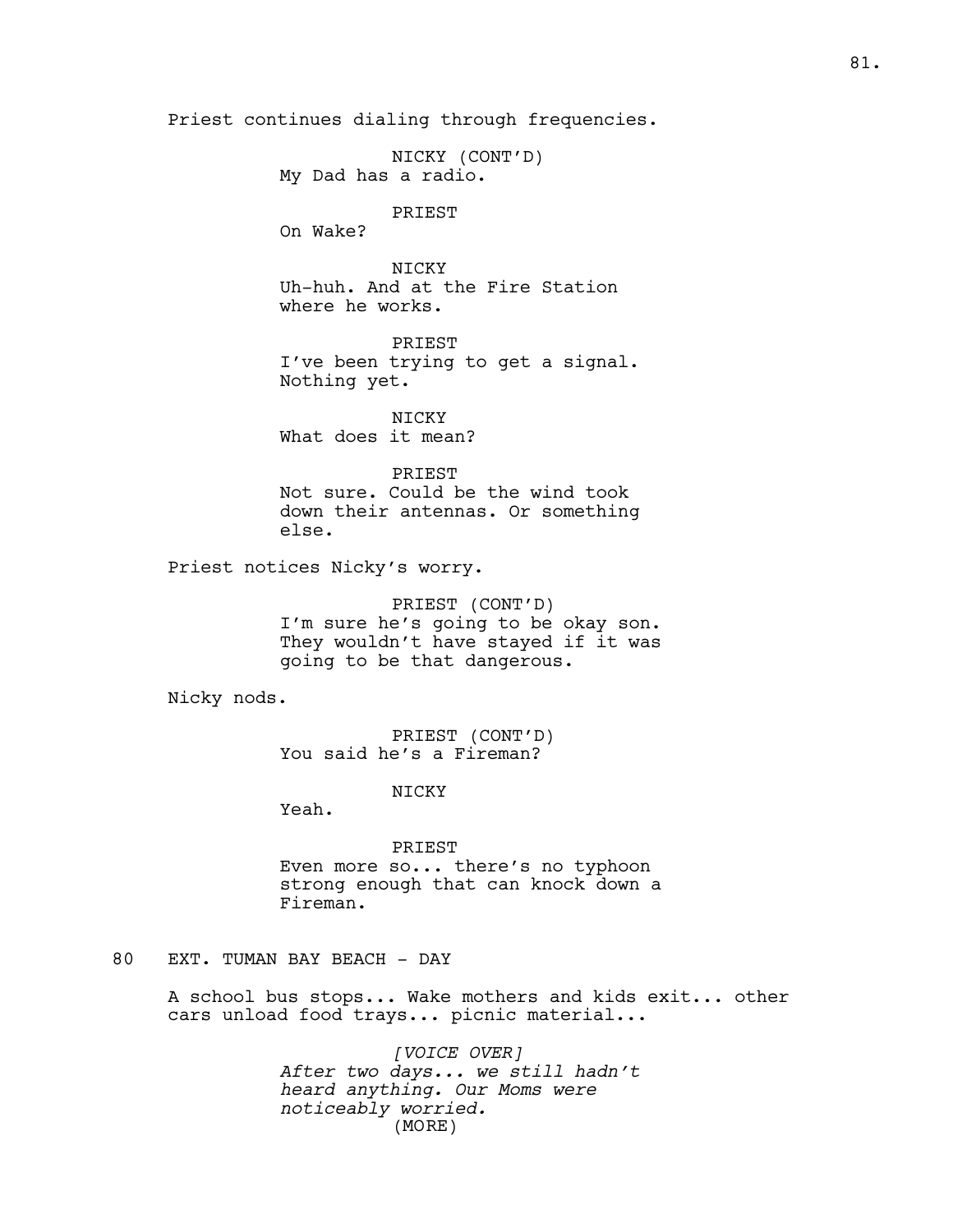*The Nuns tried to distract us by taking us to the beach for a picnic. (pause) The warm ocean water and beach did help a little to not think about the typhoon.* [VOICE OVER] (CONT'D)

*MUSIC starts*... "Crystal Blue Persuasion" by Tommy James & The Shondells.

81 EXT. OCEAN - LARGE FLOATING PLATFORM

Anchored about 30 yards off shore.

Crowded with kids jumping, diving and racing around the platform.

Martin organizes two teams (boys & girls) to see who can push the other off the platform.

Arnold notices Becky alone on the beach.

ARNOLD (to Nicky) Hey. Did you see Becky?

# NICKY

No. Why?

Arnold points to the beach.

NICKY (CONT'D) I'll go see.

Nicky dives in and swims for shore.

82 EXT. BEACH

Becky sitting on a towel. Nicky emerges from the water.

NICKY

Hey Becky.

### BECKY

Hi.

NICKY Why aren't you in the water?

She hesitates. Nicky sits down next to her.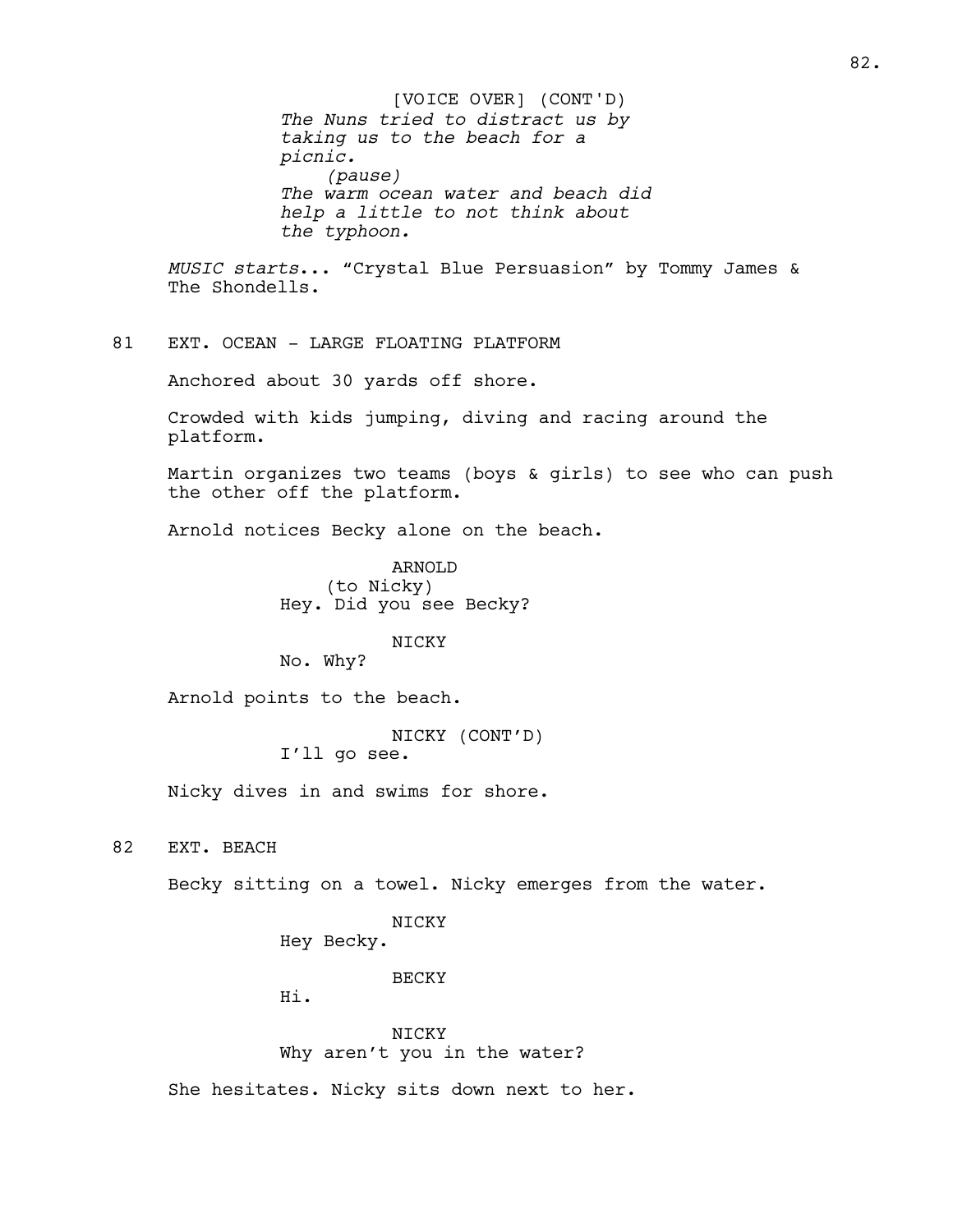You okay? BECKY Yeah. NICKY Don't feel like swimming? She hesitates again. NICKY (CONT'D) That's okay. I'll sit here with you. BECKY No. Its not that. NICKY Ok. He searches her face. BECKY (softly) I can't swim. NICKY What? Are you serious? She nods. Embarrassed. NICKY (CONT'D) (chuckles) Is that all? BECKY You making fun of me? NICKY No. No. No. I was just worried it was something else. Its no big deal that you can't swim.... I couldn't swim before I learned how to swim. BECKY Very funny. NICKY Listen, its really not a big deal.

NICKY (CONT'D)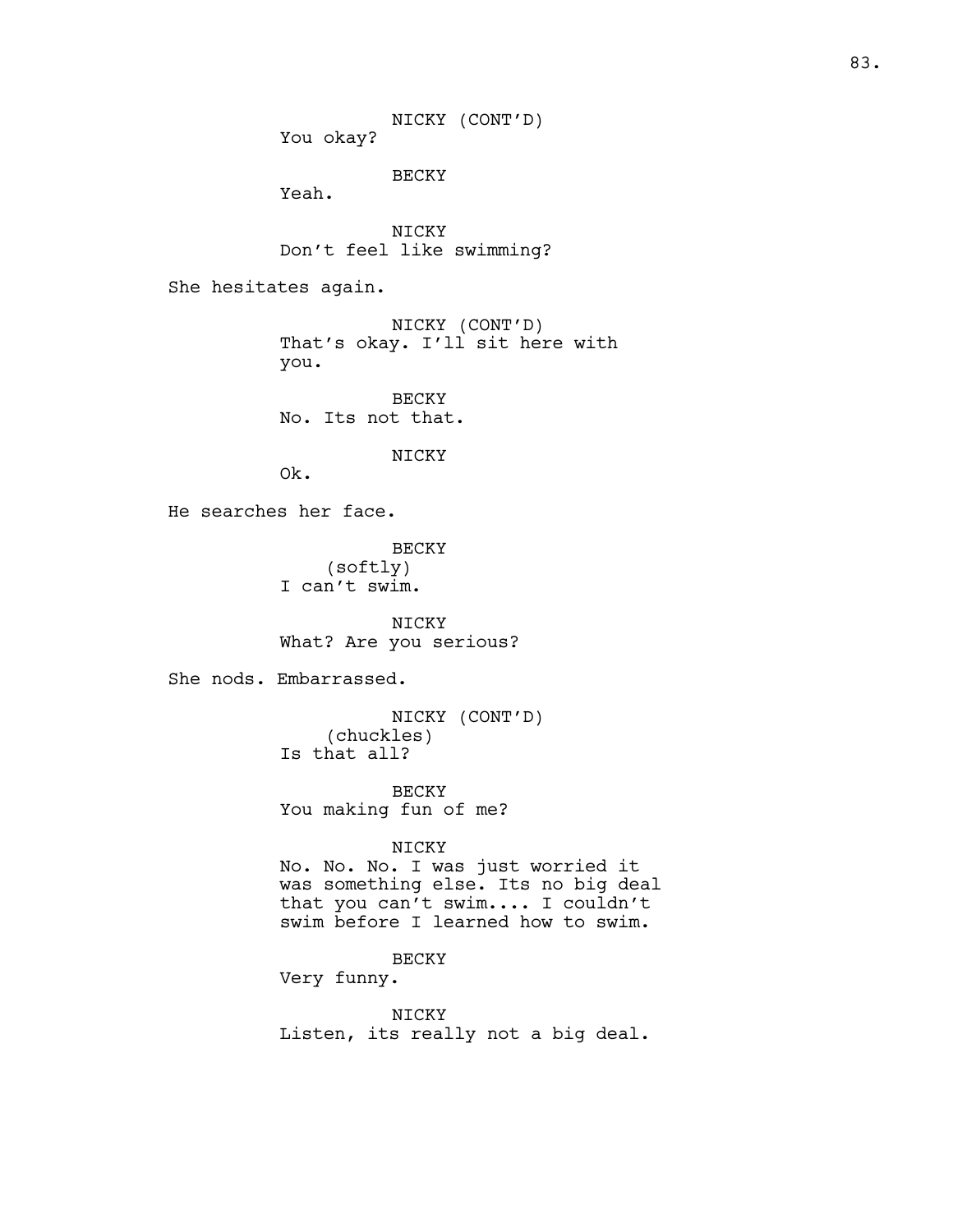BECKY

But look it... everybody's out there... everybody having a great time.

Nicky thinks.

NICKY I got an idea. Wait right here.

83 EXT. OCEAN

Nicky is swimming on his side, a rope is tied to his arm and connected to... Becky floating close by with a bright orange life preserver on.

> NICKY You doing ok?

BECKY (laughing) This is great! I love it!

# 84 EXT. OCEAN - LARGE FLOATING PLATFORM

Their friends cheer as they see Becky approaching with her life preserver. She is all smiles.

As she nears, they reach down and lift her up onto the platform... then promptly THROW HER BACK into the water!

She pops up safely, floating easily with her life preserver. Coughing but laughing.

Her friends cheering, laughing, encouraging... "Way to go Becky!"

CLOSE ON: Nicky. Happy to see her having fun.

85 INT. WATER - LATER

Under the floating platform... Nicky and Becky swim into a small space... the deck above them, the floats around them, providing a private intimate cave.

Nicky holds onto a rope dangling from the deck above.

Becky floats on her own with her life preserver.

She splashes Nicky. Laughs. He splashes back.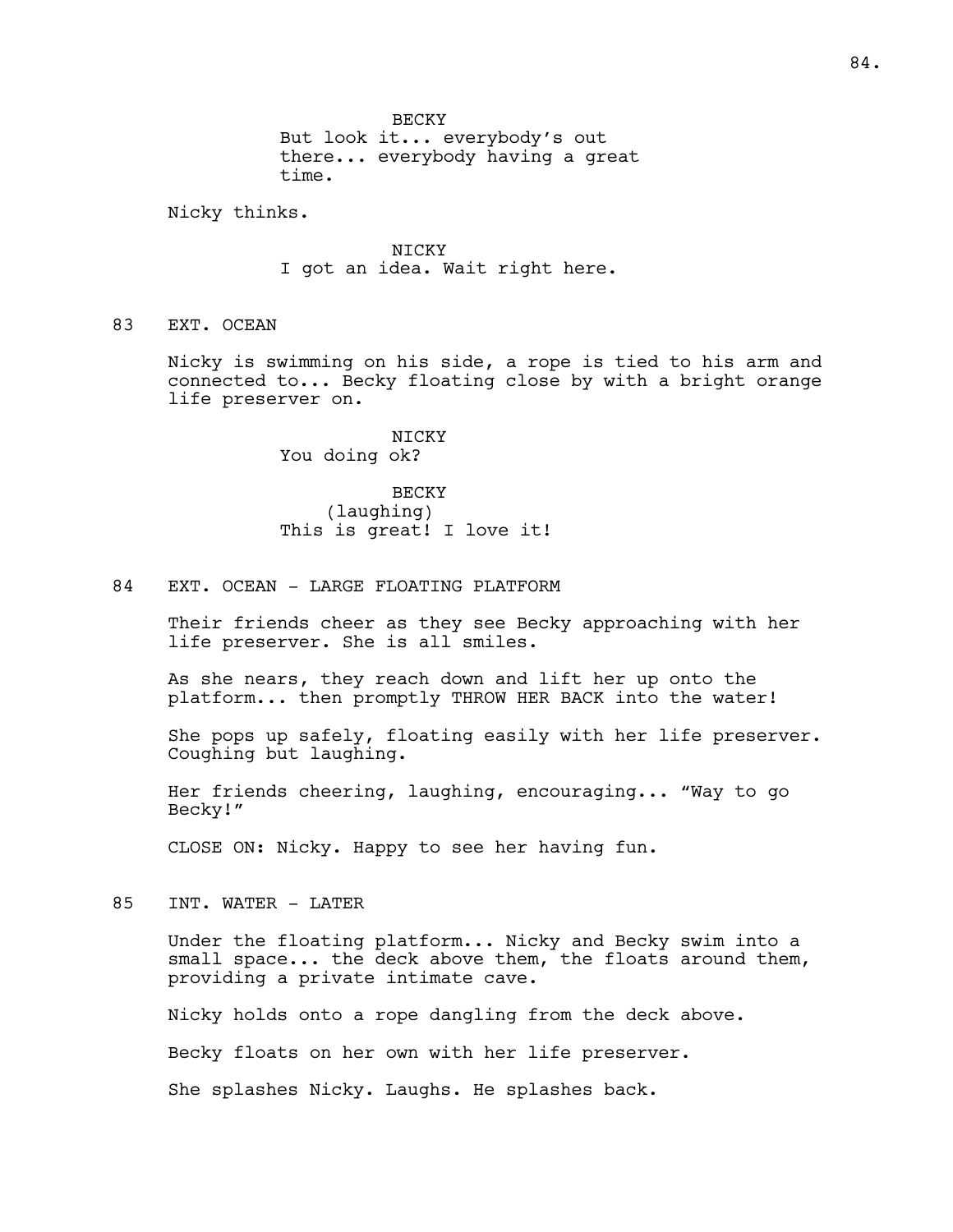# **BECKY** (laughing) Stop. I give up. Stop.

Nicky stops splashing... Becky wipes her face... THEN... They look at each other... Suddenly both realizing their seclusion and privacy... Becky shivers a bit... NICKY Cold?

She nods.

Nicky reaches out, gently grabbing the string on her life preserver... and pulls her slowly to him

As she nears, Becky puts her arms around his neck... they embrace.

After a moment... she puts her hands on his face...

Then ever so slowly... and ever so gently... kisses him... lovingly... a kiss of pure innocence...

But then...

The moment is broken by someone YELLING from the beach...

Nicky peers between the floats to look... it is a Nun waving her arms in the air at them.

> BECKY What is she saying?

NICKY I think she said... the typhoon has passed. Everyone's okay.

## 86 EXT. WAKE ISLAND TERMINAL

Wives and children running down the ramp of the C-130 Cargo Plane and into the arms of waiting men.

A relieved and happy reunion... hugs... kisses...

Nicky and his Mom cling tightly to his Dad.

**NTCKY** Were you under water Dad?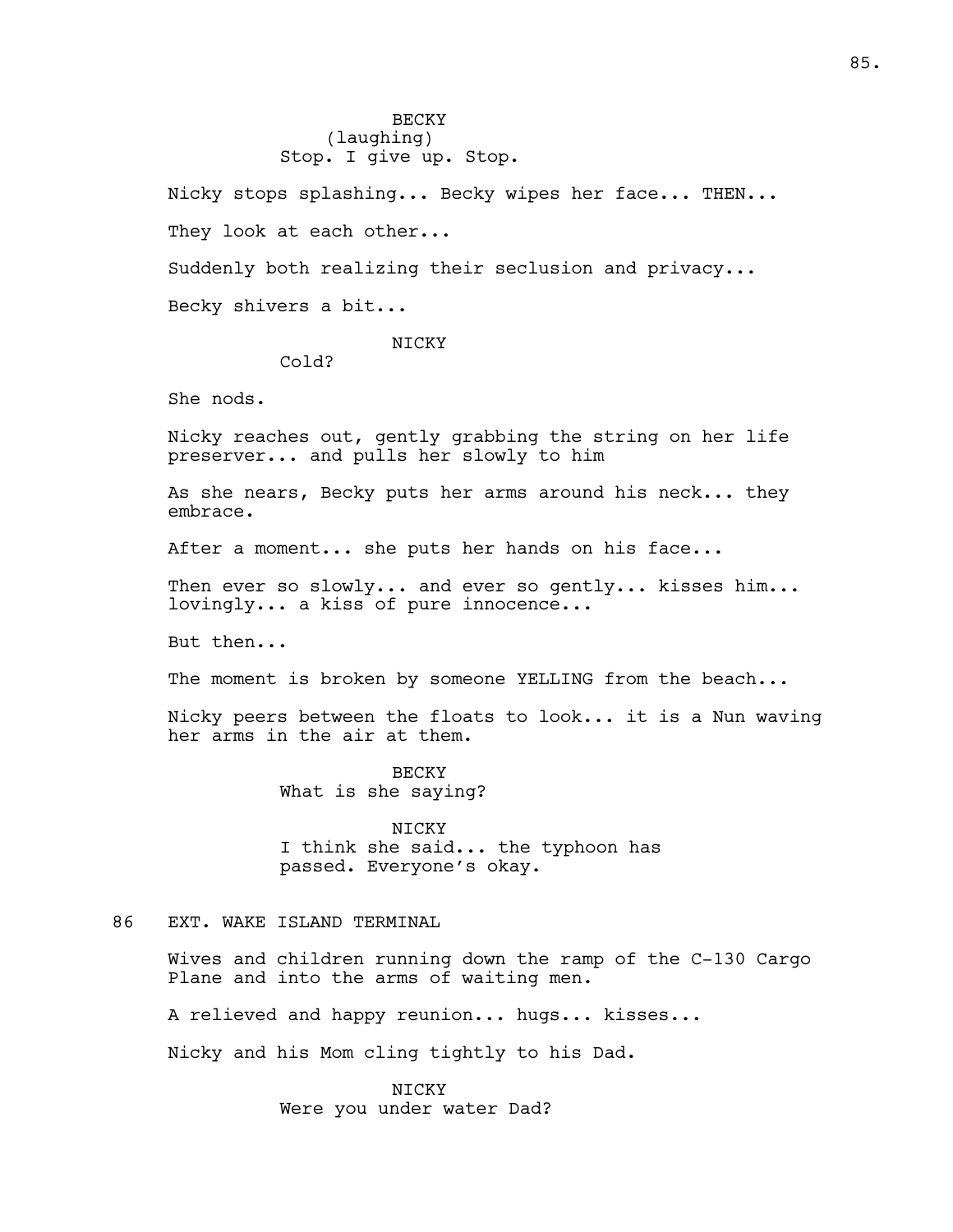DAD (laughing) What? No. Not at all.

Mom scans the area... Lots of debris, broken items and more sand everywhere...

> MOM Where were you?

DAD Right here in the Terminal. It was okay. Kinda exciting actually.

As they walk toward the terminal, Nicky catches a glimpse of Becky's reunion with her father.

He smiles at her. She smiles back.

FADE OUT:

END OF SUMMER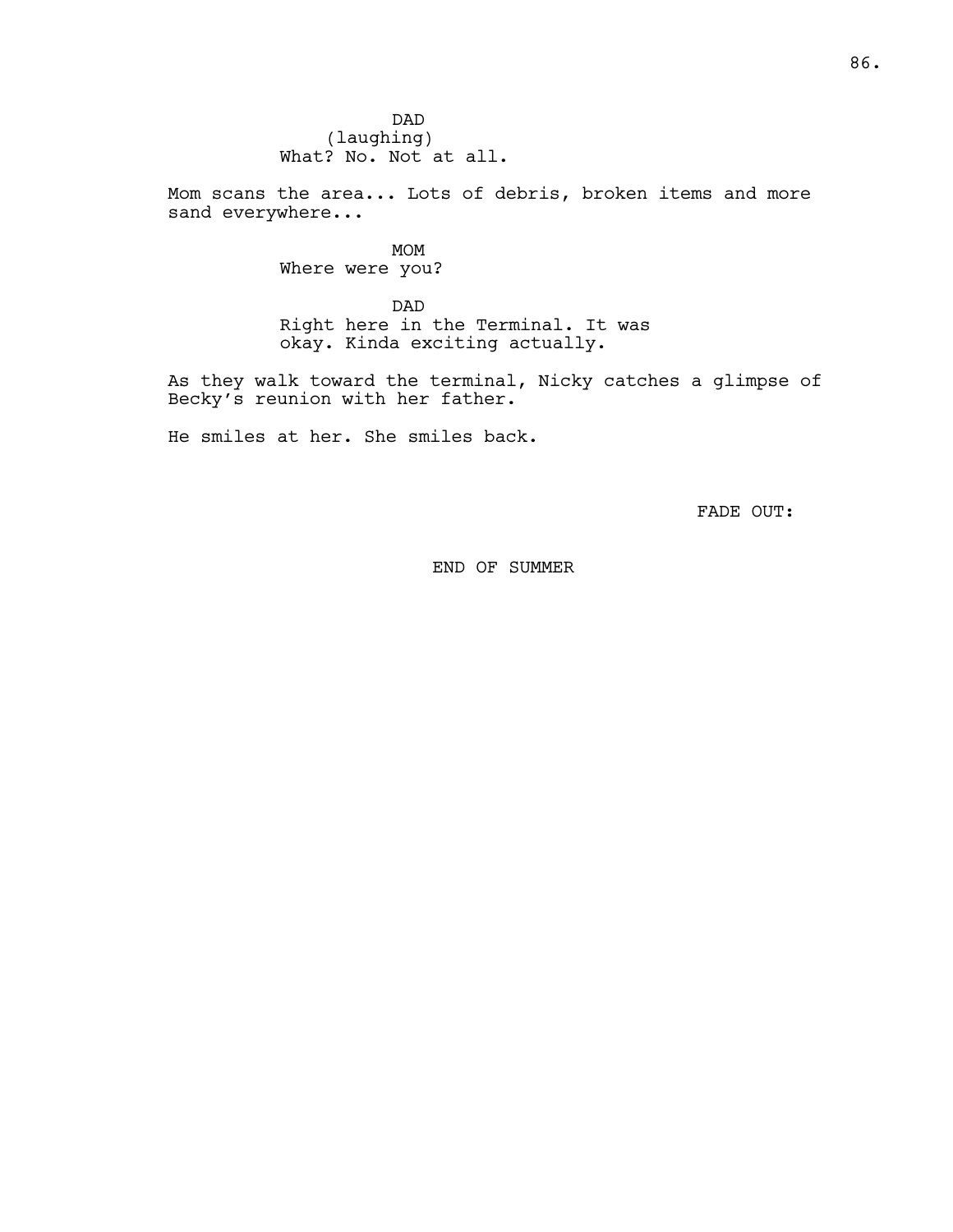FADE IN:

87 INT. NEWSROOM - FALL

Black & white grainy television weather forecast circa 1969.

A bespectacled WEATHERMAN in a suit and tie, stands to the side of a Map of Wake Island.

> WEATHERMAN (professional and serious) Fall begins today and with it some relief to the summer heat. While highs remain in the mid 90's, humidity levels are expected to drop giving the impression that things are cooler than it really is...

*MUSIC STARTS*... "I Can't Get Next To You" by the Temptations. (plays over Montage)

MONTAGE - 1969 FALL NEWS (ACTUAL VINTAGE FOOTAGE)

- New York Mets win the World Series
- Sesame Street premiers on National Education Television
- Legendary soccer great "Pele" scores his 1,000th goal
- Altamont Speedway Concert tragedy with Rolling Stones
- First commercial flight of the Boeing 747
- Mayberry RFD television show
- Cheer detergent TV commercial
- Cybill Shepherd's Noxzema TV commercial

- Withdrawal from Vietnam continues. 40,000+ U.S. Soldiers have been killed

# 88 EXT. SCHOOL COURTYARD - MORNING

All grade levels and classes stand at attention as the Star Spangled banner is played over the speaker system and the "Red White & Blue" is slowly raised up the flag pole.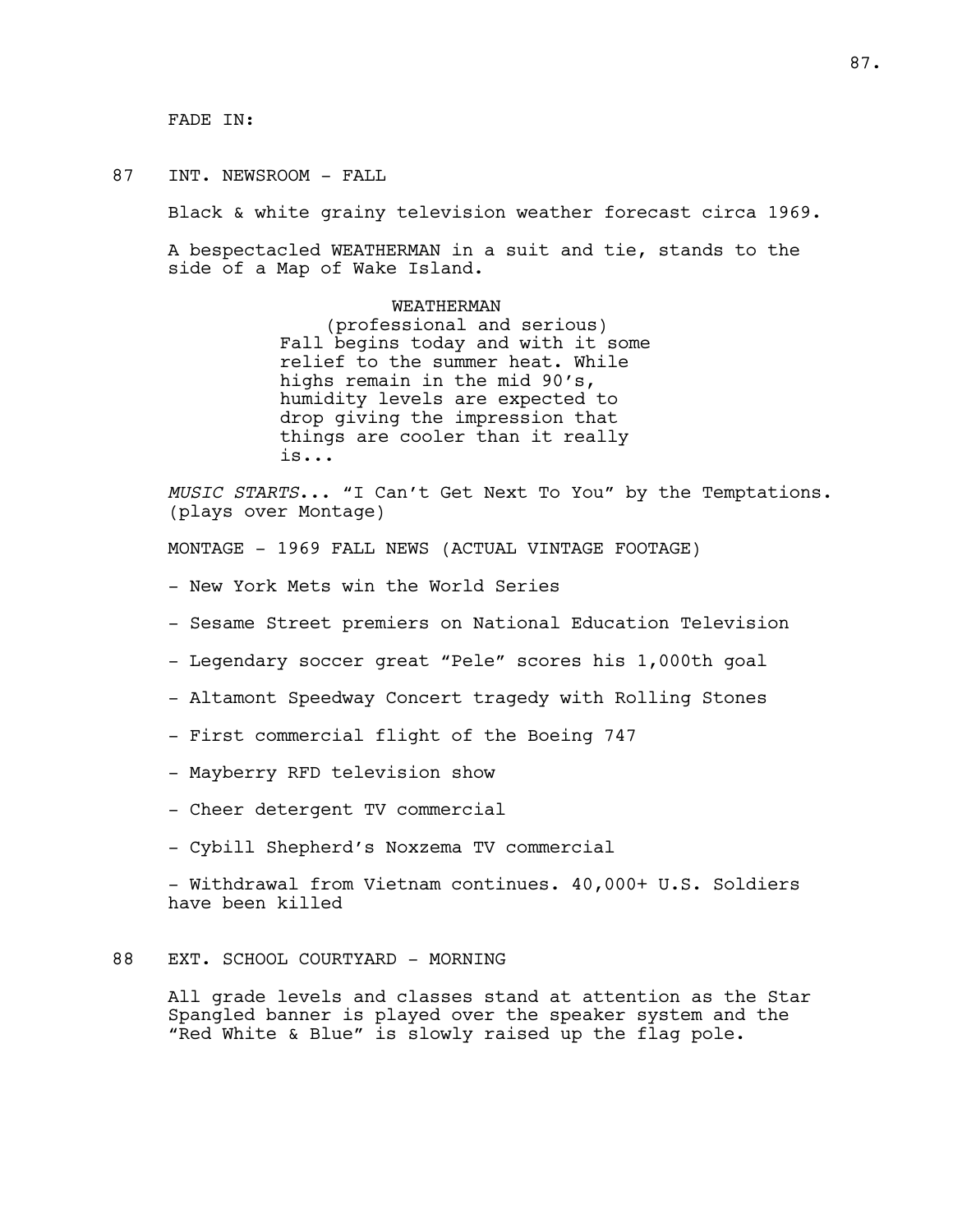*[VOICE OVER] Everyone was excited for school to start again and to be the new 7th grade class. Moving up one more notch in the school hierarchy and seniority.*

*MUSIC* starts... "Good Morning Sunshine" by Oliver

*"...Good morning starshine, the earth says hello You twinkle above us We twinkle below..."*

MONTAGE: Nicky and classmates

- Balloon fights in old WWII bunkers

- Dodgeball with his classmates (girls & boys together)
- Cuddling with Becky at Windy Palace watching "Romeo & Juliet"
- Swimming in the Lagoon
- Surfing on the Reef
- Walking the beach looking for Glass Floats
- Riding a scooter through the flying birds on Bird Island
- Enjoying life with the guys at the 8 lane bowling alley
- Being with Becky

*[VOICE OVER] (CONT'D) For the next few months... things couldn't have been better. Actually it was the best time of my life. (pause) But as with all things... change was right around the corner.*

89 INT. NICKY'S HOME - DAY

Mom and Dad sitting at the dining table.

Nicky enters, towel around his neck, hair still wet from the beach.

Mom and Dad look at him with concern.

**NTCKY** What's wrong?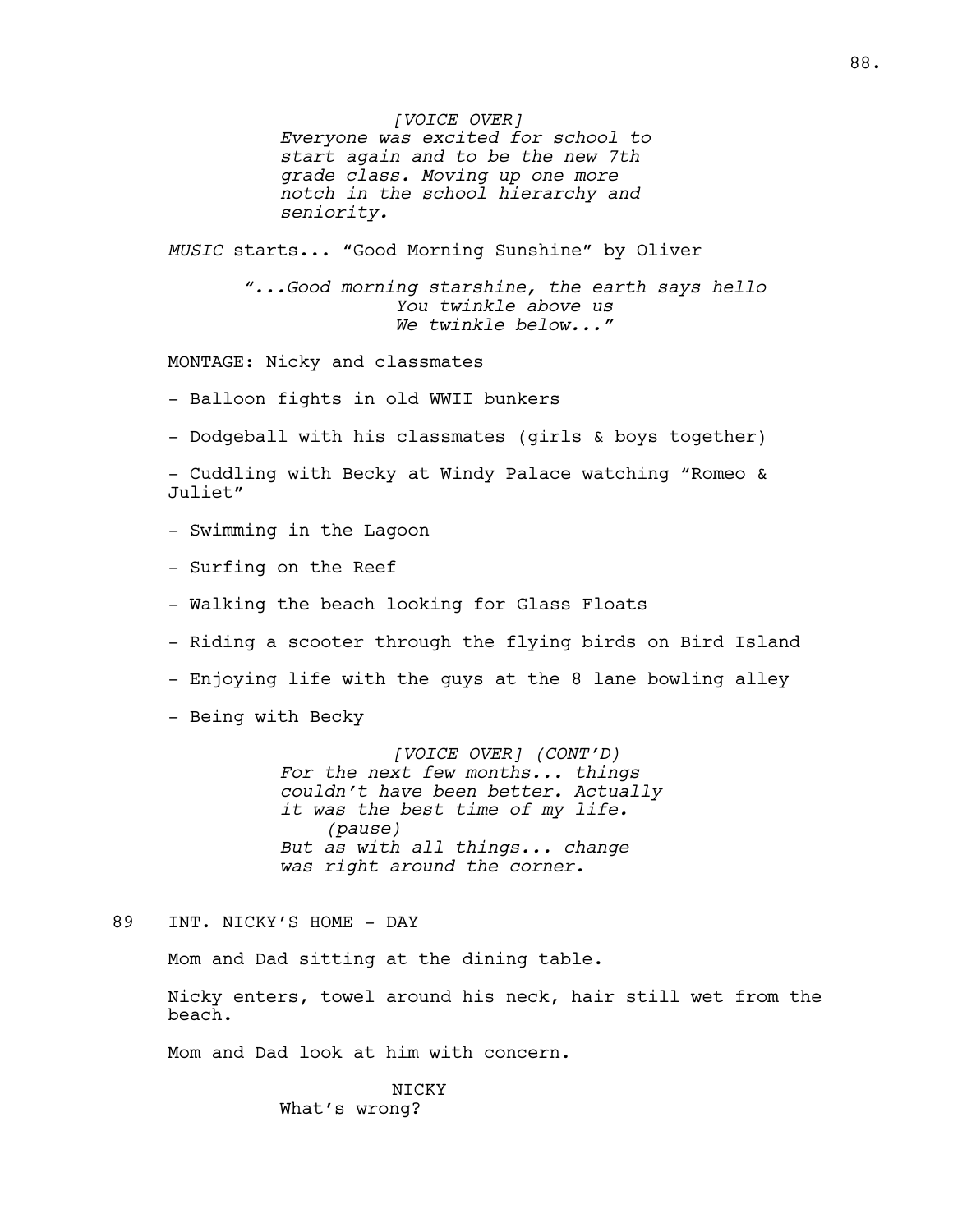## 90 EXT. NICKY'S HOME - DUSK

Nicky sits on his wooden picnic table. Brooding.

*[VOICE OVER] I don't remember when I fell in love with Becky... but I do remember when I realized that I did. (beat) And it wasn't because of a warm fuzzy feeling. It was from the pain in my chest.*

Becky steps out of her kitchen door. Joins him on the bench.

Nicky tries to give her a half hearted grin.

BECKY You're leaving.

He nods.

BECKY (CONT'D)

When?

NICKY Couple of weeks.

BECKY

So soon.

NICKY They needed someone. My Dad had to decide right away... said its an opportunity he couldn't pass up.

Tears well up in her eyes.

91 INT. CLASSROOM - DAY

Nicky staring out of the window... lost in thought.

*[VOICE OVER] Families come and go on Wake so often, most times you hardly notice.*

Classmates joke and horse around in the background.

*[VOICE OVER] (CONT'D) There's always the same going away picnic...*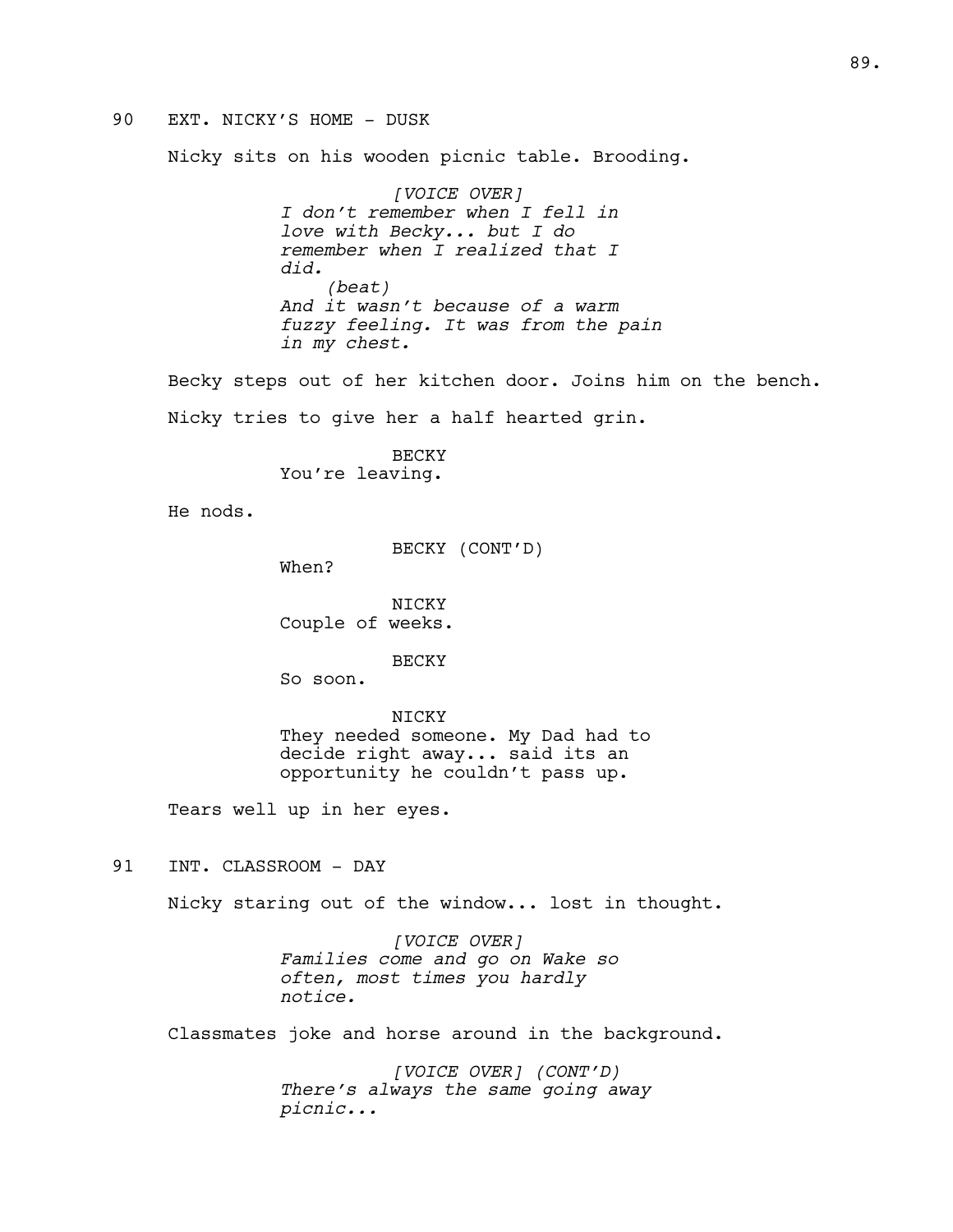INTERCUT: A going away beach picnic party for another kid...

*[VOICE OVER] (CONT'D) And the dance party at George's house the night before you leave...*

INTERCUT: George's Mom bringing out a "Bon Voyage" cake at another going away party.

> *[VOICE OVER] (CONT'D) I had been to a lot of them.*

92 EXT. BEACH - DAY

Windy, overcast... Nicky walks alone along the shore break.

*[VOICE OVER] But things feel different when its your turn... you feel alone... like your time is up.*

93 INT. NICKY'S BEDROOM - DAY

Nicky's friends turn over and empty several large cardboard boxes. Hundreds of comics spill onto the floor.

> MARTIN Why don't you take them with you?

NICKY We have TV remember?

ARNOLD

Lucky you.

#### DEXTER

(grabbing a comic) Lucky me. I get first dibs on this one.

BUD

(looking through a stack) You sure like "Everything's Archie" don't you? Must be fifty of these here. Still with the plastic on. Like you didn't even read them.

NICKY Take 'em. They're yours.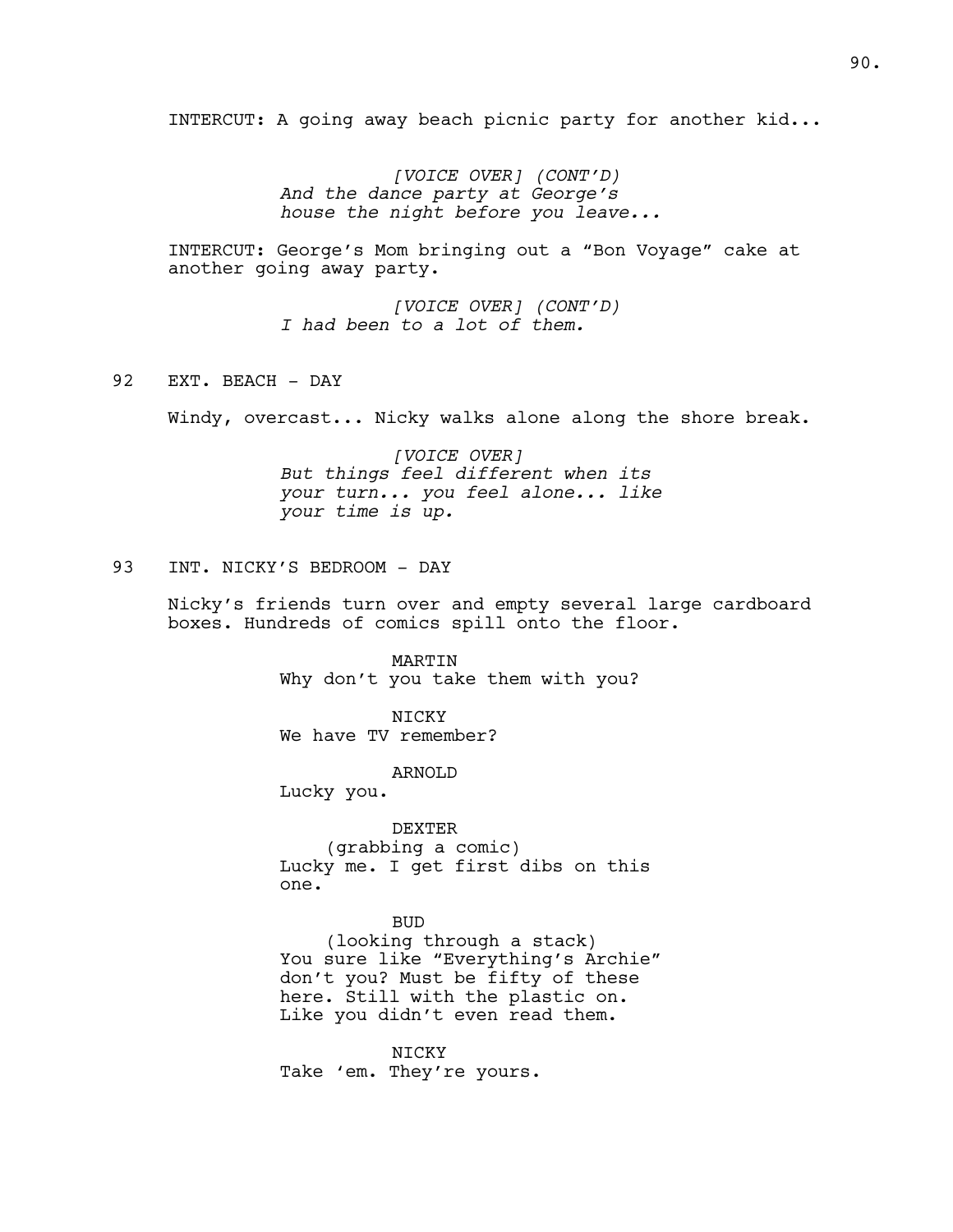*[VOICE OVER] If only I had known that those comics would be worth about a hundred dollars each one day.*

94 EXT. LAGOON BEACH - GOING AWAY PICNIC - DAY

A large banner reading *"Good Luck Nicky - Bon Voyage"* is tied between two coconut tress.

Some classmates are on the beach while others hang around the food picnic tables.

Nicky and Becky sit together on a towel. Just watching everyone around them.

She rises from her towel.

BECKY I'm gonna get a soda. Want one?

# NICKY

Yeah. Thanks.

She heads toward the picnic area.

Bud runs up with a Frisbee.

BUD Nicky! Go long!

Nicky stands up and starts running down the beach.

BUD (CONT'D)

Faster!

Bud launches the Frisbee. It catches a wind gust and zooms over Nicky's head.

While looking up at the Frisbee, he trips on a tree root and tumbles over a sand bank that hides a secluded cove.

He rises, sand on his face, he dusts himself and sees...

HIS POV: Cindy... sitting alone on a towel.

CINDY

Hey.

**NTCKY** Hi... what're you doing here all alone?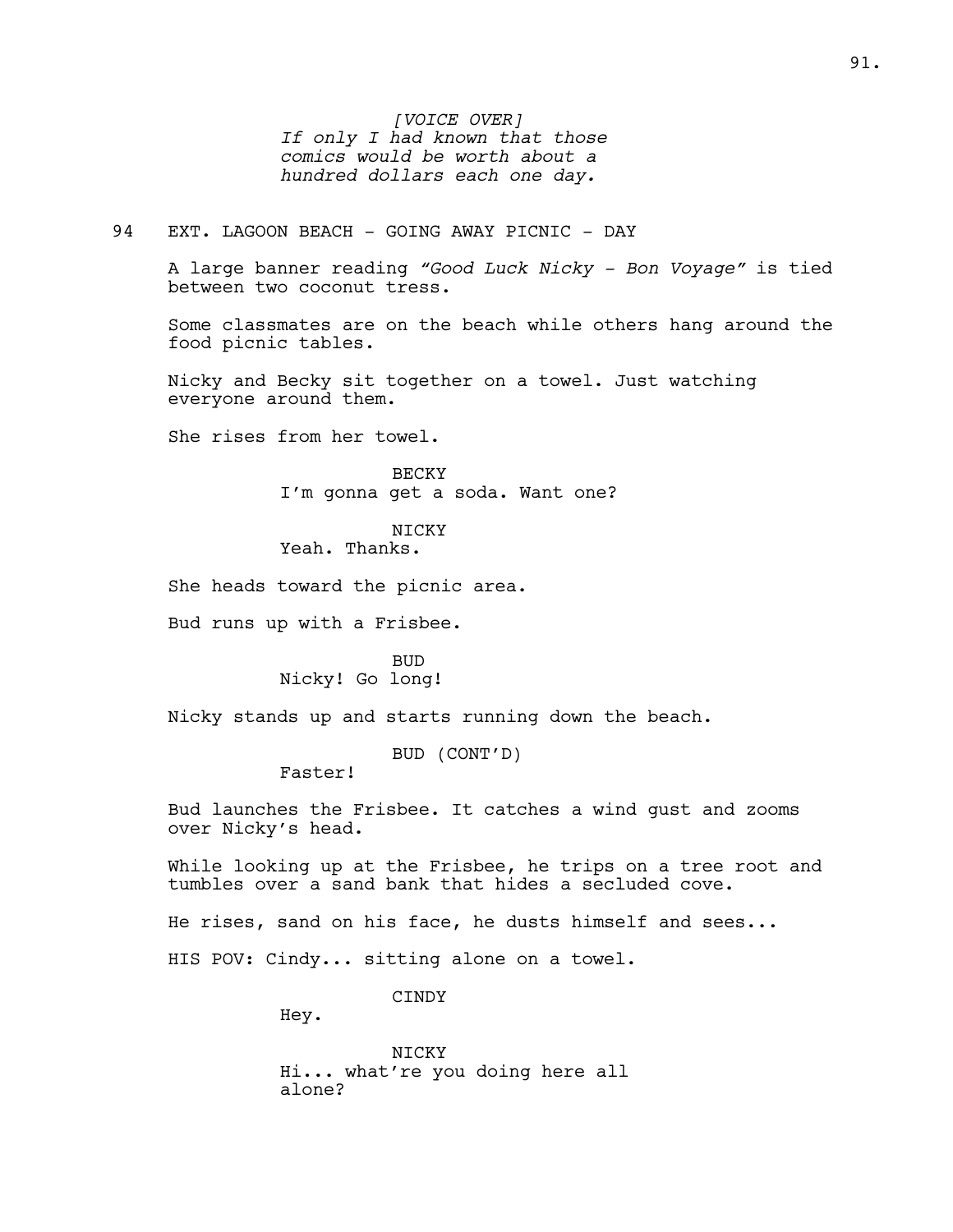CINDY

I don't know. Just thinking.

NICKY

About what?

CINDY

Nothing.

She hands him a towel.

CINDY (CONT'D) Here... Use this.

Nicky walks up. Takes the towel.

NICKY

Thanks.

Cindy reaches behind her and unlatches her bikini top strap. It falls, and she covers her exposed breasts with her hands.

> CINDY Oops... oh no... there it goes again. Been happening all day.... That's actually the real reason I'm over here alone.

NICKY Well I can call...

CINDY No. Thanks... can you just give me a hand?

Nicky hesitates.

CINDY (CONT'D)

Please?

NICKY Uh... okay...

CINDY

Can you...?

She motions to her bikini top.

NICKY

Right...

Nicky grabs it and holds it up to her.

She pretends to be irritated.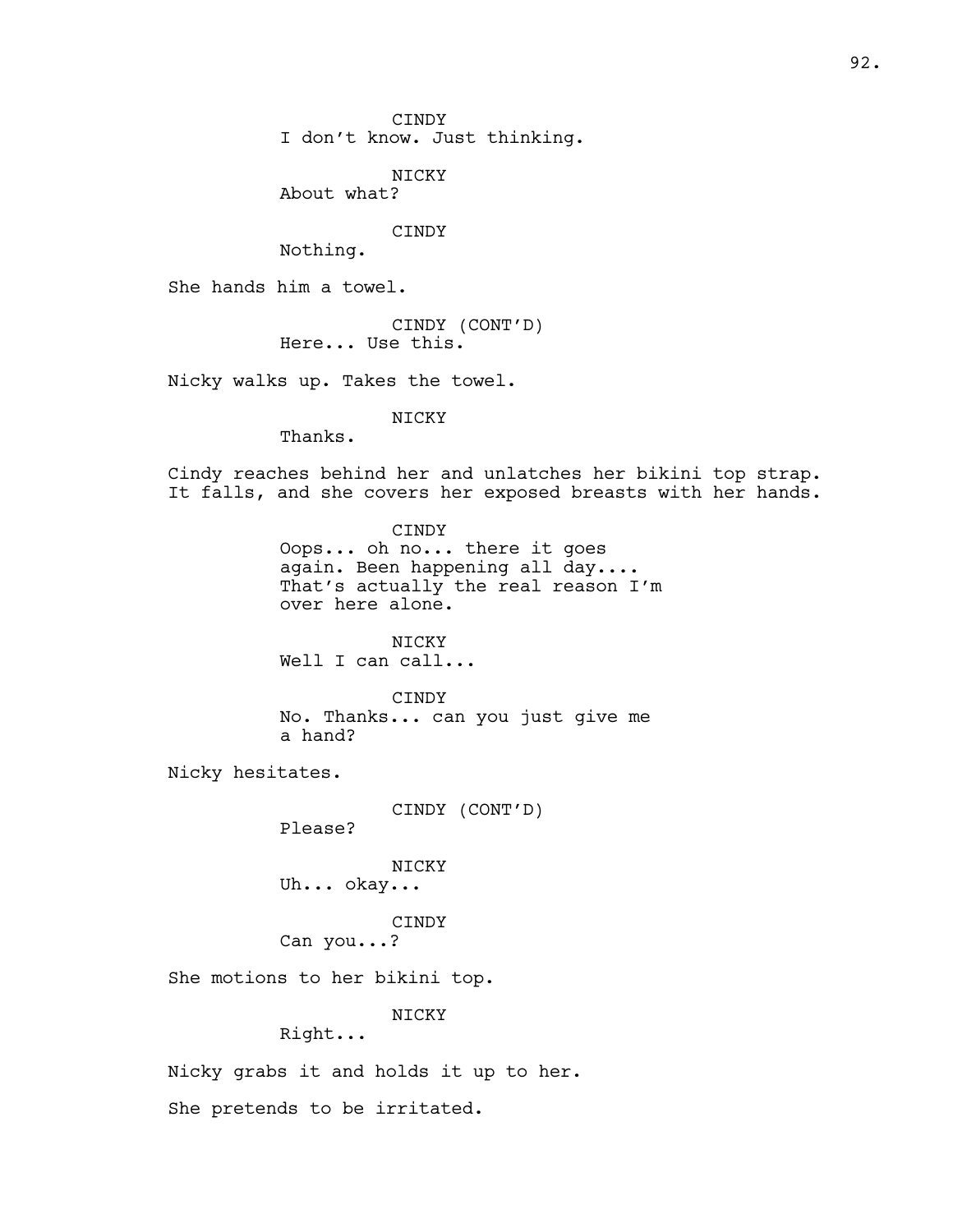CINDY Gee whiz... do I have to do it myself?

She grabs the bikini top from Nicky with both hands... completely exposing her breasts to him.

[WE DON'T SEE ANY NUDITY... BUT WE SEE THE SHOCKED LOOK ON HIS FACE AND KNOW WHAT HE IS STARING AT]

> CINDY (CONT'D) Oh look... its full of sand.

She starts to shake the sand out of her bikini top. Nicky is frozen... staring... speechless...

She stops... remembers something...

CINDY (CONT'D) Oh... did you want some gum?

### 95 EXT. PICNIC AREA - CONTINUING

Becky with two soda cans in hand. Doesn't see Nicky on the beach. She stops Bud.

> BECKY Did you see Nicky?

BUD (points to the secluded cove) He went to get my Frisbee. I think the current took it that way.

BECKY Okay. Thanks.

# 96 EXT. SECLUDED COVE AREA - CONTINUING

Nicky starts to back up.

NICKY Uh... no thanks... not really in the mood for gum.

Cindy moves closer.

CINDY Oh yeah? What are you in the mood for?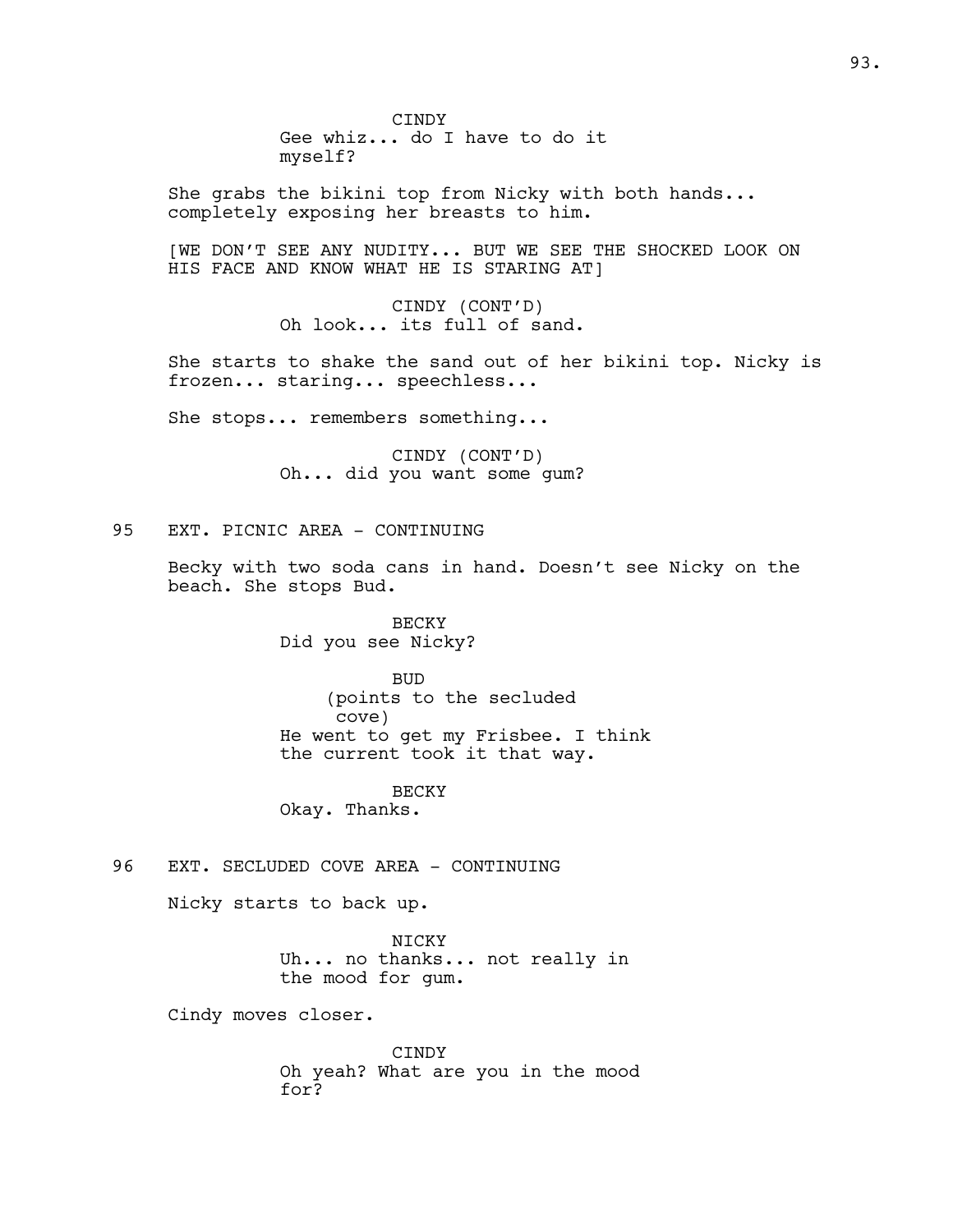NICKY Uh... I don't know... I... uh... Drops her bikini top to the ground. CINDY Want to kiss me? **NTCKY** I can't... Puts her arms around him. CINDY Can't... or don't want to? He steps back. NICKY Sorry... I gotta get back... CINDY It's okay. You can touch them... NICKY No... 97 EXT. SAND BANK - CONTINUING

Becky walks up over the rise and SEES...

HER POV: Cindy kissing Nicky and holding his hand to her breast.

Becky's face goes pale...

BECKY (tears welling up) No...

Nicky jumps. Startled. Turns to see Becky staring at him in complete horror and disbelief...

> NICKY (in total panic mode) I... uh... uh...

Becky runs off. He runs after her...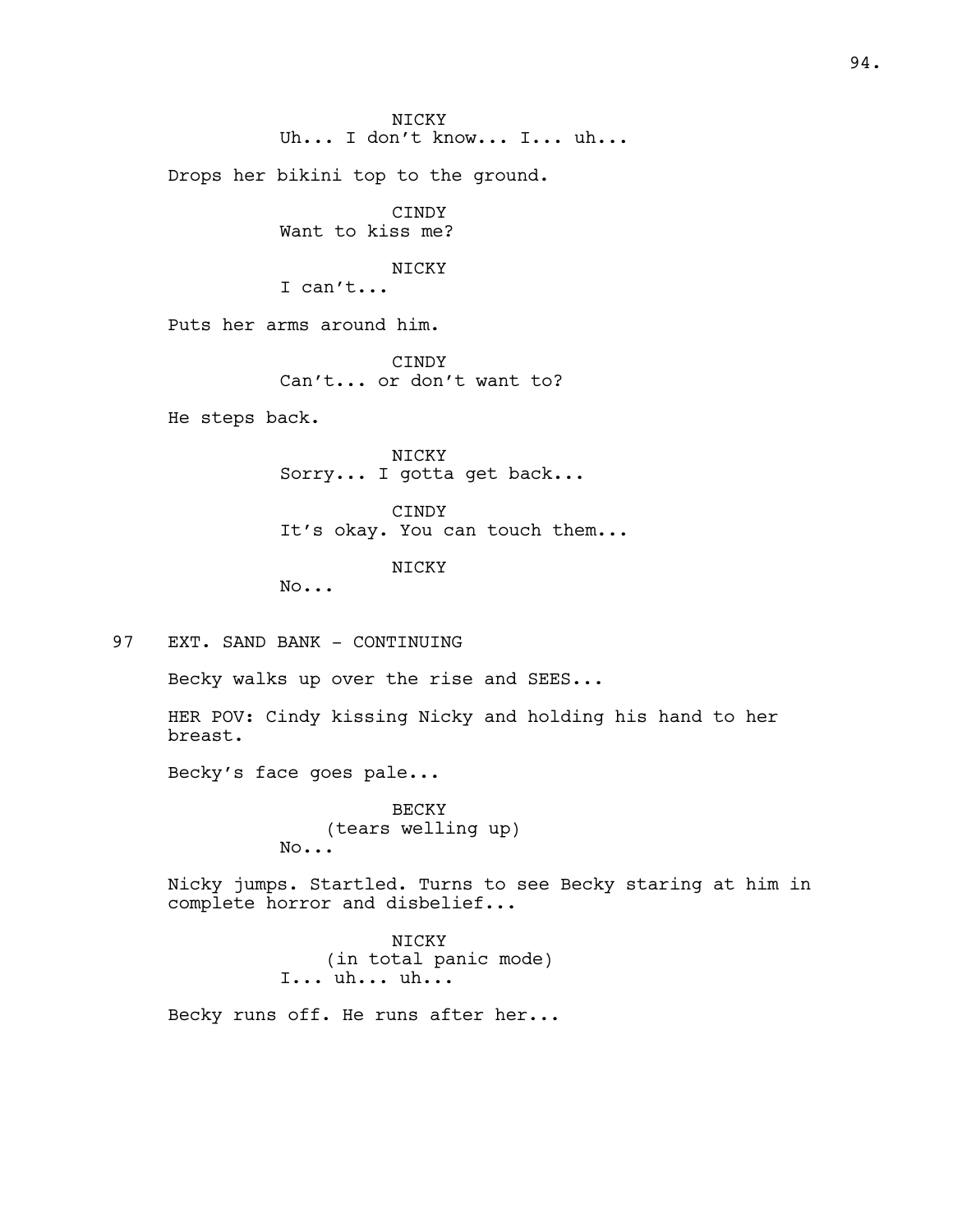### 98 EXT. PICNIC AREA

Everyone stops as Becky runs past them sobbing. Nicky follows close behind.

> NICKY Becky! Please... Stop!

99 EXT. COAST GUARD BRIDGE

A wooden structure fifteen feet above a strong ocean current below.

Becky runs on to the bridge. Nicky catches up. Grabs her by the shoulders.

> BECKY LET GO OF ME!

He lets go.

NICKY Ok. Ok... I'm sorry... please don't run... please...

BECKY (sobbing uncontrollably) I can't believe it!

**NTCKY** It's not like what you saw...

BECKY ...I SAW YOU KISSING HER WITH YOUR HAND ON HER BREASTS!!!

**NTCKY** Ok. Ok. I... I know... but... but...

BECKY But what?

NICKY I don't know... its just... it just wasn't...

BECKY

WHAT?!!!

NICKY I didn't want to...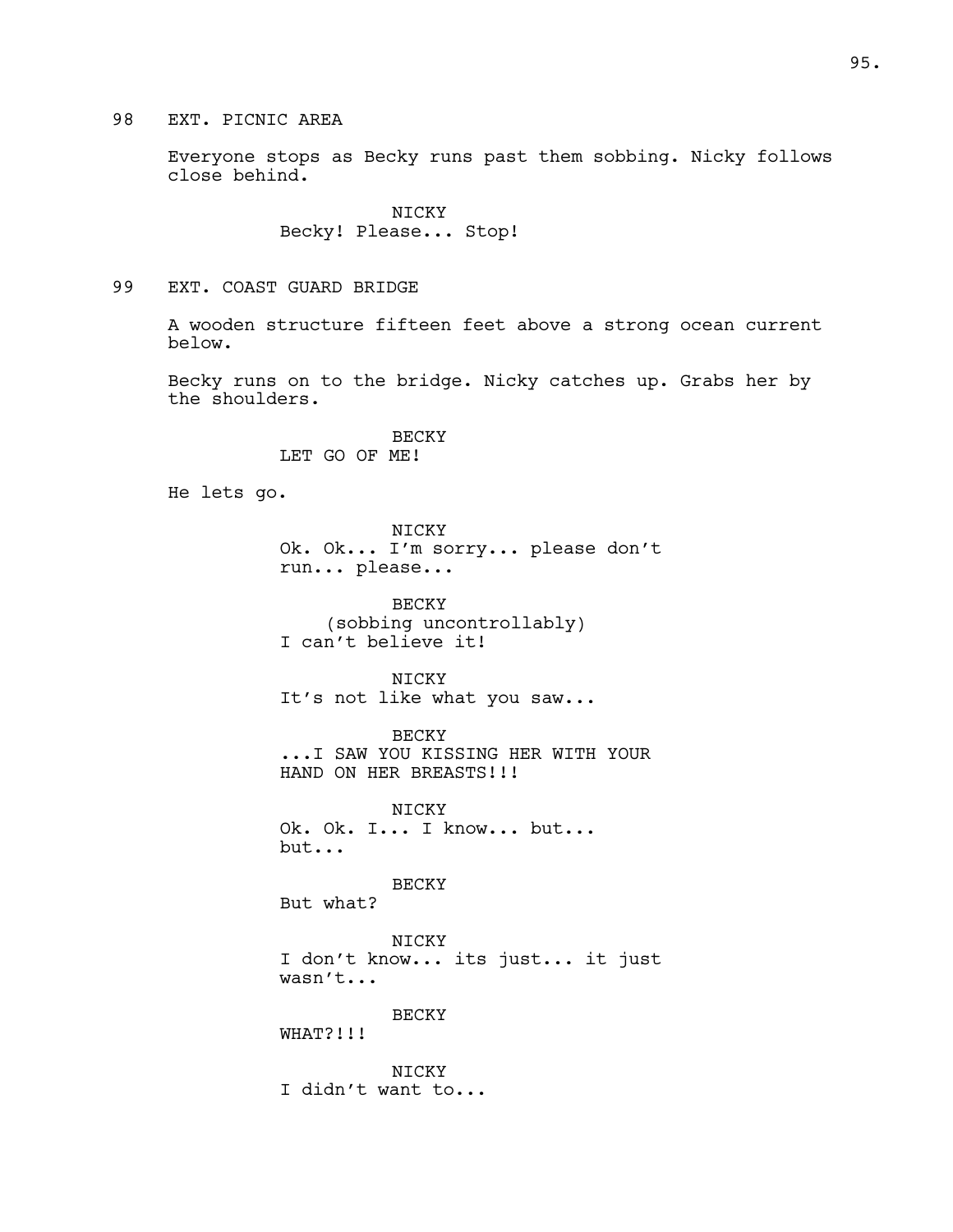BECKY If that's what you want, you could have just told me! In case you haven't noticed, I've got them too! You want to touch my breasts?

NICKY

No...

BECKY

NO?

NICKY

I mean...

BECKY (crying) You don't want me. But you want HER?

NICKY I want you Becky...

He tries to approach her again.

BECKY Get away from me!!!

She pushes him, turns away, trips and... FALLS OVER THE BRIDGE!!!

> NICKY NOOOO!!!!!!!...

SLOW MOTION: Nicky watches HORRIFIED as Becky plunges into the water below...

People nearby see her fall, start running to help...

BACK TO REAL TIME: Nicky DIVES into the water after her...

100 INT. WATER

Becky struggles to get to the surface... starts swallowing water...

Nicky reaches her... in a panic, she grabs onto him, pushing him underwater... he struggles to get her to the surface... but she is thrashing... they both sink deeper... he is running out of air... then... SHE GOES LIMP...

Nicky grabs her... starts swimming for the surface...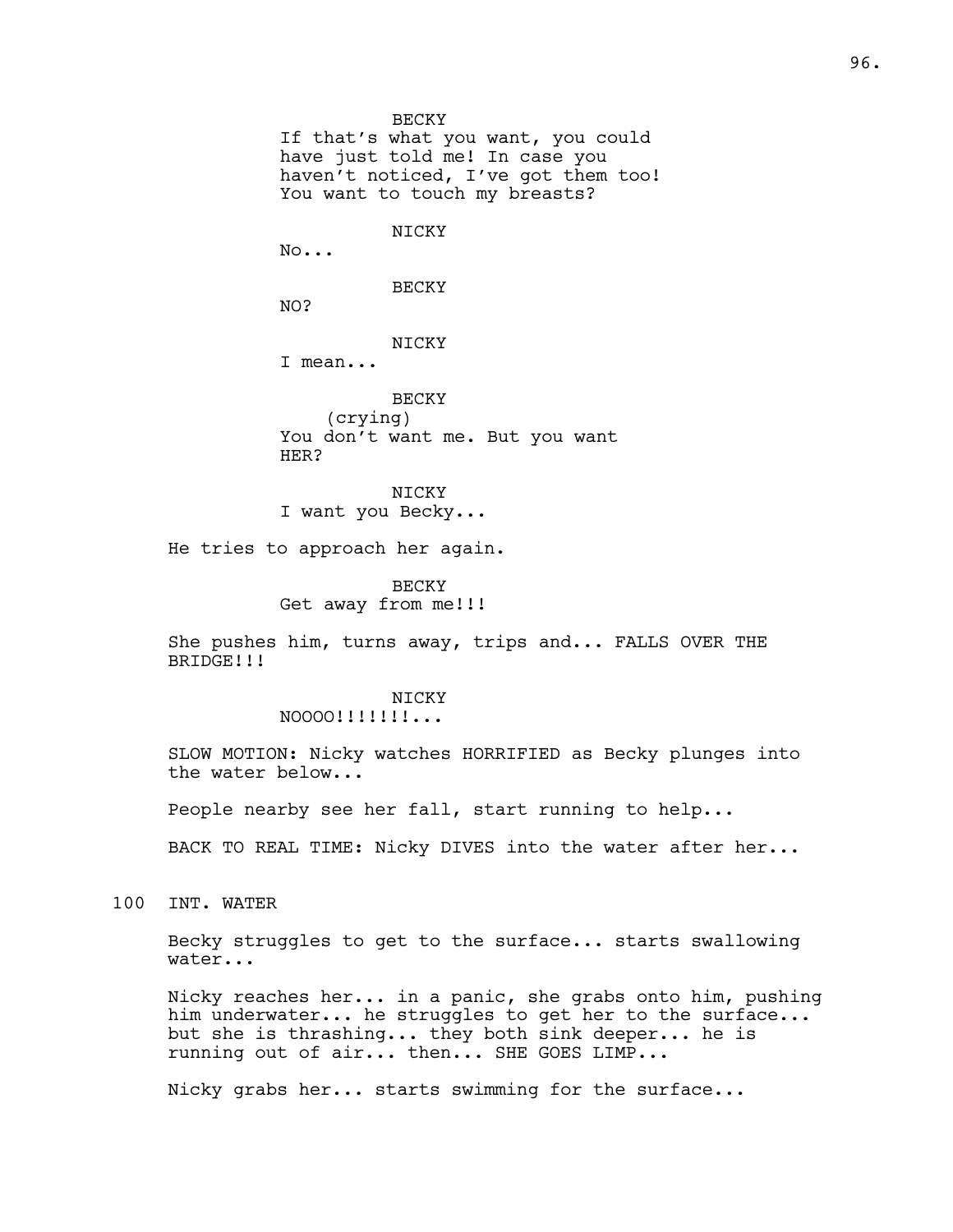### 101 EXT. BEACH

Several Coast Guard men dive into the water... A crowd gathers at the shore...

102 EXT. PICNIC AREA

### FAYE Becky fell!

Everyone starts running to the bridge...

# 103 INT. WATER

Nicky breaks to the surface... gasping for air... Becky unconscious in his arms...

A small dingy rows up... swimmers take her from Nicky... pulls her up into the boat... pulls Nicky up too...

104 INT. DINGY

Becky is pale. Her lips already blue. They start CPR.

Nicky is coughing up water, but grabs onto her hand, terror and tears filling his eyes...

# 105 EXT. BEACH

- They place Becky on the sand. CPR continues...
- Classmates stand around her. Worried. Many in tears...
- Onlookers crowd around...
- Nicky kneels at her side...
- First man applying CPR stops and leans back winded...
- Second man pushes him away and continues CPR...
- Several ANXIOUS moments pass... and nothing...
- But then...
- She coughs...

- They turn her to the side as she expels water and starts coughing... and breathing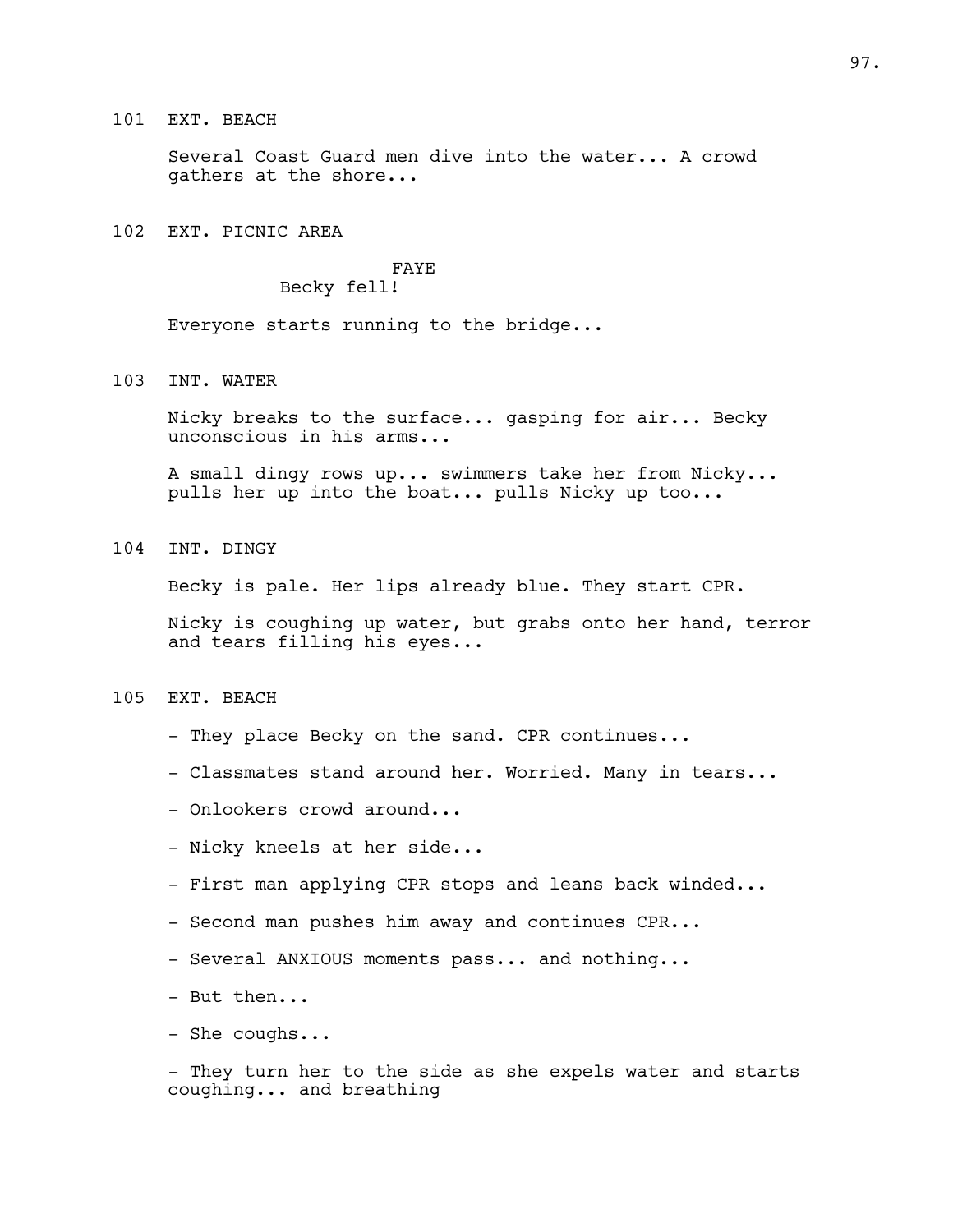- Audible SIGH from the crowds. Classmates weep.

- A stretcher is brought. They place her in and carry her to a waiting station wagon.

> NICKY Where are you taking her?

## MAN To the infirmary.

- The Station wagon drives off.

- Nicky's Dad drives up in his jeep. Worried. He jumps out and grabs Nicky by the shoulders.

DAD

You ok?

Too overwhelmed. No words. Nicky starts to break down and cry.

His Dad pulls him into a hug.

DAD (CONT'D) It's alright son... It's gonna be okay.

106 INT. INFIRMARY - NIGHT

Nicky and his Dad enter.

Becky's family are in a makeshift waiting area. Becky is in a small room next to them.

> DAD I'm gonna go talk to them.

Nicky walks over to Becky's room. Stands in the doorway.

A NURSE walks up.

**NURSE** She's sleeping.

NICKY Can I just sit? I promise I won't bother her.

The Nurse examines his face.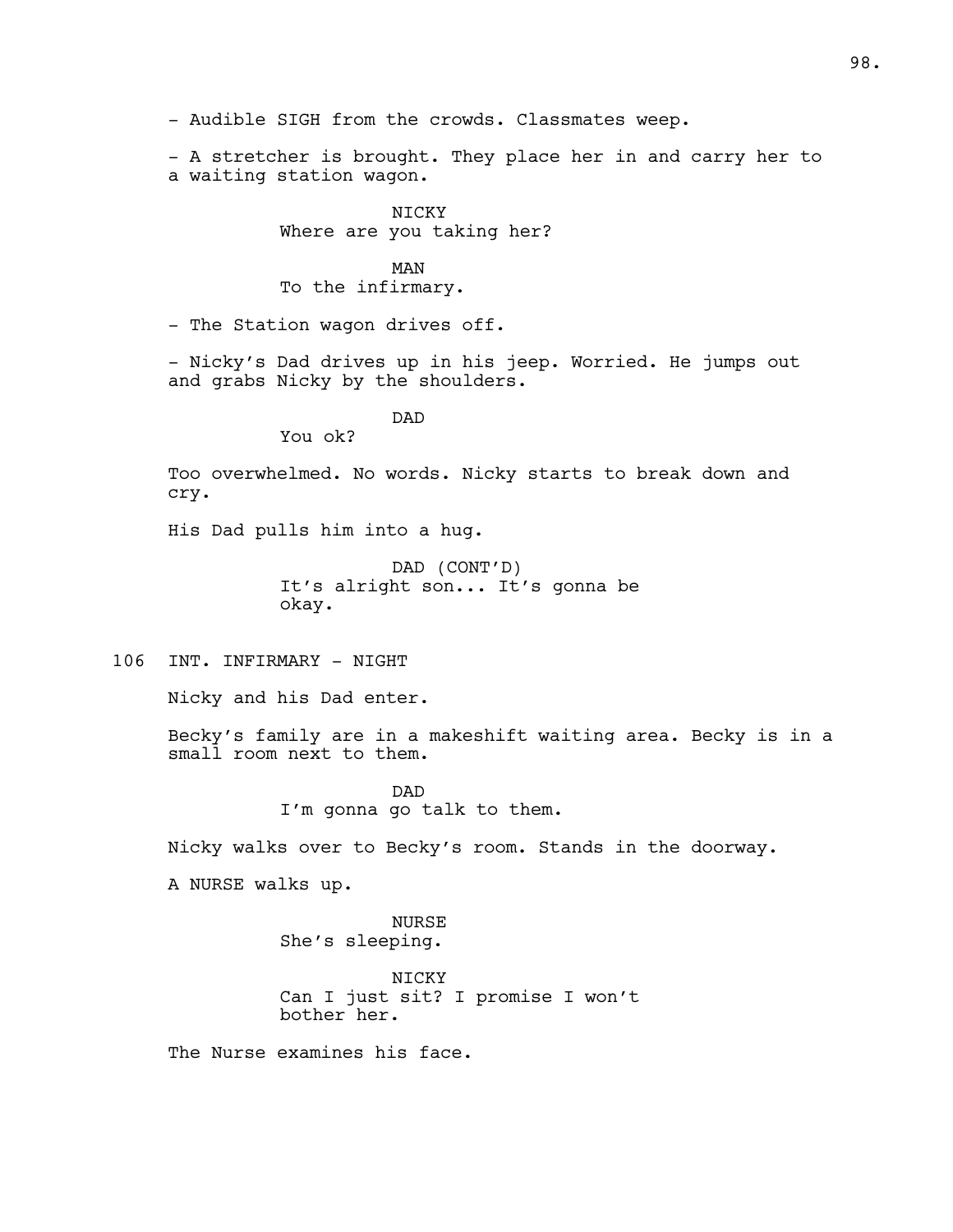NURSE You're the one that saved her aren't you?

NICKY I wouldn't say that.

NURSE (smiles) Go ahead.

107 INT. BECKY'S ROOM

She is on her side. Facing away from the doorway.

Nicky takes a seat. He stares at the IV bottle with the tubing connected to her arm.

He leans close to the bed...

NICKY (whispering a confession) I'm so sorry Becky... I just feel so bad... (pause) I've never had a girlfriend before... and I'm not sure of what to say a lot of times... or what I should do... (beat) All I know, is that thinking of being away from you... makes me hurt so much inside... and today, at the beach... when I thought I lost you... (choking back emotions) Nothing in the world mattered anymore...

His Dad comes to the doorway, but stops when he hears his Son talking to Becky... He pauses for a moment...

> NICKY (CONT'D) (whispers) I love you Becky...

His Dad enters respectfully...

DAD

Son?

Nicky wipes the tears from his face. Rises slowly.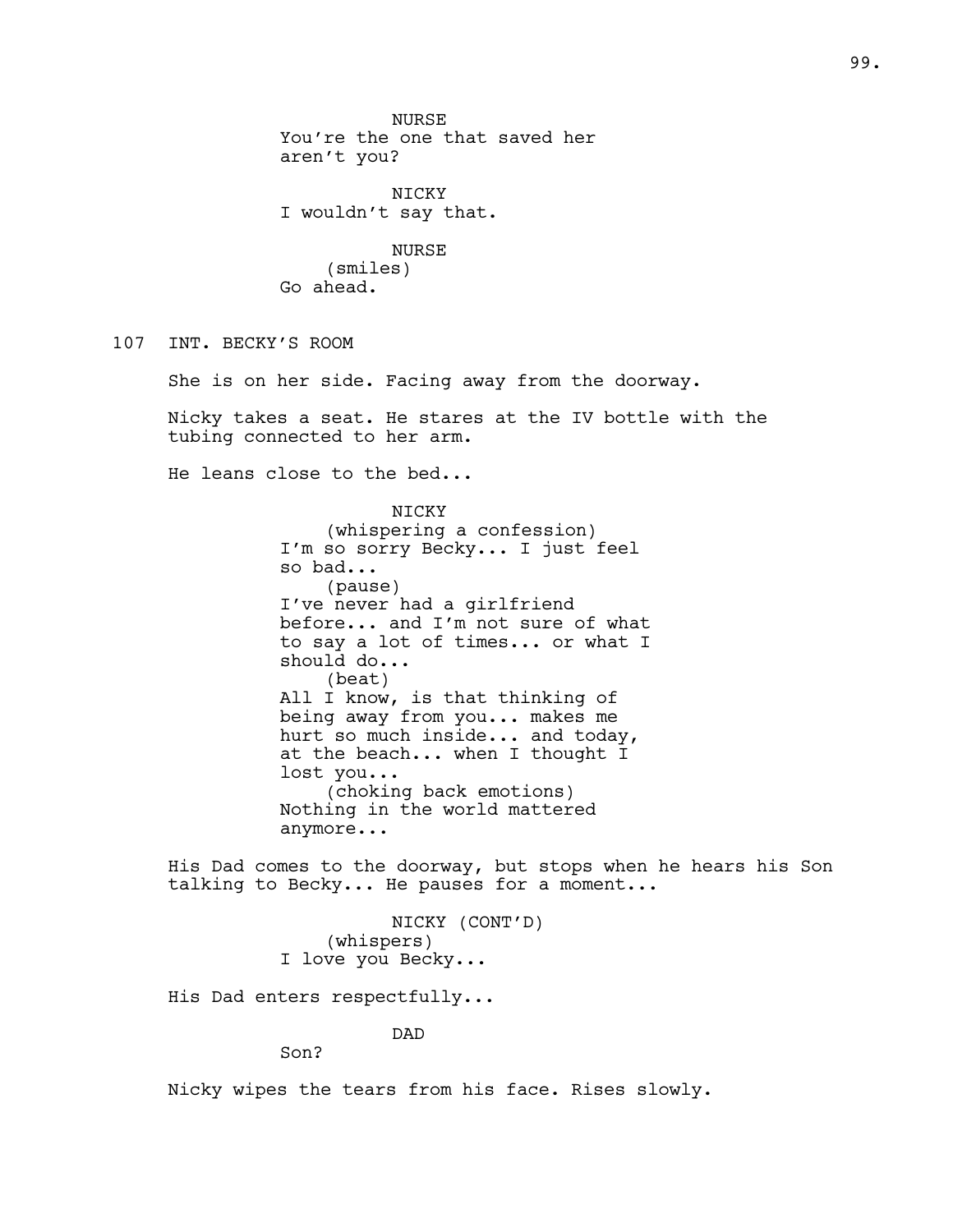He walks up to his Dad with his head down. They walk out together.

CAMERA PANS BACK TO: Becky... she is awake... tears streaming down her face and on to her pillow.

### 108 INT. GEORGE'S HOME - BACKYARD PATIO - NIGHT

Decorated with party lights... George is playing music on a record player... girls gossip near a food table... Nicky sits sullen at a table with his friends...

George's mom brings out a cake that reads "BON VOYAGE NICKY!"

MARTIN How's Becky?

NICKY They wanted to keep her for one more day.

DEXTER I guess they need to be careful.

TINO

Of what?

DEXTER I dunno. I've never drowned before.

MARTIN She didn't drown stupid.

DEXTER Yes she did. My Dad said she was pretty much dead and they brought her back to life.

TINO You can't bring someone back from the dead.

DEXTER I didn't say dead. I said pretty much dead.

MARTIN You guys are idiots.

ARNOLD So if you're only pretty much dead, can you be a ghost?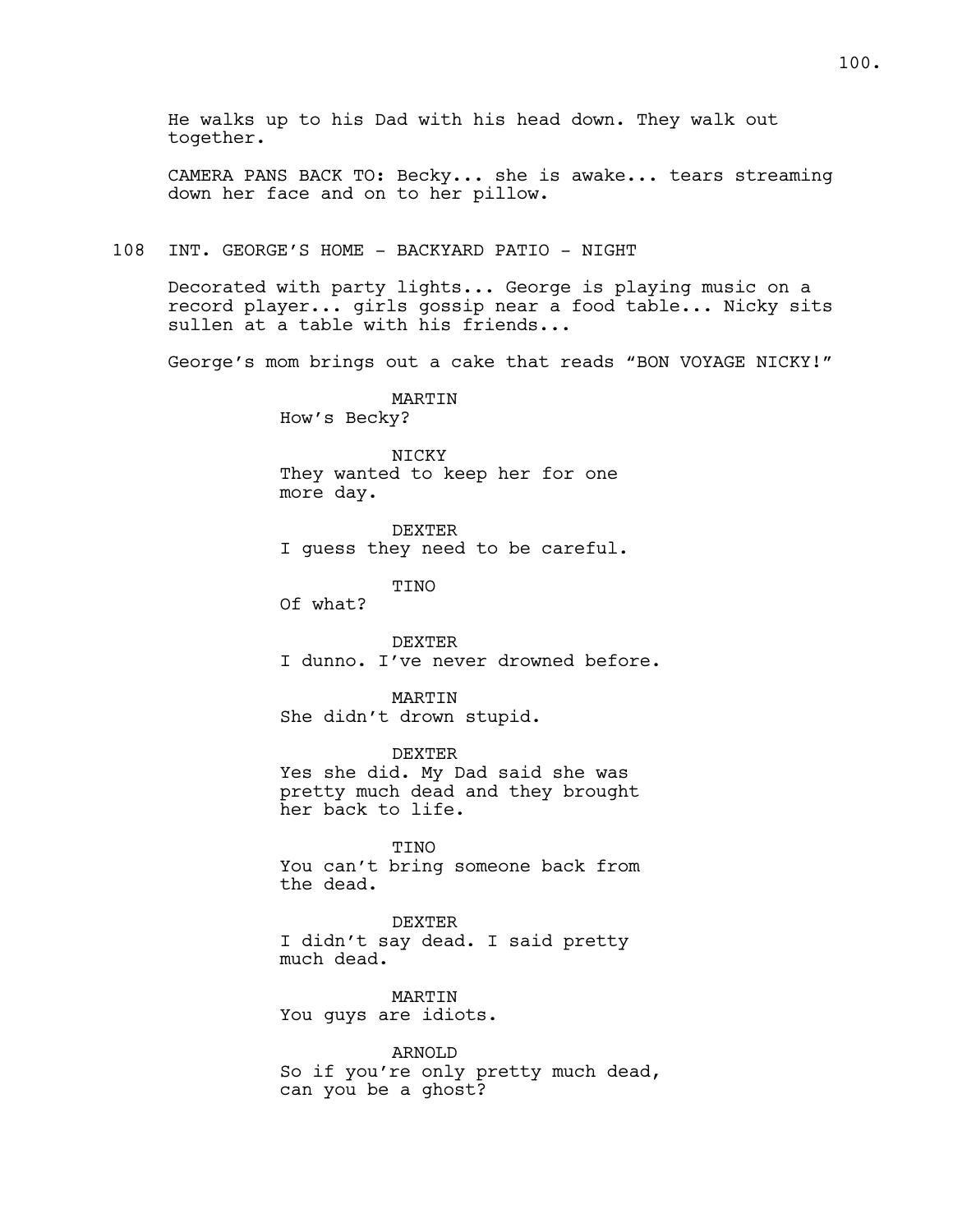# DEXTER Maybe an angel?

Nicky notices the girls making a commotion at the patio door. As he looks up, the girls are excitedly greeting Becky as she walks in.

> *[VOICE OVER] I wasn't paying attention to what they were saying... but at that moment... I did see an angel.*

George opens a Dionne Warwick album and puts the needle on a song...

*MUSIC BEGINS*... "This Girl's In Love With You"...

*"...You see this girl, This girl's in love with you Yes I'm in love Who looks at you the way I do..."*

SLOW MOTION: Nicky and Becky as their eyes meet... she smiles... he rises... walks toward her... she walks toward him... they meet in the middle of the dance floor... standing a foot apart...

BACK TO REAL TIME...

NICKY

Hi.

BECKY

Hi.

NICKY Are you ok?

**BECKY** 

Yeah.

NICKY Your parents let you come?

BECKY I wanted to. It's your going away party.

Nicky and Becky. Looking into each others eyes.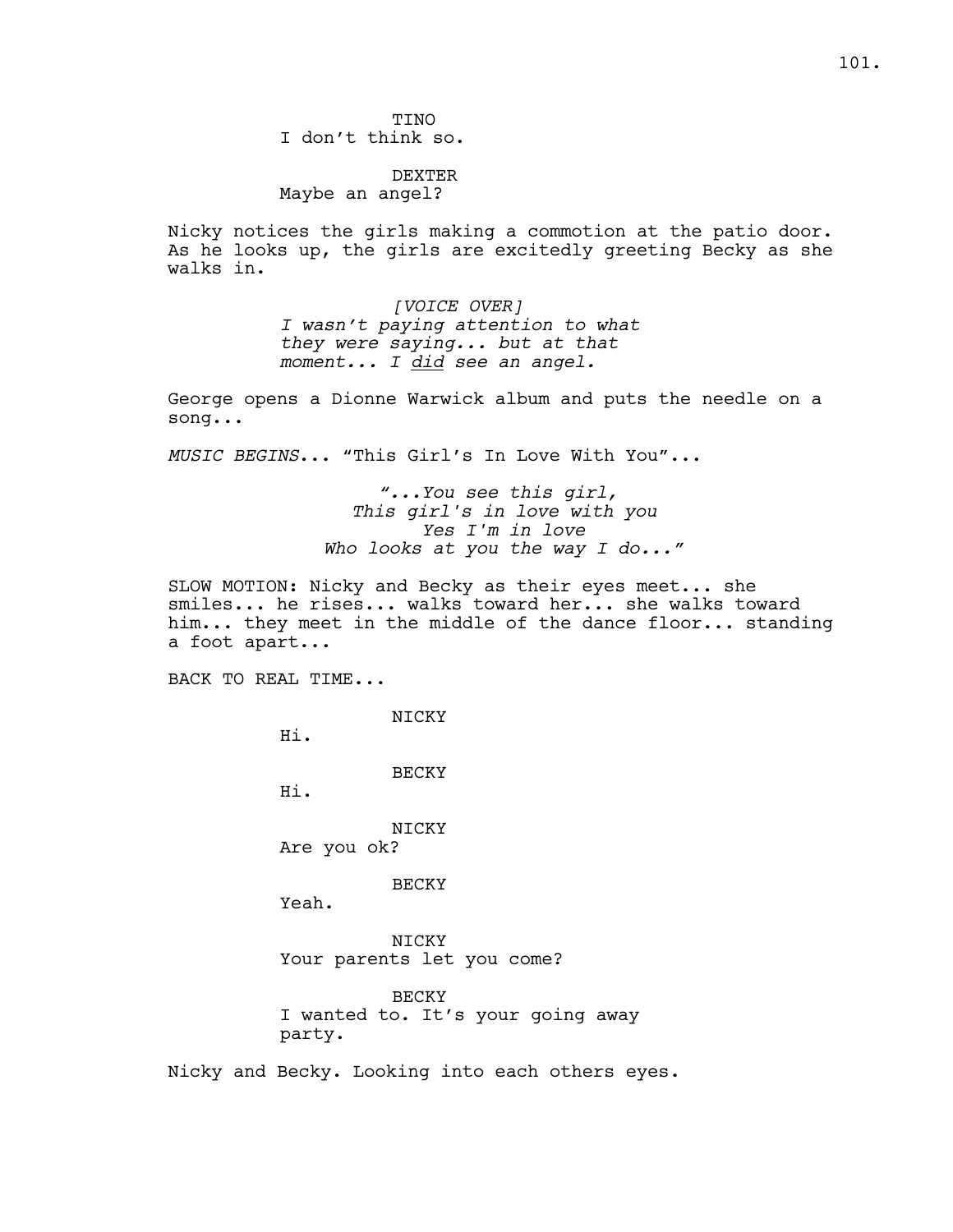George sees the two of them standing apart. He shakes his head. Walks up to Nicky. Pretends to bump him accidentally... Pushing them into each others arms.

CLOSE ON: Nicky and Becky... Finally embracing... Slow Dancing...

> BECKY (CONT'D) I heard what you said at the infirmary.

### NICKY

You did?

She leans her head against his shoulder.

### BECKY

I love you too.

*MUSIC SWELLS...*

*"...Tell me now is it so Don't let me be the last to know My hands are shaking Don't let my heart keep breaking 'cause*

*I need your love, I want your love Say you're in love and you'll be my guy, if not I'll just die..."*

109 INT. NICKY'S HOME - LATER THAT NIGHT

Nicky enters quietly. The Dining room light is on. The rest of the house is dark.

His Mom walks out sleepily in her nightgown.

MOM

Nicky?

**NTCKY** Sorry Mom. I didn't mean to wake you.

MOM It's okay. Mom's don't sleep until her children come home.

He grins and takes a seat wearily at the dining table. She looks at him knowingly and sits.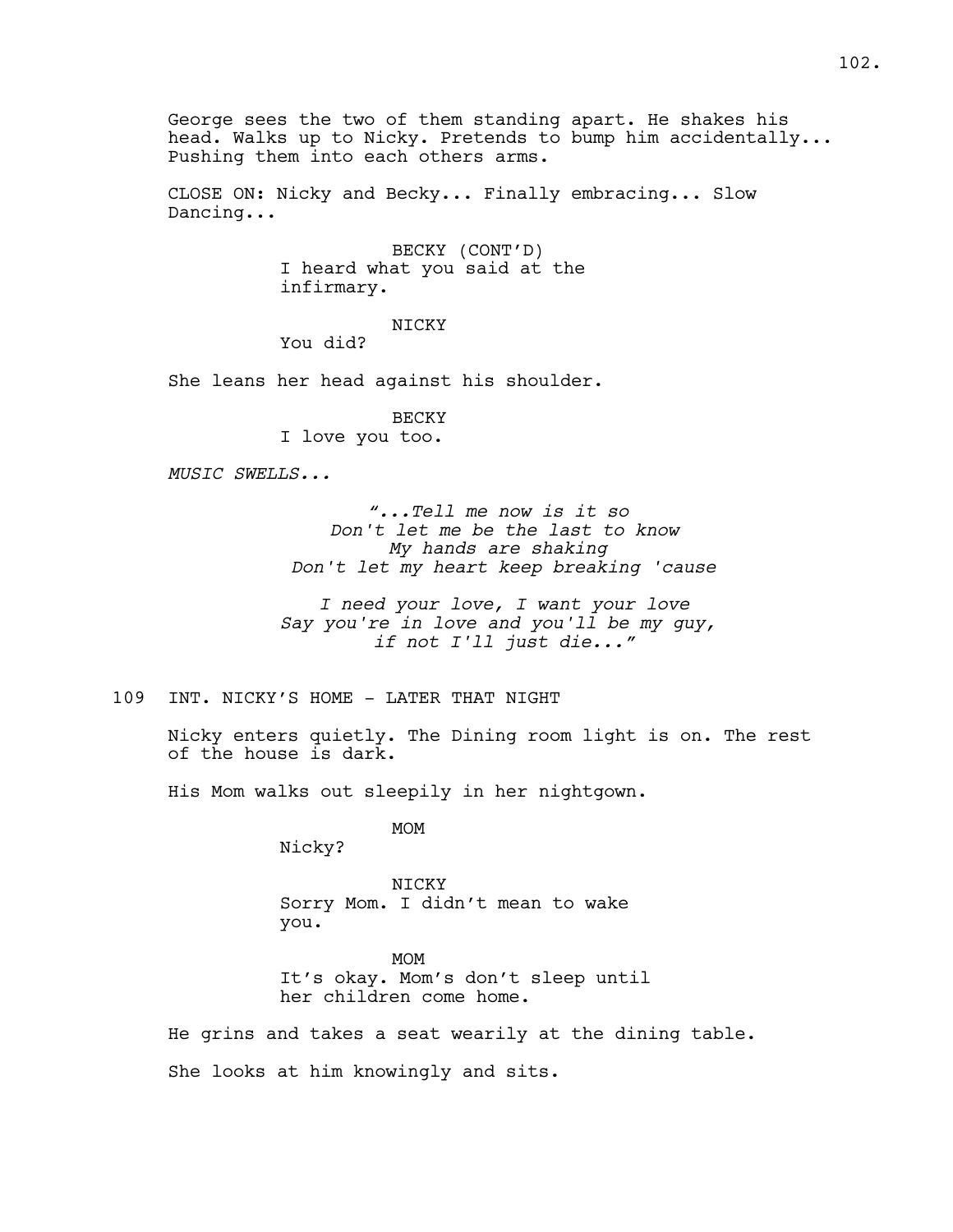MOM (CONT'D) So... how was it? NICKY Great. MOM Good send off? NICKY Yeah. MOM See Becky? NICKY Yeah. I just walked her home. MOM You know... everybody is pretty proud of what you did. How you went after her and all. NICKY That's not exactly how it happened Mom. MOM Oh? He stares at the ground. MOM (CONT'D) Want to tell me? He takes a long slow deep breath. Sighs. NICKY We were arguing. MOM Arguing? NICKY Well... I wasn't... but she was pretty mad at me... I was trying to calm her down... then she tripped and feel off the bridge. MOM I see...

Nicky stares at the table.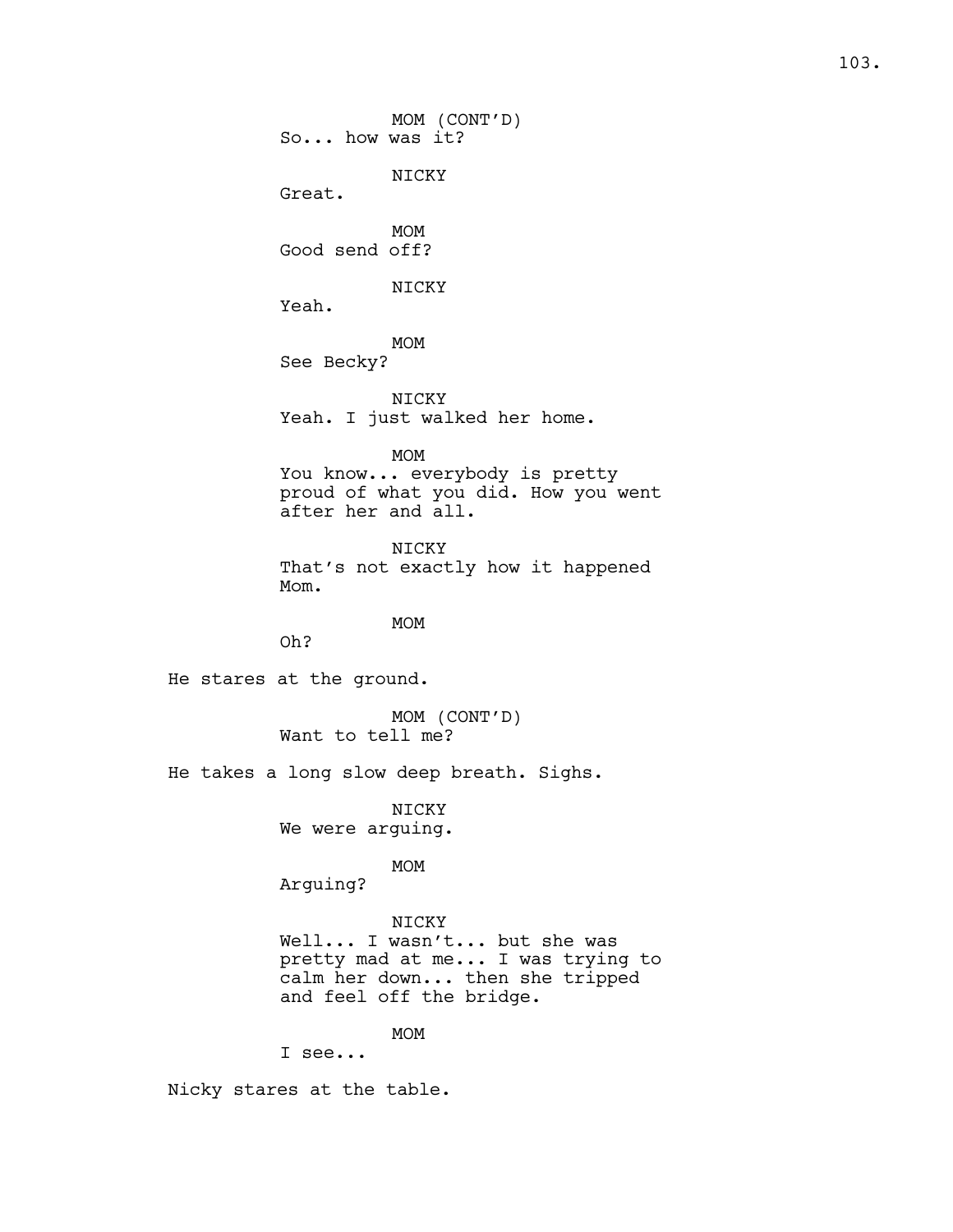MOM (CONT'D) I've never seen Becky upset. What did you do to make her so mad?

Awkward pause.

NICKY She saw me kissing Cindy Anderson.

MOM

What?

NICKY

Yeah.

MOM Well... that is a very good reason to be mad at you.

NICKY

I know... but I wasn't like... kissing Cindy... I don't even like her... it just happened so fast.

MOM So... Cindy kissed you?

NICKY Yeah. That's it. That's what I've been trying to say all this time.

MOM Did you talk about this with Becky?

NICKY Kinda... sort of... but it never came out really as clear... as you just said it. (beat) But I did say I loved her.

Mom tries to hide a smile.

MOM You told her you loved her?

NICKY

Yeah.

MOM And what did she say?

**NTCKY** She said she loved me too.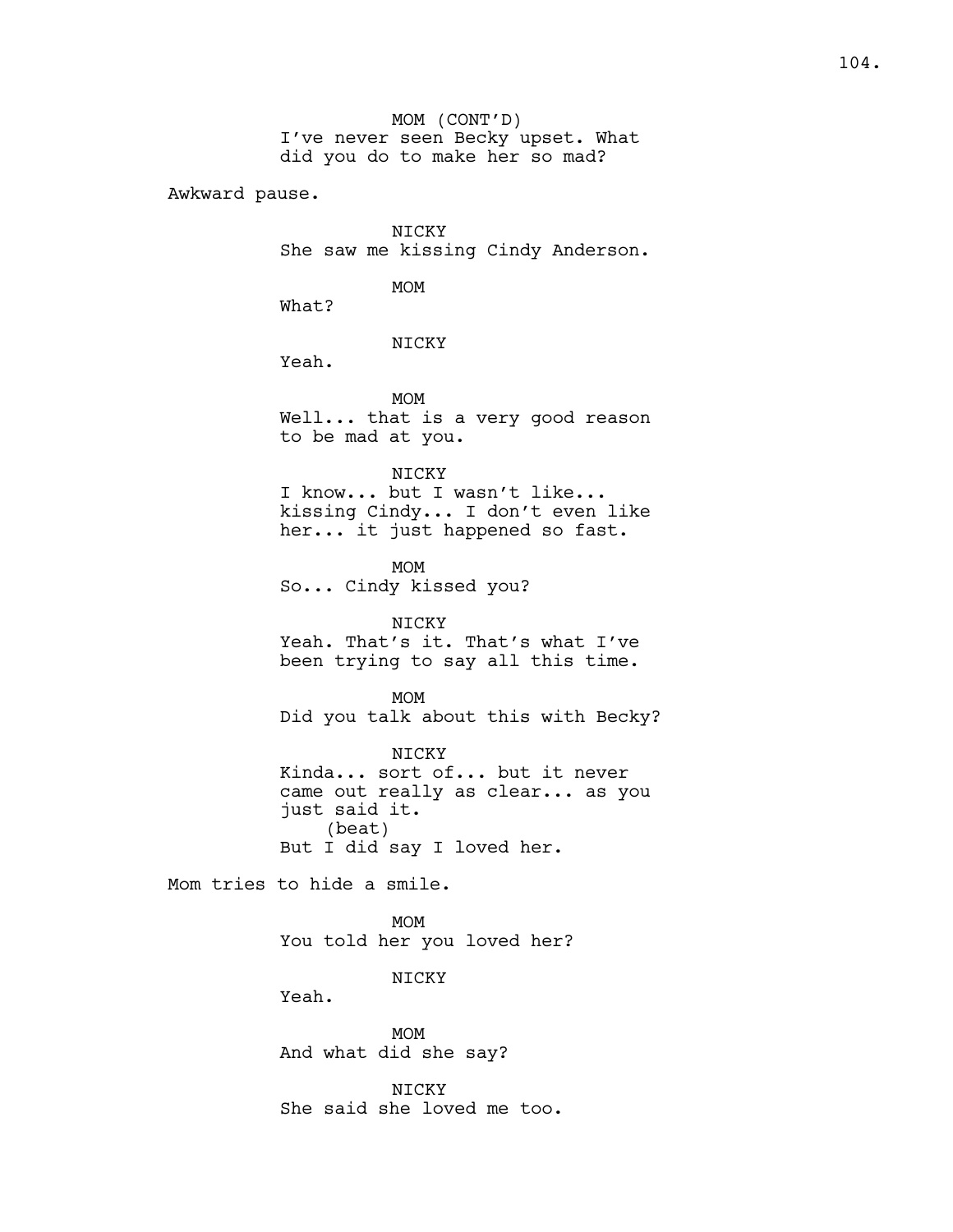MOM Oh... well... that's so sweet... I mean, that's great. NICKY Yeah. At least she's not mad at me anymore. MOM I'm glad son. She rises, walks over and gives him a hug. NICKY Mom? MOM Uh-huh. NICKY Do we really have to leave tomorrow? MOM (sighs) Afraid so Nicky... Afraid so. There's a soft KNOCK at the door. Nicky goes to open it. It is Becky. BECKY Hi. Nicky turns to his Mom. NICKY We'll just be right out here on the patio. MOM (smiles and nods reassuringly) Ok. 110 EXT. PATIO - NIGHT

They sit close together on top of the wooden picnic table. The stars are out. A gentle sea breeze.

**NTCKY** 

Cold?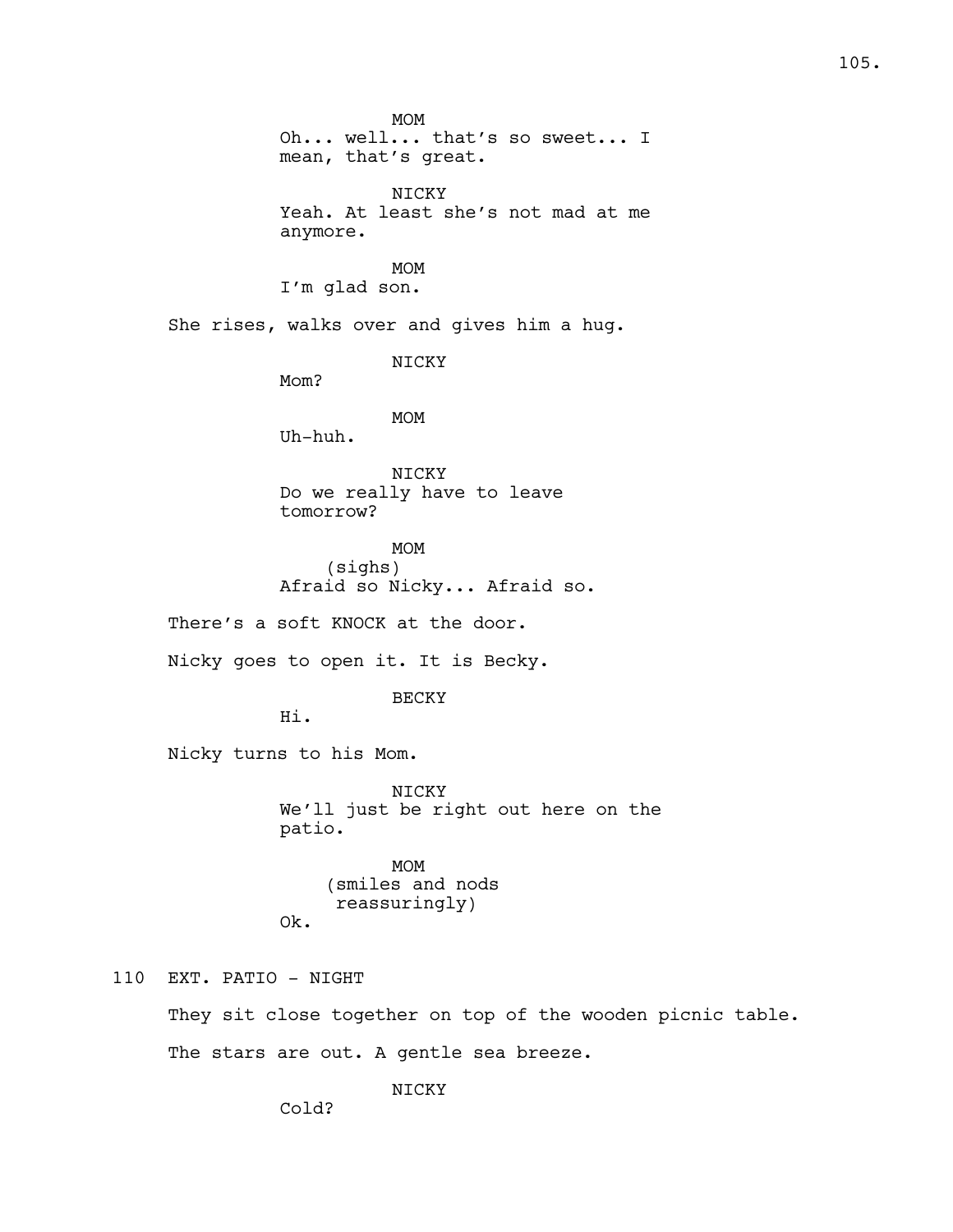BECKY No. I'm fine.

He puts his arm around her. Draws her close.

## *[VOICE OVER]*

*We didn't talk much that night... Just held each other. As if trying to store up as much of that moment as we could... Saving those feelings so we would always have them forever... And hoping the morning would never come...*

111 EXT. HORIZON - DAWN

The faintest glow of morning peaks over the distant ocean horizon.

*MUSIC STARTS*... "Leaving On A Jet Plane" by Peter, Paul & Mary..

*"Oh, kiss me and smile for me Tell me that you'll wait for me Hold me like you'll never let me go '*

*Cause I'm leaving on a jet plane I don't know when I'll be back again Oh, babe, I hate to go"*

### 112 EXT. PATIO - CONTINUING

Nicky holding Becky in his arms. She is teary.

BECKY What time is your flight?

NICKY

10:15

BECKY That's morning recess.

NICKY You can't just leave school.

BECKY I want to be there.

NICKY But what if...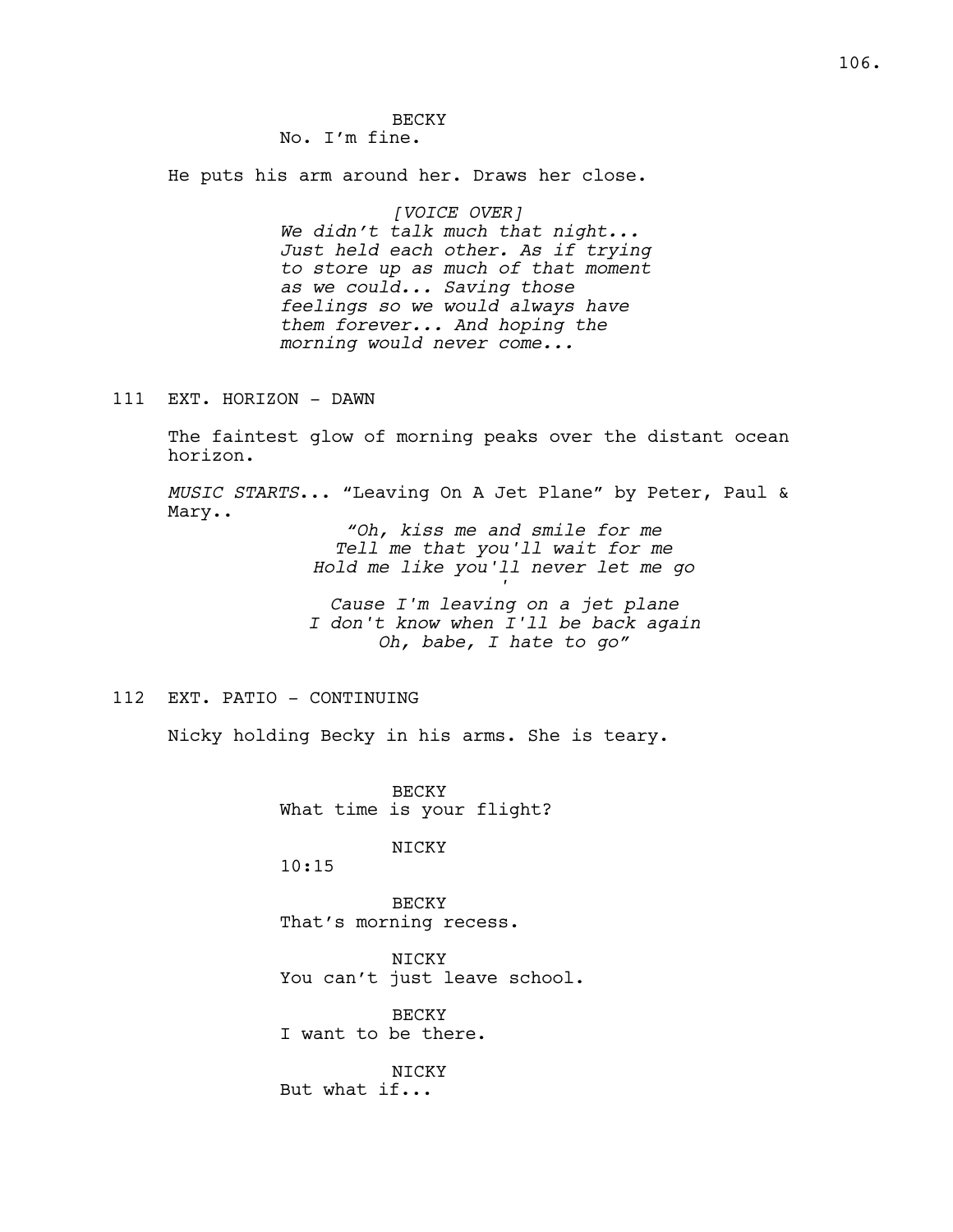BECKY ...I want to.

> NICKY (nods)

Okay.

A light goes on in Becky's home.

BECKY

I better go.

# NICKY

Okay.

She kisses him. Gets up slowly. And walks to her kitchen door. Glancing back to him as she enters.

113 EXT. NICKY'S HOME - BACKYARD PATIO - MORNING

Nicky staring at the beach and ocean. His Dad approaches, puts a hand on his shoulder.

> NICKY Hey Dad?

> > DAD

Yeah?

NICKY Do we have time to stop by the Windy Palace?

DAD Windy Palace... Uh... yeah I guess so... Why?

NICKY Just for sec.

DAD

Ok.

# 114 EXT. WINDY PALACE

Nicky gets out of the jeep... walks out to gaze at the rows of wooden benches... the picture screen... the snack bar... the beach in the background...

Dad and Mom walk up.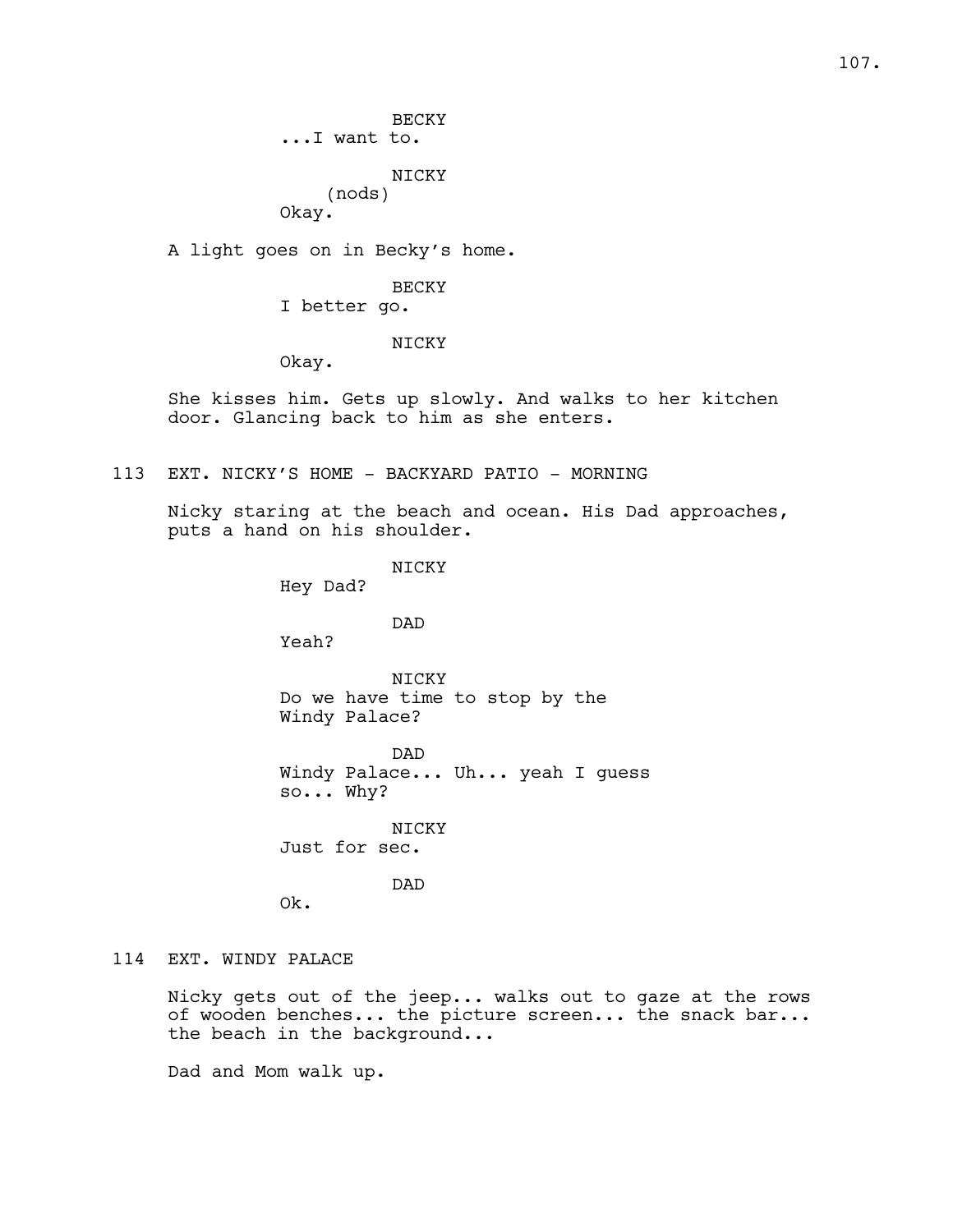DAD Kinda special huh?

NICKY

Yeah.

MOM Looking for something in particular?

NICKY Nope... just trying to put it in my memory.

### 115 EXT. MAIN ROAD

As the jeep makes it's way back to the main terminal.

SENTIMENTAL SERIES OF SHOTS... As they drive past key landmarks...

- Coast Guard station
- Coast Guard bridge
- Drifters Reef
- Bowling alley
- School playground
- The school
- Commissary
- Past the burnt fuselage of the crashed KC135
- The boat ramp
- Bird Island
- and finally... back to the Main Terminal
- 116 INT. 7TH GRADE CLASSROOM DAY

TEACHER is leading the class through out loud, verbal repetitions of Spanish phrases...

Becky is lost in thought... staring out the window...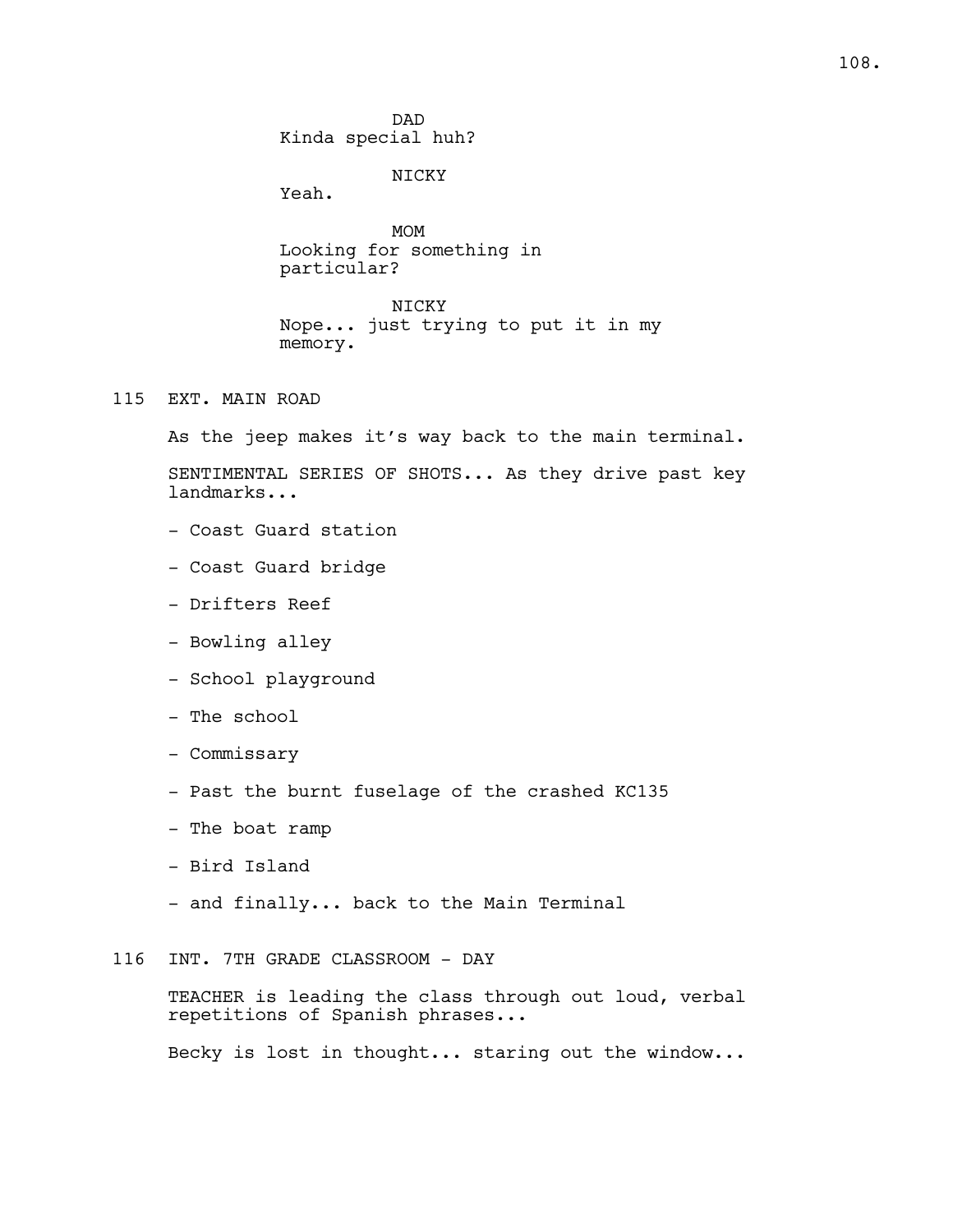#### 117 INT. MAIN TERMINAL - DAY

Mom and Dad say goodbye to friends as Nicky stares out to the tarmac and the waiting KC135 plane.

He turns on his radio... *MUSIC STARTS*... sad melody from "Love Theme - Romeo & Juliet" by Henry Mancini...

### 118 INT. CLASSROOM - CONTINUING

Class deep in study.

Becky fidgets at her desk...

Looks at the clock... 9:56 A.M.

### 119 INT. MAIN TERMINAL

Nicky looks toward the snack bar where a group of soldiers talk loudly, laughing and carrying on.

In another corner of the terminal... other soldiers sit quietly, deep in their thoughts.

#### 120 INT. CLASSROOM

Becky staring at the Clock as it reaches... 10:00 A.M.

RECESS BELL RINGS! Class rushes out to the playground.

Becky hurries to the door...

7TH GRADE TEACHER Uh... Becky?

She stops in her tracks.

#### BECKY

Yes?

7TH GRADE TEACHER Can I see you for a second?

## 121 INT. MAIN TERMINAL

Nicky looks up at a Clock... 10:13 A.M.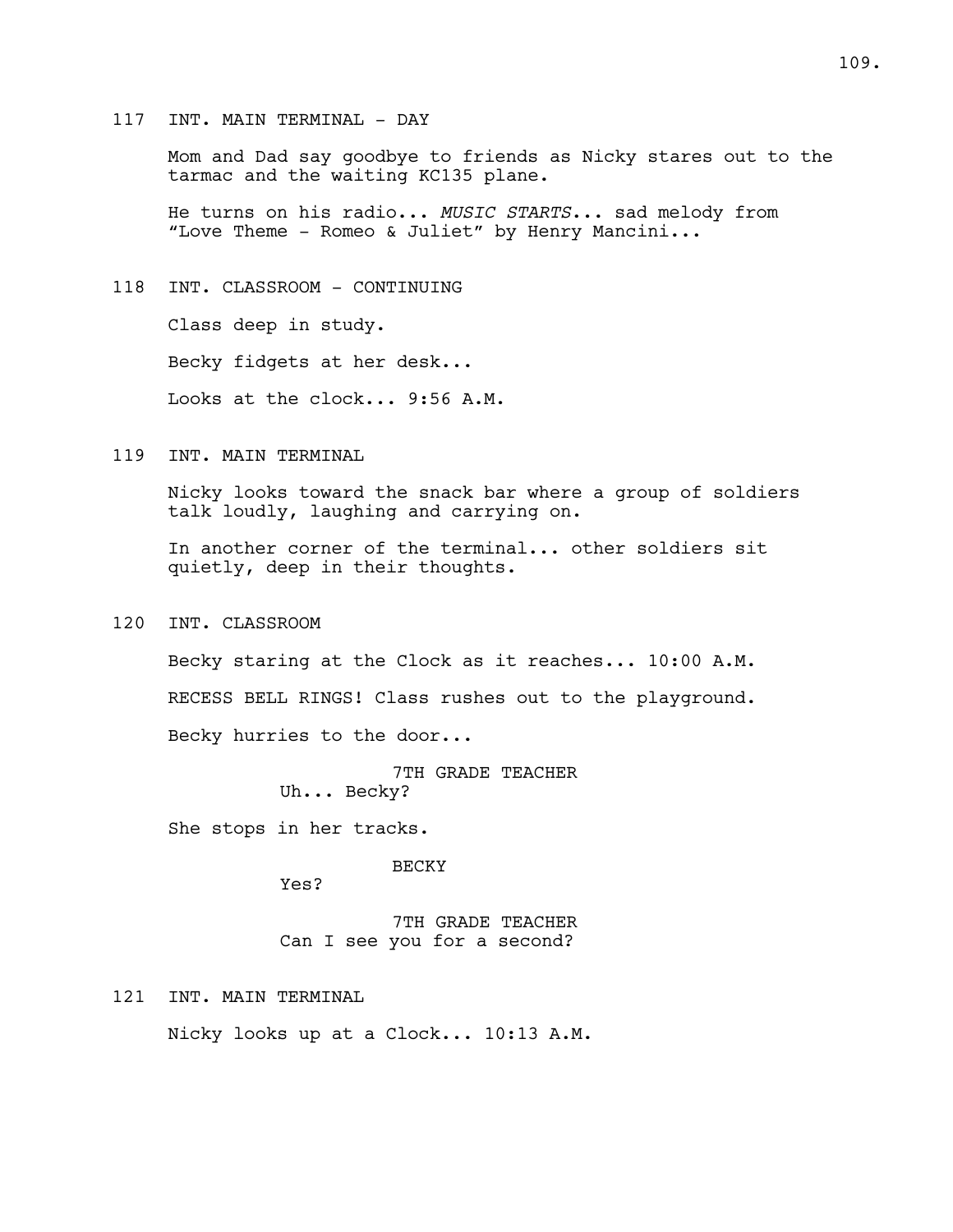#### 122 EXT. TARMAC - CONTINUING

People start to board the aircraft.

Nicky follows his Mom and Dad toward the waiting plane.

123 EXT. BEACH ROAD

Becky pedaling her bike as fast as she can.

124 EXT. AIRCRAFT

Nicky at the bottom of the aircraft ramp.

He stops, turns back toward the terminal... looking... she's not there... he puts his head down...

Follows his parents slowly up the stairway ramp.

But as he reaches the top... He HEARS...

BECKY (O.S.)

Nicky!

He turns again... and SEES...

Becky riding up to the gate on her bike. She stops, breathless... gets off her bike... waves...

He waves back.

For a moment... they just stand there... helpless that distance is already separating them...

CLOSE ON: Becky... crying

CLOSE ON: Nicky... tears streaming down his face

After a while, Mom steps out looking for Nicky...

She see's the two young lovers... recognizing the youthful anguish before her, tears well up in her eyes.

She puts a hand on her sons shoulder... gently brings him into the plane... waves goodbye to Becky...

...and enters the aircraft as the door is finally closed.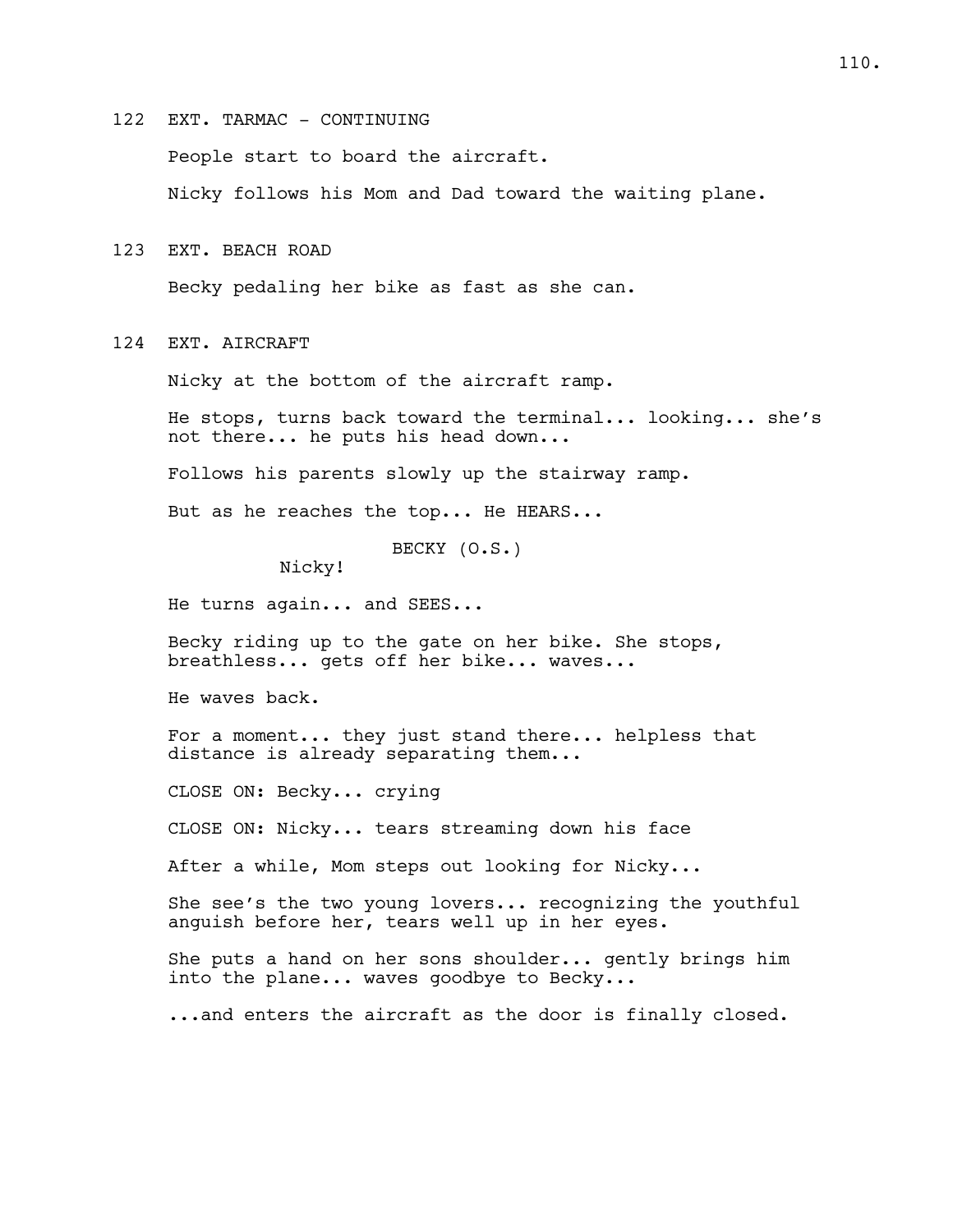#### 125 EXT. END OF RUNWAY

Becky... sobbing uncontrollably as she watches the KC135 aircraft take off and rise up into the sky...

126 INT. AIRCRAFT - CONTINUING

CLOSE ON: Nicky... tears in his eyes... peering out of the aircraft door window.

127 EXT. AERIAL VIEW - WAKE ISLAND - DAY

As it drifts further away... getting smaller... clouds obscuring its view...

> *[VOICE OVER] For some, a wake is a funeral, something that is sad and ends. For others, it just means to get up and begin... (beat) For me... the Wake of '69 was a little of both... some things began there, and some things ended...*

Wake Island slowly disappears from view amidst the clouds.

*[VOICE OVER] (CONT'D) I never saw Becky after that... We wrote for a while... but I guess the 8th grade and the 1970's kind of overwhelmed us both...*

*MUSIC STARTS*... "Traces" by the Classic IV...

*[VOICE OVER] (CONT'D) I thought about her often... where she was... what she was doing... and while I can only visit her in my memories now... she is never a dream... for what we shared is as real today as it was back then... and when I close my eyes... (pause) I can still see her...*

MONTAGE: GRAINY 8MM FILM *"FLASHBACK"* of Becky... sentimental scenes... melancholy memories... the romance... the innocence...

*[MUSIC plays over the flashback montage...]*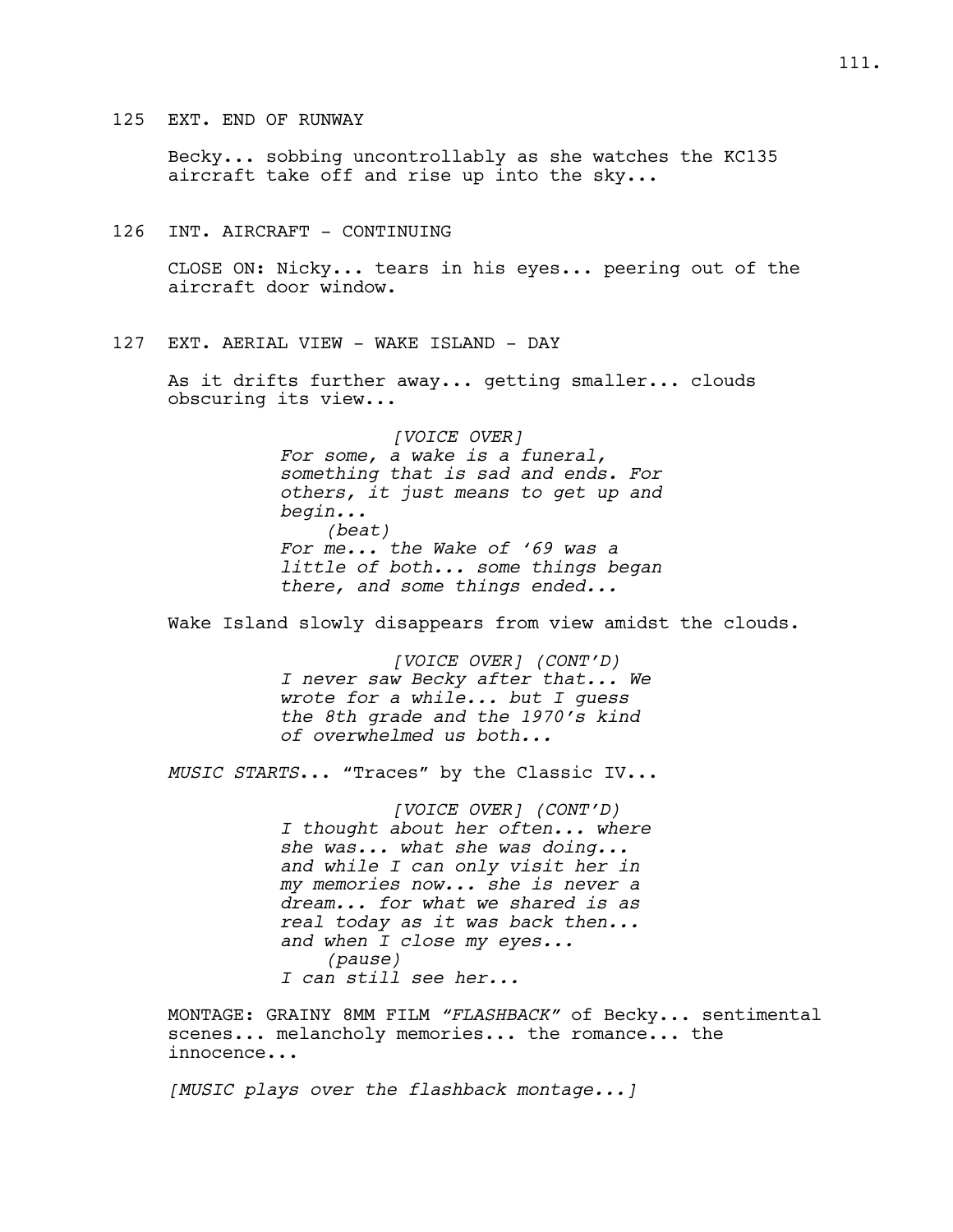*"Faded photographs Covered now with lines and creases Tickets torn in half Memories in bits and pieces Traces of love long ago That didn't work out right Traces of love*

*Ribbons from her hair Souvenirs of days together The ring she used to wear Pages from an old love letter Traces of love long ago That didn't work out right Traces of love With me tonight*

*I close my eyes And say a prayer That in her heart she'll find A trace of love still there ...Somewhere"*

CLOSE ON: Becky... taking the ribbon from her pony tail... lets her hair down... smiling into CAMERA...

FREEZE FRAME...

SLOW FADE OUT:

THE END